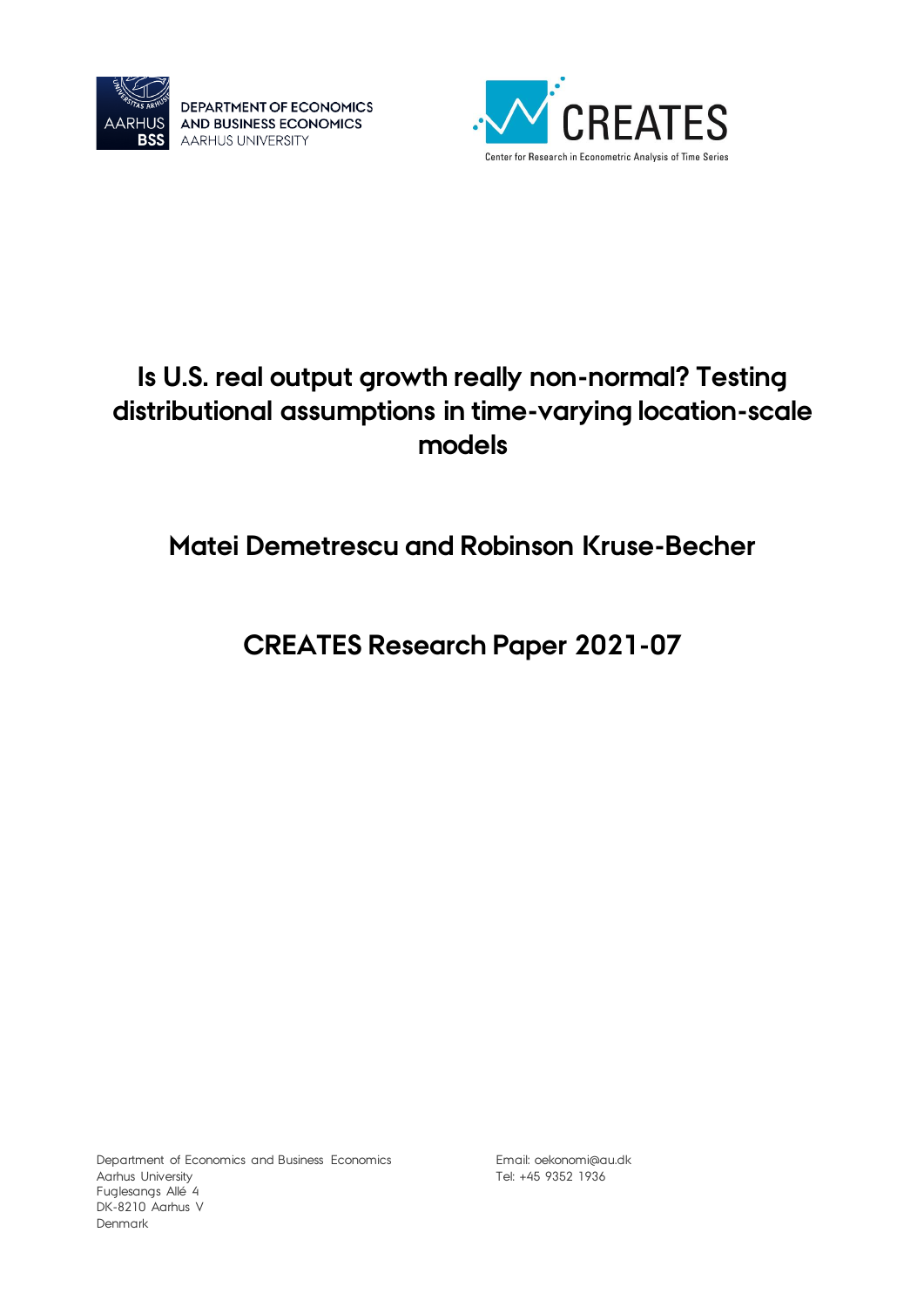# Is U.S. real output growth really non-normal? Testing distributional assumptions in time-varying location-scale models<sup>∗</sup>

Matei Demetrescu† University of Kiel Robinson Kruse-Becher‡ University of Hagen and CREATES

May 20, 2021

#### Abstract

Testing distributional assumptions is an evergreen topic in statistics, econometrics and other quantitative disciplines. A key assumption for extant distributional tests is some form of stationarity. Yet, under time-varying mean or time-varying volatility, the observed marginal distribution belongs to a mixture family with components having the same baseline distribution but different location and scale parameters. Therefore, distribution tests consistently reject when stationarity assumptions are violated, even if the baseline distribution is correctly specified. At the same time, time-varying means or variances are common in economic data. We therefore propose distribution tests that are robustified to such time-variability of the data by means of a local standardization procedure. As a leading case in applied work, we demonstrate our approach in detail for the case of testing normality, while our main results are extended to general location-scale models without essential modifications. In addition to time-varying mean and volatility functions, the data generating process may exhibit features such as generic serial dependence. Specifically, we base our tests on raw moments of probability integral transformations of the series standardized using rolling windows of data, of suitably chosen width. The use of probability integral transforms is advantageous as they accommodate a wide range of distributions to be tested for and imply simple raw moment restrictions. Flexible nonparametric estimators of the mean and the variance functions are employed for the local standardization. Short-run dynamics are taken into account using the  $(fixed-b)$  Heteroskedasticity and Autocorrelation Robust [HAR] approach of Kiefer and Vogelsang (2005, Econometric Theory), which leads to robustness of the proposed test statistics to the estimation error induced by the local standardization. To ease implementation, we propose a simple rule for choosing the tuning parameters of the standardization procedure, as well as an effective finite-sample adjustment. The provided Monte Carlo experiments show that the new tests perform well in terms of size and power and outperform alternative tests even under stationarity. Finally, we find  $-$  in contrast to other studies  $-$  no evidence against normality of the aggregate U.S. real output growth rates after accounting for time-variation in mean and variance.

Key words: Distribution testing; Probability integral transformation; Local standardization; Nonparametric estimation; Heteroskedasticity and autocorrelation robust inference.

JEL classification: C12; C14; C22; E01; E32

<sup>∗</sup>The authors would like to thank Karim Abadir, Guiseppe Cavaliere, Juan Dolado, Peter Reinhard Hansen, Mehdi Hosseinkouchack, Sanne Kruse-Becher, Dominik Liebl, Andre Lucas, Nour Meddahi, Philipp Sibbertsen, George Tauchen, Robert Taylor, Dimitrios Thomakos and Michael Vogt for very helpful comments. We are grateful to Yuze Liu for providing excellent research assistance. Part of this research was carried out while the second author was visiting the European University Institute in Florence, whose kind hospitality is gratefully acknowledged.

<sup>†</sup>Corresponding author: Institute for Statistics and Econometrics, Christian-Albrechts-University of Kiel, Olshausenstr. 40-60, D-24118 Kiel, Germany, email: mdeme@stat-econ.uni-kiel.de.

<sup>‡</sup>University of Hagen, Faculty of Business Administration and Economics, Universitätsstr. 47, D-58097 Hagen, Germany. E-mail address: robinson.kruse-becher@fernuni-hagen.de and CREATES, Aarhus University, School of Economics and Management, Fuglesangs Allé 4, DK-8210 Aarhus V, Denmark.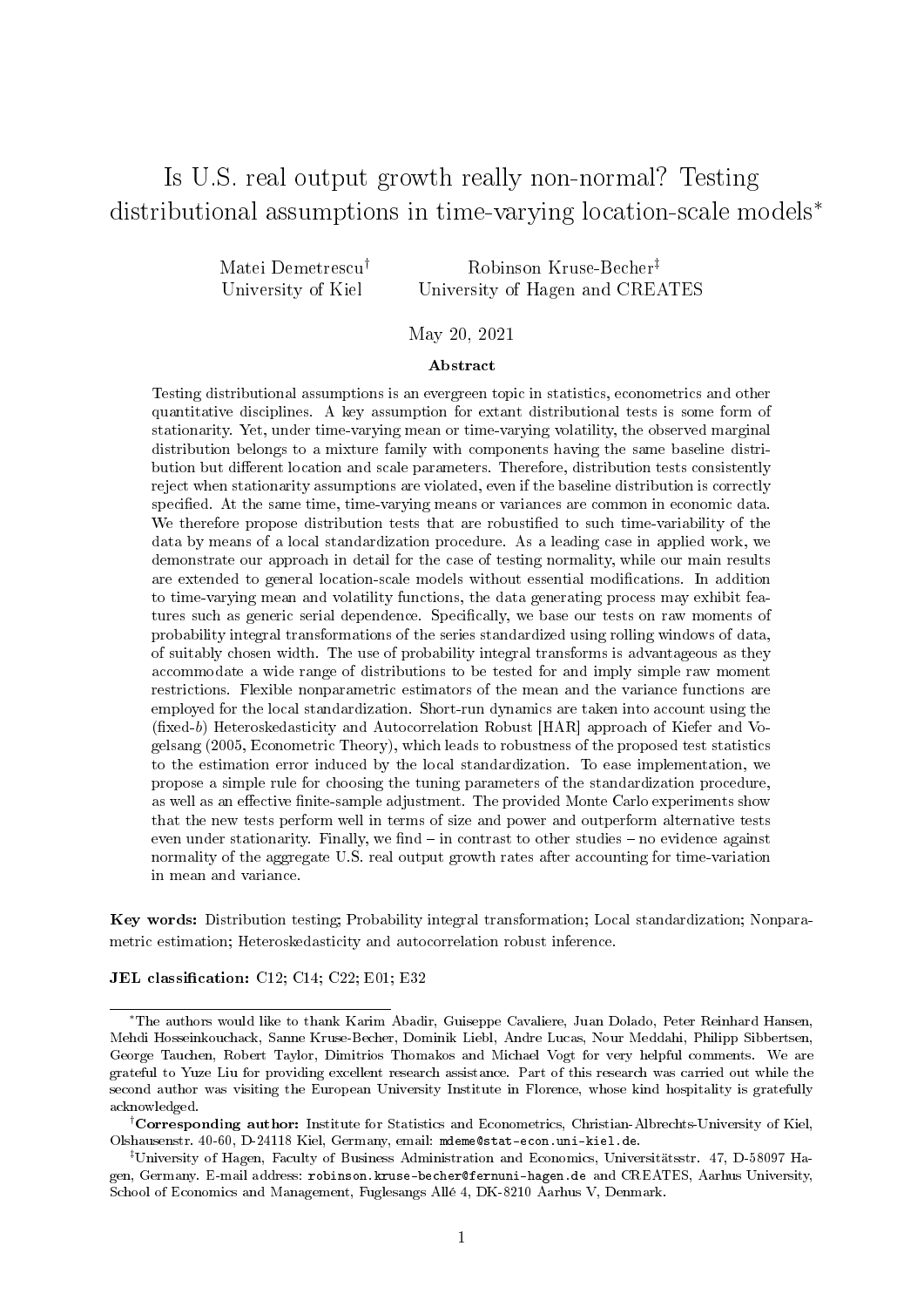# 1 Introduction

Testing distributional assumptions is an important aspect of applied work. In particular, normal distributions are often assumed in economics, and not only for simplicity or their analytical properties: for instance, the central limit theorem provides a justification for normally distributed stochastic model components, which is of particular interest when working with macroeconomic aggregates. In many dynamic macroeconometric models, distributional assumptions are key in the modelling cycle of specification, estimation, inference and prediction.<sup>[1](#page-2-0)</sup> The popular Kolmogorov-Smirnov statistic can be used to test hypotheses on distributions in an iid sampling situation only, and is not straightforwardly extended to serial dependence and parameter estimation error.<sup>[2](#page-2-1)</sup> [Bai](#page-28-0) [\(2003\)](#page-28-0) employs the martingale transformation of [Khmaladze](#page-30-0) [\(1981\)](#page-30-0) to this end. Such an approach is quite demanding, though, and [Bai and Ng](#page-28-1) [\(2005\)](#page-28-1) decisively extend the work of [Jarque and Bera](#page-30-1) [\(1980\)](#page-30-1) to propose moment-based tests of normality under serial dependence; see also [Lomnicki](#page-30-2) [\(1961\)](#page-30-2) for an early discussion for linear processes or [Bontemps and](#page-28-2) [Meddahi](#page-28-2) [\(2005\)](#page-28-1) for an ingenious choice of moment restrictions. While [Bai and Ng](#page-28-1) (2005) address normality testing explicitly, moment-based testing can be extended to test other distributions as well.

But serial dependence and estimation uncertainty are not the only issues to be faced in applied work. Consider for instance the situation where a time series is marginally normal, but exhibits one (or more) shifts in the mean or the variance. The "pooled" distribution is mixed Gaussian with two (or more) components, which is not normal anymore; depending on the mixture parameters, the resulting distribution may exhibit skewness, excess kurtosis or even multimodality. Therefore, a normality test ignoring mean and variance changes tends to reject the true null hypothesis essentially more often than required by the nominal significance level. The reasoning extends to general patterns of time-variation in mean and variance, and also to other families of distributions.

Such implications of time-variability are not hypothetical in nature. Rather, economic data are in fact often found to exhibit time-varying moments, both in mean and variance. Both, nonconstant means and non-constant variances have been widely documented. Empirical evidence for structural changes in trend in U.S. real gross domestic product [GDP] are provided in [Perron](#page-31-0) [and Wada](#page-31-0) [\(2009\)](#page-31-0) and [Luo and Startz](#page-30-3) [\(2014\)](#page-30-3), and so are mean shifts in the corresponding output growth rate; see e.g. [Morley and Piger](#page-31-1) [\(2012\)](#page-31-1) and [Antolin-Diaz et al.](#page-28-3) [\(2017\)](#page-28-3). Such time-variation in the mean of GDP growth rates is typically associated with recessions and oil crises. Time-varying volatility can be found in economic growth and also in other macroeconomic variables such as inflation measures (see e.g. [Stock and Watson,](#page-31-2) [2002;](#page-31-2) [Sensier and van Dijk,](#page-31-3) [2004;](#page-31-3) [Justiniano and Primiceri,](#page-30-4) [2008\)](#page-30-4). Typical patterns are permanent changes or slowly evolving trends in the variance (with the "Great Moderation" as an example for a downward change; see e.g. [McConnell and Perez-Quiros,](#page-31-4) [2000,](#page-31-4) [Blanchard and Simon,](#page-28-4) [2001,](#page-28-4) [Ramey and Vine,](#page-31-5) [2006](#page-31-5) and [Gadea et al.,](#page-29-0) [2018\)](#page-29-0).

<span id="page-2-0"></span> $^{\rm 1}{\rm In}$  the same vein, non-normality of disturbances might be taken to indicate model misspecification in regression analysis; in duration models, deviations from the exponential distribution may again indicate misspecification.

<span id="page-2-1"></span> $2$ It has been known at least since [Durbin](#page-29-1) [\(1973\)](#page-29-1) that plugging in estimated parameters may have an effect on the relevant limiting null distributions; see also [Andrews](#page-28-5) [\(1997\)](#page-28-5) for a conditional Kolmogorov-Smirnov test in a parametric regression setup with independent observations.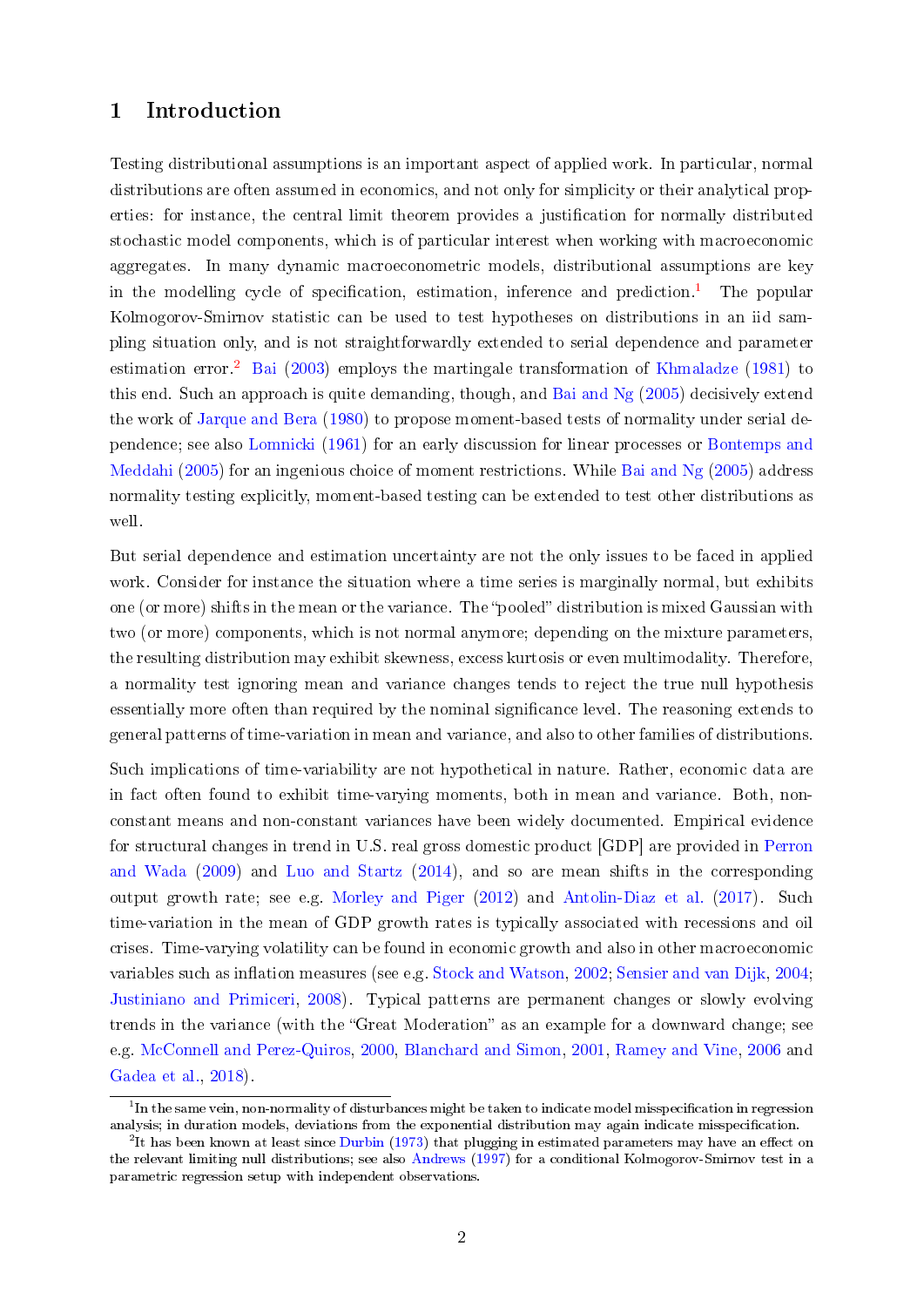Such time-varying means and variances may conveniently be captured by Markov switching models, case already made for the U.S. real output growth by [Hamilton](#page-29-2) [\(1989\)](#page-29-2). More generally, Markov switching models gained popularity in the field of identification of structural macroeconomic shocks involving output; see e.g. [Lanne et al.](#page-30-5) [\(2010\)](#page-30-5) and [Herwartz and Lütkepohl](#page-29-3) [\(2014\)](#page-29-3). Furthermore, time-heteroskedasticity is quite useful for identifying structural shocks; see e.g. [Rigobon](#page-31-6) [\(2003\)](#page-31-6), [Lanne and Lütkepohl](#page-30-6) [\(2008\)](#page-30-6), [Lewis](#page-30-7) [\(2017\)](#page-30-7) and [Lütkepohl et al.](#page-31-7) [\(2021\)](#page-31-7). In this context, the normal distribution plays an important role as elaborated by [Lanne et al.](#page-30-8) [\(2017\)](#page-30-8) and [Gouriéroux et al.](#page-29-4) [\(2020\)](#page-29-4).

Allowing for time-varying means and variances when testing for normality, say, is therefore of undeniable importance in practice. To account for possible time-variation of unknown shape in the location and the scale of the variable of interest, we introduce here tests based on local standardization using means and variances estimated in a flexible nonparametric fashion. A nonparametric approach allows for various forms and types of changes in the mean or the variance by using rolling windows of observations for standardization rather than the full sample. The distribution tests build on moments of probability integral transformations [PIT]s of the locally standardized time series. PITs have already been used successfully by [Diebold et al.](#page-29-5) [\(1998\)](#page-29-5) in the context of forecast density evaluation.<sup>[3](#page-3-0)</sup> The use of raw moments as suggested in [Knüppel](#page-30-9)  $(2015)$ is advantageous as they are almost unbiased even in smaller samples, while centered moments like sample skewness or kurtosis can be severely biased in the presence of serial dependence [\(Bao,](#page-28-6) [2013\)](#page-28-6), leading to distorted moment-based tests for normality.

To assess the statistical signicance of the deviations of the empirical raw PIT moments from the theoretical ones we follow [Bai and Ng](#page-28-1) [\(2005\)](#page-28-1) and rely on long-run variance estimation for the PITs of the locally standardized series. We however adopt here the fixed-b asymptotic framework of [Kiefer and Vogelsang](#page-30-10)  $(2005)$ , and do so for two reasons. First, fixed-b asymptotics provide more accurate finite-sample inference by holding the required bandwidth fixed as a linear fraction of the sample size T, i.e.  $B = bT$  with  $b \in (0, 1]$ . This way, the resulting asymptotic limiting null distributions of test statistics (like t, Wald and  $F$ ) reflect the choice of bandwidth B and kernel, say  $\kappa$ , even as  $T \to \infty$ .<sup>[4](#page-3-1)</sup> Perhaps more importantly in the economy of this paper, the use of the fixed-b framework has a second key motivation beyond possible finitesample improvements. Namely, due to the nature of fixed-b asymptotics relying on partial sums, the cumulated estimation effect cancels out in the limiting distributions of our proposed test statistics, as opposed to the usual small-b asymptotics. This is quite useful in practice as only one set of fixed- $b$  critical values are then required.

Concretely, we show here that the mean and variance functions may be estimated using nonparametric methods without altering the limiting distributions of the fixed-b test statistics based on locally standardized series (under certain conditions on the involved window widths). This asymptotic result implies that practitioners do not need to specify a particular model for the mean and the variance explicitly. Since the tests are applicable just as well when the mean and variance functions are known as when they are locally estimated, this leads to a straightfor-

<span id="page-3-0"></span><sup>&</sup>lt;sup>3</sup>See also [Rossi and Sekhposyan](#page-31-8) [\(2014\)](#page-31-8) for a discussion of the normality assumption in the context of predictive density evaluation for U.S. output growth.

<span id="page-3-1"></span><sup>&</sup>lt;sup>4</sup>See [Yang and Vogelsang](#page-32-0) [\(2011\)](#page-32-0), [Vogelsang and Wagner](#page-31-9) [\(2013\)](#page-31-9) or [Sun](#page-31-10) [\(2014a](#page-31-10)[,b\)](#page-31-11) for contributions to this field, inter alia.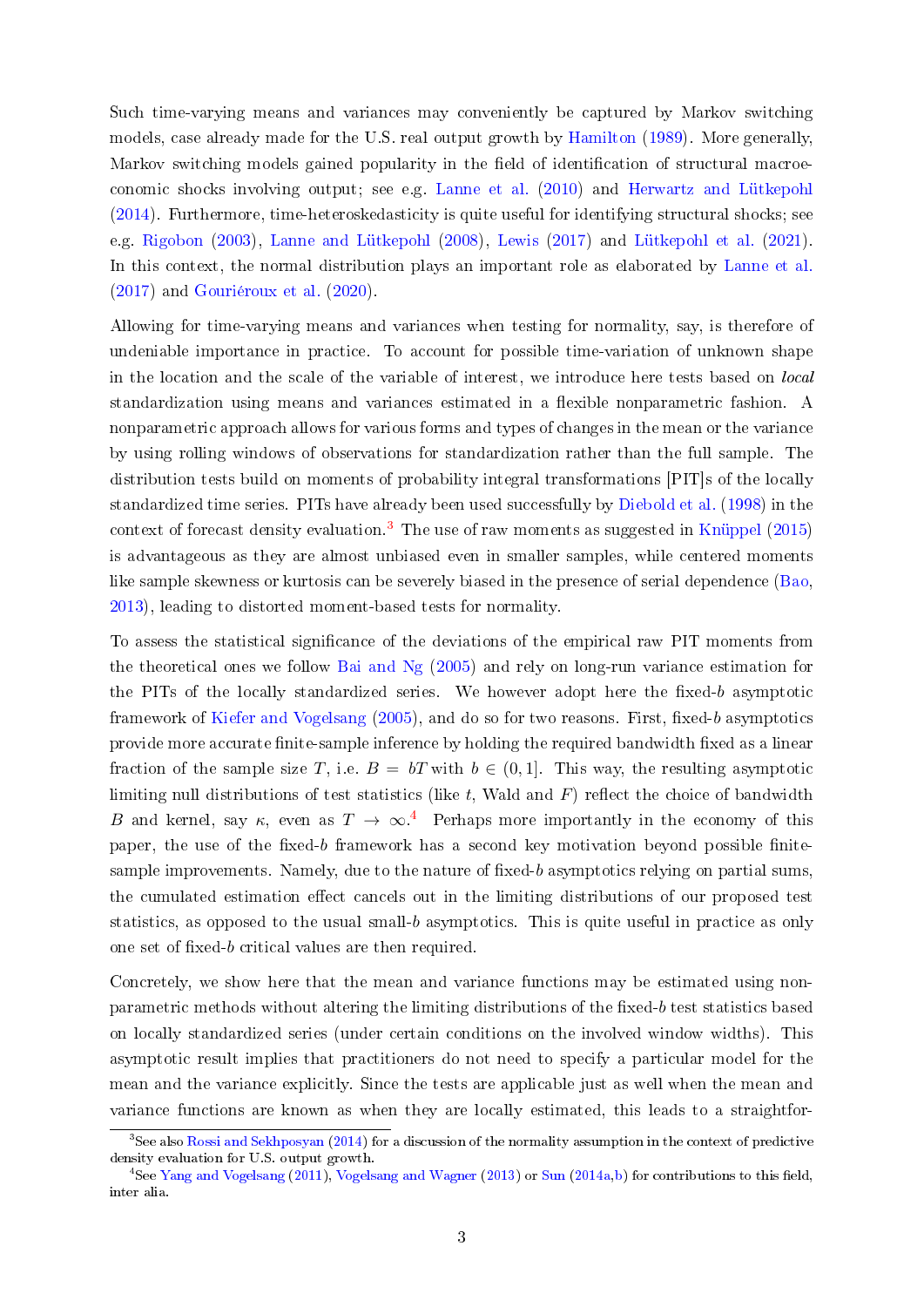

<span id="page-4-0"></span>Figure 1: U.S. real GDP growth rate (1947Q2-2019Q4). Top left: time series plot of the raw time series; top right: nonparametric locally standardized time series; bottom left: normal QQ-plot for the raw time series and bottom right: normal QQ-plot for nonparametric locally standardized time series.

ward implementation of the discussed procedures. Furthermore, we propose a simple selection rule for the window width required for local standardization and discuss a simple yet effective finite-sample correction. We provide extensive Monte Carlo evidence that the performance of the proposed tests does not hinge on a particular choice of kernel for nonparametric estimators.

Building on the proposed robust tests, we then investigate the non-normality of U.S. real output growth series. In the context and motivation of macroeconomic tail risks (see e.g. [Acemoglu](#page-28-7) [et al.,](#page-28-7) [2017\)](#page-28-7), deviations from normality due to large economic movements during booms and recessions play a key role. This hypothetical empirical regularity also serves as the basis for a behavioral macroeconomic model as in [De Grauwe](#page-29-6) [\(2012\)](#page-29-6). [Fagiolo et al.](#page-29-7) [\(2008\)](#page-29-7) acknowledge the presence of conditional heteroskedasticity in real output growth rates, but the slow variation of unconditional variances due to the Great Moderation and the Great Recession is overlooked; see also [Acemoglu et al.](#page-28-7)  $(2017)$ . These major and long-run changes in volatility affect extant distributional tests like the [Bai and Ng](#page-28-1) [\(2005\)](#page-28-1) test in a severe way, as our theoretical framework and simulation results show.

In contrast to the popular view that U.S. real output growth rates are non-Gaussian, our results suggest that the opposite is actually the case. The newly proposed tests, which account for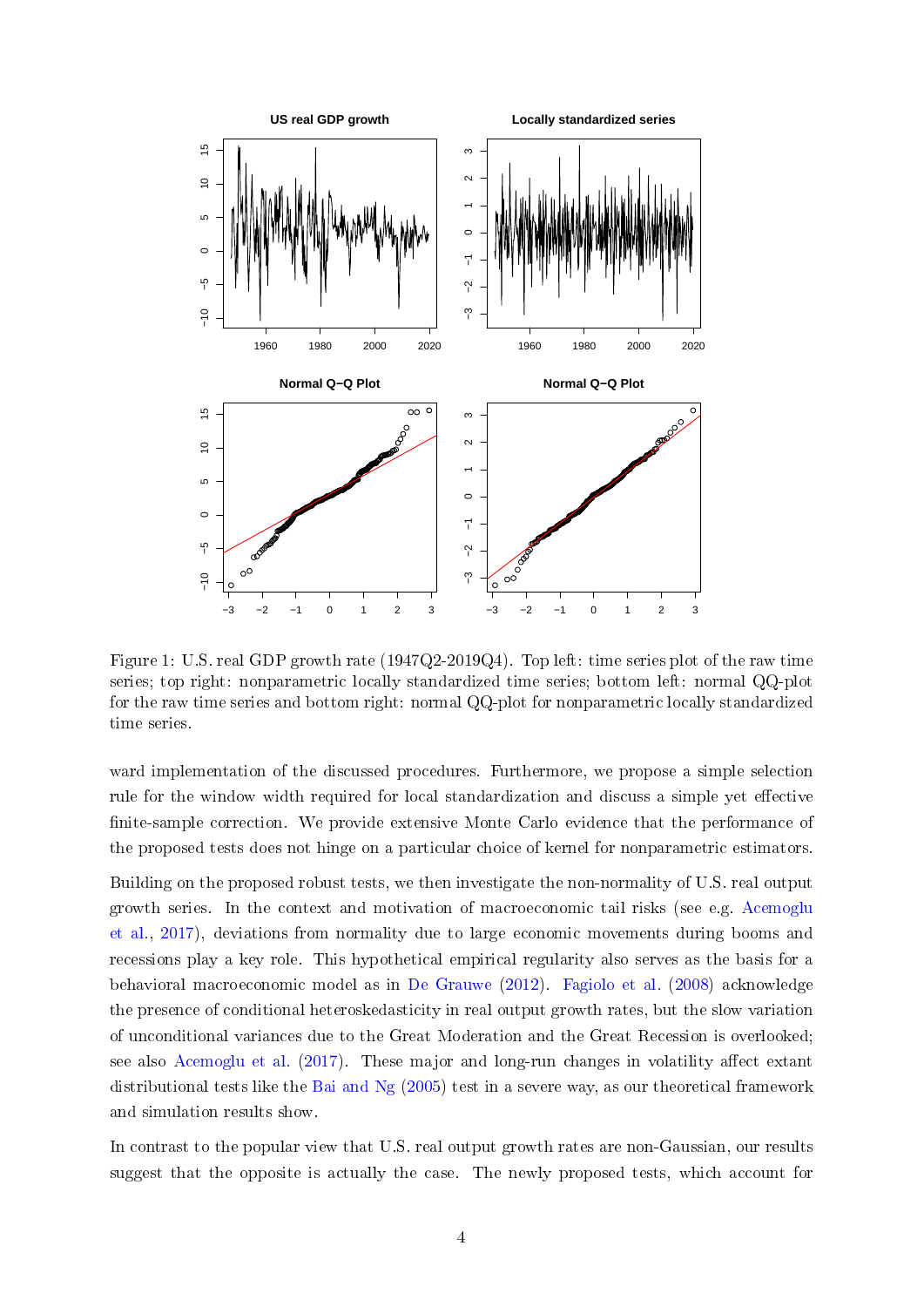time-varying means and variances, do not reject the null of Gaussianity, while the [Bai and Ng](#page-28-1)  $(2005)$  test rejects – quite likely specifically due to neglected time-variation of location and scale. This finding is summarized by the visualization in Figure [1.](#page-4-0) In a  $2\times 2$  plot, we show U.S. real GDP growth rate (left), the locally standardized time series (right) together with their respective quantile-quantile (QQ) plots. While the raw real output growth rate seems non-normal (mainly due to its striking tail behaviour), the normal distribution provides a much better approximation of the distribution of the locally standardized series.

The remainder of the paper is structured as follows. In Section [2,](#page-5-0) the setup is described and newly proposed test statistics are introduced for the important particular case of normality. The case of uncertainty induced by nonparametrically estimated standardization is located in Section [3,](#page-9-0) followed by the extension to other distributions. Our Monte Carlo simulations study is included in Section [4.](#page-14-0) Section [5](#page-22-0) discusses the normality hypothesis of U.S. real output growth rates from the perspective of possible time-variation of location and scale. Section [6](#page-27-0) summarizes, while additional results, technical proofs, response curves for critical values and a summary of the popular [Bai and Ng](#page-28-1) [\(2005\)](#page-28-1) test procedure are given in the Appendix.

## <span id="page-5-0"></span>2 Model and baseline test

To fix ideas and notation, we first describe the proposed procedure for the null hypothesis of normality and assuming that the mean and variance functions of the time series of interest are known. Section [3](#page-9-0) discusses the feasible version with nonparametric local standardization together with the application to other null distributions besides the normal.

#### 2.1 Technical assumptions

As the leading example, the null hypothesis of interest is marginal normality of the time series  $x_t$  under consideration. In the following,  $x_t$  exhibits time-varying mean and variance behavior as given by the following simple component model

$$
x_t = \mu_t + \sigma_t z_t, \qquad t = 1, 2, \dots, T,
$$

where  $z_t$  is unconditionally homoskedastic and otherwise short-range dependent, while the timevarying mean and variance are allowed to have triangular array structures,  $\mu_t = \mu_{t,T}$  and  $\sigma_t =$  $\sigma_{t,T}$ , allowing e.g. for slowly varying functions of time. The following assumptions make the notions of short-run dependence and time-variation precise.

<span id="page-5-1"></span>Assumption 1 Let  $z_t$  be a marginally standard normal, strictly stationary time series with strong mixing and mixing coefficients  $\alpha(j)$  for which  $\alpha(j) < Aj^{-b}$  for some  $b > 10/3$ . Assume that the long-run covariance matrix of  $z_t$  and  $z_t^2$  is positive definite. Finally, assume absolutely summable 8th-order cumulants of  $z_t$ .

Together with regularity conditions on the mean and variance functions  $\mu_t$  and  $\sigma_t^2$  in Assumption  $2$ , Assumption [1](#page-5-1) specifies a particular case of a so-called *locally stationary* process; see [Dahlhaus](#page-29-8)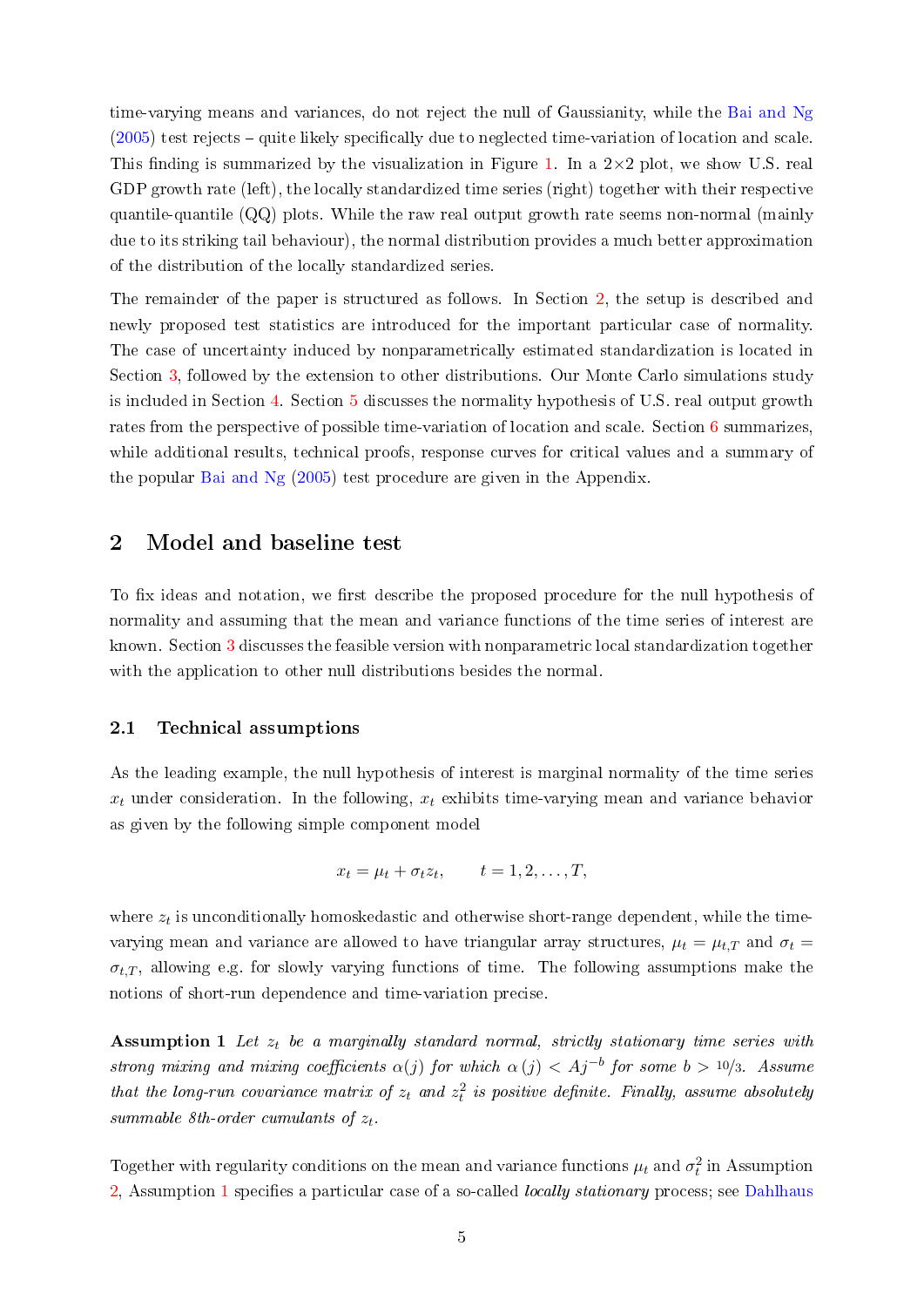[\(2012\)](#page-29-8) for a general introduction. Such models are well-suited to capture stylized facts of economic time series such as time-varying volatility. The strong mixing condition is a standard way of controlling for the persistence of stochastic processes and ensures  $z_t$  to have short memory. Given unit variance,  $z_t$  is integrated of order zero and  $\sigma_t^2$  is interpreted as the local variance. The mixing coefficients  $\alpha(i)$  are only mildly restricted, given that normality of  $z_t$  ensures finiteness of moments of any order and the typical trade-off between serial dependence and finiteness of higher-order moments is not relevant here. The contemporaneous covariance of  $z_t$  and  $z_t^2$  is zero under marginal normality, but the long-run covariance need not be zero due to serial dependence in  $z_t$ . The condition also allows for mild forms of conditional heteroskedasticity, so the observed time series  $x_t$  may exhibit both conditional and unconditional heteroskedasticity.

For later reference, note that Assumption [1](#page-5-1) ensures e.g. weak convergence of the suitably normalized partial sums of  $z_t$  and  $z_t^2$ ,

<span id="page-6-1"></span>
$$
\frac{1}{\sqrt{T}}\sum_{t=1}^{[sT]} \left( \begin{array}{c} z_t \\ z_t^2 - 1 \end{array} \right) \Rightarrow \left( \begin{array}{c} W_1(s) \\ W_2(s) \end{array} \right),\tag{1}
$$

where  $(W_1, W_2)'$  is a bivariate Brownian motion and " $\Rightarrow$ " stands for weak convergence in a space of càdlàg functions endowed with a suitable norm (see e.g. [Davidson,](#page-29-9) [1994,](#page-29-9) Chapter 29). Strict stationarity is a more restrictive condition than needed for the convergence in [\(1\)](#page-6-1), for which weak stationarity would have sufficed in addition to the mixing property and uniform boundedness of higher-order moments. We however consider nonlinear transformations of  $z_t$  for our tests, and strict stationarity of  $z_t$  ensures that the *transformed* time series have constant variance. Moreover, strict stationarity is a reasonable assumption once the time-varying mean and variance have been accounted for. Finally, strict stationarity of  $z_t$  also separates the variance fluctuations from the serial dependence properties.

<span id="page-6-0"></span>The mean and variance functions themselves are taken to satisfy smoothness conditions:

**Assumption 2** The triangular arrays  $\mu_{t,T}$  and  $\sigma_{t,T}$  are given as  $\mu_{t,T} = \mu(t/T)$  and  $\sigma_{t,T} =$  $\sigma(t/T)$ , where both  $\mu(\cdot)$  and  $\sigma(\cdot)$  are Lipschitz-continuous on [0,1], and  $\sigma(\cdot)$  is bounded away from zero on  $[0,1]$ . Let  $\sigma''(\cdot)$  exist and be bounded on  $[0,1]$ .

The Assumption allows e.g. for trends in the mean and the variance of various shapes and directions, but also for cyclic behavior, provided the frequency of the cycle is not too high. In particular, Assumption [2](#page-6-0) accommodates phenomena like the Great Moderation with changes occurring over several subperiods. Importantly, we make no parametric assumptions on the nature of these changes in mean and variance, such that our distribution tests are robust against generic time-variation in location and scale. Formally allowing for sudden breaks (captured by a discontinuity in the mean or the variance function) requires more involved proofs and is left for further research. We show in the analysis of the finite-sample properties of our tests that breaks do not affect their performance; see Section [4](#page-14-0) for details.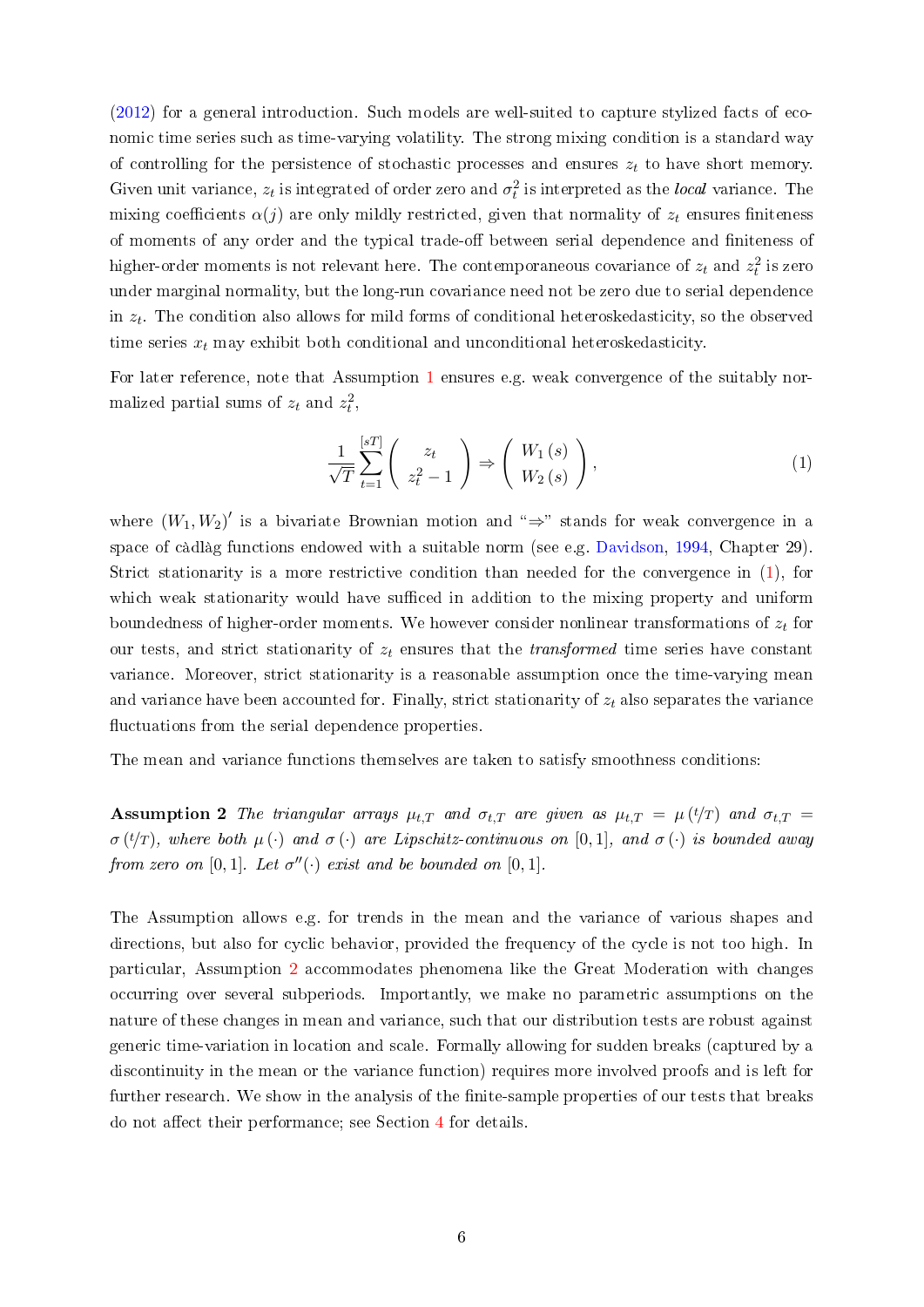#### 2.2 Infeasible PIT-based tests

We base our test of the null hypothesis on moments of transformed time series rather than the original time series  $z_t$ , more precisely on the probability integral transform of  $z_t$ . We shall motivate our procedures by first assuming the mean and variance components to be known. This will be relaxed in Section [3,](#page-9-0) where we consider flexible nonparametric estimation of  $\mu_t$  and  $\sigma_t$ .

Concretely, with  $\Phi$  being the cumulative distribution function (and  $\varphi$  denoting the density function) of the standard normal distribution, the PIT

$$
p_t = \Phi(z_t)
$$

is marginally uniform on [0, 1] under the null. It then holds under the null of uniformly distributed PITs that

<span id="page-7-0"></span>
$$
E\left(p_t^k\right) = \frac{1}{k+1} \, ; \qquad k \in \mathbb{N} \tag{2}
$$

such that, jointly with the convergence in [\(1\)](#page-6-1),

<span id="page-7-1"></span>
$$
\frac{1}{\sqrt{T}} \sum_{t=1}^{[sT]} \left( \begin{array}{c} p_t - \frac{1}{2} \\ \vdots \\ p_t^K - \frac{1}{K+1} \end{array} \right) \Rightarrow \left( \begin{array}{c} B_1(s) \\ \vdots \\ B_K(s) \end{array} \right)
$$
(3)

under Assumption [1,](#page-5-1) where  $\boldsymbol{B} = (B_1, \ldots, B_K)'$  is a K-variate Brownian motion with covariance matrix denoted by  $\mathbf{\Omega} = \mathrm{E} \left( \bm{B}(1) \, \bm{B}'(1) \right) = \mathrm{Cov} \left( \bm{p}_t \right)$  with  $\bm{p}_t = (p_t, p_t^2, \dots, p_t^K)'$ . One may resort to an estimate thereof (based on the usual spectral density based approach; see [Newey and West,](#page-31-12) [1987;](#page-31-12) [Andrews,](#page-28-8) [1991;](#page-28-8) [Andrews and Monahan,](#page-28-9) [1992\)](#page-28-9) to build Wald test statistics of the moment restrictions in [\(2\)](#page-7-0), so it is not required to know  $\Omega$ . This follows the approach of [Bai and Ng](#page-28-1) [\(2005\)](#page-28-1) or [Bontemps and Meddahi](#page-28-2) [\(2005\)](#page-28-2) to deal with serial dependence of unknown form.

Compared with relying on  $z_t$  directly, PITs have several advantages. For instance, PITs are bounded such that their higher-order cumulants are smaller than those of the standard normal; therefore, the variability of the long-run covariance matrix estimators is smaller and the  $\chi^2$  asymptotic approximation is typically more accurate. The bias of the moments of PITs is also typically smaller than those of the untransformed time series; see e.g. [Knüppel](#page-30-9) [\(2015\)](#page-30-9) for evidence in this respect. At the same time, PITs still allow to distinguish between skewness and kurtosis as causes of non-normality: since the cumulative distribution function of the standard normal is symmetric about the point  $x = 0, y = 0.5$ , the first raw moment of the PITs captures distributional asymmetry, but not skewness alone. So a rejection of the null which is not driven by the first raw moment is clearly not due to skewness; see [Knüppel](#page-30-9)  $(2015)$  again.

Suppose for now that the test can be based directly on empirical moments of  $p_t$  (i.e. under known functions  $\mu_t$  and  $\sigma_t$ ). With  $m_k = \frac{1}{7}$  $\frac{1}{T} \sum_{t=1}^{T} p_t^k$ , a simple *t*-statistic for a single restriction on the k-th moment is given by

<span id="page-7-2"></span>
$$
t_k = \sqrt{T} \frac{m_k - \frac{1}{k+1}}{\hat{\omega}_k} \tag{4}
$$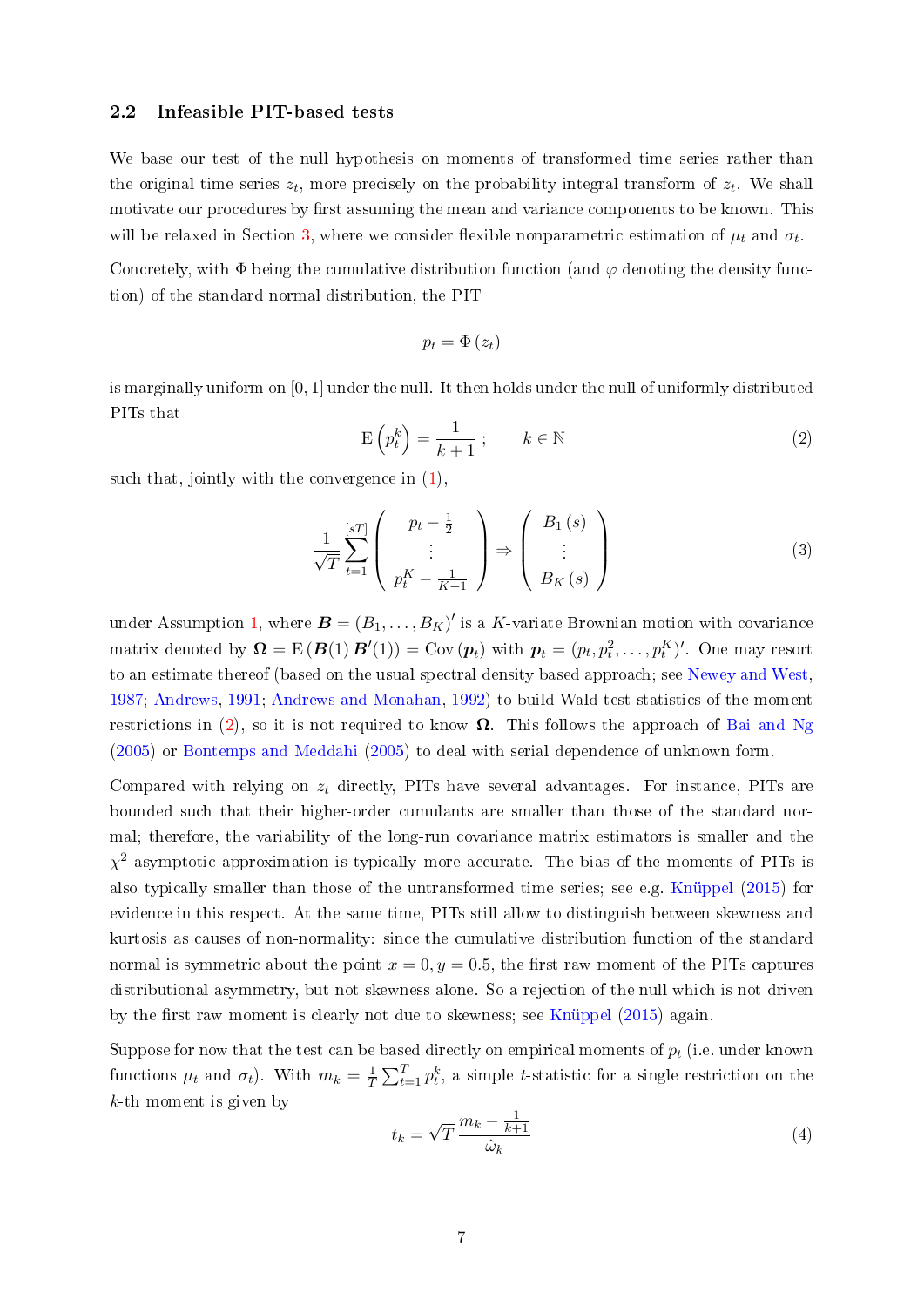with  $\omega_k^2$  being the k-th diagonal element of  $\boldsymbol{\Omega}$  (i.e. the long-run variance of  $p_t^k$ ). Concretely, let

<span id="page-8-0"></span>
$$
\hat{\Omega} = \sum_{j=-T+1}^{T-1} \kappa \left(\frac{j}{B}\right) \hat{\Gamma}_j
$$
\n(5)

denote an estimator of  $\boldsymbol{\Omega}$  with proportional bandwidth  $B = \mathit{bT}, \mathit{b} > 0$ , where  $\hat{\boldsymbol{\Gamma}}_j$  is the usual autocovariance matrix estimator at lag  $j$ ,

$$
\hat{\mathbf{\Gamma}}_j = \frac{1}{T} \sum_{t=j+1}^T \left( \mathbf{p}_t - \bar{\mathbf{p}} \right) \left( \mathbf{p}_{t-j} - \bar{\mathbf{p}} \right)', \ j \ge 0, \quad \text{and} \quad \hat{\mathbf{\Gamma}}_j = \hat{\mathbf{\Gamma}}_{-|j|}, \ j < 0,
$$

with  $\bm{p}_t=(p_t,p_t^2,\ldots,p_t^K)'$ . Given the weak convergence in [\(3\)](#page-7-1) with assumed positive definite  $\bm{\Omega},$ we have from [Kiefer and Vogelsang](#page-30-10) [\(2005\)](#page-30-10) the following limit result for  $b \in (0,1]$ :

$$
t_k^2 \Rightarrow \frac{\tilde{W}^2(1)}{\mathcal{Q}_{b,\kappa}},
$$

where  $\tilde{W}$  represents a standard Wiener process and the functional  $\mathcal{Q}_{b,\kappa}$  is given in terms of the Brownian bridge  $\tilde{W}(s) - s\tilde{W}(1)$  and depends explicitly on the choice of kernel  $\kappa$  and bandwidth B. For simplicity we work with the two most popular kernels in applied time series analysis, a) the quadratic spectral [QS] kernel of [Andrews](#page-28-8) [\(1991\)](#page-28-8) with  $\kappa(s) = \frac{25}{12\pi^2s^2} \left( \frac{\sin(6\pi s/5)}{6\pi s/5} - \cos(6\pi s/5) \right)$ and b) the Bartlett kernel  $\kappa(s) = (1 - |s|) \mathbf{1}(|s| \leq 1)$  with  $\mathbf{1}(\cdot)$  being the indicator function. For kernels with smooth second-order derivative (e.g. the QS kernel) it holds under fixed-b that

$$
Q_{b,\kappa} = -\int_0^1 \int_0^1 \frac{1}{b^2} \kappa''\left(\frac{r-s}{b}\right) \left(\tilde{W}(r) - r\tilde{W}(1)\right) \left(\tilde{W}(s) - s\tilde{W}(1)\right) drds,
$$

while, for the Bartlett kernel,

$$
Q_{b,\kappa} = \frac{2}{b} \int_0^1 \left( \tilde{W}(r) - r \tilde{W}(1) \right)^2 dr - \frac{2}{b} \int_0^{1-b} \left( \tilde{W}(r+b) - (r+b) \tilde{W}(1) \right) (W(r) - rW(1)) dr.
$$

For both kernels, the standard limit result, i.e.  $t_k^2 \Rightarrow \chi_1^2$ , is recovered when  $b \to 0$  at a suitable rate  $(\mathcal{Q}_{b,\kappa} \stackrel{d}{\to} 1$  for  $b \to 0$ ; c.f. [Kiefer and Vogelsang,](#page-30-10) [2005\)](#page-30-10). It should be noted that such HAR covariance matrix estimation does not work with a different estimator than HAC, but rather provides an asymptotic framework which results in more accurate asymptotic approximations.

Working with several raw moments (in effect a portmanteau test), we construct

<span id="page-8-1"></span>
$$
\mathcal{T}_K = T\left(m_1 - \frac{1}{2}, \dots, m_K - \frac{1}{K+1}\right) \hat{\Omega}^{-1} \left(m_1 - \frac{1}{2}, \dots, m_K - \frac{1}{K+1}\right)'.
$$
 (6)

Under the null, it follows similarly that

$$
\mathcal{T}_K \Rightarrow \tilde{\boldsymbol{W}}_K'(1)\boldsymbol{\mathcal{Q}}_{K,b,\kappa}^{-1}\tilde{\boldsymbol{W}}_K(1),
$$

where  $\tilde{W}_K(s)$  represents a K-dimensional vector of independent standard Wiener processes,  $\mathcal{Q}_{K,b,\kappa}$  is the  $K \times K$  matrix variant of the above functionals relying on the Brownian bridges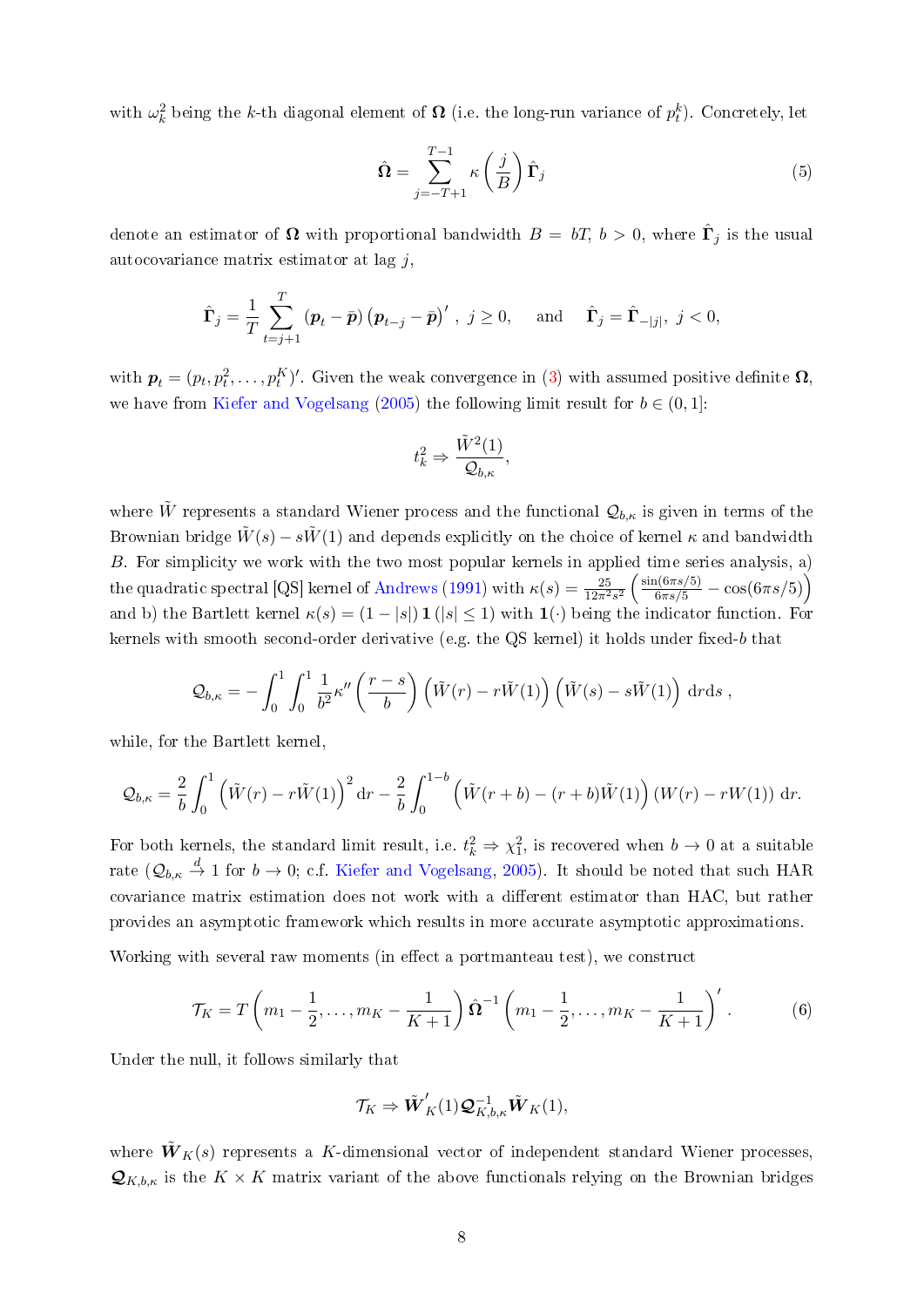$\tilde{W}_K(s) - s\tilde{W}_K(1)$ ; see [Kiefer and Vogelsang](#page-30-10) [\(2005\)](#page-30-10) for details.

To take advantage of the properties of the PITs based test it is however imperative to correctly standardize the time series prior to applying the PIT, so the unknown  $\mu_t$  and  $\sigma_t$  have to be estimated. We address this issue in the following Section.

## <span id="page-9-0"></span>3 Dealing with estimation uncertainty

### 3.1 Local standardization

Under the particular circumstance that the location and scale functions of time series under test are known, the tests can be applied directly. In most cases, however, these functions are unknown and need to be estimated. An exception would be for instance the case of density forecast evaluation; see e.g. [Diebold et al.](#page-29-5) [\(1998\)](#page-29-5) and [Knüppel,](#page-30-9) [2015.](#page-30-9) Let  $\hat{z}_t$  denote the locally standardized time series and

<span id="page-9-1"></span>
$$
\hat{p}_t = \Phi\left(\hat{z}_t\right) = \Phi\left(\frac{x_t - \hat{\mu}_t}{\hat{\sigma}_t}\right) \tag{7}
$$

denote the PIT applied to  $\hat{z}_t$ . In [\(7\)](#page-9-1),  $\hat{\mu}_t$  and  $\hat{\sigma}_t$  are generic estimators of the time-varying location and scale functions  $\mu_t$  and  $\sigma_t$ . Let then

$$
\hat{m}_k = \frac{1}{T} \sum_{t=1}^T \hat{p}_t^k
$$

denote the sample average of  $\hat{p}_t^k$ .

The use of  $\hat{p}_t$  instead of  $p_t$  for computing a feasible statistic, say  $\hat{t}_k$ , typically affects the limiting distributions and requires corrections. This is known in the literature as the Durbin problem; see [Durbin](#page-29-1) [\(1973\)](#page-29-1). In previous work, [Bai and Ng](#page-28-1) [\(2005\)](#page-28-1) show how to robustify against estimating (constant) mean and variance, while [Bontemps and Meddahi](#page-29-10) [\(2012\)](#page-29-10) derive conditions under which more general parametric standardization does not affect the limiting distribution. Alternatively, [Bai](#page-28-0) [\(2003\)](#page-28-0) uses the Khmaladze transform to tackle this issue. These approaches have, however, only been discussed under stationarity assumptions, and it is not clear how they are applicable under our conditions - or whether this is possible at all.

To account for time-variation, we employ a local standardization to match the local stationarity properties of the model. This requires a localized estimation of the unknown functions  $\mu(\cdot)$  and  $\sigma(\cdot)$ , on which we now become more precise.

Consider the Nadaraya-Watson estimator for  $\mu$  (·) and  $\sigma$  (·), i.e. the local constant regressions of  $x_t$  and  $(x_t - \mathbb{E}(x_t))^2$  on the relative time  $t/T$ :

$$
\hat{\mu}\left(\frac{t}{T}\right) = \hat{\mu}_t = \frac{\sum_{j=1}^T K\left(\frac{t/T - j/T}{h}\right) x_j}{\sum_{j=1}^T K\left(\frac{t/T - j/T}{h}\right)}
$$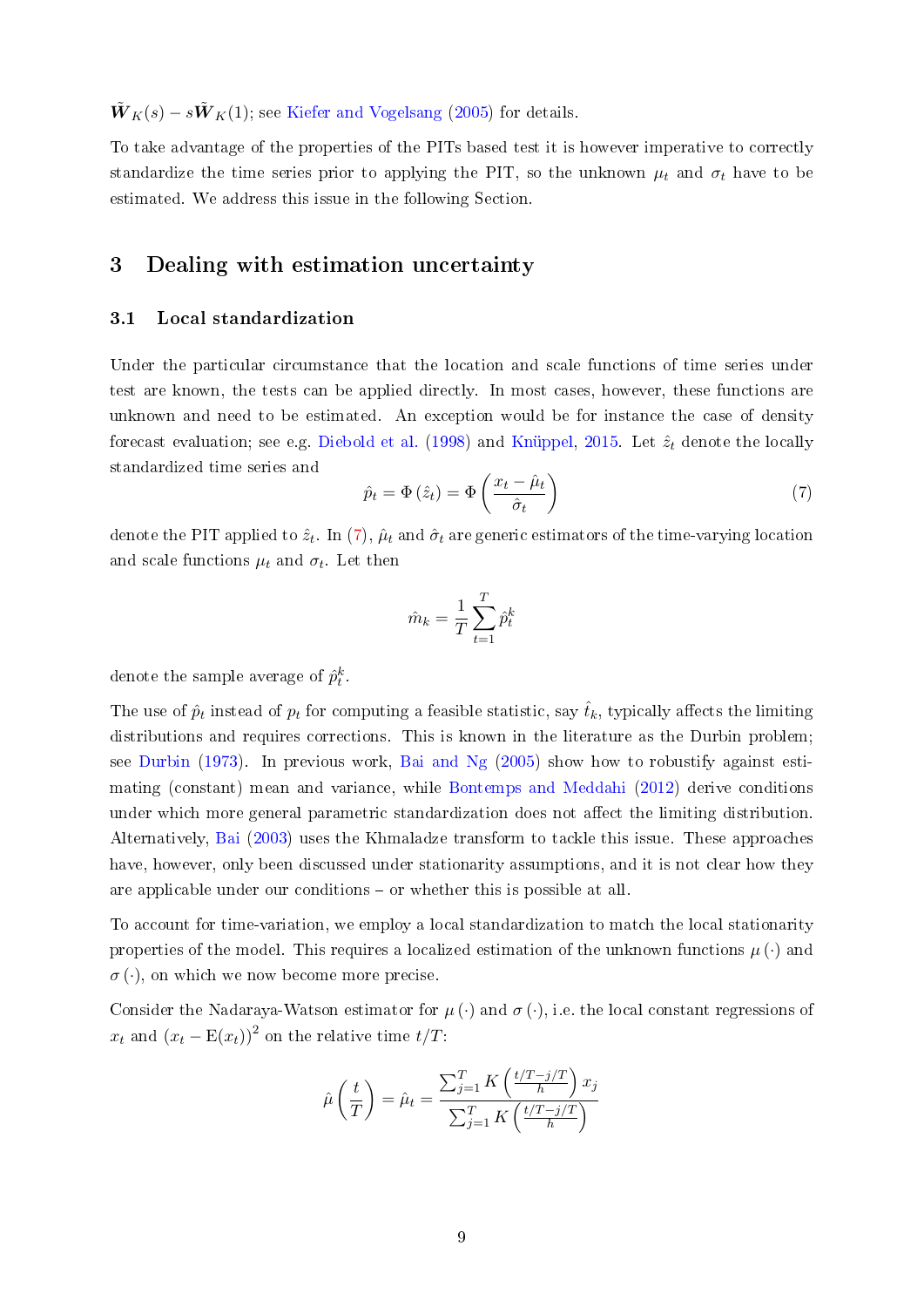and

$$
\hat{\sigma}^2 \left( \frac{t}{T} \right) = \hat{\sigma}_t = \frac{\sum_{j=1}^T K \left( \frac{t/T - j/T}{h} \right) (x_j - \hat{\mu}_j)^2}{\sum_{j=1}^T K \left( \frac{t/T - j/T}{h} \right)}
$$

where we assume for simplicity that  $x_{0,-1,...}$  and  $x_{T+1,...}$  are observed.<sup>[5](#page-10-0)</sup>

These estimators are actually quite familiar in "classical" time series analysis: using the uniform kernel,  $K(s) = 1/2 \mathbf{1}(|s| \leq 1)$ , we obtain the more familiar centered moving averages

$$
\hat{\mu}_t = \frac{1}{2\tau + 1} \sum_{j=t-\tau}^{t+\tau} x_j
$$
 and  $\hat{\sigma}_t^2 = \frac{1}{2\tau + 1} \sum_{j=t-\tau}^{t+\tau} (x_j - \hat{\mu}_j)^2$ ,

where the window width  $\tau$  is obtained from the bandwidth h by multiplication with T. The window width  $\tau$  is substantially smaller than T, hence ensuring that  $x_t$  is approximately standardized in finite samples, and letting  $\tau \to \infty$  at a rate lower than T ensures that, asymptotically, each  $x_t$  is standardized correctly. In fact, we may allow for different window widths  $\tau_\mu$  and  $\tau_\sigma$ to allow for a more flexible choice of these tuning parameters; see also Remark [1](#page-10-1) below. This is simply local standardizing instead of global standardizing using the sample mean  $\bar{x}=\frac{1}{7}$  $\frac{1}{T} \sum_{t=1}^T x_t$ and the sample standard deviation  $\hat{\sigma} = \sqrt{\frac{1}{7}}$  $\frac{1}{T} \sum_{t=1}^{T} (x_t - \bar{x})^2$ , as would have been sufficient for the case of strict stationarity of  $x_t$ .

The key step in analyzing the feasible statistic based on  $\hat{p}_t$  is to note that the weak convergence in  $(3)$  is – conveniently – replaced by the following limiting behavior.

<span id="page-10-2"></span>**Lemma 1** Let  $\tau_{\mu}, \tau_{\sigma}, T \rightarrow \infty$  such that  $\frac{T^{\nu_1}}{\tau_{\sigma_1}}$  $\frac{\tau_{\nu_1}}{\tau_{\varrho}} + \frac{\tau_{\varrho}}{T^{\nu}}$  $\frac{\tau_{\varrho}}{T^{\nu_2}} \to 0$  for  $2/3 < \nu_1 < \nu_2 < 3/4$  and  $\varrho = {\mu, \sigma}.$ Then, under Assumptions [1](#page-5-1) and [2](#page-6-0) and the uniform kernel, we have jointly for all  $k = 1, ..., K$ that

$$
\frac{1}{\sqrt{T}}\sum_{t=1}^{\left[sT\right]}\left(\hat{p}_t^k - \frac{1}{k+1}\right) \Rightarrow B_k\left(s\right) - k\vartheta_{k-1}W_1\left(s\right) - \frac{k}{2}\varpi_{k-1}W_2\left(s\right)
$$

with  $W_1$  and  $W_2$  from [\(1\)](#page-6-1) and  $B_k$  from [\(3\)](#page-7-1),  $\vartheta_{k-1} = \mathrm{E}\left(p_t^{k-1}\varphi\left(z_t\right)\right)$  and  $\varpi_{k-1} = \mathrm{E}\left(p_t^{k-1}z_t\varphi\left(z_t\right)\right)$ .

Proof: See Appendix [B.](#page-33-0)

<span id="page-10-1"></span>**Remark 1** The choice of the window widths  $\tau_{\mu}$  and  $\tau_{\sigma}$  is critical for the performance of the smoothers. Note that the imposed restrictions imply undersmoothing. This is explained by the nature of the desired result: while classical nonparametric regression focusses on minimizing the MSE of the estimated curve, we need to reduce estimation bias in  $\hat{\mu}(\cdot)$  and  $\hat{\sigma}^2(\cdot)$  to a minimum, since the effect of the bias on the partial sums of  $\hat{p}_t$  cumulates in t. Such bias effectively induces undesired trends in the partial sums of  $\hat{p}_t^k$ . For weak convergence to Wiener processes it is however required that such trends are of negligible magnitude. As a consequence, if one were to use standard procedures for the selection of the window width  $\tau$  (such as cross-validation), one would tend to select window widths (or equivalently bandwidths h in the local regression

<span id="page-10-0"></span> $^5$ In the Nadaraya-Watson regression framework, we effectively treat the relative time  $t/T$  as a fixed-design regressor, as for instance [Vogt](#page-32-1) [\(2012\)](#page-32-1) who considers nonparametric multivariate regressions with time as one of the regressors.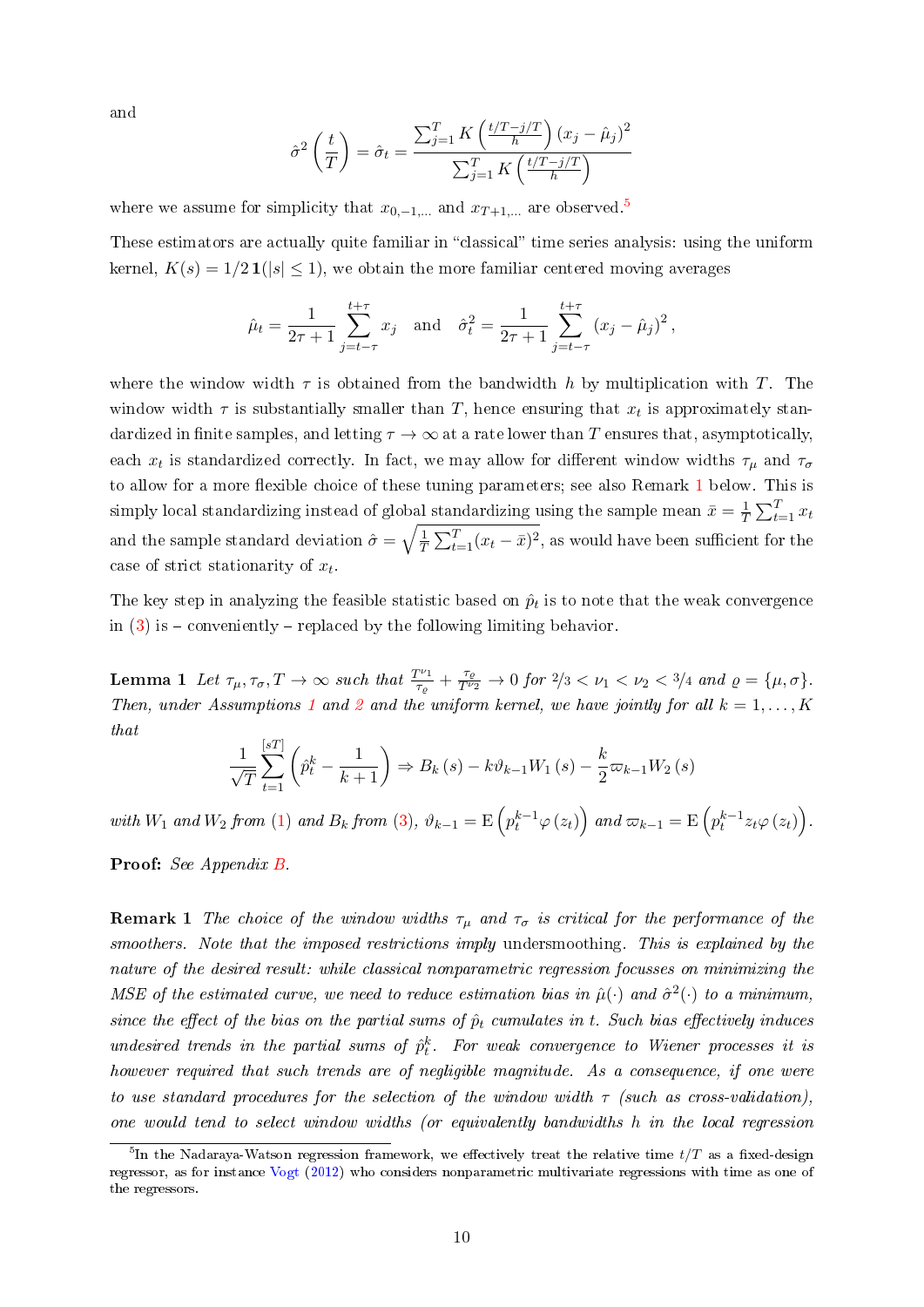framework) that are quite likely too large for our testing situation. In the Monte Carlo study, we advocate a simple recommendation regarding the choice of the window width  $\tau$  in practice, based on downscaling the cross-validated window width.

Remark 2 We state Lemma [1](#page-10-2) for the case of the uniform kernel to simplify the proofs and to keep the notation simple. Other kernel choices, e.g. the popular Gaussian or Epanechnikov kernel, plausibly lead to analogous results, as would the use of the local linear (or polynomial) regression estimator. We provide extensive simulation evidence which demonstrates that the particular kernel choice and the employed estimator have minor impact on the size and power of the tests in various situations; see Section  $\frac{1}{4}$ .

**Remark 3** Note that  $\vartheta_0 = \mathbb{E}(\varphi_t) = \int_{-\infty}^{\infty} \varphi^2(x) dx = \frac{1}{2\sqrt{2\pi}}$  $\frac{1}{2\sqrt{\pi}}$ . Using power series expansions one may show that  $\vartheta_1 = \frac{1}{4\pi}$  $\frac{1}{4\sqrt{\pi}},$  but the higher-order expectations (for  $\vartheta_k, \ k\geq 2)$  do not seem to have a closed-form expression. We simulate the expectations  $\vartheta_{k-1} = \mathbb{E}(p_t^{k-1} \varphi(z_t))$  via Monte Carlo simulation for  $k = 1, 2, 3, 4$  with 1,000,000 observations and 10,000 replications; the resulting values are as follows:

#### $\mathcal{V} = (0.2820948, 0.1410473, 0.0857805, 0.0581472).$

The simulated values for  $k = 1$  and  $k = 2$  match their theoretical counterpart to seven exact digits. Therefore, we expect that the Monte Carlo simulation precision of the higher-order terms (*i.e.*  $k \geq 3$ ) is high enough.

Feasible test statistics are based on  $\hat{p}_t$ . For a single moment restriction, say on the kth power of  $p_t$ , we therefore consider

$$
\hat{t}_k = \sqrt{T} \, \frac{\hat{m}_k - \frac{1}{k+1}}{\hat{\omega}_k} \tag{8}
$$

and, for a portmanteau-type test considering several moments, we take

$$
\hat{\mathcal{T}}_K = T\left(\hat{m}_1 - \frac{1}{2}, \dots, \hat{m}_K - \frac{1}{K+1}\right)\hat{\mathbf{\Omega}}^{-1}\left(\hat{m}_1 - \frac{1}{2}, \dots, \hat{m}_K - \frac{1}{K+1}\right)'
$$
(9)

with  $\hat{\Omega}$  being a long-run variance estimator (see equation [\(5\)](#page-8-0)) computed on the basis of  $\hat{p}^k_t$  as well.

By Lemma [1](#page-10-2) we have that the K normalized partial sums  $\frac{1}{\sqrt{2}}$  $\frac{1}{T}\sum_{t=1}^{[sT]}\left(\hat{p}^k_t-\frac{1}{k+1}\right)$  still converge weakly to a  $K$ -dimensional Brownian motion, albeit with a different long-run covariance matrix than  $\Omega$ , namely

$$
\Psi = {\bf V}{\bf \Xi}{\bf V}'\ .
$$

Here,  $\Xi$  is the long-run covariance matrix of  $(p_t, \ldots, p_t^K, z_t, z_t^2 - 1)'$  (such that  $\Omega$  is just the upper  $K \times K$  diagonal block of  $\Xi$ ), and

<span id="page-11-0"></span>
$$
\mathbf{V} = \begin{pmatrix} \mathbf{I}_K; \quad \mathbf{\hat{Y}}_K \end{pmatrix} \quad \text{with} \quad \mathbf{\hat{Y}}_K = -\begin{pmatrix} \vartheta_0 & \cdots & K\vartheta_{K-1} \\ \frac{1}{2}\varpi_0 & \cdots & \frac{K}{2}\varpi_{K-1} \end{pmatrix}'.
$$
 (10)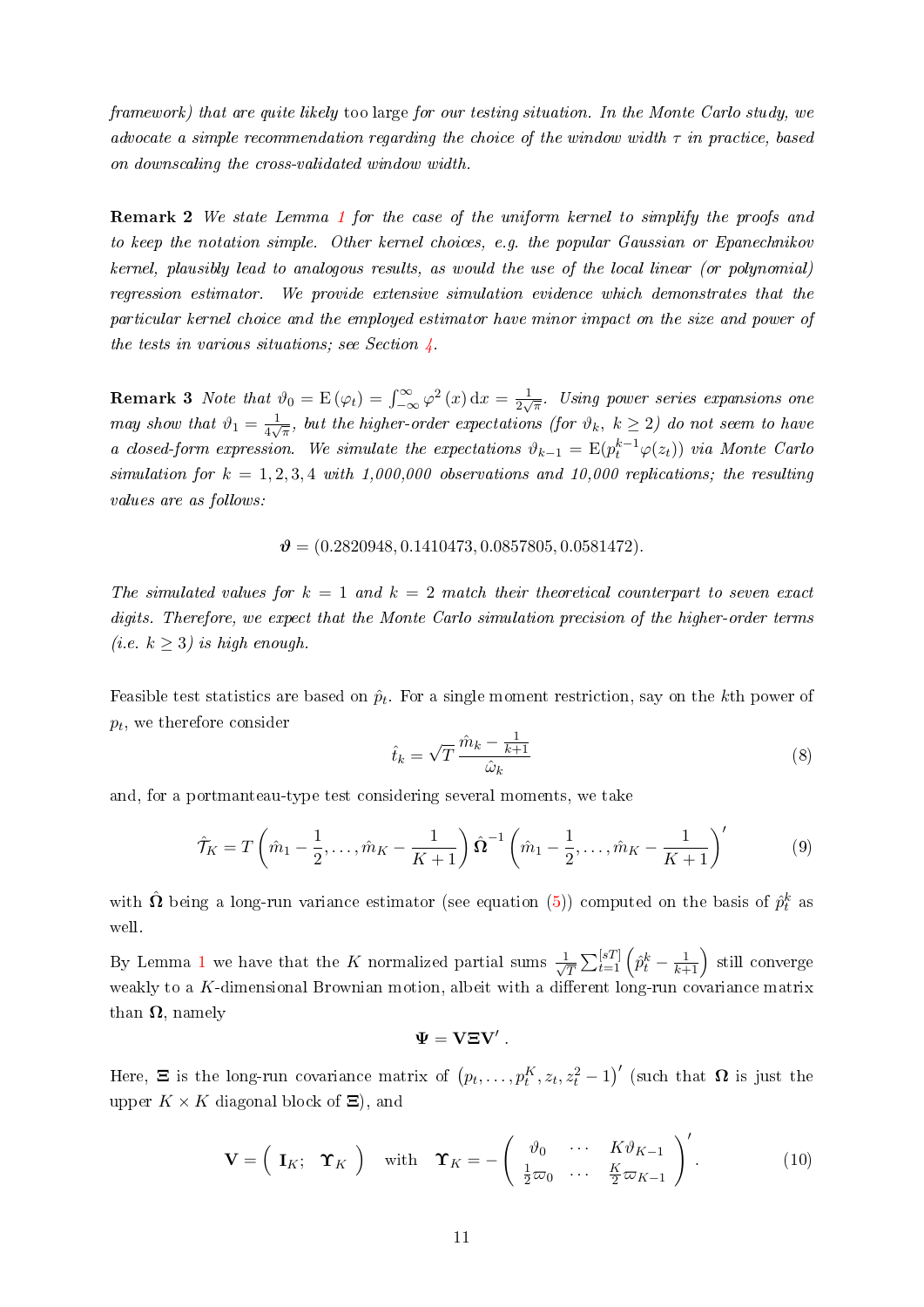The coefficients are given as  $\vartheta_j$  =  $\text{E}\left(p_t^j\varphi(z_t)\right)$  and  $\varpi_j$  =  $\text{E}\left(p_t^j\varphi(z_t)\right)$  $\partial_t^j z_t \varphi(z_t)\Big)$ Since the fixed- $b$ asymptotics leads to partial-sums asymptotics for both  $\hat{m}_k$  and  $\hat{\Omega}$ , where the relevant long-run (co)variance matrix  $\Psi$  simply cancels out in [\(11\)](#page-13-0) and [\(12\)](#page-13-1), Lemma [1](#page-10-2) ultimately implies that no explicit correction for the estimation error is required. This is formalized in the following proposition.

<span id="page-12-0"></span>**Proposition [1](#page-10-2)** Under the Assumptions of Lemma 1 and the additional condition that  $\Xi$  is positive definite, it holds that

$$
\hat{t}_k \Rightarrow \frac{\tilde{W}(1)}{\sqrt{\mathcal{Q}_{b,\kappa}}}
$$

and

$$
\hat{\mathcal{T}}_K \Rightarrow \tilde{\boldsymbol{W}}_K'(1)\boldsymbol{\mathcal{Q}}_{K,b,\kappa}^{-1}\tilde{\boldsymbol{W}}_K(1),
$$

where  $\tilde{\bm{W}}_{\bm{K}}(s)$  represents a K-dimensional vector of independent standard Wiener processes.

Proof: See Appendix [B.](#page-33-0)

**Remark 4** Positive definiteness of  $\Xi$  implies positive definiteness of  $\Psi$  which is required for the result (see the proof for details); one could directly require invertibility of  $\Psi$ , but this would depend on the null of interest via  $V$ , while restricting  $\Xi$  to be of full rank does not.

Remark 5 It is questionable whether small-b asymptotics (e.g. [Newey and West,](#page-31-12) [1987\)](#page-31-12) are feasible or even worth pursuing. Due to the local nature of the standardization, the convergence of  $\hat{p}_t$ to  $p_t$  is quite slow compared to the parametric case where typically  $\hat{p}_t - p_t = O_p(T^{-1/2})$ . Showing that  $\hat{\Omega}$  converges in probability for  $b \to 0$  is therefore more difficult for local standardization. Since such convergence is not required for the fixed-b approach, this actually delivers a further  $argument in favor of resorting to fixed-b asymptotics.$ 

Remark 6 As a comparison, Appendix [C](#page-47-0) provides a discussion of parametric standardization. Parametric approaches require models for the mean  $\mu_t$  and the variance  $\sigma_t^2$  which are prone to misspecification. Moreover, there are essential differences between the implications of the two approaches. While parametric adjustment typically leads to bridge-type processes (see Lemma [A.2](#page-47-1)) in Appendix  $C$  for details), we obtain Brownian motions as limits in the case of local adjustment. As a consequence, parametric standardization leads to the need of an explicit correction for the estimation error; see Proposition  $A.1$  in Appendix [C.](#page-47-0) As argued there, a further disadvantage of the parametric approach is that the required correction depends on the shape of the parametric mean or variance component adjusted for.

#### <span id="page-12-1"></span>3.2 Other null distributions and a finite-sample correction

Our framework allows testing other null distributions in location-scale models, since PITs apply to any continuous distribution. Concretely, compute  $\hat{p}_t = F_0(\hat{z}_t)$  where  $F_0$  is the cumulative distribution function of the *standardized* null distribution and  $\hat{z}_t$  is the locally standardized time series.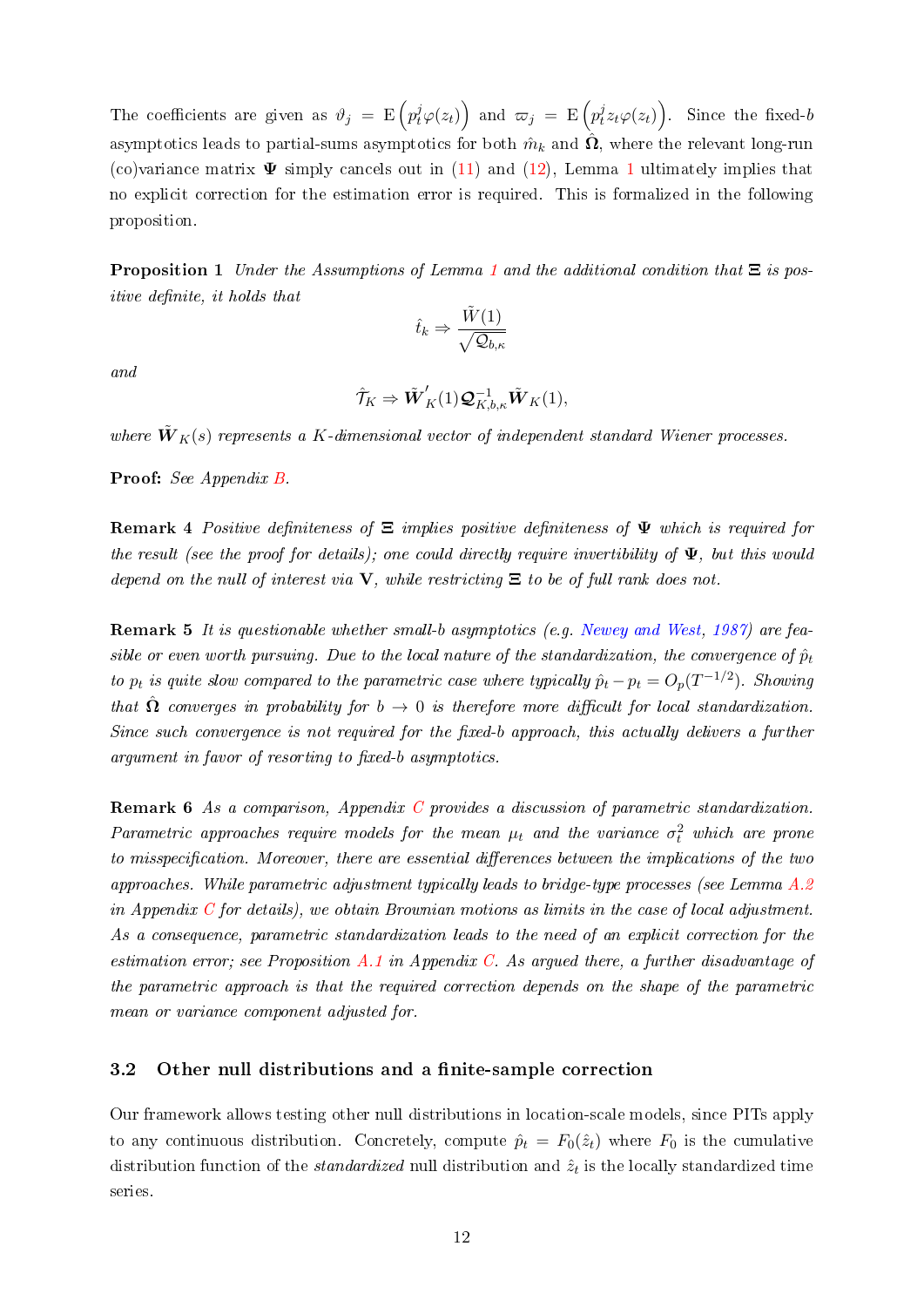In particular, it is straightforward to show that Lemma [1](#page-10-2) and Proposition [1](#page-12-0) hold under mild regularity conditions, yet with e.g.  $\vartheta_k = \mathrm{E}\left(p_t^k f_0(z_t)\right)$  where  $f_0$  is the density function of the null distribution of  $z_t$ . One further advantage of the local standardization approach is that the  $\text{expectations }\vartheta_k=\text{E}\left(p_t^kf_0(z_t)\right) \text{ and } \varpi_k=\text{E}\left(p_t^kz_tf_0\left(z_t\right)\right) \text{ need not to be computed explicitly, such}$ that the test is immediately applicable for any continuous null shape in location-scale families.

There is a minor exception, namely the case  $k = 1$  when testing the null of a uniform distribution; this results in a linear  $F_0$ , so  $\hat{p}_t$  is just a rescaled  $\hat{z}_t$ ; it is argued in Appendix [B](#page-33-0) (cf. the proof of Proposition [2\)](#page-13-2) that the normalized partial sums of  $\hat{z}_t$  converge to zero rather than Brownian motion, so we cannot base inference on them. Still, all other powers of the feasible PITs are available for testing: individual and joint statistics based on  $\hat{m}_k$  are computed the same way, but excluding  $k = 1$ .

After having discussed the asymptotic properties, we now turn to a simple finite-sample adjustment procedure. The reason such a correction may be necessary is that the asymptotic approximation tends to have reduced quality in samples of smaller size. Intuitively, the problem with local standardization is that, although the resulting  $\hat{z}_t$  are standardized in the limit, they may in fact still exhibit a non-negligible deviation from zero regarding the sample mean and a non-unit sample variance in small samples. In order to ensure a zero mean and a unit variance, we propose a simple finite-sample correction based on additional, "global" standardization of the filtered time series  $\hat{z}_t$ . I.e. a full-sample adjustment step is applied onto the locally standardized series before applying the PIT. Thus, rather than  $\hat{m}_k$ , use

$$
\tilde{m}_k = \frac{1}{T} \sum_{t=1}^T \tilde{p}_t^k \quad \text{with} \quad \tilde{p}_t = \Phi\left(\tilde{z}_t\right),
$$

where the doubly standardized  $\tilde{z}_t$  are simply obtained as

$$
\tilde{z}_t = \frac{\hat{z}_t - \bar{\hat{z}}}{\tilde{\sigma}_{\hat{z}}}
$$
 with  $\bar{\hat{z}} = \frac{1}{T} \sum_{t=1}^T \hat{z}_t$  and  $\tilde{\sigma}_{\hat{z}} = \sqrt{\frac{1}{T} \sum_{t=1}^T (\hat{z}_t - \bar{\hat{z}})^2}$ .

When doubly standardizing, however, a correction may be required for the asymptotic pivotality of the test statistics; cf. Bai and  $Ng(2005)$  $Ng(2005)$  and Appendix [C.](#page-47-0) This leads to the use of a modified test statistic. In particular, we now build

<span id="page-13-0"></span>
$$
\tilde{t}_k = \sqrt{T} \frac{\tilde{m}_k - \frac{1}{k+1}}{\hat{\psi}_k} \tag{11}
$$

and, for the portmanteau-type test, take analogously

<span id="page-13-1"></span>
$$
\tilde{\mathcal{T}}_K = T\left(\tilde{m}_1 - \frac{1}{2}, \dots, \tilde{m}_K - \frac{1}{K+1}\right) \hat{\Psi}^{-1} \left(\tilde{m}_1 - \frac{1}{2}, \dots, \tilde{m}_K - \frac{1}{K+1}\right)'
$$
(12)

<span id="page-13-2"></span>with  $\hat{\mathbf{\Psi}}$  being a long-run variance estimator replacing  $\hat{\mathbf{\Omega}}$  in [\(12\)](#page-13-1) by  $\hat{\mathbf{\Psi}} = \mathbf{V} \hat{\mathbf{\Xi}} \mathbf{V}'$ , where  $\hat{\mathbf{\Xi}}$  is computed analogously to  $\hat{\mathbf{\Omega}}$  but based on  $(\tilde{p}_t, \ldots, \tilde{p}^k_t, \tilde{z}_t, \tilde{z}^2_t-1)'$ . The matrix  $\mathbf V$  depends on the distribution under test; see  $(10)$ . We provide values of **V** for selected distributions in Appendix [G.](#page-57-0)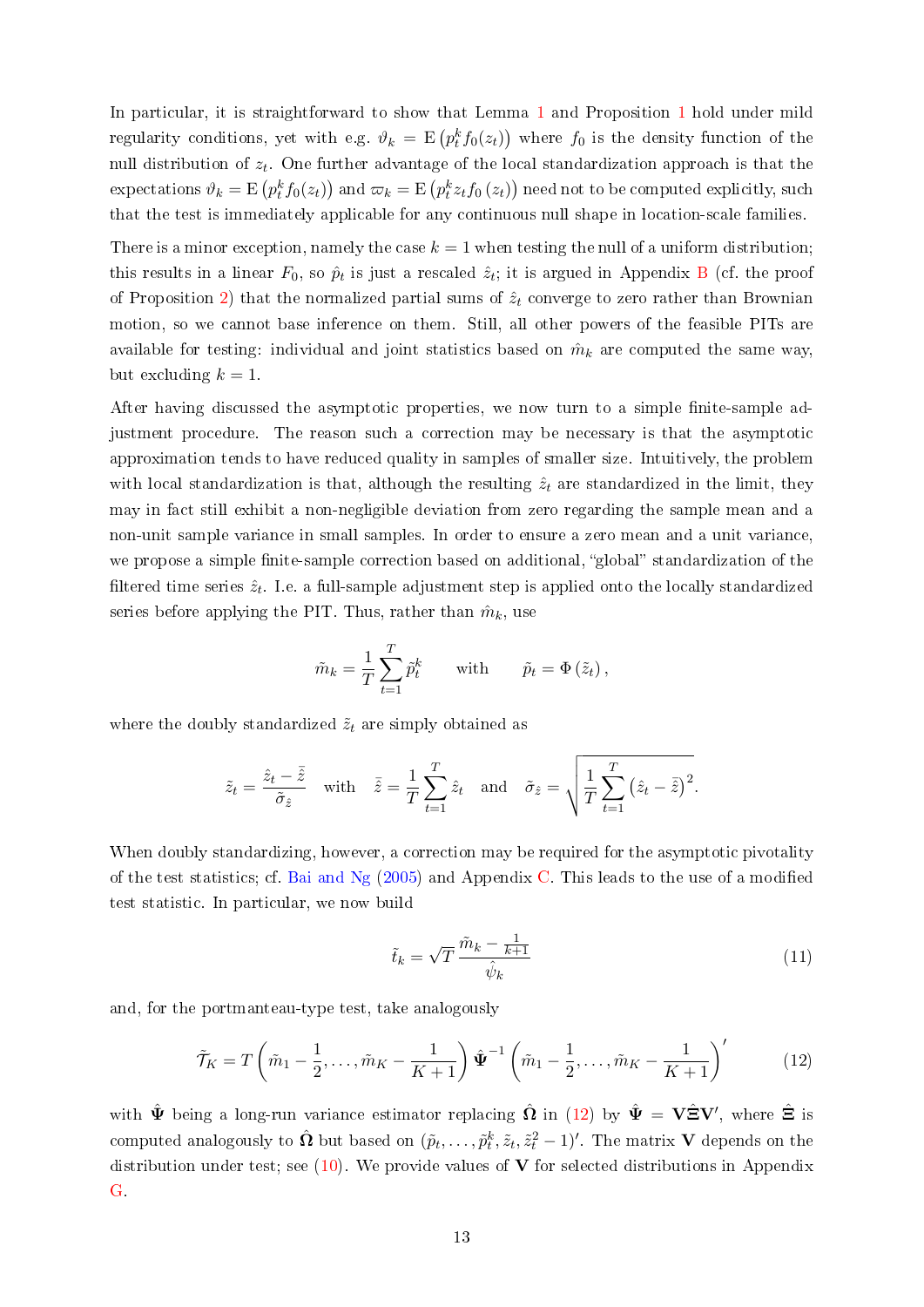Proposition 2 Under the Assumptions of Proposition [1,](#page-12-0) we have that

$$
\tilde{t}_k \Rightarrow \frac{\tilde{W}(1)}{\sqrt{\mathcal{Q}_{b,\kappa}}}
$$

and

$$
\tilde{\mathcal{T}}_K \Rightarrow \tilde{\boldsymbol{W}}_K'(1)\boldsymbol{\mathcal{Q}}_{K,b,\kappa}^{-1}\tilde{\boldsymbol{W}}_K(1).
$$

#### Proof: See Appendix [B.](#page-33-0)

The proposed double standardization is just a finite-sample correction not depending on the actual shape of  $\mu(\cdot)$  and  $\sigma(\cdot)$ , as local standardization already removes the time-variation in mean and variance, and the global standardization in the second step only removes some of the left-overs" from the first step. The performance is investigated in the following Monte Carlo simulation study.

### <span id="page-14-0"></span>4 Simulation evidence

In our Monte Carlo simulation study we consider the case of testing for a Gaussian distribution due to the wide practical interest. We compare the newly proposed test statistics  $\tilde{t}_k$  and  $\tilde{\mathcal{T}}_K$  to the procedure of [Bai and Ng](#page-28-1)  $(2005)^6$  $(2005)^6$  $(2005)^6$  Regarding the alternative non-Gaussian distributions, we consider the log-normal,  $\chi^2(3)$ - and t(3)-distribution. The general form of the data generating process [DGP] for the time series of interest  $x_t$  is given by

$$
x_t = \mu_t + \sigma_t z_t
$$
  
\n
$$
\mu_t = \mu_1 + (\mu_2 - \mu_1) \cdot \mathbf{1}(t \ge [T_B])
$$
  
\n
$$
\sigma_t = \sigma_1 + (\sigma_2 - \sigma_1) \cdot \mathbf{1}(t \ge [T_B])
$$
  
\n
$$
z_t = \phi z_{t-1} + \varepsilon_t - \theta \varepsilon_{t-1}
$$
  
\n
$$
\varepsilon_t \sim \text{iid}(0, 1).
$$

Here, the mean and variance functions may exhibit structural shifts from  $\mu_1 = 0$  to  $\mu_2 = 3$  and from  $\sigma_1 = 1$  to  $\sigma_2 = 3$ .<sup>[7](#page-14-2)</sup> We consider four different possibilities: DGP I: no shifts; DGP II: mean shift; DGP III: variance shift and DGP IV: mean and variance shift. Regarding autocorrelation, we specify, besides an independent white noise [IID] series, a strongly autocorrelated, but stationary and invertible  $ARMA(1,1)$  process [ARMA] with AR and MA parameter  $\phi = 0.85$  and

<span id="page-14-1"></span> $6$ To keep the paper self-contained, details on the test proposed by [Bai and Ng](#page-28-1) [\(2005\)](#page-28-1) can be found in Appendix [D,](#page-52-0) where we also formally discuss the impact of time-varying mean and volatility.

<span id="page-14-2"></span><sup>7</sup>This setup is characterized by adverse conditions for the nonparametric estimators as the breaks are abrupt and take place in a single time period. However, such a setup is realistic as there is ample evidence for timevariation in the mean and the variance of U.S. real output growth series. Most strikingly is the impact of the Great Moderation which manifested itself as a significant reduction in macroeconomic volatility. In several related studies (see e.g. [Campbell,](#page-29-11) [2007\)](#page-29-11), this feature is even modelled as a one-time structural change, and our simulation setup examines the effect of such changes; the nonparametric estimators and related tests perform even better under more rosy conditions, as is confirmed in a number of additional unreported simulation results with smooth shifts which are available upon request.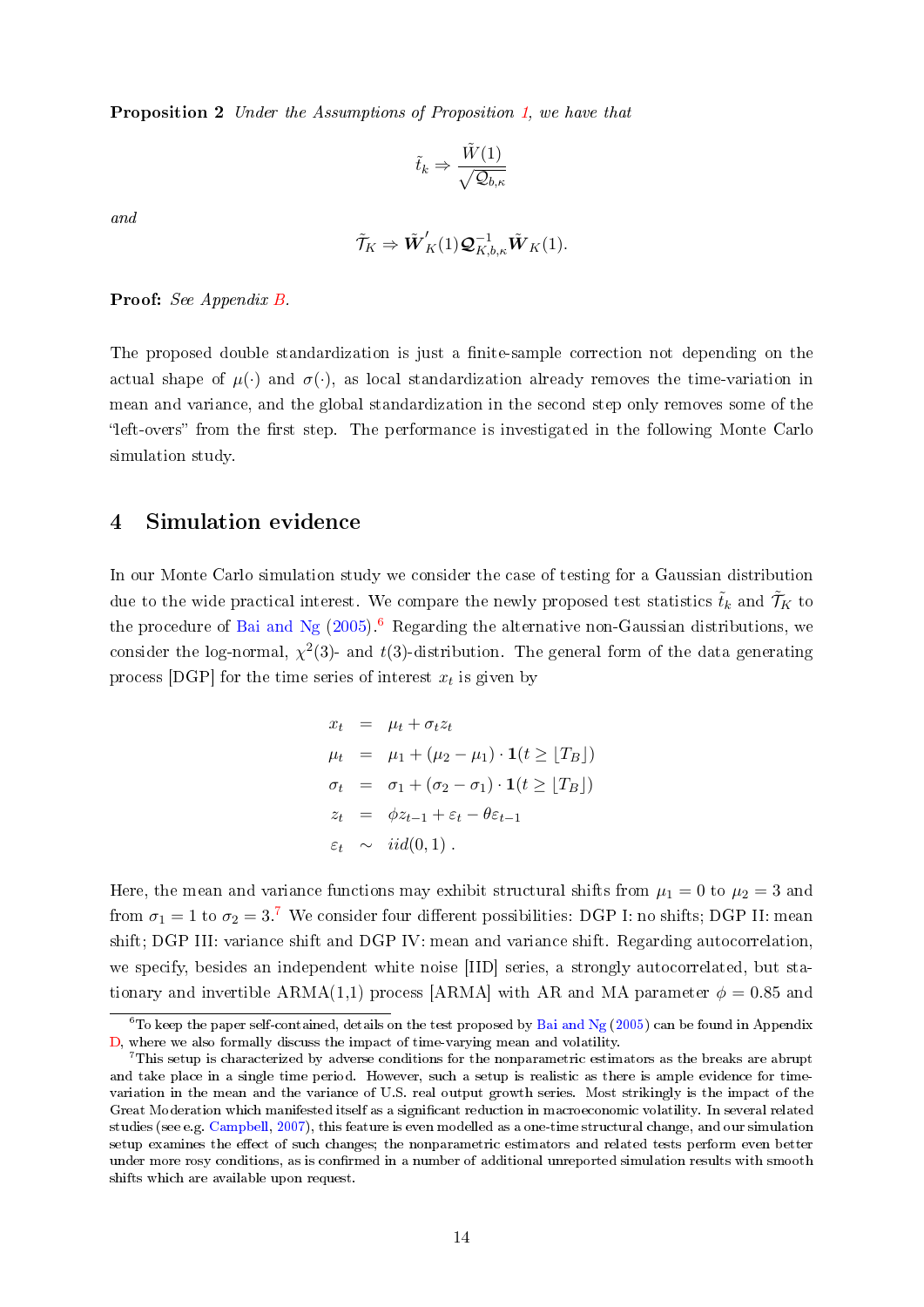$\theta = -0.45$ , respectively. Since all procedures are scale-invariant, there is no need to normalize the long-run variance of  $z_t$  to unity. However, the short-run variance is normalized to unity to make the mean and variance functions comparable for the cases of a white noise and an ARMA process. We use sample sizes of  $T = \{250, 1000\}$  matching typical situations in macroeconomics (e.g. data with a quarterly frequency) and a large-sample setup. The breakpoint is set in the middle of the sample such that  $T_B = T/2$ .

We consider the first four individual raw moments  $(k = 1, 2, 3, 4)$  and the expanding set of multiple moments  $\{1, 2\}$ ,  $\{1, 2, 3\}$  and  $\{1, 2, 3, 4\}$  for investigating (i) the relevance of single moments to detect specific alternatives, and (ii) possible advantages of using multiple moments jointly.

Regarding the heteroskedasticity and autocorrelation robust covariance matrix estimator, the fixed-bandwidth parameter b is specified as  $b = 0.1$ , as preliminary simulation experiments showed that the size of the tests is quite stable for different values of  $b$ , but that power is higher for smaller values of  $b$ ; see also [Kiefer and Vogelsang](#page-30-10)  $(2005)$ . Results are presented for the Bartlett kernel with linearly decaying weights  $\kappa(j/B)$ . The nominal significance level equals 5% and the number of Monte Carlo replications is set to 2000 for each single experiment. In what concerns critical values for the test statistics based on fixed-b inference, we provide them on the basis of the limiting results with 1000 observations and 50000 replications for  $K = \{2, 3, 4\}$ . For the case of testing a single moment restriction (via the t-statistic), we employ critical values reported in [Kiefer and Vogelsang](#page-30-10) [\(2005\)](#page-30-10). For  $k \geq 2$ , estimated cubic response curves  $cv(b)$  are reported in Table [A.2](#page-17-0) in Appendix [F](#page-56-0) together with an  $R^2$  measure for the precision of approximation; as can be seen from the least squares estimation results, the fit of the estimated response curves is very well and comparable to [Kiefer and Vogelsang](#page-30-10) [\(2005\)](#page-30-10).

When computing  $\hat{\mu}_t$  and  $\hat{\sigma}_t$ , the employed nonparametric estimator is either the local constant Nadaraya-Watson [LC] or the local linear [LL] estimator. Possible kernel  $[K(\cdot)]$  choices are Uniform [Unif], Epanechnikov [Epa] and Gaussian [Gauss]. The chosen bandwidth h (or equivalently window width  $\tau = hT$ ) takes into account the fact that the asymptotic results require undersmoothing (i.e. estimation bias negligible w.r.t. estimation standard deviation). For simplicity, we down-scale the cross-validated bandwidth h by a scaling factor  $\lambda \in (0,1)$ . In a number of preliminary experiments, we found  $\lambda = 3/4$  to provide a good balance for size and power of the test statistics. All computations are carried out in R on the basis of the np, gplm and sandwich packages.

Results are reported in Tables [1](#page-16-0)-[5.](#page-20-0) Size results are provided in Tables 1 and [2](#page-17-0) for  $T = 250$ and  $T = 1000$ , respectively. In these cases, the distribution of  $\varepsilon_t$  is Gaussian. Power results are reported in Tables [3](#page-18-0) (log-normal distribution), [4](#page-19-0) (Chi-squared distribution) and [5](#page-20-0) (Studentt distribution). For power, we consider weighted averages of a Gaussian and a non-Gaussian random variable in the form of  $\varepsilon_t = (1-c) \cdot \varepsilon_{1t} + c \cdot \varepsilon_{2t}$ , where  $\varepsilon_{1t}$  is standard Gaussian and  $\varepsilon_{2t}$ is standard non-Gaussian. When  $c = 0$ , full weight is put on the Gaussian distribution, while the case of  $c = 1$  reflects a fully non-Gaussian situation. For intermediate values of c between zero and unity, the distribution of  $\varepsilon_t$  is still non-Gaussian and the null hypothesis is false, where the power of normality tests should increase with  $c$  with more weight given to the non-Gaussian distribution. We consider the values  $c = \{0, 1/3, 3/8, 5/12, 1/2, 1\}$  in our simulations.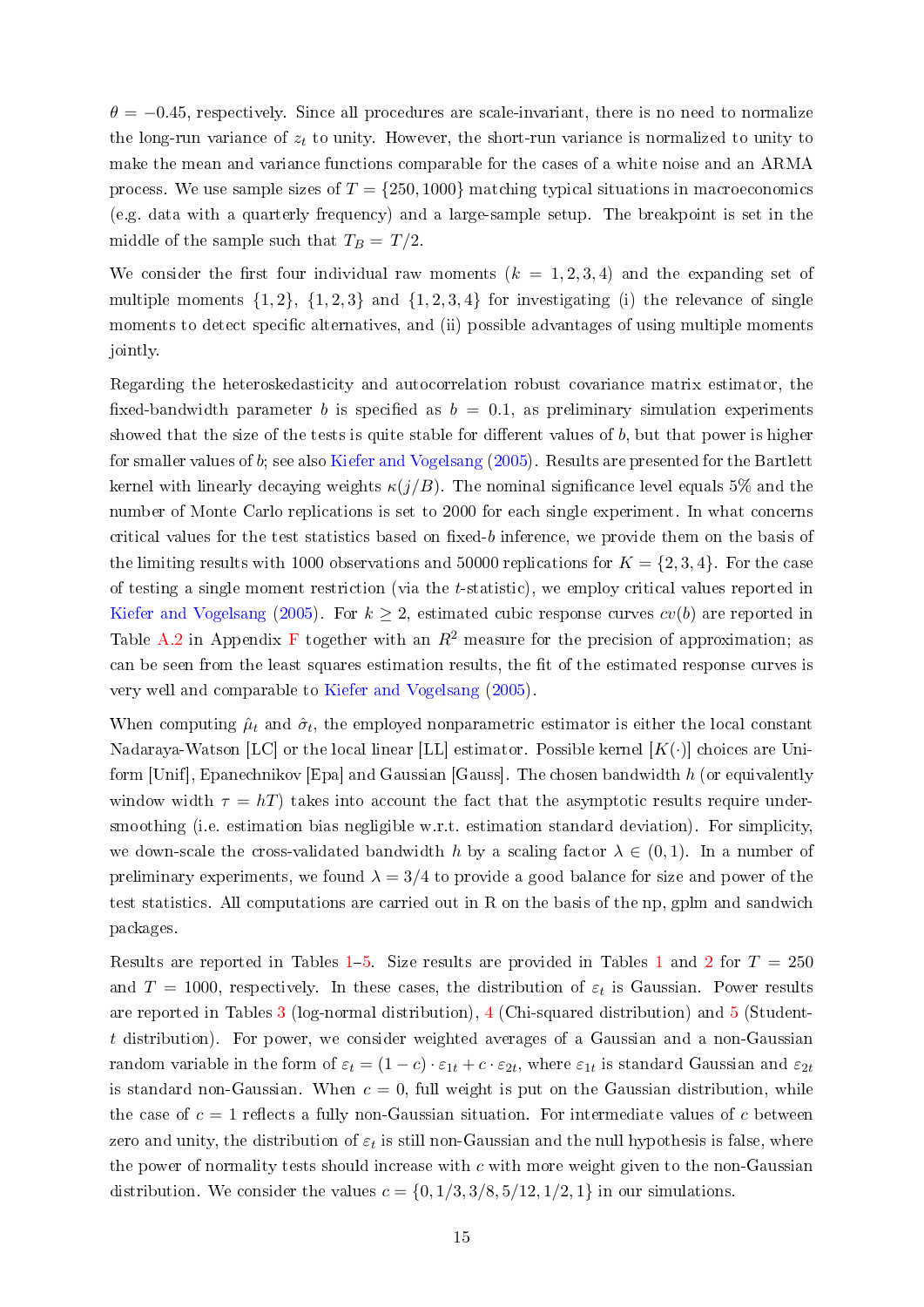|          |                                         |                    |                |               | rable 1. Size, $I = 200$ |               |               |                            |                     |                      |           |
|----------|-----------------------------------------|--------------------|----------------|---------------|--------------------------|---------------|---------------|----------------------------|---------------------|----------------------|-----------|
| DGP      | $\hat{\mu}(\cdot), \hat{\sigma}(\cdot)$ | $\boldsymbol{z}_t$ | $K(\cdot)$     | $\tilde{t}_1$ | $\tilde{t}_2$            | $\tilde{t}_3$ | $\tilde{t}_4$ | $\tilde{\mathcal{T}}_{12}$ | $\mathcal{T}_{123}$ | $\mathcal{T}_{1234}$ | <b>BN</b> |
| I        | $_{\rm LC}$                             | IID                | Unif           | 0.050         | 0.050                    | 0.044         | 0.045         | $0.055\,$                  | 0.048               | 0.044                | $0.105\,$ |
|          |                                         |                    | Epa            | 0.047         | 0.046                    | 0.051         | 0.047         | 0.047                      | 0.051               | 0.039                |           |
|          |                                         |                    | Gauss          | 0.059         | 0.048                    | 0.042         | 0.040         | 0.052                      | 0.051               | 0.047                |           |
|          |                                         | ARMA               | Unif           | $0.045\,$     | 0.041                    | 0.048         | 0.047         | 0.046                      | 0.043               | 0.043                | 0.137     |
|          |                                         |                    | Epa            | 0.048         | 0.048                    | 0.049         | 0.050         | 0.053                      | 0.051               | 0.046                |           |
|          |                                         |                    | Gauss          | 0.046         | 0.047                    | 0.051         | 0.059         | 0.053                      | 0.051               | 0.047                |           |
|          |                                         |                    |                |               |                          |               |               |                            |                     |                      |           |
|          | $\mathbf{L}\mathbf{L}$                  | IID                | Unif           | 0.045         | 0.041                    | 0.048         | 0.047         | 0.046                      | 0.043               | 0.043                |           |
|          |                                         |                    | Epa            | 0.048         | 0.048                    | 0.049         | 0.050         | 0.053                      | 0.051               | 0.046                |           |
|          |                                         |                    | Gauss          | 0.046         | 0.047                    | 0.051         | 0.064         | 0.053                      | 0.051               | 0.047                |           |
|          |                                         | ARMA               | Unif           | 0.047         | 0.049                    | 0.054         | 0.051         | 0.057                      | 0.062               | 0.061                |           |
|          |                                         |                    | Epa            | $\,0.042\,$   | 0.062                    | 0.066         | 0.058         | 0.061                      | 0.063               | 0.059                |           |
|          |                                         |                    | Gauss          | 0.049         | 0.060                    | 0.064         | 0.068         | 0.065                      | 0.065               | 0.061                |           |
| $\rm II$ | $_{\rm LC}$                             | IID                | Unif           | 0.049         | 0.060                    | 0.063         | 0.066         | 0.056                      | 0.042               | 0.044                | 0.774     |
|          |                                         |                    | Epa            | 0.046         | 0.048                    | 0.058         | 0.068         | 0.056                      | $\,0.054\,$         | 0.052                |           |
|          |                                         |                    | Gauss          | 0.052         | 0.047                    | 0.058         | 0.078         | 0.058                      | 0.043               | 0.044                |           |
|          |                                         | ARMA               | Unif           | 0.049         | 0.060                    | 0.063         | 0.066         | 0.056                      | $\,0.042\,$         | 0.044                | 0.671     |
|          |                                         |                    | Epa            | 0.039         | 0.047                    | 0.064         | 0.074         | 0.059                      | 0.049               | 0.046                |           |
|          |                                         |                    | Gauss          | 0.046         | 0.067                    | 0.088         | 0.090         | 0.085                      | 0.078               | 0.075                |           |
|          | $\mathbf{L}\mathbf{L}$                  | IID                | Unif           | 0.049         | 0.085                    | 0.121         | 0.140         | 0.122                      | 0.103               | 0.092                |           |
|          |                                         |                    | Epa            | 0.044         | $\,0.092\,$              | 0.134         | 0.142         | 0.130                      | 0.117               | 0.098                |           |
|          |                                         |                    |                | 0.054         | 0.085                    | 0.129         | 0.138         | 0.124                      | 0.107               | 0.101                |           |
|          |                                         | ARMA               | Gauss<br>Unif  | 0.042         | 0.098                    | 0.121         | 0.127         | 0.127                      | 0.111               | 0.113                |           |
|          |                                         |                    |                | 0.046         | $\,0.092\,$              | 0.114         | 0.122         | 0.119                      | 0.108               | 0.102                |           |
|          |                                         |                    | Epa            | $0.044\,$     | 0.088                    | 0.114         | 0.121         | 0.106                      | 0.103               |                      |           |
|          |                                         |                    | Gauss          |               |                          |               |               |                            |                     | 0.126                |           |
| III      | $_{\rm LC}$                             | IID                | Unif           | 0.042         | $0.054\,$                | 0.049         | 0.048         | 0.052                      | 0.049               | 0.047                | 0.998     |
|          |                                         |                    | Epa            | 0.043         | 0.048                    | 0.054         | 0.050         | 0.050                      | 0.049               | 0.043                |           |
|          |                                         |                    | Gauss          | 0.051         | 0.054                    | 0.051         | 0.049         | 0.058                      | 0.056               | 0.053                |           |
|          |                                         | <b>ARMA</b>        | Unif           | $0.046\,$     | 0.078                    | 0.110         | 0.118         | 0.098                      | 0.098               | 0.112                | 0.992     |
|          |                                         |                    | Epa            | 0.043         | 0.094                    | 0.120         | 0.122         | 0.105                      | 0.103               | 0.111                |           |
|          |                                         |                    | Gauss          | 0.044         | 0.088                    | 0.114         | 0.121         | 0.106                      | 0.103               | 0.126                |           |
|          | $\Gamma\Gamma$                          | IID                | $_{\rm{Unif}}$ | 0.051         | 0.051                    | 0.057         | 0.056         | 0.052                      | 0.049               | 0.049                |           |
|          |                                         |                    | Epa            | 0.049         | 0.054                    | 0.062         | 0.051         | 0.048                      | 0.049               | 0.048                |           |
|          |                                         |                    | Gauss          | 0.040         | 0.046                    | 0.046         | 0.049         | 0.047                      | 0.044               | 0.044                |           |
|          |                                         | ARMA               | Unif           | 0.044         | 0.081                    | 0.103         | 0.104         | 0.094                      | 0.095               | 0.107                |           |
|          |                                         |                    | Epa            | 0.053         | 0.069                    | 0.092         | 0.096         | 0.086                      | 0.081               | 0.094                |           |
|          |                                         |                    | Gauss          | 0.044         | 0.087                    | 0.101         | 0.100         | 0.099                      | 0.105               | 0.110                |           |
|          |                                         |                    |                |               |                          |               |               |                            |                     |                      |           |
| IV       | $_{\rm LC}$                             | IID                | Unif           | 0.056         | $0.053\,$                | 0.064         | 0.069         | 0.063                      | 0.054               | 0.044                | 0.995     |
|          |                                         |                    | Epa            | 0.059         | 0.061                    | 0.074         | 0.072         | 0.067                      | 0.050               | 0.047                |           |
|          |                                         |                    | Gauss          | 0.066         | 0.070                    | 0.076         | 0.073         | 0.074                      | 0.060               | 0.057                |           |
|          |                                         | ARMA               | Unif           | 0.036         | 0.067                    | 0.077         | 0.086         | 0.074                      | 0.070               | 0.069                | 0.992     |
|          |                                         |                    | Epa            | 0.045         | 0.062                    | 0.074         | 0.079         | 0.077                      | 0.073               | 0.073                |           |
|          |                                         |                    | Gauss          | 0.052         | 0.072                    | 0.091         | 0.091         | 0.085                      | 0.078               | 0.086                |           |
|          | $\mathbf{L}\mathbf{L}$                  | IID                | Unif           | 0.058         | 0.115                    | 0.137         | 0.136         | 0.127                      | 0.102               | 0.092                |           |
|          |                                         |                    |                |               |                          |               |               |                            |                     |                      |           |
|          |                                         |                    | Epa            | 0.054         | 0.111                    | 0.131         | 0.135         | 0.131                      | 0.118               | 0.104                |           |
|          |                                         |                    | Gauss          | 0.056         | 0.115                    | 0.137         | 0.143         | 0.131                      | 0.115               | 0.100                |           |
|          |                                         | ARMA               | Unif           | 0.041         | 0.097                    | 0.121         | 0.131         | 0.116                      | 0.098               | 0.101                |           |
|          |                                         |                    | Epa            | 0.044         | 0.097                    | 0.128         | 0.131         | 0.113                      | $0.105\,$           | 0.108                |           |
|          |                                         |                    | Gauss          | 0.054         | 0.096                    | 0.127         | 0.135         | 0.115                      | 0.104               | 0.112                |           |

<span id="page-16-0"></span>Table 1: Size,  $T = 250$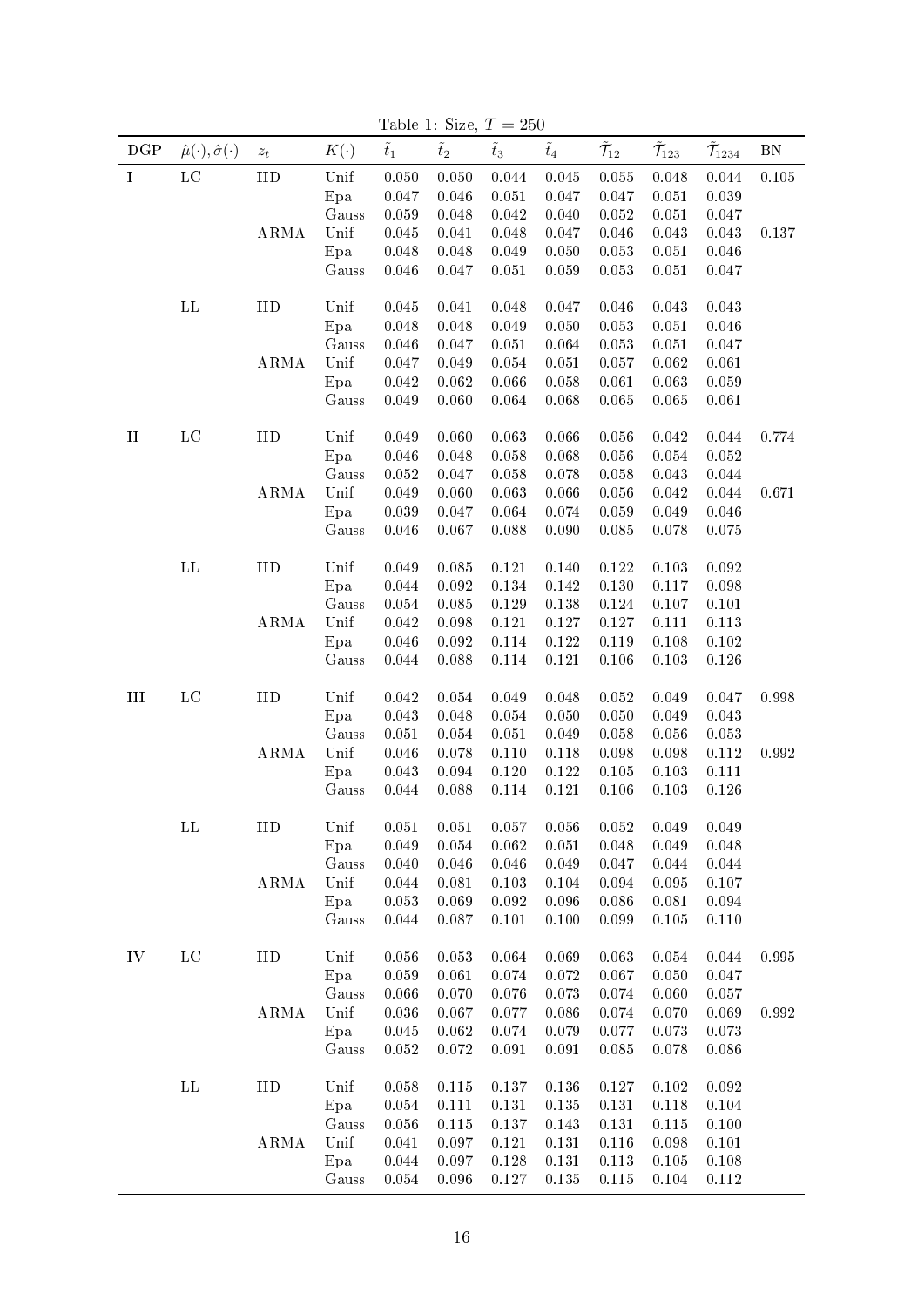|             |                                         |                    |              |                |                | rable 2. Size, $I = 1000$ |                |                            |                             |                              |            |
|-------------|-----------------------------------------|--------------------|--------------|----------------|----------------|---------------------------|----------------|----------------------------|-----------------------------|------------------------------|------------|
| DGP         | $\hat{\mu}(\cdot), \hat{\sigma}(\cdot)$ | $\boldsymbol{z}_t$ | $K(\cdot)$   | $\tilde{t}_1$  | $\tilde{t}_2$  | $\tilde{t}_3$             | $\tilde{t}_4$  | $\tilde{\mathcal{T}}_{12}$ | $\tilde{\mathcal{T}}_{123}$ | $\tilde{\mathcal{T}}_{1234}$ | ${\rm BN}$ |
| $\mathbf I$ | $_{\rm LC}$                             | ${\rm IID}$        | Unif         | 0.053          | $0.052\,$      | 0.044                     | 0.044          | $0.054\,$                  | 0.048                       | 0.042                        | 0.093      |
|             |                                         |                    | Epa          | $0.054\,$      | 0.050          | 0.048                     | 0.051          | $\,0.054\,$                | 0.046                       | 0.040                        |            |
|             |                                         |                    | Gauss        | 0.055          | 0.049          | 0.044                     | 0.041          | 0.052                      | 0.046                       | 0.042                        |            |
|             |                                         | ARMA               | Unif         | 0.049          | $0.054\,$      | $0.055\,$                 | $0.056\,$      | $0.053\,$                  | 0.047                       | $0.045\,$                    | 0.090      |
|             |                                         |                    | Epa          | 0.052          | $0.045\,$      | 0.046                     | 0.042          | 0.047                      | $\,0.042\,$                 | 0.037                        |            |
|             |                                         |                    | Gauss        | 0.049          | 0.050          | 0.058                     | 0.051          | 0.052                      | 0.049                       | $0.038\,$                    |            |
|             |                                         |                    |              |                |                |                           |                |                            |                             |                              |            |
|             | $\mathbf{L}\mathbf{L}$                  | IID                | Unif         | 0.044          | $0.042\,$      | 0.044                     | 0.049          | 0.044                      | 0.048                       | 0.046                        |            |
|             |                                         |                    | Epa          | 0.050          | $0.052\,$      | $\,0.042\,$               | 0.044          | 0.049                      | 0.046                       | 0.047                        |            |
|             |                                         |                    | Gauss        | 0.059          | 0.052          | 0.045                     | 0.045          | 0.054                      | 0.048                       | 0.046                        |            |
|             |                                         | ARMA               | Unif         | 0.052<br>0.050 | 0.041<br>0.051 | $0.054\,$<br>0.051        | 0.052<br>0.049 | 0.050<br>0.053             | 0.040<br>$\,0.052\,$        | 0.036<br>0.047               |            |
|             |                                         |                    | Epa<br>Gauss | 0.054          | 0.050          | 0.051                     | 0.051          | 0.052                      | 0.053                       | 0.047                        |            |
|             |                                         |                    |              |                |                |                           |                |                            |                             |                              |            |
| $\rm II$    | $_{\rm LC}$                             | ${\rm IID}$        | Unif         | 0.048          | 0.054          | 0.066                     | 0.077          | 0.062                      | 0.055                       | 0.037                        | 1.000      |
|             |                                         |                    | Epa          | 0.038          | 0.049          | 0.060                     | 0.069          | $\rm 0.052$                | 0.050                       | 0.041                        |            |
|             |                                         |                    | Gauss        | 0.044          | 0.040          | 0.051                     | 0.052          | 0.048                      | 0.048                       | 0.043                        |            |
|             |                                         | ARMA               | Unif         | 0.051          | 0.053          | 0.058                     | 0.068          | $0.065\,$                  | $\,0.056\,$                 | $0.055\,$                    | 0.989      |
|             |                                         |                    | Epa          | 0.051          | $0.052\,$      | 0.060                     | 0.070          | 0.061                      | 0.051                       | 0.052                        |            |
|             |                                         |                    | Gauss        | 0.049          | 0.063          | 0.059                     | $0.054\,$      | 0.060                      | 0.048                       | 0.048                        |            |
|             |                                         |                    |              |                |                |                           |                |                            |                             |                              |            |
|             | $\mathbf{L}\mathbf{L}$                  | IID                | Unif         | 0.055          | 0.064          | $0.072\,$                 | 0.079          | 0.070                      | 0.056                       | 0.042                        |            |
|             |                                         |                    | Epa          | 0.047          | 0.049          | 0.061                     | 0.066          | 0.064                      | 0.053                       | $0.052\,$                    |            |
|             |                                         |                    | Gauss        | 0.049          | 0.060          | 0.065                     | 0.075          | 0.066                      | $0.054\,$                   | 0.042                        |            |
|             |                                         | ARMA               | Unif         | 0.040          | 0.048          | 0.067                     | 0.076          | $\,0.052\,$                | 0.060                       | $0.056\,$                    |            |
|             |                                         |                    | Epa          | 0.046          | 0.051          | 0.059                     | 0.066          | $0.054\,$                  | 0.053                       | $0.054\,$                    |            |
|             |                                         |                    | Gauss        | 0.050          | 0.062          | 0.067                     | 0.070          | 0.064                      | 0.063                       | 0.053                        |            |
| $\rm III$   | $_{\rm LC}$                             | IID                | Unif         | 0.044          | 0.048          | 0.049                     | 0.050          | 0.046                      | 0.040                       | $0.035\,$                    | 1.000      |
|             |                                         |                    | Epa          | 0.041          | 0.052          | 0.053                     | 0.054          | 0.045                      | 0.048                       | 0.041                        |            |
|             |                                         |                    | Gauss        | 0.060          | 0.066          | 0.072                     | 0.078          | 0.072                      | 0.053                       | 0.042                        |            |
|             |                                         | ARMA               | Unif         | 0.041          | 0.050          | 0.046                     | 0.045          | $0.054\,$                  | 0.049                       | 0.043                        | 1.000      |
|             |                                         |                    | Epa          | 0.051          | 0.053          | 0.064                     | 0.065          | 0.061                      | $\,0.054\,$                 | $0.045\,$                    |            |
|             |                                         |                    | Gauss        | 0.041          | 0.057          | 0.070                     | 0.073          | 0.058                      | $\,0.054\,$                 | 0.050                        |            |
|             |                                         |                    |              |                |                |                           |                |                            |                             |                              |            |
|             | $\Gamma\Gamma$                          | $_{\rm IID}$       | Unif         | 0.052          | 0.051          | 0.043                     | 0.042          | 0.048                      | 0.047                       | 0.044                        |            |
|             |                                         |                    | Epa          | 0.058          | 0.052          | 0.041                     | 0.041          | 0.052                      | 0.046                       | 0.039                        |            |
|             |                                         |                    | Gauss        | 0.048          | 0.046          | 0.049                     | 0.052          | 0.050                      | 0.038                       | 0.040                        |            |
|             |                                         | ARMA               | Unif         | 0.047          | 0.059          | 0.063                     | 0.059          | 0.057                      | 0.055                       | 0.052                        |            |
|             |                                         |                    | Epa          | 0.037          | $0.042\,$      | 0.049                     | 0.062          | 0.048                      | 0.050                       | 0.047                        |            |
|             |                                         |                    | Gauss        | 0.041          | 0.043          | 0.049                     | 0.049          | 0.047                      | 0.047                       | 0.038                        |            |
| IV          | $_{\rm LC}$                             | IID                | Unif         | 0.052          | 0.064          | 0.069                     | 0.066          | 0.057                      | 0.050                       | 0.040                        | 1.000      |
|             |                                         |                    | Epa          | 0.052          | 0.069          | 0.081                     | 0.078          | 0.062                      | 0.049                       | 0.043                        |            |
|             |                                         |                    | Gauss        | 0.054          | 0.062          | 0.072                     | 0.075          | 0.069                      | 0.054                       | 0.045                        |            |
|             |                                         | ARMA               | Unif         | 0.052          | 0.060          | 0.073                     | 0.072          | 0.066                      | 0.054                       | 0.057                        | 1.000      |
|             |                                         |                    | Epa          | 0.046          | $0.055\,$      | 0.058                     | 0.061          | 0.057                      | 0.049                       | $0.045\,$                    |            |
|             |                                         |                    | Gauss        | 0.047          | 0.053          | 0.063                     | 0.071          | 0.062                      | 0.056                       | 0.053                        |            |
|             |                                         |                    |              |                |                |                           |                |                            |                             |                              |            |
|             | $\mathbf{L}\mathbf{L}$                  | IID                | Unif         | 0.049          | 0.053          | 0.061                     | 0.069          | 0.049                      | 0.045                       | 0.036                        |            |
|             |                                         |                    | Epa          | 0.046          | 0.059          | 0.062                     | 0.071          | 0.060                      | 0.051                       | 0.040                        |            |
|             |                                         |                    | Gauss        | 0.040          | 0.048          | 0.062                     | 0.062          | 0.056                      | 0.048                       | 0.038                        |            |
|             |                                         | ARMA               | Unif         | 0.050          | 0.057          | 0.068                     | 0.068          | 0.061                      | 0.058                       | 0.051                        |            |
|             |                                         |                    |              |                |                |                           |                |                            |                             |                              |            |
|             |                                         |                    | Epa<br>Gauss | 0.057<br>0.055 | 0.059<br>0.070 | 0.060<br>0.066            | 0.059<br>0.067 | $0.062\,$<br>0.063         | 0.055<br>0.056              | 0.056<br>0.054               |            |

<span id="page-17-0"></span>Table 2: Size,  $T = 1000$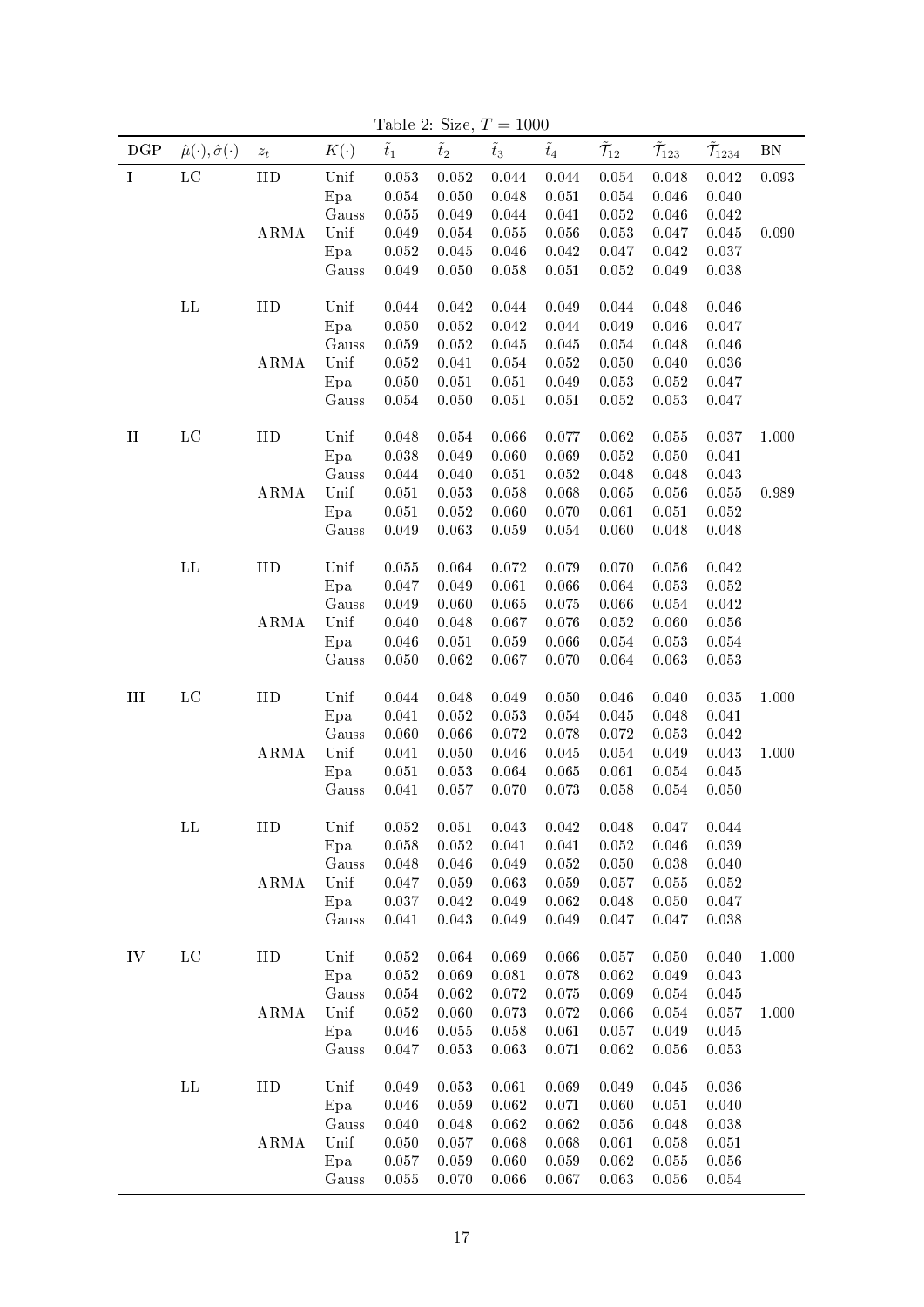| $\overline{\tilde{\mathcal{T}}_{123}}$<br>$\overline{\tilde{\mathcal{T}}}_{1234}$<br>1/3<br>$_{\rm LC}$<br>$250\,$<br>0.093<br>$\mathbf I$<br>0.138<br>$0.124\,$<br>0.106<br>0.087<br>0.077<br>0.067<br>0.116<br>3/8<br>0.203<br>0.117<br>0.107<br>0.103<br>0.147<br>0.184<br>0.144<br>0.110<br>5/12<br>0.348<br>0.229<br>0.178<br>0.210<br>$0.180\,$<br>0.160<br>0.246<br>0.304<br>1/2<br>0.677<br>0.610<br>$0.480\,$<br>$0.356\,$<br>0.488<br>$0.413\,$<br>$0.388\,$<br>0.566<br>0.971<br>0.928<br>$0.876\,$<br>0.762<br>0.976<br>1.000<br>1.000<br>0.965<br>$\mathbf{1}$<br>1/3<br>1000<br>0.538<br>$0.320\,$<br>0.462<br>0.552<br>0.502<br>0.414<br>0.401<br>0.265<br>3/8<br>0.787<br>0.784<br>0.723<br>0.629<br>0.642<br>0.529<br>0.445<br>0.728<br>5/12<br>0.861<br>0.783<br>$0.852\,$<br>$0.755\,$<br>0.702<br>0.923<br>0.941<br>0.906<br>0.998<br>0.976<br>$\rm 0.955$<br>$0.928\,$<br>0.997<br>0.987<br>$\rm 0.994$<br>1/2<br>0.973<br>0.999<br>$\rm 0.995$<br>$\rm 0.988$<br>0.967<br>0.999<br>1.000<br>1.000<br>$\rm 0.995$<br>$\mathbf{1}$<br>$_{\rm LC}$<br>250<br>1/3<br>0.122<br>0.086<br>0.084<br>$\rm II$<br>0.113<br>0.103<br>0.078<br>0.073<br>3/8<br>0.175<br>0.162<br>0.133<br>0.106<br>0.120<br>0.106<br>0.084 |
|--------------------------------------------------------------------------------------------------------------------------------------------------------------------------------------------------------------------------------------------------------------------------------------------------------------------------------------------------------------------------------------------------------------------------------------------------------------------------------------------------------------------------------------------------------------------------------------------------------------------------------------------------------------------------------------------------------------------------------------------------------------------------------------------------------------------------------------------------------------------------------------------------------------------------------------------------------------------------------------------------------------------------------------------------------------------------------------------------------------------------------------------------------------------------------------------------------------------------------------|
|                                                                                                                                                                                                                                                                                                                                                                                                                                                                                                                                                                                                                                                                                                                                                                                                                                                                                                                                                                                                                                                                                                                                                                                                                                      |
|                                                                                                                                                                                                                                                                                                                                                                                                                                                                                                                                                                                                                                                                                                                                                                                                                                                                                                                                                                                                                                                                                                                                                                                                                                      |
|                                                                                                                                                                                                                                                                                                                                                                                                                                                                                                                                                                                                                                                                                                                                                                                                                                                                                                                                                                                                                                                                                                                                                                                                                                      |
|                                                                                                                                                                                                                                                                                                                                                                                                                                                                                                                                                                                                                                                                                                                                                                                                                                                                                                                                                                                                                                                                                                                                                                                                                                      |
|                                                                                                                                                                                                                                                                                                                                                                                                                                                                                                                                                                                                                                                                                                                                                                                                                                                                                                                                                                                                                                                                                                                                                                                                                                      |
|                                                                                                                                                                                                                                                                                                                                                                                                                                                                                                                                                                                                                                                                                                                                                                                                                                                                                                                                                                                                                                                                                                                                                                                                                                      |
|                                                                                                                                                                                                                                                                                                                                                                                                                                                                                                                                                                                                                                                                                                                                                                                                                                                                                                                                                                                                                                                                                                                                                                                                                                      |
|                                                                                                                                                                                                                                                                                                                                                                                                                                                                                                                                                                                                                                                                                                                                                                                                                                                                                                                                                                                                                                                                                                                                                                                                                                      |
|                                                                                                                                                                                                                                                                                                                                                                                                                                                                                                                                                                                                                                                                                                                                                                                                                                                                                                                                                                                                                                                                                                                                                                                                                                      |
|                                                                                                                                                                                                                                                                                                                                                                                                                                                                                                                                                                                                                                                                                                                                                                                                                                                                                                                                                                                                                                                                                                                                                                                                                                      |
|                                                                                                                                                                                                                                                                                                                                                                                                                                                                                                                                                                                                                                                                                                                                                                                                                                                                                                                                                                                                                                                                                                                                                                                                                                      |
|                                                                                                                                                                                                                                                                                                                                                                                                                                                                                                                                                                                                                                                                                                                                                                                                                                                                                                                                                                                                                                                                                                                                                                                                                                      |
| 5/12<br>0.278<br>0.259<br>0.218<br>0.170<br>0.177<br>0.145<br>0.124                                                                                                                                                                                                                                                                                                                                                                                                                                                                                                                                                                                                                                                                                                                                                                                                                                                                                                                                                                                                                                                                                                                                                                  |
| 1/2<br>0.612<br>0.636<br>0.563<br>0.464<br>0.447<br>$0.408\,$<br>0.406                                                                                                                                                                                                                                                                                                                                                                                                                                                                                                                                                                                                                                                                                                                                                                                                                                                                                                                                                                                                                                                                                                                                                               |
| 0.961<br>$\rm 0.925$<br>0.870<br>$0.772\,$<br>0.948<br>1.000<br>$\mathbf{1}$<br>1.000                                                                                                                                                                                                                                                                                                                                                                                                                                                                                                                                                                                                                                                                                                                                                                                                                                                                                                                                                                                                                                                                                                                                                |
| 1000<br>1/3<br>$0.543\,$<br>$0.499\,$<br>0.419<br>$0.386\,$<br>$0.286\,$<br>0.229<br>0.507                                                                                                                                                                                                                                                                                                                                                                                                                                                                                                                                                                                                                                                                                                                                                                                                                                                                                                                                                                                                                                                                                                                                           |
| $0.624\,$<br>0.633<br>3/8<br>0.748<br>0.760<br>0.708<br>0.499<br>0.412                                                                                                                                                                                                                                                                                                                                                                                                                                                                                                                                                                                                                                                                                                                                                                                                                                                                                                                                                                                                                                                                                                                                                               |
| 5/12<br>0.904<br>$0.902\,$<br>0.862<br>0.792<br>$0.824\,$<br>0.702<br>0.624                                                                                                                                                                                                                                                                                                                                                                                                                                                                                                                                                                                                                                                                                                                                                                                                                                                                                                                                                                                                                                                                                                                                                          |
| 0.994<br>$\rm 0.982$<br>0.964<br>0.938<br>0.990<br>$0.980\,$<br>0.977<br>1/2                                                                                                                                                                                                                                                                                                                                                                                                                                                                                                                                                                                                                                                                                                                                                                                                                                                                                                                                                                                                                                                                                                                                                         |
| $0.998\,$<br>0.990<br>0.978<br>0.957<br>0.997<br>1.000<br>1.000<br>1                                                                                                                                                                                                                                                                                                                                                                                                                                                                                                                                                                                                                                                                                                                                                                                                                                                                                                                                                                                                                                                                                                                                                                 |
| $_{\rm LC}$<br>250<br>1/3<br>$0.129\,$<br>$0.169\,$<br>0.128<br>$\,0.094\,$<br>III<br>0.177<br>0.180<br>0.084                                                                                                                                                                                                                                                                                                                                                                                                                                                                                                                                                                                                                                                                                                                                                                                                                                                                                                                                                                                                                                                                                                                        |
| 3/8<br>0.201<br>0.239<br>0.241<br>0.206<br>0.157<br>0.120<br>0.126                                                                                                                                                                                                                                                                                                                                                                                                                                                                                                                                                                                                                                                                                                                                                                                                                                                                                                                                                                                                                                                                                                                                                                   |
| 5/12<br>0.297<br>$0.359\,$<br>$0.343\,$<br>$0.292\,$<br>0.234<br>$0.192\,$<br>0.178                                                                                                                                                                                                                                                                                                                                                                                                                                                                                                                                                                                                                                                                                                                                                                                                                                                                                                                                                                                                                                                                                                                                                  |
| 0.564<br>0.527<br>$0.448\,$<br>0.347<br>$0.382\,$<br>$0.330\,$<br>0.298<br>1/2                                                                                                                                                                                                                                                                                                                                                                                                                                                                                                                                                                                                                                                                                                                                                                                                                                                                                                                                                                                                                                                                                                                                                       |
| 0.963<br>0.941<br>0.901<br>0.811<br>$\bf 0.924$<br>1.000<br>1.000<br>1                                                                                                                                                                                                                                                                                                                                                                                                                                                                                                                                                                                                                                                                                                                                                                                                                                                                                                                                                                                                                                                                                                                                                               |
| 1000<br>1/3<br>0.488<br>0.583<br>0.641<br>0.653<br>0.458<br>0.341<br>0.276                                                                                                                                                                                                                                                                                                                                                                                                                                                                                                                                                                                                                                                                                                                                                                                                                                                                                                                                                                                                                                                                                                                                                           |
| 0.749<br>0.840<br>0.822<br>$0.752\,$<br>0.693<br>0.564<br>0.484<br>3/8                                                                                                                                                                                                                                                                                                                                                                                                                                                                                                                                                                                                                                                                                                                                                                                                                                                                                                                                                                                                                                                                                                                                                               |
| 5/12<br>0.924<br>$\rm 0.934$<br>0.907<br>0.864<br>$0.872\,$<br>0.769<br>0.721                                                                                                                                                                                                                                                                                                                                                                                                                                                                                                                                                                                                                                                                                                                                                                                                                                                                                                                                                                                                                                                                                                                                                        |
| $\,0.994\,$<br>$0.976\,$<br>$\rm 0.959$<br>$0.927\,$<br>0.989<br>0.970<br>1/2<br>0.955                                                                                                                                                                                                                                                                                                                                                                                                                                                                                                                                                                                                                                                                                                                                                                                                                                                                                                                                                                                                                                                                                                                                               |
| 0.997<br>$\,0.992\,$<br>0.984<br>0.966<br>0.998<br>1.000<br>$\mathbf{1}$<br>1.000                                                                                                                                                                                                                                                                                                                                                                                                                                                                                                                                                                                                                                                                                                                                                                                                                                                                                                                                                                                                                                                                                                                                                    |
| $_{\rm LC}$<br>250<br>1/3<br>IV<br>0.224<br>0.232<br>0.202<br>0.163<br>0.167<br>0.126<br>0.103                                                                                                                                                                                                                                                                                                                                                                                                                                                                                                                                                                                                                                                                                                                                                                                                                                                                                                                                                                                                                                                                                                                                       |
| 3/8<br>0.319<br>0.216<br>0.345<br>0.294<br>0.234<br>0.176<br>0.144                                                                                                                                                                                                                                                                                                                                                                                                                                                                                                                                                                                                                                                                                                                                                                                                                                                                                                                                                                                                                                                                                                                                                                   |
| 5/12<br>0.288<br>0.438<br>0.451<br>0.381<br>0.324<br>0.255<br>0.222                                                                                                                                                                                                                                                                                                                                                                                                                                                                                                                                                                                                                                                                                                                                                                                                                                                                                                                                                                                                                                                                                                                                                                  |
| 1/2<br>0.709<br>0.690<br>0.588<br>0.455<br>0.527<br>0.459<br>0.435                                                                                                                                                                                                                                                                                                                                                                                                                                                                                                                                                                                                                                                                                                                                                                                                                                                                                                                                                                                                                                                                                                                                                                   |
| $\mathbf{1}$<br>0.952<br>0.926<br>0.877<br>0.785<br>0.928<br>1.000<br>0.999                                                                                                                                                                                                                                                                                                                                                                                                                                                                                                                                                                                                                                                                                                                                                                                                                                                                                                                                                                                                                                                                                                                                                          |
| 1/3<br>1000<br>0.619<br>0.698<br>0.661<br>0.568<br>0.521<br>0.381<br>0.301                                                                                                                                                                                                                                                                                                                                                                                                                                                                                                                                                                                                                                                                                                                                                                                                                                                                                                                                                                                                                                                                                                                                                           |
| 3/8<br>0.833<br>0.871<br>0.825<br>0.750<br>0.750<br>0.598<br>0.520                                                                                                                                                                                                                                                                                                                                                                                                                                                                                                                                                                                                                                                                                                                                                                                                                                                                                                                                                                                                                                                                                                                                                                   |
| 5/12<br>0.957<br>0.948<br>0.918<br>0.860<br>0.884<br>0.794<br>0.730                                                                                                                                                                                                                                                                                                                                                                                                                                                                                                                                                                                                                                                                                                                                                                                                                                                                                                                                                                                                                                                                                                                                                                  |
| 1/2<br>0.993<br>$\rm 0.982$<br>0.944<br>$\rm 0.985$<br>0.964<br>0.991<br>0.973                                                                                                                                                                                                                                                                                                                                                                                                                                                                                                                                                                                                                                                                                                                                                                                                                                                                                                                                                                                                                                                                                                                                                       |
| $\mathbf{1}$<br>0.997<br>0.987<br>0.981<br>0.968<br>0.997<br>1.000<br>1.000                                                                                                                                                                                                                                                                                                                                                                                                                                                                                                                                                                                                                                                                                                                                                                                                                                                                                                                                                                                                                                                                                                                                                          |

<span id="page-18-0"></span>Table 3: Power against a log-normal distribution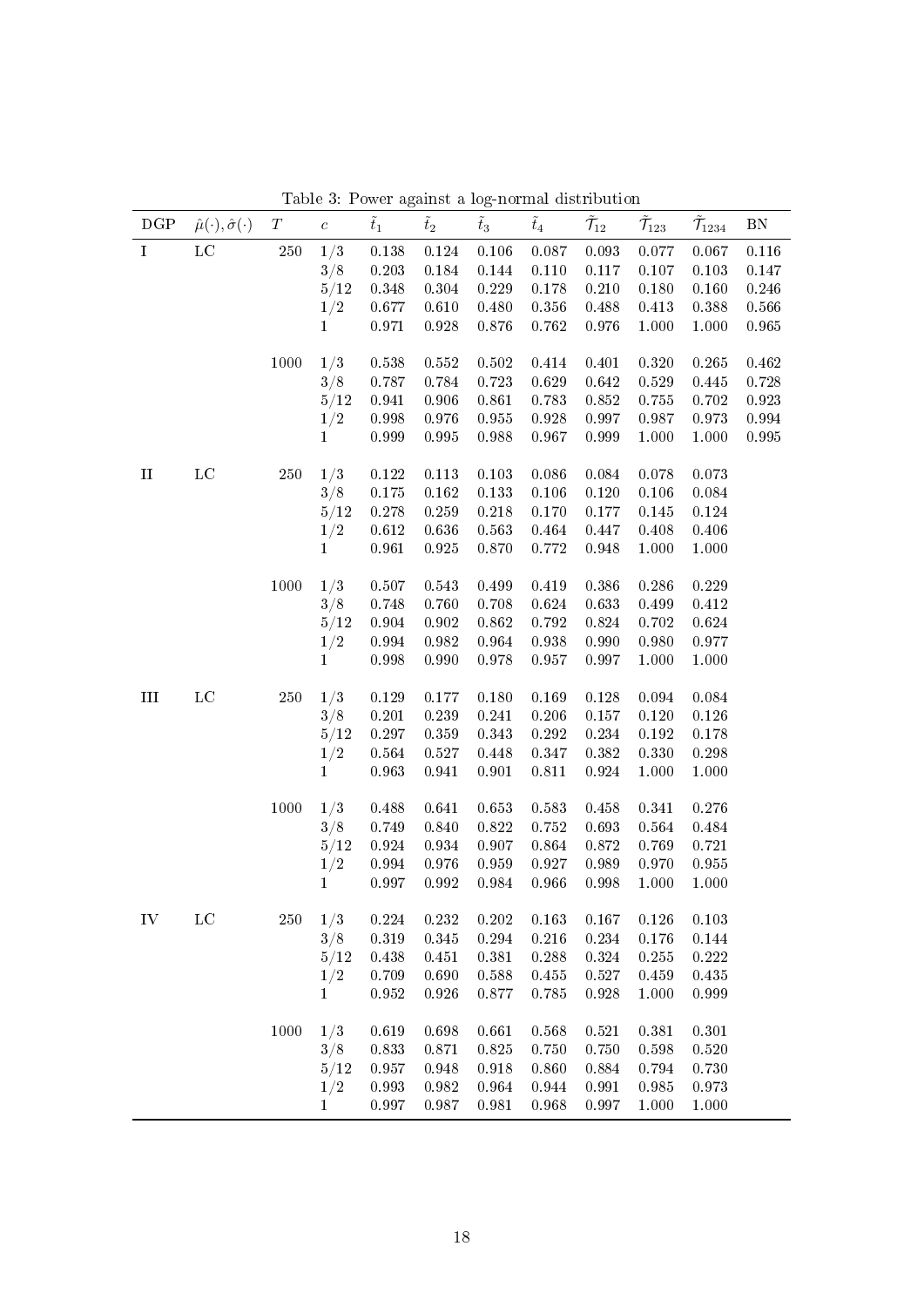| $_{\rm LC}$<br>$250\,$<br>1/3<br>$\,0.085\,$<br>0.077<br>0.062<br>$\mathbf I$<br>0.100<br>0.083<br>0.060<br>$0.051\,$<br>0.148<br>3/8<br>0.098<br>0.075<br>$0.095\,$<br>$\,0.082\,$<br>$0.198\,$<br>0.176<br>0.135<br>0.117<br>5/12<br>0.294<br>0.239<br>0.172<br>0.110<br>$0.194\,$<br>0.146<br>0.129<br>0.289<br>1/2<br>0.682<br>0.587<br>$0.405\,$<br>0.224<br>$0.518\,$<br>0.403<br>0.328<br>0.659<br>1.000<br>0.999<br>$0.956\,$<br>0.654<br>1.000<br>1.000<br>$1.000\,$<br>1.000<br>$\mathbf{1}$<br>1000<br>1/3<br>0.300<br>0.290<br>0.205<br>$0.124\,$<br>0.215<br>0.277<br>0.169<br>0.132<br>3/8<br>$\,0.561\,$<br>0.533<br>0.271<br>0.420<br>$0.352\,$<br>0.276<br>0.538<br>0.411<br>5/12<br>$0.846\,$<br>0.822<br>0.693<br>$0.489\,$<br>0.741<br>0.838<br>0.646<br>0.543<br>1/2<br>0.998<br>0.997<br>$\bf 0.984$<br>$0.886\,$<br>$\rm 0.993$<br>$\rm 0.983$<br>0.959<br>1.000<br>1.000<br>1.000<br>1.000<br>1.000<br>1.000<br>1.000<br>$1.000\,$<br>1.000<br>$\mathbf{1}$<br>$_{\rm LC}$<br>250<br>1/3<br>0.089<br>0.078<br>0.071<br>0.069<br>0.079<br>0.068<br>$\rm II$<br>0.074<br>3/8<br>$0.102\,$<br>0.071<br>0.093<br>0.068<br>0.156<br>0.131<br>0.113<br>5/12<br>0.103<br>0.105<br>0.236<br>0.206<br>0.151<br>0.162<br>0.137<br>1/2<br>0.608<br>0.627<br>$0.525\,$<br>$0.361\,$<br>$0.464\,$<br>$0.344\,$<br>0.289<br>$0.998\,$<br>0.996<br>$\rm 0.953$<br>0.719<br>1.000<br>1.000<br>$0.998\,$<br>$\mathbf{1}$<br>1000<br>1/3<br>0.242<br>0.202<br>$0.141\,$<br>0.193<br>$0.159\,$<br>0.121<br>0.251<br>3/8<br>0.527<br>0.271<br>0.417<br>0.337<br>0.255<br>0.524<br>0.410<br>5/12<br>0.791<br>0.796<br>0.675<br>0.479<br>0.674<br>0.585<br>0.475<br>1/2<br>$0.996\,$<br>1.000<br>$\rm 0.991$<br>$0.939\,$<br>$0.990\,$<br>0.971<br>0.943<br>1.000<br>$1.000\,$<br>1.000<br>1.000<br>1.000<br>1.000<br>1.000<br>$\mathbf{1}$<br>$_{\rm LC}$<br>250<br>1/3<br>0.126<br>$0.129\,$<br>0.117<br>0.079<br>III<br>0.091<br>0.101<br>0.070<br>3/8<br>0.166<br>0.142<br>0.099<br>0.077<br>0.146<br>0.195<br>0.195<br>5/12<br>$0.235\,$<br>0.115<br>0.261<br>0.329<br>0.295<br>0.221<br>0.142<br>1/2<br>0.561<br>$0.489\,$<br>$0.355\,$<br>0.213<br>$0.416\,$<br>$0.314\,$<br>0.256<br>1.000<br>$0.996\,$<br>0.941<br>0.672<br>$\rm 0.999$<br>$0.999\,$<br>0.996<br>$\mathbf{1}$<br>1000<br>1/3<br>0.396<br>0.363<br>0.267<br>0.276<br>0.189<br>0.141<br>0.289<br>0.623<br>0.576<br>$\rm 0.282$<br>3/8<br>0.502<br>0.446<br>0.459<br>0.355<br>5/12<br>0.815<br>0.881<br>0.806<br>0.667<br>0.750<br>0.636<br>0.532<br>0.981<br>1/2<br>0.997<br>0.999<br>0.874<br>0.992<br>0.971<br>0.926<br>1.000<br>1.000<br>1.000<br>$\mathbf{1}$<br>1.000<br>1.000<br>1.000<br>1.000<br>$_{\rm LC}$<br>250<br>1/3<br>0.165<br>0.180<br>0.149<br>0.117<br>0.123<br>0.087<br>0.078<br>IV<br>3/8<br>0.243<br>0.251<br>0.206<br>0.147<br>0.182<br>0.134<br>0.110<br>0.373<br>5/12<br>0.376<br>0.298<br>0.203<br>0.284<br>0.202<br>0.161<br>0.699<br>0.681<br>0.532<br>1/2<br>0.342<br>0.572<br>0.455<br>0.371<br>0.996<br>0.995<br>0.964<br>0.749<br>0.999<br>0.999<br>0.999<br>$\mathbf{1}$<br>1/3<br>1000<br>$0.395\,$<br>0.381<br>0.277<br>$0.312\,$<br>0.246<br>0.193<br>0.435<br>3/8<br>0.533<br>0.331<br>0.647<br>0.671<br>0.590<br>0.449<br>0.425 | DGP | $\hat{\mu}(\cdot), \hat{\sigma}(\cdot)$ | T | $\boldsymbol{c}$ | $\tilde{t}_1$ | rable 4. Tower against a $\chi$ (9)-distribution<br>$\tilde{t}_2$ | $\tilde{t}_3$ | $\tilde{t}_4$ | $\tilde{\mathcal{T}}_{12}$ | $\tilde{\mathcal{T}}_{123}$ | $\tilde{\mathcal{T}}_{1234}$ | BN |
|------------------------------------------------------------------------------------------------------------------------------------------------------------------------------------------------------------------------------------------------------------------------------------------------------------------------------------------------------------------------------------------------------------------------------------------------------------------------------------------------------------------------------------------------------------------------------------------------------------------------------------------------------------------------------------------------------------------------------------------------------------------------------------------------------------------------------------------------------------------------------------------------------------------------------------------------------------------------------------------------------------------------------------------------------------------------------------------------------------------------------------------------------------------------------------------------------------------------------------------------------------------------------------------------------------------------------------------------------------------------------------------------------------------------------------------------------------------------------------------------------------------------------------------------------------------------------------------------------------------------------------------------------------------------------------------------------------------------------------------------------------------------------------------------------------------------------------------------------------------------------------------------------------------------------------------------------------------------------------------------------------------------------------------------------------------------------------------------------------------------------------------------------------------------------------------------------------------------------------------------------------------------------------------------------------------------------------------------------------------------------------------------------------------------------------------------------------------------------------------------------------------------------------------------------------------------------------------------------------------------------------------------------------------------------------------------------------------------------------------------------------------------------------------------------------------------------------------------------------------------------------------------------------------------------------------------------------------------------------------------------------------------------------------------------------------------------------------------------------------------------------------------------------------------------------------------------------------------------------------------|-----|-----------------------------------------|---|------------------|---------------|-------------------------------------------------------------------|---------------|---------------|----------------------------|-----------------------------|------------------------------|----|
|                                                                                                                                                                                                                                                                                                                                                                                                                                                                                                                                                                                                                                                                                                                                                                                                                                                                                                                                                                                                                                                                                                                                                                                                                                                                                                                                                                                                                                                                                                                                                                                                                                                                                                                                                                                                                                                                                                                                                                                                                                                                                                                                                                                                                                                                                                                                                                                                                                                                                                                                                                                                                                                                                                                                                                                                                                                                                                                                                                                                                                                                                                                                                                                                                                                |     |                                         |   |                  |               |                                                                   |               |               |                            |                             |                              |    |
|                                                                                                                                                                                                                                                                                                                                                                                                                                                                                                                                                                                                                                                                                                                                                                                                                                                                                                                                                                                                                                                                                                                                                                                                                                                                                                                                                                                                                                                                                                                                                                                                                                                                                                                                                                                                                                                                                                                                                                                                                                                                                                                                                                                                                                                                                                                                                                                                                                                                                                                                                                                                                                                                                                                                                                                                                                                                                                                                                                                                                                                                                                                                                                                                                                                |     |                                         |   |                  |               |                                                                   |               |               |                            |                             |                              |    |
|                                                                                                                                                                                                                                                                                                                                                                                                                                                                                                                                                                                                                                                                                                                                                                                                                                                                                                                                                                                                                                                                                                                                                                                                                                                                                                                                                                                                                                                                                                                                                                                                                                                                                                                                                                                                                                                                                                                                                                                                                                                                                                                                                                                                                                                                                                                                                                                                                                                                                                                                                                                                                                                                                                                                                                                                                                                                                                                                                                                                                                                                                                                                                                                                                                                |     |                                         |   |                  |               |                                                                   |               |               |                            |                             |                              |    |
|                                                                                                                                                                                                                                                                                                                                                                                                                                                                                                                                                                                                                                                                                                                                                                                                                                                                                                                                                                                                                                                                                                                                                                                                                                                                                                                                                                                                                                                                                                                                                                                                                                                                                                                                                                                                                                                                                                                                                                                                                                                                                                                                                                                                                                                                                                                                                                                                                                                                                                                                                                                                                                                                                                                                                                                                                                                                                                                                                                                                                                                                                                                                                                                                                                                |     |                                         |   |                  |               |                                                                   |               |               |                            |                             |                              |    |
|                                                                                                                                                                                                                                                                                                                                                                                                                                                                                                                                                                                                                                                                                                                                                                                                                                                                                                                                                                                                                                                                                                                                                                                                                                                                                                                                                                                                                                                                                                                                                                                                                                                                                                                                                                                                                                                                                                                                                                                                                                                                                                                                                                                                                                                                                                                                                                                                                                                                                                                                                                                                                                                                                                                                                                                                                                                                                                                                                                                                                                                                                                                                                                                                                                                |     |                                         |   |                  |               |                                                                   |               |               |                            |                             |                              |    |
|                                                                                                                                                                                                                                                                                                                                                                                                                                                                                                                                                                                                                                                                                                                                                                                                                                                                                                                                                                                                                                                                                                                                                                                                                                                                                                                                                                                                                                                                                                                                                                                                                                                                                                                                                                                                                                                                                                                                                                                                                                                                                                                                                                                                                                                                                                                                                                                                                                                                                                                                                                                                                                                                                                                                                                                                                                                                                                                                                                                                                                                                                                                                                                                                                                                |     |                                         |   |                  |               |                                                                   |               |               |                            |                             |                              |    |
|                                                                                                                                                                                                                                                                                                                                                                                                                                                                                                                                                                                                                                                                                                                                                                                                                                                                                                                                                                                                                                                                                                                                                                                                                                                                                                                                                                                                                                                                                                                                                                                                                                                                                                                                                                                                                                                                                                                                                                                                                                                                                                                                                                                                                                                                                                                                                                                                                                                                                                                                                                                                                                                                                                                                                                                                                                                                                                                                                                                                                                                                                                                                                                                                                                                |     |                                         |   |                  |               |                                                                   |               |               |                            |                             |                              |    |
|                                                                                                                                                                                                                                                                                                                                                                                                                                                                                                                                                                                                                                                                                                                                                                                                                                                                                                                                                                                                                                                                                                                                                                                                                                                                                                                                                                                                                                                                                                                                                                                                                                                                                                                                                                                                                                                                                                                                                                                                                                                                                                                                                                                                                                                                                                                                                                                                                                                                                                                                                                                                                                                                                                                                                                                                                                                                                                                                                                                                                                                                                                                                                                                                                                                |     |                                         |   |                  |               |                                                                   |               |               |                            |                             |                              |    |
|                                                                                                                                                                                                                                                                                                                                                                                                                                                                                                                                                                                                                                                                                                                                                                                                                                                                                                                                                                                                                                                                                                                                                                                                                                                                                                                                                                                                                                                                                                                                                                                                                                                                                                                                                                                                                                                                                                                                                                                                                                                                                                                                                                                                                                                                                                                                                                                                                                                                                                                                                                                                                                                                                                                                                                                                                                                                                                                                                                                                                                                                                                                                                                                                                                                |     |                                         |   |                  |               |                                                                   |               |               |                            |                             |                              |    |
|                                                                                                                                                                                                                                                                                                                                                                                                                                                                                                                                                                                                                                                                                                                                                                                                                                                                                                                                                                                                                                                                                                                                                                                                                                                                                                                                                                                                                                                                                                                                                                                                                                                                                                                                                                                                                                                                                                                                                                                                                                                                                                                                                                                                                                                                                                                                                                                                                                                                                                                                                                                                                                                                                                                                                                                                                                                                                                                                                                                                                                                                                                                                                                                                                                                |     |                                         |   |                  |               |                                                                   |               |               |                            |                             |                              |    |
|                                                                                                                                                                                                                                                                                                                                                                                                                                                                                                                                                                                                                                                                                                                                                                                                                                                                                                                                                                                                                                                                                                                                                                                                                                                                                                                                                                                                                                                                                                                                                                                                                                                                                                                                                                                                                                                                                                                                                                                                                                                                                                                                                                                                                                                                                                                                                                                                                                                                                                                                                                                                                                                                                                                                                                                                                                                                                                                                                                                                                                                                                                                                                                                                                                                |     |                                         |   |                  |               |                                                                   |               |               |                            |                             |                              |    |
|                                                                                                                                                                                                                                                                                                                                                                                                                                                                                                                                                                                                                                                                                                                                                                                                                                                                                                                                                                                                                                                                                                                                                                                                                                                                                                                                                                                                                                                                                                                                                                                                                                                                                                                                                                                                                                                                                                                                                                                                                                                                                                                                                                                                                                                                                                                                                                                                                                                                                                                                                                                                                                                                                                                                                                                                                                                                                                                                                                                                                                                                                                                                                                                                                                                |     |                                         |   |                  |               |                                                                   |               |               |                            |                             |                              |    |
|                                                                                                                                                                                                                                                                                                                                                                                                                                                                                                                                                                                                                                                                                                                                                                                                                                                                                                                                                                                                                                                                                                                                                                                                                                                                                                                                                                                                                                                                                                                                                                                                                                                                                                                                                                                                                                                                                                                                                                                                                                                                                                                                                                                                                                                                                                                                                                                                                                                                                                                                                                                                                                                                                                                                                                                                                                                                                                                                                                                                                                                                                                                                                                                                                                                |     |                                         |   |                  |               |                                                                   |               |               |                            |                             |                              |    |
|                                                                                                                                                                                                                                                                                                                                                                                                                                                                                                                                                                                                                                                                                                                                                                                                                                                                                                                                                                                                                                                                                                                                                                                                                                                                                                                                                                                                                                                                                                                                                                                                                                                                                                                                                                                                                                                                                                                                                                                                                                                                                                                                                                                                                                                                                                                                                                                                                                                                                                                                                                                                                                                                                                                                                                                                                                                                                                                                                                                                                                                                                                                                                                                                                                                |     |                                         |   |                  |               |                                                                   |               |               |                            |                             |                              |    |
|                                                                                                                                                                                                                                                                                                                                                                                                                                                                                                                                                                                                                                                                                                                                                                                                                                                                                                                                                                                                                                                                                                                                                                                                                                                                                                                                                                                                                                                                                                                                                                                                                                                                                                                                                                                                                                                                                                                                                                                                                                                                                                                                                                                                                                                                                                                                                                                                                                                                                                                                                                                                                                                                                                                                                                                                                                                                                                                                                                                                                                                                                                                                                                                                                                                |     |                                         |   |                  |               |                                                                   |               |               |                            |                             |                              |    |
|                                                                                                                                                                                                                                                                                                                                                                                                                                                                                                                                                                                                                                                                                                                                                                                                                                                                                                                                                                                                                                                                                                                                                                                                                                                                                                                                                                                                                                                                                                                                                                                                                                                                                                                                                                                                                                                                                                                                                                                                                                                                                                                                                                                                                                                                                                                                                                                                                                                                                                                                                                                                                                                                                                                                                                                                                                                                                                                                                                                                                                                                                                                                                                                                                                                |     |                                         |   |                  |               |                                                                   |               |               |                            |                             |                              |    |
|                                                                                                                                                                                                                                                                                                                                                                                                                                                                                                                                                                                                                                                                                                                                                                                                                                                                                                                                                                                                                                                                                                                                                                                                                                                                                                                                                                                                                                                                                                                                                                                                                                                                                                                                                                                                                                                                                                                                                                                                                                                                                                                                                                                                                                                                                                                                                                                                                                                                                                                                                                                                                                                                                                                                                                                                                                                                                                                                                                                                                                                                                                                                                                                                                                                |     |                                         |   |                  |               |                                                                   |               |               |                            |                             |                              |    |
|                                                                                                                                                                                                                                                                                                                                                                                                                                                                                                                                                                                                                                                                                                                                                                                                                                                                                                                                                                                                                                                                                                                                                                                                                                                                                                                                                                                                                                                                                                                                                                                                                                                                                                                                                                                                                                                                                                                                                                                                                                                                                                                                                                                                                                                                                                                                                                                                                                                                                                                                                                                                                                                                                                                                                                                                                                                                                                                                                                                                                                                                                                                                                                                                                                                |     |                                         |   |                  |               |                                                                   |               |               |                            |                             |                              |    |
|                                                                                                                                                                                                                                                                                                                                                                                                                                                                                                                                                                                                                                                                                                                                                                                                                                                                                                                                                                                                                                                                                                                                                                                                                                                                                                                                                                                                                                                                                                                                                                                                                                                                                                                                                                                                                                                                                                                                                                                                                                                                                                                                                                                                                                                                                                                                                                                                                                                                                                                                                                                                                                                                                                                                                                                                                                                                                                                                                                                                                                                                                                                                                                                                                                                |     |                                         |   |                  |               |                                                                   |               |               |                            |                             |                              |    |
|                                                                                                                                                                                                                                                                                                                                                                                                                                                                                                                                                                                                                                                                                                                                                                                                                                                                                                                                                                                                                                                                                                                                                                                                                                                                                                                                                                                                                                                                                                                                                                                                                                                                                                                                                                                                                                                                                                                                                                                                                                                                                                                                                                                                                                                                                                                                                                                                                                                                                                                                                                                                                                                                                                                                                                                                                                                                                                                                                                                                                                                                                                                                                                                                                                                |     |                                         |   |                  |               |                                                                   |               |               |                            |                             |                              |    |
|                                                                                                                                                                                                                                                                                                                                                                                                                                                                                                                                                                                                                                                                                                                                                                                                                                                                                                                                                                                                                                                                                                                                                                                                                                                                                                                                                                                                                                                                                                                                                                                                                                                                                                                                                                                                                                                                                                                                                                                                                                                                                                                                                                                                                                                                                                                                                                                                                                                                                                                                                                                                                                                                                                                                                                                                                                                                                                                                                                                                                                                                                                                                                                                                                                                |     |                                         |   |                  |               |                                                                   |               |               |                            |                             |                              |    |
|                                                                                                                                                                                                                                                                                                                                                                                                                                                                                                                                                                                                                                                                                                                                                                                                                                                                                                                                                                                                                                                                                                                                                                                                                                                                                                                                                                                                                                                                                                                                                                                                                                                                                                                                                                                                                                                                                                                                                                                                                                                                                                                                                                                                                                                                                                                                                                                                                                                                                                                                                                                                                                                                                                                                                                                                                                                                                                                                                                                                                                                                                                                                                                                                                                                |     |                                         |   |                  |               |                                                                   |               |               |                            |                             |                              |    |
|                                                                                                                                                                                                                                                                                                                                                                                                                                                                                                                                                                                                                                                                                                                                                                                                                                                                                                                                                                                                                                                                                                                                                                                                                                                                                                                                                                                                                                                                                                                                                                                                                                                                                                                                                                                                                                                                                                                                                                                                                                                                                                                                                                                                                                                                                                                                                                                                                                                                                                                                                                                                                                                                                                                                                                                                                                                                                                                                                                                                                                                                                                                                                                                                                                                |     |                                         |   |                  |               |                                                                   |               |               |                            |                             |                              |    |
|                                                                                                                                                                                                                                                                                                                                                                                                                                                                                                                                                                                                                                                                                                                                                                                                                                                                                                                                                                                                                                                                                                                                                                                                                                                                                                                                                                                                                                                                                                                                                                                                                                                                                                                                                                                                                                                                                                                                                                                                                                                                                                                                                                                                                                                                                                                                                                                                                                                                                                                                                                                                                                                                                                                                                                                                                                                                                                                                                                                                                                                                                                                                                                                                                                                |     |                                         |   |                  |               |                                                                   |               |               |                            |                             |                              |    |
|                                                                                                                                                                                                                                                                                                                                                                                                                                                                                                                                                                                                                                                                                                                                                                                                                                                                                                                                                                                                                                                                                                                                                                                                                                                                                                                                                                                                                                                                                                                                                                                                                                                                                                                                                                                                                                                                                                                                                                                                                                                                                                                                                                                                                                                                                                                                                                                                                                                                                                                                                                                                                                                                                                                                                                                                                                                                                                                                                                                                                                                                                                                                                                                                                                                |     |                                         |   |                  |               |                                                                   |               |               |                            |                             |                              |    |
|                                                                                                                                                                                                                                                                                                                                                                                                                                                                                                                                                                                                                                                                                                                                                                                                                                                                                                                                                                                                                                                                                                                                                                                                                                                                                                                                                                                                                                                                                                                                                                                                                                                                                                                                                                                                                                                                                                                                                                                                                                                                                                                                                                                                                                                                                                                                                                                                                                                                                                                                                                                                                                                                                                                                                                                                                                                                                                                                                                                                                                                                                                                                                                                                                                                |     |                                         |   |                  |               |                                                                   |               |               |                            |                             |                              |    |
|                                                                                                                                                                                                                                                                                                                                                                                                                                                                                                                                                                                                                                                                                                                                                                                                                                                                                                                                                                                                                                                                                                                                                                                                                                                                                                                                                                                                                                                                                                                                                                                                                                                                                                                                                                                                                                                                                                                                                                                                                                                                                                                                                                                                                                                                                                                                                                                                                                                                                                                                                                                                                                                                                                                                                                                                                                                                                                                                                                                                                                                                                                                                                                                                                                                |     |                                         |   |                  |               |                                                                   |               |               |                            |                             |                              |    |
|                                                                                                                                                                                                                                                                                                                                                                                                                                                                                                                                                                                                                                                                                                                                                                                                                                                                                                                                                                                                                                                                                                                                                                                                                                                                                                                                                                                                                                                                                                                                                                                                                                                                                                                                                                                                                                                                                                                                                                                                                                                                                                                                                                                                                                                                                                                                                                                                                                                                                                                                                                                                                                                                                                                                                                                                                                                                                                                                                                                                                                                                                                                                                                                                                                                |     |                                         |   |                  |               |                                                                   |               |               |                            |                             |                              |    |
|                                                                                                                                                                                                                                                                                                                                                                                                                                                                                                                                                                                                                                                                                                                                                                                                                                                                                                                                                                                                                                                                                                                                                                                                                                                                                                                                                                                                                                                                                                                                                                                                                                                                                                                                                                                                                                                                                                                                                                                                                                                                                                                                                                                                                                                                                                                                                                                                                                                                                                                                                                                                                                                                                                                                                                                                                                                                                                                                                                                                                                                                                                                                                                                                                                                |     |                                         |   |                  |               |                                                                   |               |               |                            |                             |                              |    |
|                                                                                                                                                                                                                                                                                                                                                                                                                                                                                                                                                                                                                                                                                                                                                                                                                                                                                                                                                                                                                                                                                                                                                                                                                                                                                                                                                                                                                                                                                                                                                                                                                                                                                                                                                                                                                                                                                                                                                                                                                                                                                                                                                                                                                                                                                                                                                                                                                                                                                                                                                                                                                                                                                                                                                                                                                                                                                                                                                                                                                                                                                                                                                                                                                                                |     |                                         |   |                  |               |                                                                   |               |               |                            |                             |                              |    |
|                                                                                                                                                                                                                                                                                                                                                                                                                                                                                                                                                                                                                                                                                                                                                                                                                                                                                                                                                                                                                                                                                                                                                                                                                                                                                                                                                                                                                                                                                                                                                                                                                                                                                                                                                                                                                                                                                                                                                                                                                                                                                                                                                                                                                                                                                                                                                                                                                                                                                                                                                                                                                                                                                                                                                                                                                                                                                                                                                                                                                                                                                                                                                                                                                                                |     |                                         |   |                  |               |                                                                   |               |               |                            |                             |                              |    |
|                                                                                                                                                                                                                                                                                                                                                                                                                                                                                                                                                                                                                                                                                                                                                                                                                                                                                                                                                                                                                                                                                                                                                                                                                                                                                                                                                                                                                                                                                                                                                                                                                                                                                                                                                                                                                                                                                                                                                                                                                                                                                                                                                                                                                                                                                                                                                                                                                                                                                                                                                                                                                                                                                                                                                                                                                                                                                                                                                                                                                                                                                                                                                                                                                                                |     |                                         |   |                  |               |                                                                   |               |               |                            |                             |                              |    |
|                                                                                                                                                                                                                                                                                                                                                                                                                                                                                                                                                                                                                                                                                                                                                                                                                                                                                                                                                                                                                                                                                                                                                                                                                                                                                                                                                                                                                                                                                                                                                                                                                                                                                                                                                                                                                                                                                                                                                                                                                                                                                                                                                                                                                                                                                                                                                                                                                                                                                                                                                                                                                                                                                                                                                                                                                                                                                                                                                                                                                                                                                                                                                                                                                                                |     |                                         |   |                  |               |                                                                   |               |               |                            |                             |                              |    |
|                                                                                                                                                                                                                                                                                                                                                                                                                                                                                                                                                                                                                                                                                                                                                                                                                                                                                                                                                                                                                                                                                                                                                                                                                                                                                                                                                                                                                                                                                                                                                                                                                                                                                                                                                                                                                                                                                                                                                                                                                                                                                                                                                                                                                                                                                                                                                                                                                                                                                                                                                                                                                                                                                                                                                                                                                                                                                                                                                                                                                                                                                                                                                                                                                                                |     |                                         |   |                  |               |                                                                   |               |               |                            |                             |                              |    |
|                                                                                                                                                                                                                                                                                                                                                                                                                                                                                                                                                                                                                                                                                                                                                                                                                                                                                                                                                                                                                                                                                                                                                                                                                                                                                                                                                                                                                                                                                                                                                                                                                                                                                                                                                                                                                                                                                                                                                                                                                                                                                                                                                                                                                                                                                                                                                                                                                                                                                                                                                                                                                                                                                                                                                                                                                                                                                                                                                                                                                                                                                                                                                                                                                                                |     |                                         |   |                  |               |                                                                   |               |               |                            |                             |                              |    |
|                                                                                                                                                                                                                                                                                                                                                                                                                                                                                                                                                                                                                                                                                                                                                                                                                                                                                                                                                                                                                                                                                                                                                                                                                                                                                                                                                                                                                                                                                                                                                                                                                                                                                                                                                                                                                                                                                                                                                                                                                                                                                                                                                                                                                                                                                                                                                                                                                                                                                                                                                                                                                                                                                                                                                                                                                                                                                                                                                                                                                                                                                                                                                                                                                                                |     |                                         |   |                  |               |                                                                   |               |               |                            |                             |                              |    |
|                                                                                                                                                                                                                                                                                                                                                                                                                                                                                                                                                                                                                                                                                                                                                                                                                                                                                                                                                                                                                                                                                                                                                                                                                                                                                                                                                                                                                                                                                                                                                                                                                                                                                                                                                                                                                                                                                                                                                                                                                                                                                                                                                                                                                                                                                                                                                                                                                                                                                                                                                                                                                                                                                                                                                                                                                                                                                                                                                                                                                                                                                                                                                                                                                                                |     |                                         |   |                  |               |                                                                   |               |               |                            |                             |                              |    |
| 0.892<br>0.639<br>5/12<br>0.877<br>0.802<br>0.798<br>0.690<br>0.592                                                                                                                                                                                                                                                                                                                                                                                                                                                                                                                                                                                                                                                                                                                                                                                                                                                                                                                                                                                                                                                                                                                                                                                                                                                                                                                                                                                                                                                                                                                                                                                                                                                                                                                                                                                                                                                                                                                                                                                                                                                                                                                                                                                                                                                                                                                                                                                                                                                                                                                                                                                                                                                                                                                                                                                                                                                                                                                                                                                                                                                                                                                                                                            |     |                                         |   |                  |               |                                                                   |               |               |                            |                             |                              |    |
| 0.999<br>0.997<br>0.989<br>0.943<br>0.997<br>0.985<br>1/2<br>0.959                                                                                                                                                                                                                                                                                                                                                                                                                                                                                                                                                                                                                                                                                                                                                                                                                                                                                                                                                                                                                                                                                                                                                                                                                                                                                                                                                                                                                                                                                                                                                                                                                                                                                                                                                                                                                                                                                                                                                                                                                                                                                                                                                                                                                                                                                                                                                                                                                                                                                                                                                                                                                                                                                                                                                                                                                                                                                                                                                                                                                                                                                                                                                                             |     |                                         |   |                  |               |                                                                   |               |               |                            |                             |                              |    |
| 1.000<br>1.000<br>1.000<br>1.000<br>1.000<br>1.000<br>1.000<br>$\mathbf{1}$                                                                                                                                                                                                                                                                                                                                                                                                                                                                                                                                                                                                                                                                                                                                                                                                                                                                                                                                                                                                                                                                                                                                                                                                                                                                                                                                                                                                                                                                                                                                                                                                                                                                                                                                                                                                                                                                                                                                                                                                                                                                                                                                                                                                                                                                                                                                                                                                                                                                                                                                                                                                                                                                                                                                                                                                                                                                                                                                                                                                                                                                                                                                                                    |     |                                         |   |                  |               |                                                                   |               |               |                            |                             |                              |    |

<span id="page-19-0"></span>Table 4: Power against a  $\chi^2(3)$ -distribution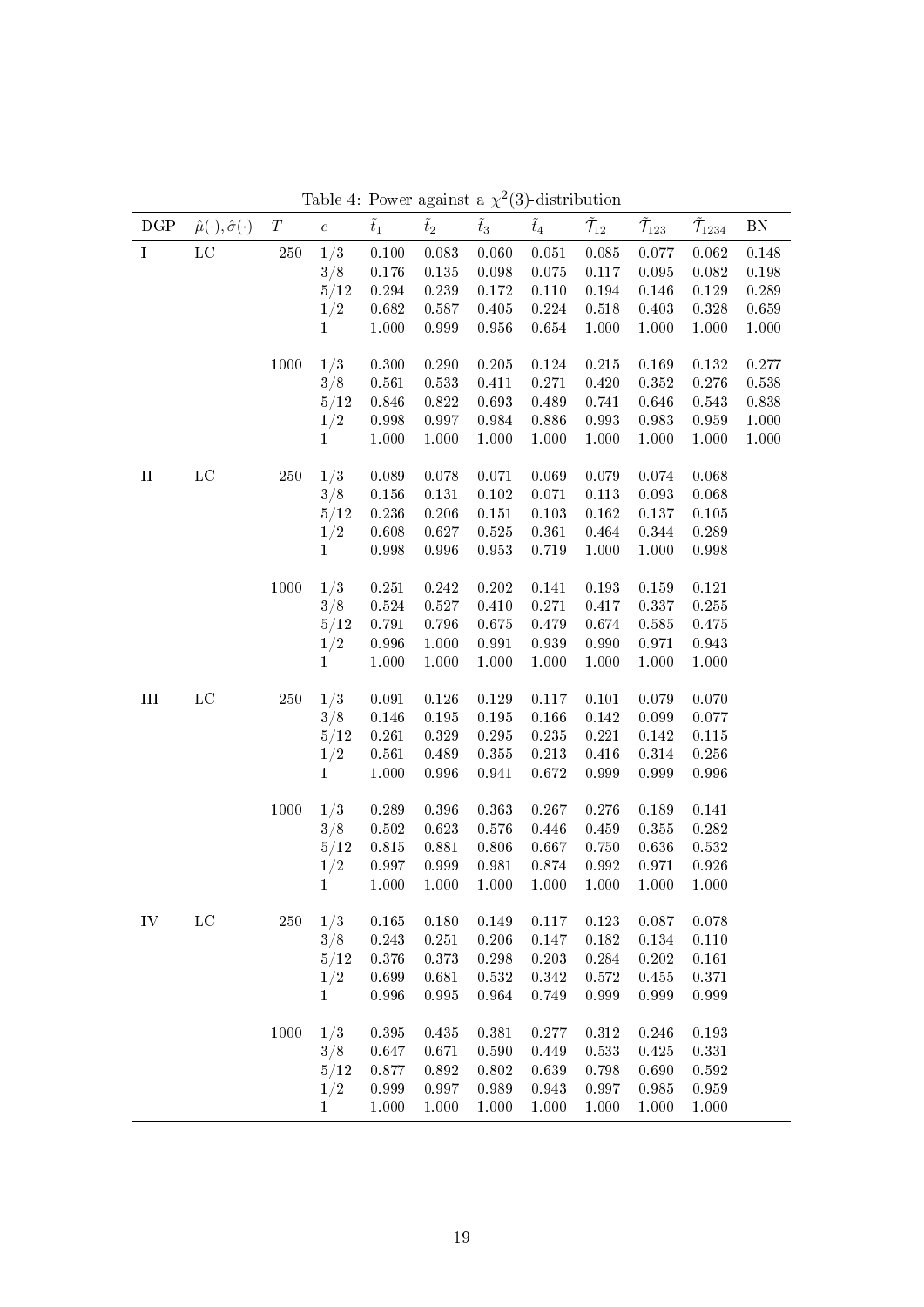| DGP         | $\hat{\mu}(\cdot), \hat{\sigma}(\cdot)$ | $T_{\parallel}$ | $\boldsymbol{c}$ | $\tilde{t}_1$ | $\tilde{t}_2$ | $\tilde{t}_3$ | rable 0. Tower against a $\ell(\theta)$ -distribution<br>$\tilde{t}_4$ | $\tilde{\mathcal{T}}_{12}$ | $\tilde{\mathcal{T}}_{123}$ | $\tilde{\mathcal{T}}_{1234}$ | ${\rm BN}$ |
|-------------|-----------------------------------------|-----------------|------------------|---------------|---------------|---------------|------------------------------------------------------------------------|----------------------------|-----------------------------|------------------------------|------------|
| $\mathbf I$ | $_{\rm LC}$                             | $250\,$         | 1/3              | 0.050         | $0.057\,$     | 0.051         | 0.048                                                                  | 0.056                      | $0.046\,$                   | 0.040                        | 0.073      |
|             |                                         |                 | 3/8              | 0.051         | $0.044\,$     | 0.053         | 0.063                                                                  | 0.058                      | 0.049                       | 0.041                        | 0.058      |
|             |                                         |                 | 5/12             | 0.053         | 0.063         | 0.080         | 0.083                                                                  | 0.063                      | 0.060                       | 0.046                        | 0.043      |
|             |                                         |                 | 1/2              | $\,0.055\,$   | $0.077\,$     | $0.121\,$     | $\,0.162\,$                                                            | 0.103                      | 0.101                       | $0.086\,$                    | 0.049      |
|             |                                         |                 | $\mathbf{1}$     | 0.064         | 0.451         | $0.739\,$     | $0.775\,$                                                              | 0.719                      | $0.695\,$                   | $0.775\,$                    | 0.201      |
|             |                                         | 1000            | 1/3              | 0.040         | 0.055         | 0.078         | $0.103\,$                                                              | 0.076                      | $0.052\,$                   | 0.048                        | 0.038      |
|             |                                         |                 | 3/8              | 0.050         | 0.086         | 0.151         | 0.191                                                                  | 0.130                      | 0.106                       | 0.090                        | 0.052      |
|             |                                         |                 | 5/12             | 0.048         | 0.148         | 0.261         | 0.334                                                                  | 0.222                      | 0.166                       | 0.126                        | 0.096      |
|             |                                         |                 | 1/2              | $0.051\,$     | $0.338\,$     | 0.600         | 0.674                                                                  | $0.528\,$                  | 0.392                       | 0.333                        | $0.222\,$  |
|             |                                         |                 | $\mathbf{1}$     | 0.066         | $0.917\,$     | $\rm 0.935$   | $0.928\,$                                                              | $\rm 0.932$                | $0.955\,$                   | 1.000                        | $0.391\,$  |
| $\rm II$    | $_{\rm LC}$                             | 250             | 1/3              | 0.041         | 0.042         | 0.049         | 0.054                                                                  | 0.056                      | 0.050                       | 0.038                        |            |
|             |                                         |                 | 3/8              | 0.041         | 0.049         | 0.052         | 0.058                                                                  | 0.053                      | $0.045\,$                   | 0.038                        |            |
|             |                                         |                 | 5/12             | 0.040         | 0.051         | 0.051         | 0.068                                                                  | 0.063                      | 0.065                       | 0.051                        |            |
|             |                                         |                 | 1/2              | 0.046         | 0.140         | $0.255\,$     | $0.316\,$                                                              | 0.223                      | $0.178\,$                   | 0.143                        |            |
|             |                                         |                 | $\mathbf{1}$     | 0.061         | $\bf 0.524$   | $0.776\,$     | 0.793                                                                  | $0.750\,$                  | 0.741                       | 0.817                        |            |
|             |                                         | 1000            | 1/3              | 0.040         | 0.068         | 0.094         | 0.118                                                                  | 0.084                      | 0.064                       | 0.053                        |            |
|             |                                         |                 | 3/8              | 0.051         | 0.093         | 0.156         | 0.189                                                                  | $0.136\,$                  | $0.102\,$                   | 0.087                        |            |
|             |                                         |                 | 5/12             | 0.049         | 0.139         | 0.259         | $0.318\,$                                                              | 0.215                      | 0.167                       | 0.128                        |            |
|             |                                         |                 | 1/2              | 0.051         | 0.466         | 0.706         | 0.768                                                                  | 0.661                      | $0.534\,$                   | 0.433                        |            |
|             |                                         |                 | $\mathbf{1}$     | 0.076         | 0.934         | 0.946         | 0.944                                                                  | 0.949                      | 0.969                       | 1.000                        |            |
| Ш           | $_{\rm LC}$                             | $250\,$         | 1/3              | 0.048         | 0.053         | 0.088         | 0.106                                                                  | 0.073                      | 0.056                       | 0.056                        |            |
|             |                                         |                 | 3/8              | 0.055         | 0.064         | 0.104         | 0.129                                                                  | 0.089                      | 0.078                       | 0.058                        |            |
|             |                                         |                 | 5/12             | 0.048         | 0.087         | 0.148         | 0.177                                                                  | 0.127                      | 0.101                       | 0.084                        |            |
|             |                                         |                 | 1/2              | 0.044         | 0.070         | 0.119         | $0.150\,$                                                              | 0.112                      | $0.092\,$                   | 0.083                        |            |
|             |                                         |                 | $\mathbf{1}$     | 0.041         | 0.326         | 0.640         | 0.710                                                                  | 0.664                      | $0.590\,$                   | 0.629                        |            |
|             |                                         | 1000            | 1/3              | 0.056         | $0.122\,$     | 0.208         | 0.250                                                                  | 0.182                      | 0.119                       | 0.095                        |            |
|             |                                         |                 | 3/8              | 0.057         | 0.146         | 0.275         | 0.338                                                                  | 0.250                      | 0.181                       | 0.139                        |            |
|             |                                         |                 | 5/12             | 0.043         | 0.230         | $0.414\,$     | 0.490                                                                  | 0.339                      | 0.247                       | 0.191                        |            |
|             |                                         |                 | 1/2              | $0.039\,$     | $0.303\,$     | 0.569         | 0.643                                                                  | 0.511                      | 0.371                       | 0.313                        |            |
|             |                                         |                 | $\mathbf{1}$     | 0.042         | 0.911         | 0.938         | 0.933                                                                  | 0.958                      | $\rm 0.953$                 | 0.998                        |            |
| IV          | $_{\rm LC}$                             | 250             | 1/3              | 0.049         | 0.075         | 0.099         | 0.102                                                                  | 0.075                      | 0.066                       | 0.053                        |            |
|             |                                         |                 | 3/8              | 0.050         | 0.097         | 0.123         | 0.138                                                                  | 0.102                      | 0.077                       | 0.061                        |            |
|             |                                         |                 | 5/12             | 0.051         | 0.116         | 0.164         | 0.161                                                                  | 0.125                      | 0.102                       | 0.090                        |            |
|             |                                         |                 | 1/2              | 0.049         | 0.145         | 0.227         | 0.261                                                                  | 0.179                      | 0.125                       | 0.121                        |            |
|             |                                         |                 | 1                | 0.053         | 0.507         | 0.763         | 0.786                                                                  | 0.724                      | 0.678                       | 0.731                        |            |
|             |                                         | 1000            | 1/3              | 0.056         | 0.148         | $0.205\,$     | 0.231                                                                  | 0.160                      | 0.118                       | 0.088                        |            |
|             |                                         |                 | 3/8              | 0.052         | 0.184         | 0.300         | 0.342                                                                  | 0.234                      | 0.159                       | 0.115                        |            |
|             |                                         |                 | 5/12             | 0.046         | 0.273         | 0.428         | 0.498                                                                  | 0.345                      | 0.239                       | 0.178                        |            |
|             |                                         |                 | 1/2              | $0.044\,$     | 0.471         | 0.716         | 0.758                                                                  | 0.624                      | 0.482                       | 0.396                        |            |
|             |                                         |                 | $\mathbf{1}$     | 0.056         | 0.934         | 0.952         | 0.950                                                                  | 0.950                      | 0.958                       | 1.000                        |            |

<span id="page-20-0"></span>Table 5: Power against a  $t(3)$ -distribution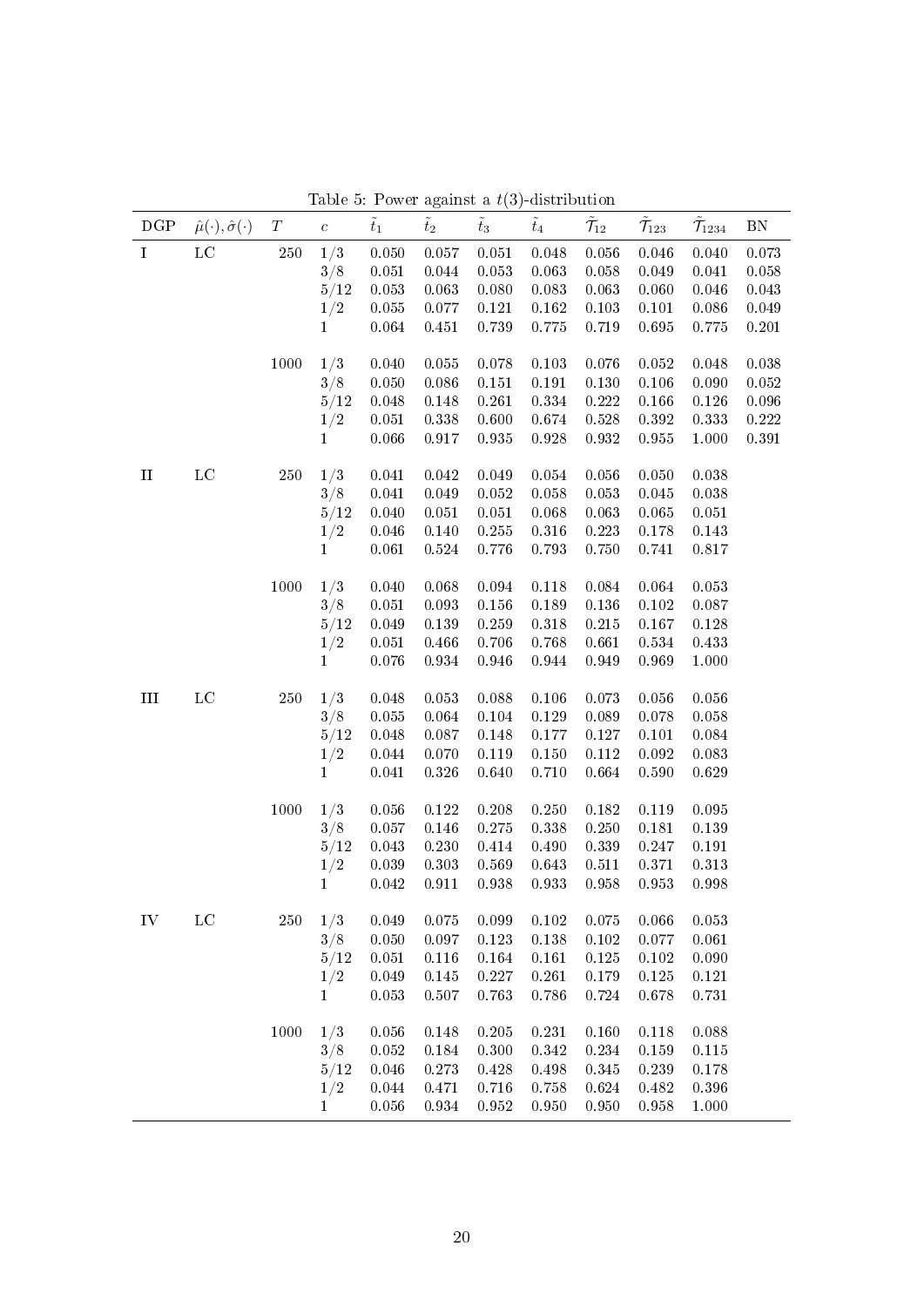For the size results in Tables [1](#page-16-0) and [2,](#page-17-0) we see that the [Bai and Ng](#page-28-1) [\(2005\)](#page-28-1) [BN] test is generally somewhat oversized for DGP I (excluding any shifts), while the raw moment-based tests are closer to the nominal significance level of  $5\%$ . In some cases we observe that they are marginally over- or undersized, while, for the larger sample size of  $T = 1000$  (including short-run dynamics), most of them are quite close to the desired frequency of rejections. Overall, the employed fixedb approach accounts fairly well for the quite strong autocorrelation in the ARMA DGP. The particular choice of the kernel function for the nonparametric estimator does not appear to play an important role. Clearly, the BN test is massively oversized when there are mean and/or volatility shifts (DGPs II, III and IV). Even for  $T = 250$ , we find rejection rates between 0.671 and 0.998. For  $T = 1000$ , these rejection rates approach unity. On the contrary, the newly proposed statistics properly account for such shifts and deliver relatively accurate empirical sizes. Some minor upward size distortions are observed for the smaller sample size and tests using the third and fourth moment (including combination tests). The local constant estimator is performing better than the local linear estimator in smaller samples. The distortions almost vanish for the larger sample size, reflecting the asymptotic validity of our nonparametric estimation approach.

For power simulations, we consider the IID case only to save space. Results for the case of ARMA innovations are quite similar and therefore not reported. Moreover, given that the kernel choice does not matter much, we focus on the commonly used Gaussian kernel in the following. Also, as the results for the local linear and the local constant estimator are quite similar, we only report power for the latter one. We distinguish DGP I (no shifts) from the remaining ones exhibiting mean and/or variance shifts. The BN test performs reasonably only in the absence of mean and variance shifts, as it was not intended to account for such structural change. For DGP I, we are able to compare the power of the BN test to the newly proposed ones in a meaningful way, of course while keeping in mind that the BN test may be somewhat over-sized under the null (see Tables [1](#page-16-0) and [2\)](#page-17-0). Power results are reported in the top panel of Tables [3,](#page-18-0) [4](#page-19-0) and [5.](#page-20-0)

As expected, power increases as more weight is given to the non-Gaussian distribution c and also as T increases. For a given value of c and T, it is interesting to compare the empirical power of the  $\tilde{t}$ - and  $\tilde{T}$ -tests to the BN test. In DGP I, there are no shifts present, but the mean and variance function are estimated nonparametrically anyway for the new tests. In twenty-seven out of thirty cases (three non-Gaussian distributions, two sample sizes and five values of  $c$  each), either  $\tilde{t}_1$  (for log-normal and  $\chi^2$ -distribution) or  $\tilde{t}_4$  (for Student-t-distribution) outperforms the BN test even under stationarity.<sup>[8](#page-21-0)</sup> This finding is remarkable since the mean and volatility functions are constant over time and their nonparametric estimation is unnecessary. Moreover, it reflects the benefits of using raw moments and a fixed-b approach even in the absence of time-varying location and scale. A combination of moments does not generally pay off in terms of power. Therefore, we recommend the use of the test statistics  $\tilde{t}_1$  (for log-normal and  $\chi^2$ -distribution) and  $\tilde{t}_4$  (for Student-t-distribution).

For the remaining DGPs II, III and IV, a direct comparison of the BN test to the new proposed test statistics is not meaningful due to the massive over-rejections of the BN test under the null. These additional experiments allow us to compare the power across different scenarios regarding

<span id="page-21-0"></span><sup>&</sup>lt;sup>8</sup>We can see that the first moment cannot detect excess kurtosis given symmetry as in the  $t(3)$ -distribution, but the second, third and fourth moment tests are successful and all deliver higher power than the BN test.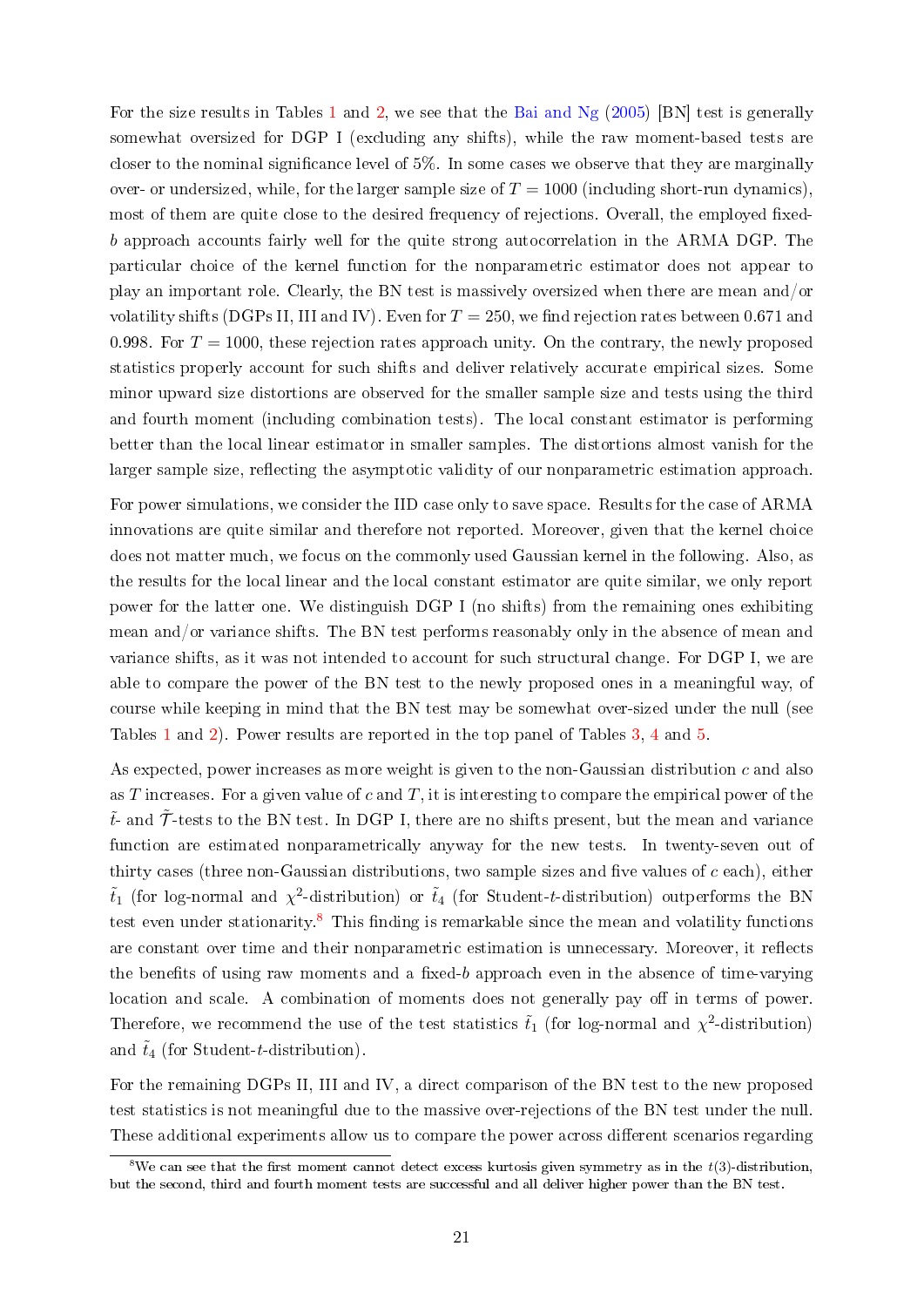the breaks in comparison to the benchmark case of no shifts. The results reveal that power is somewhat lowered in the presence of mean shifts, but a bit higher when pure volatility shifts are present. In case of a combination of both effects being present, power is almost similar to the benchmark case in many cases. Overall, the results underline the robustness and empirical usefulness of the newly suggested test statistics.

## <span id="page-22-0"></span>5 Testing normality of U.S. real output growth rates

When looking at the empirical distribution of real output growth series, it might seem at a first sight that Gaussianity is a poor assumption, particularly in the tails of the distribution. Sometimes, large economic movements due to booms and recessions are seen to occur more frequently than the normal distribution would predict, while the center of the distribution is typically well-captured by a Gaussian distribution. This observation motivates researchers to provide explanations for the non-Gaussian tail behavior of real output growth, coined as macroeconomic tail risk [\(Acemoglu et al.,](#page-28-7) [2017\)](#page-28-7). Although most studies recognize the importance of heteroskedasticity (especially in the context of the Great Moderation and the Great Recession), the key feature of time-varying volatility is not seldom overlooked in practice; see e.g. [Fagiolo](#page-29-7) [et al.](#page-29-7) [\(2008\)](#page-29-7), [Ascari et al.](#page-28-10) [\(2015\)](#page-28-10), [Acemoglu et al.](#page-28-7) [\(2017\)](#page-28-7) and [Kiss and Österholm](#page-30-11) [\(2020\)](#page-30-11). While e.g. standard GARCH and related models account for conditionally time-varying volatility, the implied unconditional variance is still constant in such models. Inference regarding Gaussianity as in the aforementioned studies may therefore be unreliable.

We reconsider the question whether U.S. real output growth is non-normally distributed. In particular, we account for time-varying mean and variance by estimating these nonparametrically. Indeed, we find that real output growth is rather marginally normally distributed and nonnormality as a popular stylized notion cannot be maintained after accounting for time-varying first and second moments. As an important implication, this finding challenges the empirical relevance of macroeconomic tail risks which may have been overstated for the U.S..

Another implication of practical relevance of normality refers to the measurement of real output growth. While real GDP growth is the obvious candidate to proxy real output growth, similar measures exist: e.g. real gross domestic income [GDI] growth quantifies (at least in theory) the same variable. In practice, these measures rarely take the same value, and their spread is called statistical discrepancy. Both variables are measures for real aggregate production, but they are constructed in a quite distinct manner and rely on different sources; see [\(Landefeld et al.,](#page-30-12) [2008\)](#page-30-12). In light of the Great Recession, there is a renewed interest in the macroeconomic literature to obtain an improved output measure by averaging these real GDP and real GDI growth in an optimal way. Typically, this is done in a state-space framework due the latency of the "true GDP"; see e.g. [Aruoba et al.](#page-28-11)  $(2016)$ . In this Kalman filter-based framework, normality is a key assumption; see e.g. [Jacobs and Van Norden](#page-30-13) [\(2011\)](#page-30-13) and more recently [Almuzara et al.](#page-28-12) [\(2019\)](#page-28-12) and [Jacobs et al.](#page-30-14)  $(2020)^9$  $(2020)^9$  $(2020)^9$ 

<span id="page-22-1"></span> $^9{\rm In}$  fact, our testing approach is related to the one in [Almuzara et al.](#page-28-12) [\(2019\)](#page-28-12) in the sense that both focus on filtered series; however, [Almuzara et al.](#page-28-12) work in a parametric time-invariant unobserved components model and derive analytic expressions for the autocovariances, while we explicitly allow for time-varying location and scale.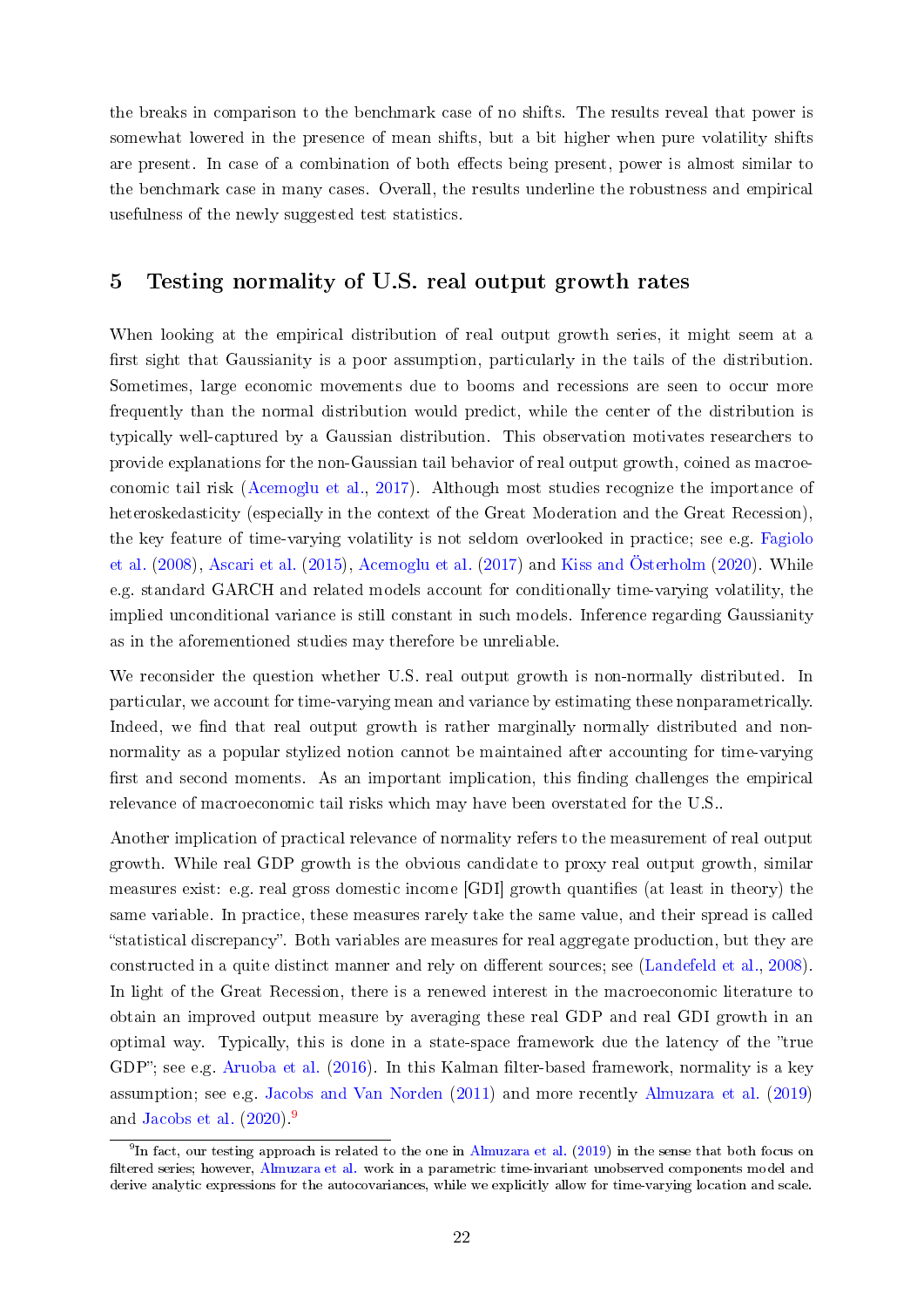

<span id="page-23-1"></span>Figure 2: U.S. real GDI growth rate (1947Q2-2019Q4). Top left: time series plot of the raw time series  $x_t$ ; top right: nonparametric locally standardized time series  $(\hat{z}_t)$ ; bottom left: normal QQ-plot for  $x_t$  and bottom right: normal QQ-plot for  $\hat{z}_t$ .

We apply the newly proposed tests in comparison to the BN test to real GDP growth and real GDI growth. The data is sampled quarterly from 1947Q2 to 2019Q4 yielding  $T = 291$ observations and retrieved from the Federal Reserve Bank of Philadelphia.[10](#page-23-0) This sample size matches our simulation setup. Accordingly, we apply the finite-sample correction procedure as outlined in Section [3.2.](#page-12-1)

In Figures [1](#page-4-0) (c.f. the Introduction) and [2,](#page-23-1) we show in  $2\times 2$  plots the two time series under test  $x_t = 400\Delta \log GDP_t$  and  $x_t = 400\Delta \log GDP_t$  (upper left), the locally standardized time series  $\hat{z}_{t}^{GDP}$  and  $\hat{z}_{t}^{GDI}$  (upper right) together with their respective quantile-quantile (QQ) plots (lower left for  $x_t$  and lower right for  $\hat{z}_t$ ). Indeed, the QQ-plots suggest the presence of deviations from normality in the lower and upper tail for the raw series; this is however not the case for the standardized series.

To assess the quality of the local standardization, we provide empirical variance profiles of  $x_t$  and  $\hat{z}_t$  for both time series in Figure [3.](#page-24-0) The sample variance profile (see e.g. [Cavaliere and Taylor,](#page-29-12)  $(2007)$  $(2007)$  for  $x_t$  is computed as

$$
\eta_t = \frac{\sum_{j=1}^t (x_t - \hat{\mu}_t)^2}{\sum_{j=1}^T (x_t - \hat{\mu}_t)^2}
$$

<span id="page-23-0"></span><sup>10</sup>See https://www.philadelphiafed.org/surveys-and-data/real-time-data-research/gdpplus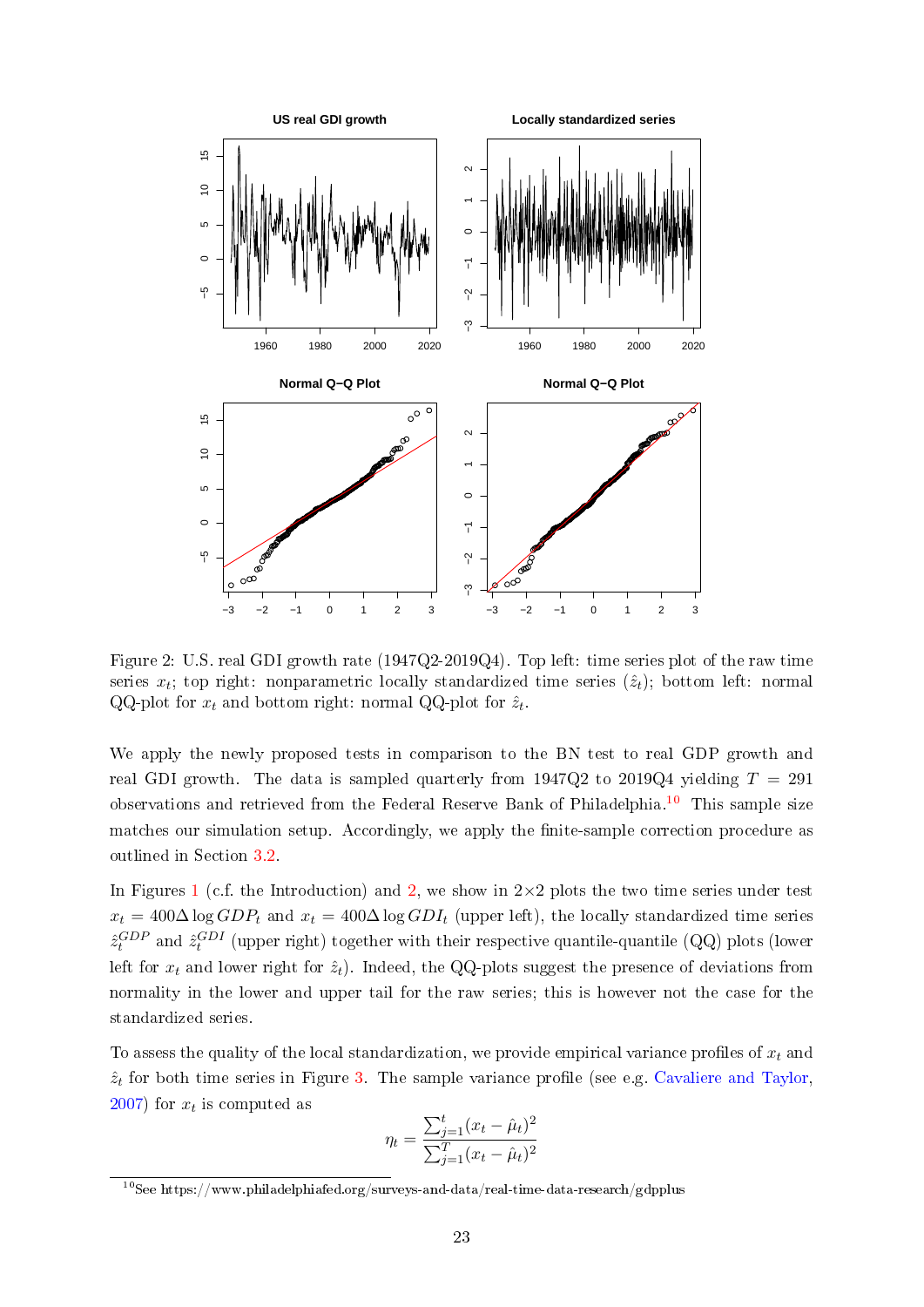

<span id="page-24-0"></span>Figure 3: U.S. real GDP (top) and GDI (bottom) growth rate (1947Q2-2019Q4). Left: Variance profile for the raw time series  $x_t$ ; right: Variance profile for the nonparametric locally standardized  $\hat{z}_t$ .

and relates the quadratic variation up to observation  $t$  to the total variation. By construction, it takes values between 0 and 1 in relative time (which also ranges between 0 and 1) and is compared to a 45<sup>°</sup>-line. Time-variation in the variance would result in deviations from the 45<sup>°</sup>-line. Clearly, both growth rates exhibit heteroskedasticity, while it appears that U.S. real GDP growth has some stronger volatility (reduction) in the mid-80s in comparison to U.S. real GDI growth. Their locally standardized counterparts (with sample variance profile computed as  $\sum_{j=1}^t \hat{z}_t^2 / \sum_{j=1}^T \hat{z}_t^2$ ) do not share this property. This indicates that the nonparametric estimator successfully captures the time-varying volatility as their variance profiles are tracking the  $45^{\circ}$ -line very closely.<sup>[11](#page-24-1)</sup>

Formal test results on the null of normality are provided in Table [6.](#page-25-0) First, we report the first four estimated raw moments of the PIT. Under the null (of normality), they are equal to  $1/2$ ,  $1/3$ ,  $1/4$ and 1/5, respectively. As can be seen, the point estimates are quite close to the theoretical null values. This holds for both measures. None of the individual raw moment-based test statistics  $(\tilde{t}_1,\tilde{t}_2,\tilde{t}_3,\tilde{t}_4)$  and also none of the joint versions  $(\tilde{\mathcal{T}}_{12},\tilde{\mathcal{T}}_{123},\tilde{\mathcal{T}}_{1234})$  lead to a rejection of normality for GDP and GDI growth rates at the five percent level.<sup>[12](#page-24-2)</sup> This result clearly points towards

<span id="page-24-1"></span> $11$ The conclusions from this descriptive analysis are further supported by inference based on the [Deng and Perron](#page-29-13) [\(2008\)](#page-29-13) test. The CUSUM of squares test rejects the null of constant variances against a one-time structural change in the raw series, while it does not for the locally standardized series. This finding holds for both, real GDP and GDI growth rates.

<span id="page-24-2"></span><sup>&</sup>lt;sup>12</sup>We employ the Bartlett kernel with  $b = 0.1$  and the nonparametric local linear estimator with  $\lambda = 3/4$ .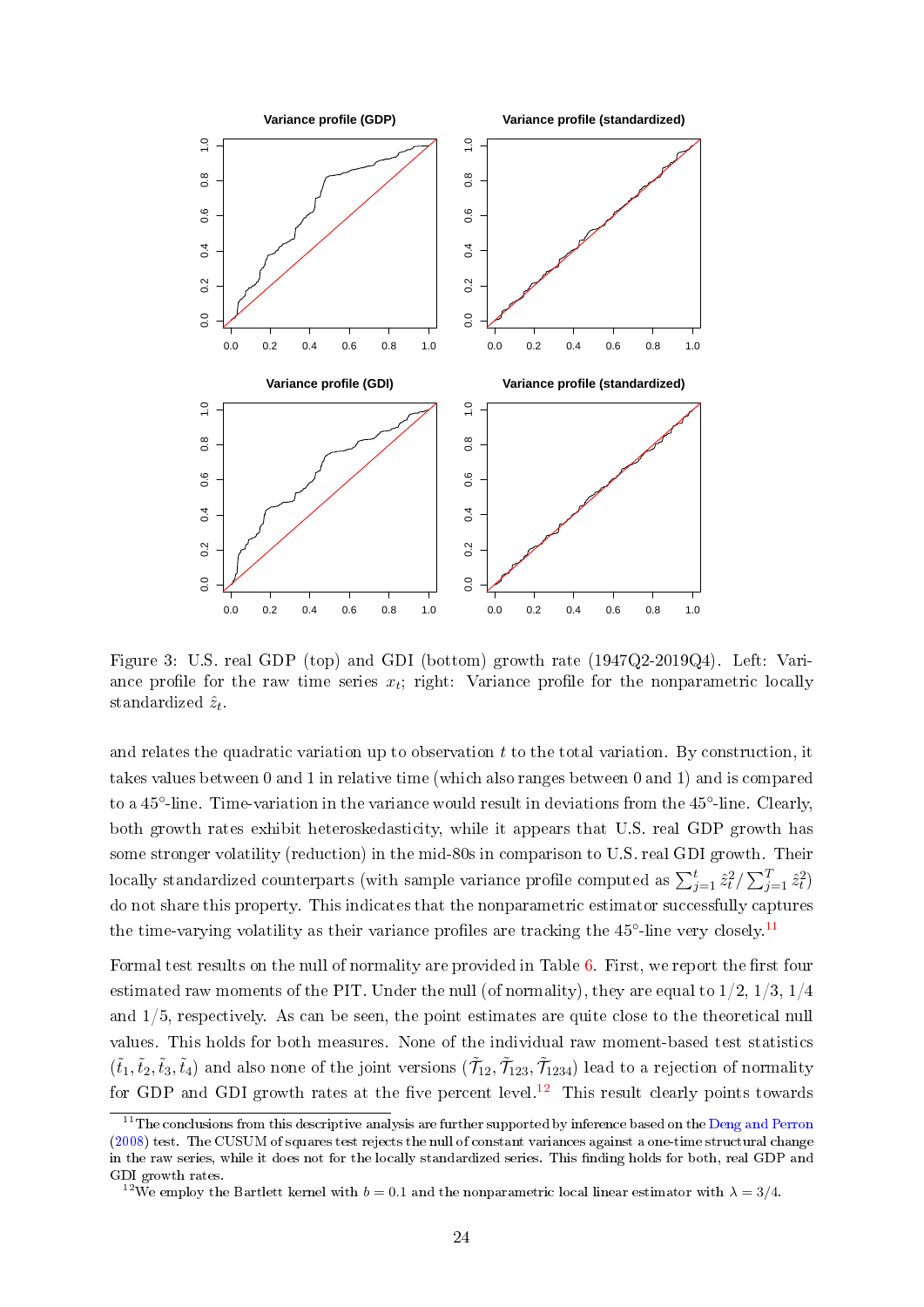<span id="page-25-0"></span>Table 6: Normality testing results for U.S. real GDP and GDI growth rates (1947Q2-2019Q4).  $\tilde{m}_i$  denotes the estimated *i*-th raw moment and  $\tilde{t}_i$  is the *t*-statistic for testing the individual *i*-th moment restriction  $(i = 1, 2, 3, 4)$  based on the nonparametric local standardization. The corresponding joint statistics  $\tilde{\mathcal{T}}_{1...j}$  test the first j moment restrictions  $(j = 2, 3, 4)$ ; BN labels the [Bai and Ng](#page-28-1)  $(2005)$  statistic. Critical values for the nominal significance level of 5% are provided in parentheses below the statistics.

|                            |                     | GDP                  |               | GDI                |                     |                      |               |  |  |
|----------------------------|---------------------|----------------------|---------------|--------------------|---------------------|----------------------|---------------|--|--|
| $\tilde{m}_1$              | $\tilde{m}_2$       | $\tilde{m}_3$        | $\tilde{m}_4$ | $\tilde{m}_1$      | $\tilde{m}_2$       | $\tilde{m}_3$        | $\tilde{m}_4$ |  |  |
| 0.501                      | 0.332               | 0.247                | 0.196         | 0.497              | 0.329               | 0.247                | 0.199         |  |  |
| $\tilde{t}_1$              | $\tilde{t}_2$       | $\tilde{t}_3$        | $\tilde{t}_4$ | $t_1$              | $t_2$               | $\tilde{t}_3$        | $\tilde{t}_4$ |  |  |
| 0.262                      | $-0.368$            | $-0.910$             | $-1.263$      | $-0.850$           | $-1.600$            | $-1.299$             | $-0.537$      |  |  |
| (2.261)                    | (2.261)             | (2.261)              | (2.261)       | (2.261)            |                     | $(2.261)$ $(2.261)$  | (2.261)       |  |  |
| $\tilde{\mathcal{T}}_{12}$ | $\mathcal{T}_{123}$ | $\mathcal{T}_{1234}$ | BN            | $\mathcal{T}_{12}$ | $\mathcal{T}_{123}$ | $\mathcal{T}_{1234}$ | <b>BN</b>     |  |  |
| 1.775                      | 1.770               | 4.140                | 8.972         | 2.961              | 5.880               | 8.751                | 9.892         |  |  |
| (8.872)                    | (13.200)            | (18.258)             | (5.991)       | (8.872)            | (13.200)            | (18.258)             | (5.991)       |  |  |

marginal normality of the two time series under test.

On the contrary, the [Bai and Ng](#page-28-1)  $(2005)$  test rejects the null of normality. This result, in combination with the obvious time-heteroskedasticity and the non-rejections of our newly proposed tests, is plausible and can be explained by our simulation evidence and also our theoretical findings.

To provide further insight, we repeat the tests for a sub-sample excluding the Great Moderation period, i.e. we examine the sample starting in 1984Q3 instead. Thereby, we exclude the downward volatility break in the mid-80s. As demonstrated in Figure  $A.3$  (see Appendix [E\)](#page-53-0), the empirical variance profiles suggest only very little deviations from the 45°-line and confirm the absence of large volatility changes in this sub-sample for both time series. This finding is in line with those obtained in [Gadea et al.](#page-29-0)  $(2018)^{13}$  $(2018)^{13}$  $(2018)^{13}$  $(2018)^{13}$  This is also visible from the plots in Figures [A.1](#page-4-0) and [A.2](#page-23-1) (see Appendix [E\)](#page-53-0) which display the time series, the locally standardized version and their QQ-plots.

We re-run tests for normality and find none of the employed tests  $(\tilde{t}_k, \tilde{\mathcal{T}}_K$  and BN) to reject the null of normality; see Table [A.1](#page-16-0) (located in Appendix [E](#page-53-0) as well). This confirms the previous finding that neglected time-variation presumably led to a rejection of normality by the BN test, while the newly proposed tests are robust. For this sub-sample, our results are in line with those provided in [Almuzara et al.](#page-28-12) [\(2019\)](#page-28-12). But, due to the strong effects of heteroskedasticity, the test decisions differ for the full sample. While we find support for the normality hypothesis over the whole post-war period, normality is rejected in [Almuzara et al.](#page-28-12) [\(2019\)](#page-28-12) in the full sample.

As a concluding robustness check, we follow a popular empirical modelling strategy (cf. e.g. [Fagiolo et al.,](#page-29-7) [2008;](#page-29-7) [Acemoglu et al.,](#page-28-7) [2017\)](#page-28-7) and fit an ARMA-GARCH-type model to the U.S. real

<span id="page-25-1"></span><sup>13</sup>Similar to our previous analysis, we test for structural changes in the variance in the subsample as well. When excluding the Great Moderation, no such structural break is found in the raw series further supporting our interpretation that the structural change due to the Great Moderation may be the main driver behind the rejection of the [Bai and Ng](#page-28-1) [\(2005\)](#page-28-1) test.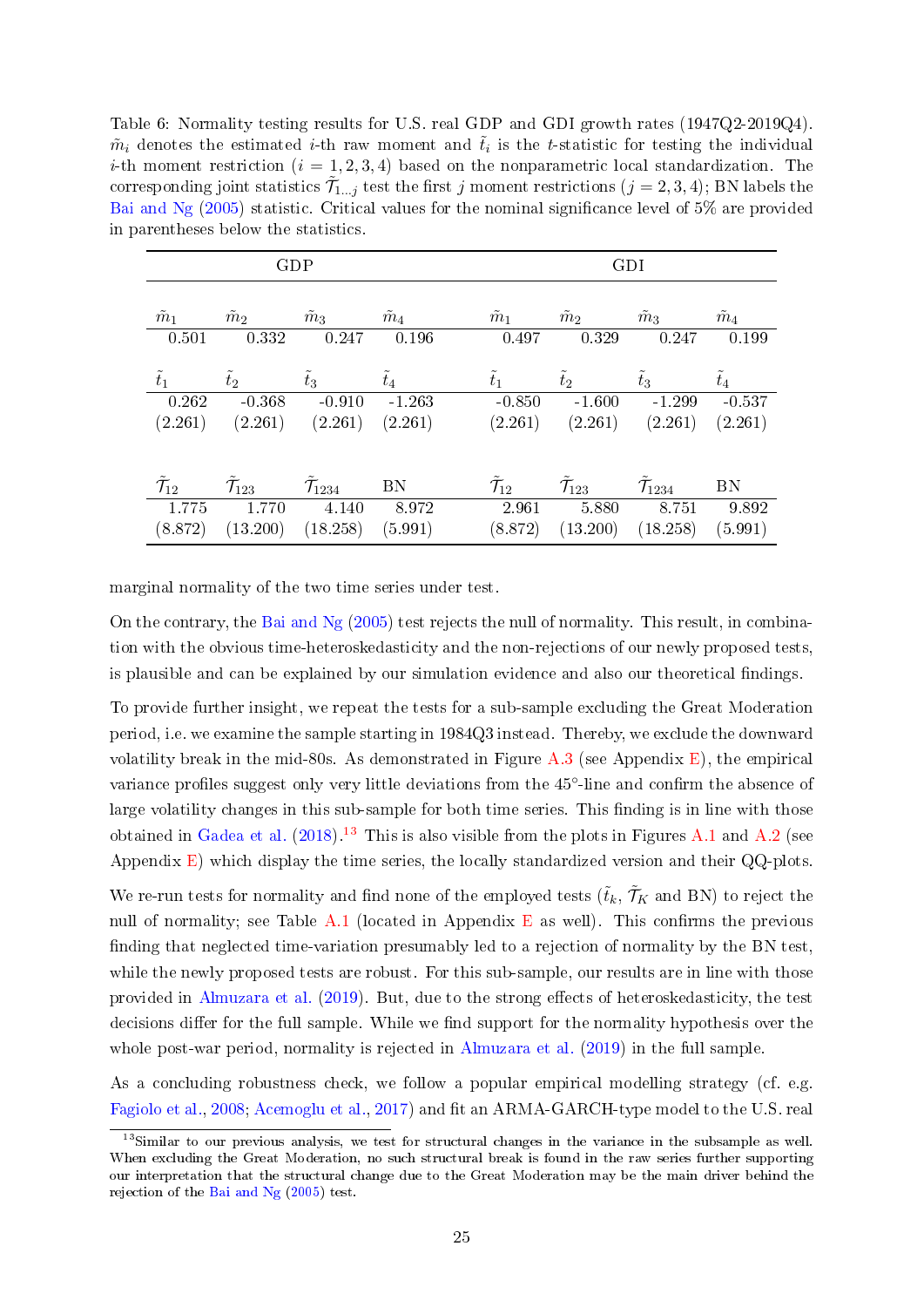output growth series, and test the *standardized residuals* for normality. In particular, we fit an autoregressive model including an intercept (for which the Schwarz information criterion indicates a first-order lag structure) with  $GARCH(1,1)$  disturbances, and estimate the model by quasi maximum likelihood. The resulting standardized output series are then tested for normality by applying the [Bai and Ng](#page-28-1) [\(2005\)](#page-28-1) for illustrative purposes. This test is not designed for use with such residuals; however, its outcomes can still be quite informative. For GDP, we still find evidence of non-normality  $(BN= 6.917)$ ; regarding GDI, there is some evidence against normality as well, albeit weaker than for GDP (BN=  $4.731$ ).<sup>[14](#page-26-0)</sup>

The estimated persistence of the GARCH component (as quantified by the sum of the ARCH and the GARCH parameters) equals 1.003 (GDP) and 0.957 (GDI). Given the low frequency of the quarterly recorded observations, such strong persistence is rather indicative of the typical IGARCH effect occurring when deterministic changes in the unconditional variance are ignored; see [Lamoureux and Lastrapes](#page-30-15) [\(1990\)](#page-30-15), Mikosch and Stărică [\(2004\)](#page-31-13) and [Hillebrand](#page-30-16) [\(2005\)](#page-30-16) inter alia. Therefore, the fitted AR-GARCH filters presumably do not remove the unconditional variation of the mean and variance satisfactorily  $-$  thus providing a plausible explanation of the observed residual non-normality.

This is further substantiated by simple trend tests applied to detect remaining time-variation.<sup>[15](#page-26-1)</sup> We compare three sets of residuals. First, we examine the AR-GARCH standardized residuals. Second, we extend the standard GARCH component and fit a time-varying  $(TV-)GARCH$ [\(Amado and Teräsvirta,](#page-28-13) [2013\)](#page-28-13) variance equation to account for potential (smoothly) changing unconditional variances. Third, we examine the locally standardized series  $\hat{z}_t$ . The t-statistics (with HAC standard errors) for the absence of linear trends are used as a diagnostic tool to check whether some time-variation is remaining. Overall, the results suggest that the time-variation in the mean is not well captured by the AR-GARCH (with a t-statistic of  $-2.02$  for GDP and  $-1.82$  for GDI) and AR-TV-GARCH (GDP:  $-2.44$ ; GDI:  $-1.79$ ) specifications, while nonparametric standardization is essentially more successful in this respect (GDP: 0.07; GDI: 0.24). To check for remaining variance variation, we detrend and square the three sets of residuals, and examine the squares by means of a subsequent trend test. The corresponding t-statistics for AR-TV-GARCH models (GDP: -0.94; GDI: -1.06) are lower in absolute value than those for standard AR-GARCH models (GDP: -1.62; GDI: -1.85) indicating that the former pick up more time-variation in variance, but still less than for the nonparametrically standardized series (GDP:  $-0.24$ ; GDI:  $-0.02$ ).

Summing up, evidence on non-normality of U.S. real output growth vanishes after accounting for unconditional time-variation in mean and variance.

<span id="page-26-0"></span><sup>&</sup>lt;sup>14</sup>When applying our PIT-based tests to these residuals (without local standardization), see [\(4\)](#page-7-2) and [\(6\)](#page-8-1), we come to a similar conclusion.

<span id="page-26-1"></span><sup>&</sup>lt;sup>15</sup>As shown in [Gadea and Gonzalo](#page-29-14) [\(2020\)](#page-29-14) such a least squares-based t-test is consistent and powerful for a wide range of possible kinds of trends.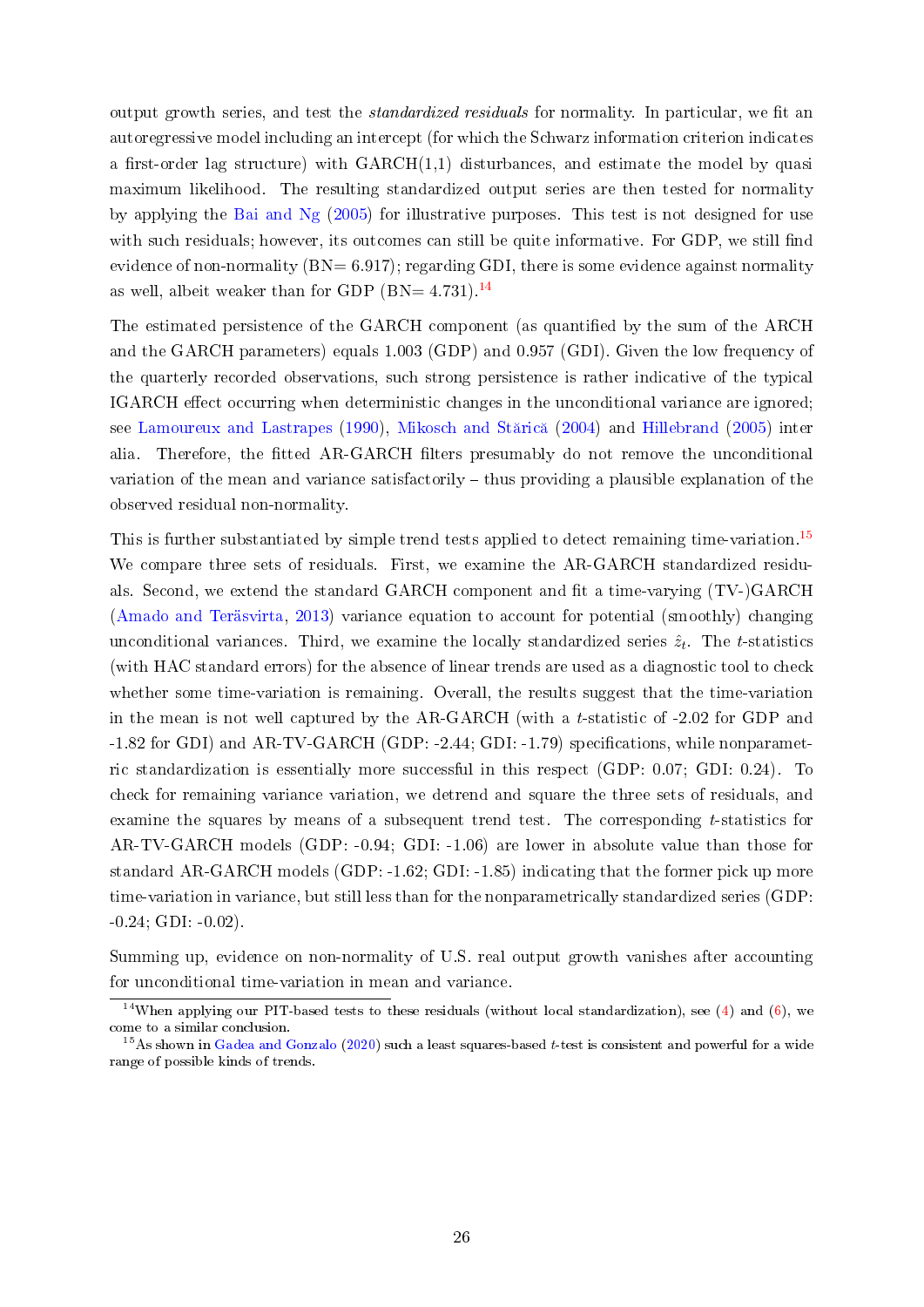## <span id="page-27-0"></span>6 Concluding remarks

This work considers the long-standing issue of testing distributional assumptions for dependent time series processes with structural instabilities in view. A case of leading interest is the one of normality of U.S. output growth rates, whose time-varying mean and volatility are welldocumented.

We cope with time-varying unconditional means and variances by flexible nonparametric local standardization. These types of structural shifts are omnipresent in many economic and financial time series such as economic growth and stock market volatility. In a first step, the time series under consideration is locally standardized. Second, the applied probability integral transformation produces a uniformly distributed random process under the null hypothesis of a certain distribution to be tested for. The advantage of applying the PIT stems from the fact that a wide range of distributions (besides the normal) can be taken as the null distribution. The newly proposed tests are based on simple raw moment conditions which are very simple to obtain for the uniform distribution. In addition, they can be estimated precisely even in small samples and the usage of PITs leads to tests which are quite sensitive towards deviations from theoretical values under the null restrictions.

The framework we provide makes use of the so-called fixed-bandwidth approach for the estimation of long-run covariance matrices of different raw moments in order to account for the serial dependence in the time series. Importantly, when accounting for the estimation effect arising from the nonparametric estimation of the first and second moment of the raw series, it turns out that the estimation error is automatically taken into account in the fixed-b framework in the limit. This is due to the involved fixed-bandwidth asymptotics in connection to the asymptotic behaviour of partial sums on the PITs. Therefore, no explicit asymptotic correction for the estimation error is needed. When turning to finite-samples, we furthermore advocate a simple adjustment consisting of a double standardization of the time series prior to computing the PITs and adjusting the long-run variance estimator accordingly. As shown, the limiting behaviour is unaffected by this correction.

We demonstrate in a simulation study that the suggested tests perform well in finite samples. The proposed tests outperform a benchmark test in the case of testing for normality against several alternative distributions. While the choice of the kernel for the nonparametric estimator of time-varying means and variances and the estimator itself only plays a subordinate role, the window width needs to be chosen in a way that the theoretical requirement of undersmoothing is reflected in practice. To this end, we advise in favor of an easy-to-use downscaled cross-validation rule and demonstrate its effectiveness in finite samples.

In our analysis of U.S. output growth rates, we demonstrate the merits and limitations of the robust raw moment-based statistics. The evidence provided here does not support the claim that U.S. aggregated output growth rates follow a non-normal distribution. In particular, we find U.S. output growth rates to be normally distributed after accounting for time-varying means and variances in a nonparametric way. Ignoring such instabilities (e.g. the Great Moderation) or improperly accounting for them, may lead to the biased conclusion that U.S. output growth rates are in fact non-normally distributed. The property of normality has important consequences for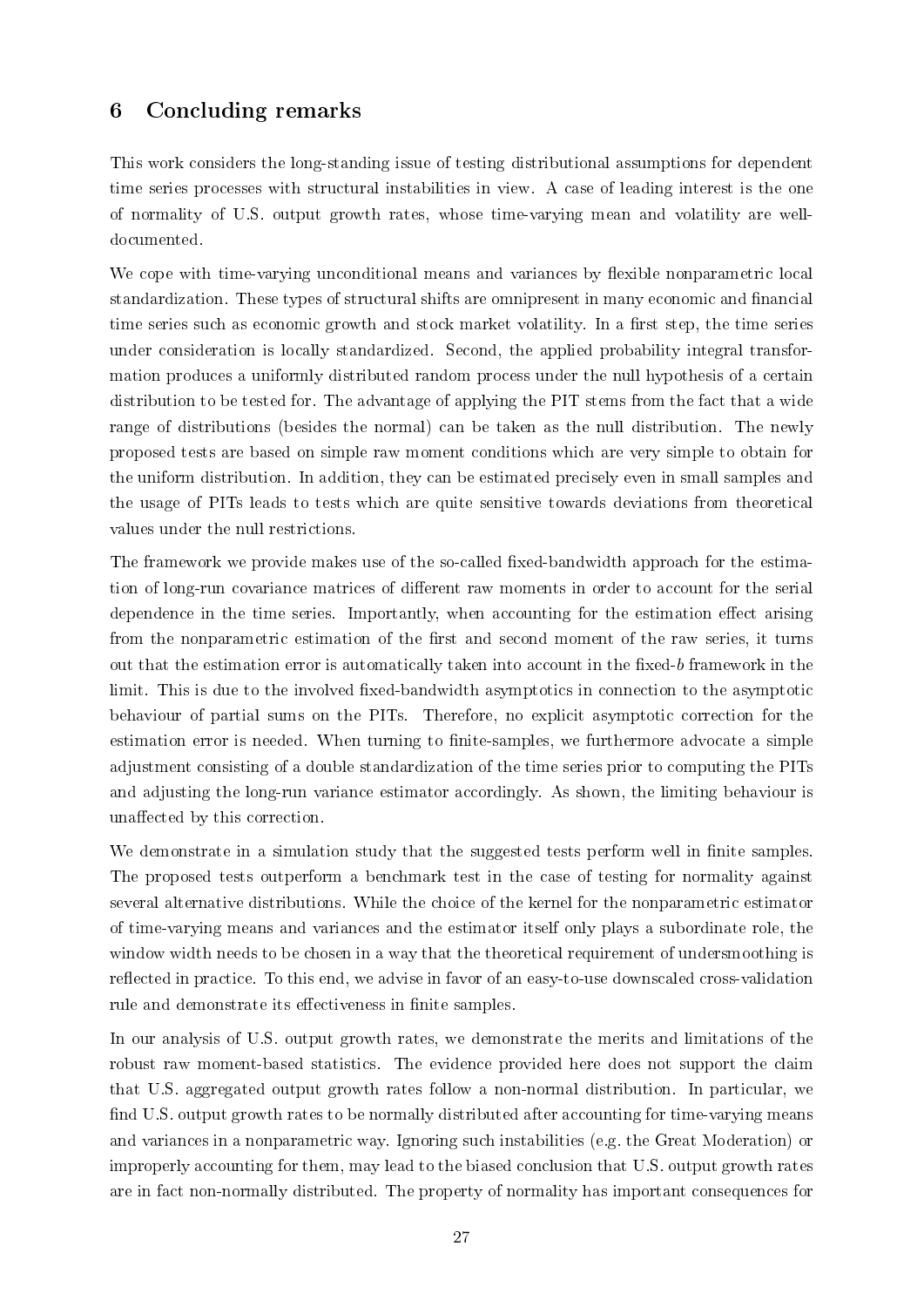the understanding of "macroeconomic tail risks" whose concept builds on non-normal sectoral shocks leading to non-normal aggregate output growth as in e.g. [Acemoglu et al.](#page-28-7) [\(2017\)](#page-28-7). Moreover, our finding has direct implications for the related literature on modelling and predicting Growth-at-Risk; see e.g. [Adrian et al.](#page-28-14) [\(2019\)](#page-28-14) and [Brownlees and Souza](#page-29-15) [\(2021\)](#page-29-15).

## References

- <span id="page-28-7"></span>Acemoglu, D., A. Ozdaglar, and A. Tahbaz-Salehi (2017). Microeconomic origins of macroeconomic tail risks. American Economic Review  $107(1)$ , 54–108.
- <span id="page-28-14"></span>Adrian, T., N. Boyarchenko, and D. Giannone (2019). Vulnerable growth. American Economic  $Review\ 109(4),\ 1263-89.$
- <span id="page-28-12"></span>Almuzara, M., D. Amengual, and E. Sentana (2019). Normality tests for latent variables. Quantitative Economics  $10(3)$ , 981-1017.
- <span id="page-28-13"></span>Amado, C. and T. Teräsvirta (2013). Modelling volatility by variance decomposition. Journal of Econometrics  $175(2)$ ,  $142-153$ .
- <span id="page-28-5"></span>Andrews, D. W. (1997). A conditional Kolmogorov test. *Econometrica*  $65(5)$ , 1097–1128.
- <span id="page-28-8"></span>Andrews, D. W. K. (1991). Heteroskedasticity and autocorrelation consistent covariance matrix estimation. Econometrica 59(3), 817-858.
- <span id="page-28-9"></span>Andrews, D. W. K. and J. C. Monahan (1992). An improved heteroskedasticity and autocorrelation consistent covariance matrix estimator. Econometrica  $60(4)$ , 953-966
- <span id="page-28-3"></span>Antolin-Diaz, J., T. Drechsel, and I. Petrella (2017). Tracking the slowdown in long-run GDP growth. The Review of Economics and Statistics  $99(2)$ , 343-356.
- <span id="page-28-11"></span>Aruoba, S. B., F. X. Diebold, J. Nalewaik, F. Schorfheide, and D. Song (2016). Improving GDP measurement: A measurement-error perspective. Journal of Econometrics 191(2), 384-397.
- <span id="page-28-10"></span>Ascari, G., G. Fagiolo, and A. Roventini (2015). Fat-tail distributions and business-cycle models. Macroeconomic Dynamics  $19(2)$ , 465-476.
- <span id="page-28-0"></span>Bai, J. (2003). Testing parametric conditional distributions of dynamic models. The Review of Economics and Statistics  $85(3)$ , 531-549.
- <span id="page-28-1"></span>Bai, J. and S. Ng (2005). Tests for skewness, kurtosis, and normality for time series data. Journal of Business  $\mathcal B$  Economic Statistics 23(1), 49–60.
- <span id="page-28-6"></span>Bao, Y. (2013). On sample skewness and kurtosis. *Econometric Reviews 32* (4), 415–448.
- <span id="page-28-4"></span>Blanchard, O. and J. Simon (2001). The long and large decline in u.s. output volatility. Brookings Papers on Economic Activity  $2001(1)$ , 135-174.
- <span id="page-28-2"></span>Bontemps, C. and N. Meddahi (2005). Testing normality: A GMM approach. Journal of Econometrics  $12\cancel{(1)}$ ,  $149-186$ .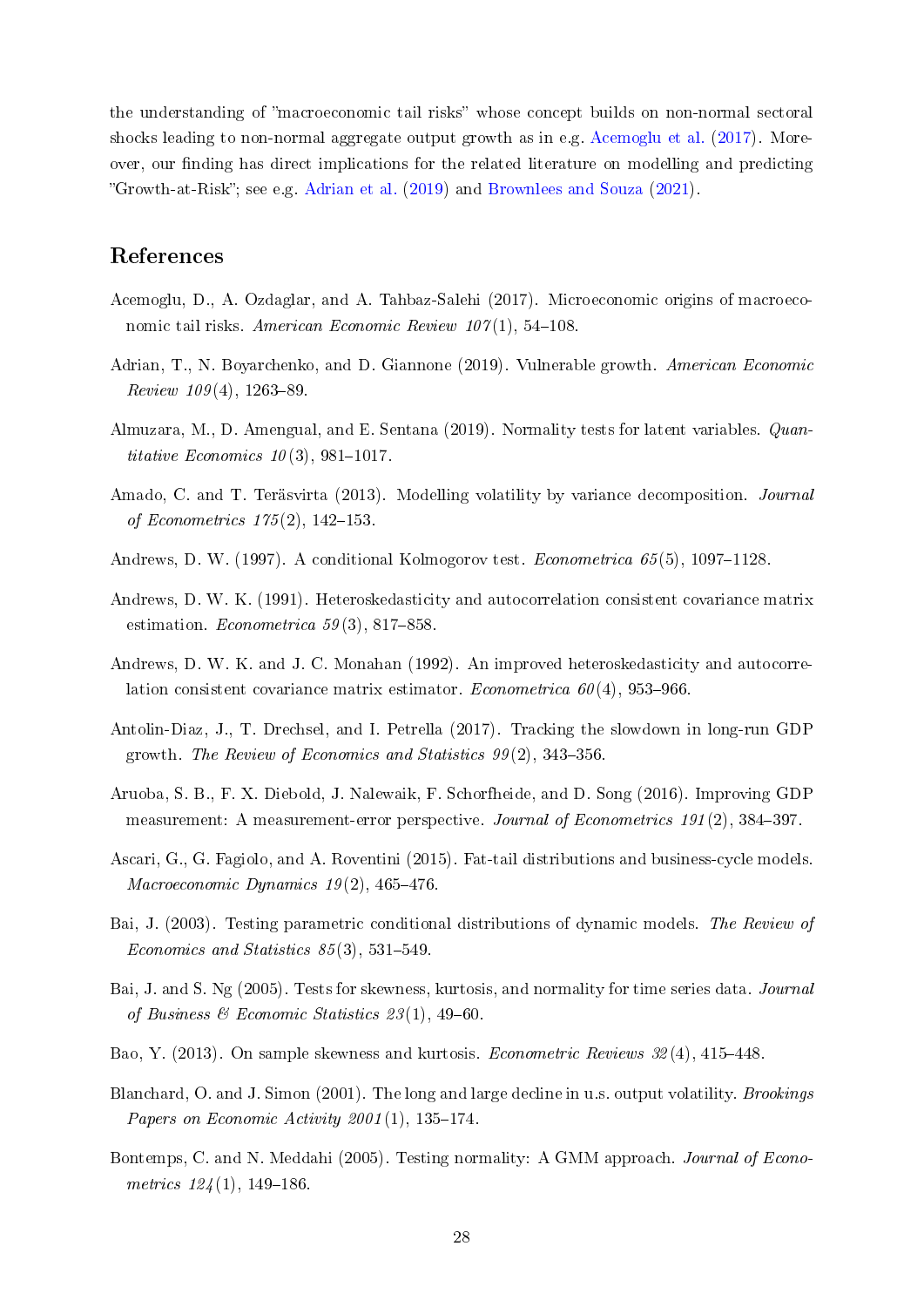- <span id="page-29-10"></span>Bontemps, C. and N. Meddahi (2012). Testing distributional assumptions: A GMM aproach. Journal of Applied Econometrics  $27(6)$ , 978-1012.
- <span id="page-29-15"></span>Brownlees, C. and A. B. Souza (2021). Backtesting global growth-at-risk. Journal of Monetary  $Economics\ 118, 312-330.$
- <span id="page-29-11"></span>Campbell, S. D. (2007). Macroeconomic volatility, predictability, and uncertainty in the Great Moderation: Evidence from the Survey of Professional Forecasters. Journal of Business  $\mathscr B$ Economic Statistics  $25(2)$ , 191-200.
- <span id="page-29-12"></span>Cavaliere, G. and A. R. Taylor (2007). Testing for unit roots in time series models with nonstationary volatility. Journal of Econometrics  $140(2)$ , 919-947.
- <span id="page-29-8"></span>Dahlhaus, R. (2012). Locally stationary processes. In Handbook of Statistics, Volume 30, pp. 351413. Elsevier.
- <span id="page-29-9"></span>Davidson, J. (1994). Stochastic Limit Theory. Oxford University Press.
- <span id="page-29-6"></span>De Grauwe, P. (2012). Booms and busts in economic activity: A behavioral explanation. *Journal* of Economic Behavior  $\mathcal{B}$  Organization 83(3), 484-501.
- <span id="page-29-13"></span>Deng, A. and P. Perron (2008). The limit distribution of the CUSUM of squares test under general mixing conditions. Econometric Theory  $24(3)$ , 809-822.
- <span id="page-29-5"></span>Diebold, F. X., T. A. Gunther, and A. S. Tay (1998). Evaluating density forecasts with applications to financial risk management. *International Economic Review 39*(4), 863–883.
- <span id="page-29-1"></span>Durbin, J. (1973). Weak convergence of the sample distribution function when parameters are estimated. The Annals of Statistics, 279-290.
- <span id="page-29-7"></span>Fagiolo, G., M. Napoletano, and A. Roventini (2008). Are output growth-rate distributions fat-tailed? Some evidence from OECD countries. Journal of Applied Econometrics 23(5), 639-669.
- <span id="page-29-0"></span>Gadea, M. D., A. Gómez-Loscos, and G. Pérez-Quirós (2018). Great Moderation and Great Recession: From plain sailing to stormy seas? International Economic Review  $59(4)$ , 2297– 2321.
- <span id="page-29-14"></span>Gadea, M. D. and J. Gonzalo (2020). Trends in distributional characteristics: Existence of global warming. Journal of Econometrics  $214(1)$ , 153-174.
- <span id="page-29-4"></span>Gouriéroux, C., A. Monfort, and J.-P. Renne (2020). Identification and estimation in nonfundamental structural VARMA models. The Review of Economic Studies  $87(4)$ , 1915–1953.
- <span id="page-29-2"></span>Hamilton, J. D. (1989). A new approach to the economic analysis of nonstationary time series and the business cycle. Econometrica: Journal of the econometric society, 357-384.
- <span id="page-29-3"></span>Herwartz, H. and H. Lütkepohl (2014). Structural vector autoregressions with markov switching: Combining conventional with statistical identification of shocks. Journal of Econometrics  $183(1)$ ,  $104-116$ .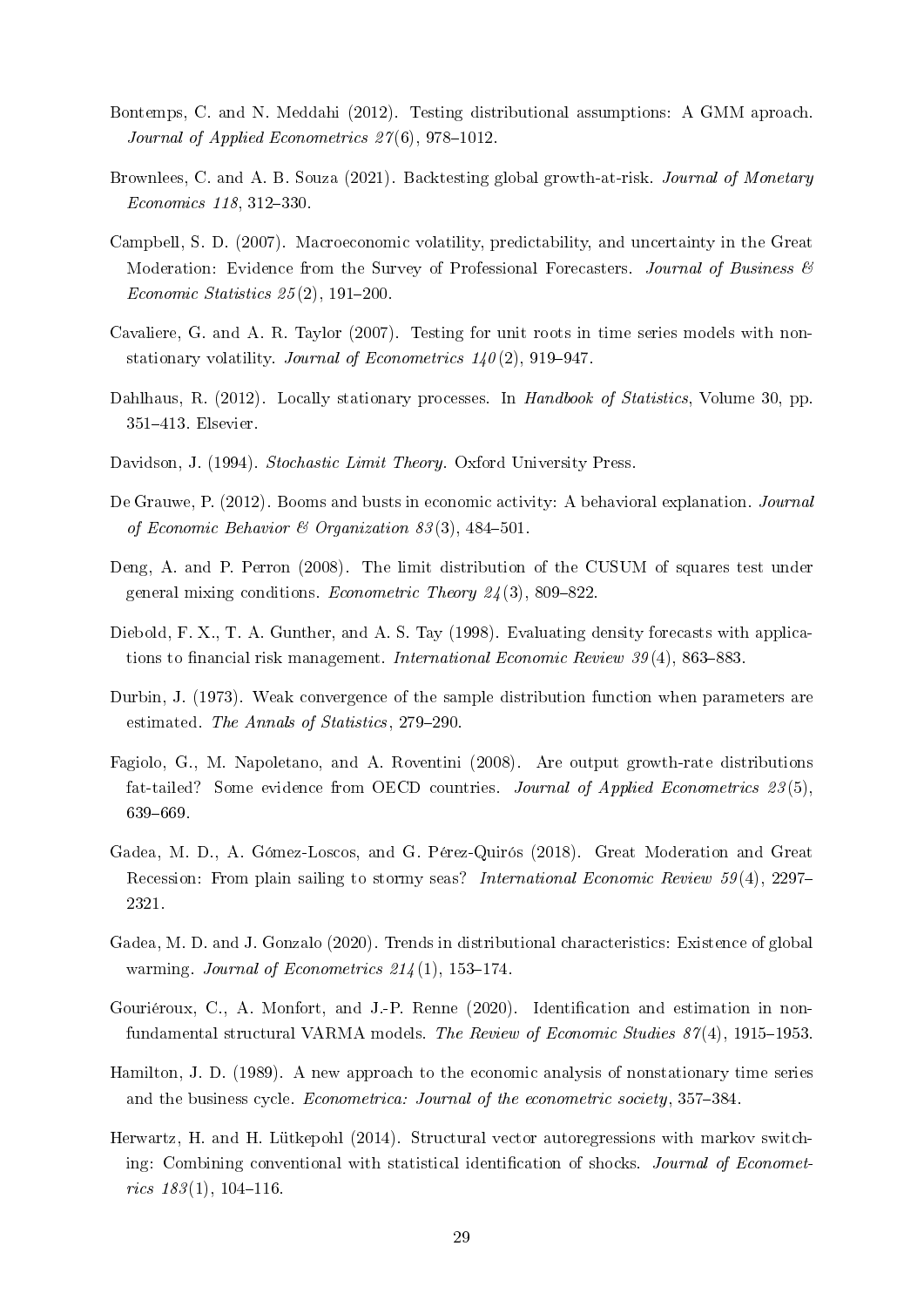- <span id="page-30-16"></span>Hillebrand, E. (2005). Neglecting parameter changes in GARCH models. *Journal of Economet*rics  $129(1-2)$ , 121-138.
- <span id="page-30-14"></span>Jacobs, J. P. A. M., S. Sarferaz, J.-E. Sturm, and S. van Norden (2020). Can GDP measurement be further improved? Data revision and reconciliation. Journal of Business  $\mathscr B$  Economic Statistics, forthcoming.
- <span id="page-30-13"></span>Jacobs, J. P. A. M. and S. Van Norden (2011). Modeling data revisions: Measurement error and dynamics of "true" values. Journal of Econometrics  $161(2)$ , 101-109.
- <span id="page-30-1"></span>Jarque, C. M. and A. K. Bera (1980). Efficient tests for normality, homoscedasticity and serial independence of regression residuals. *Economics Letters*  $6(3)$ ,  $255-259$ .
- <span id="page-30-4"></span>Justiniano, A. and G. Primiceri (2008). The time-varying volatility of macroeconomic fluctuations. American Economic Review  $98(3)$ , 604-641.
- <span id="page-30-0"></span>Khmaladze, E. V. (1981). Martingale approach in the theory of goodness-of-fit tests. Theory of Probability & Its Applications  $26(2)$ , 240-257.
- <span id="page-30-10"></span>Kiefer, N. M. and T. J. Vogelsang (2005). A new asymptotic theory for heteroskedasticityautocorrelation robust tests. Econometric Theory 21(6), 1130-1164.
- <span id="page-30-11"></span>Kiss, T. and P. Österholm (2020). Fat tails in leading indicators. Economics Letters 193, 109317.
- <span id="page-30-9"></span>Knüppel, M. (2015). Evaluating the calibration of multi-step-ahead density forecasts using raw moments. Journal of Business & Economic Statistics  $33(2)$ , 270–281.
- <span id="page-30-15"></span>Lamoureux, C. G. and W. D. Lastrapes (1990). Persistence in variance, structural change, and the GARCH model. Journal of Business & Economic Statistics  $8(2)$ ,  $225-234$ .
- <span id="page-30-12"></span>Landefeld, J. S., E. P. Seskin, and B. M. Fraumeni (2008). Taking the pulse of the economy: Measuring GDP. Journal of Economic Perspectives 22(2), 193-216.
- <span id="page-30-6"></span>Lanne, M. and H. Lütkepohl (2008). Identifying monetary policy shocks via changes in volatility. Journal of Money, Credit and Banking  $40(6)$ , 1131-1149.
- <span id="page-30-5"></span>Lanne, M., H. Lütkepohl, and K. Maciejowska (2010). Structural vector autoregressions with markov switching. Journal of Economic Dynamics and Control  $34(2)$ , 121–131.
- <span id="page-30-8"></span>Lanne, M., M. Meitz, and P. Saikkonen (2017). Identification and estimation of non-gaussian structural vector autoregressions. Journal of Econometrics  $196(2)$ , 288-304.
- <span id="page-30-7"></span>Lewis, D. J. (2017). Robust inference in models identified via heteroskedasticity. The Review of Economics and Statistics, 1-45.
- <span id="page-30-2"></span>Lomnicki, Z. A. (1961). Tests for departure from normality in the case of linear stochastic processes. Metrika  $4(1), 37-62$ .
- <span id="page-30-3"></span>Luo, S. and R. Startz (2014). Is it one break or ongoing permanent shocks that explains US real GDP? Journal of Monetary Economics 66, 155-163.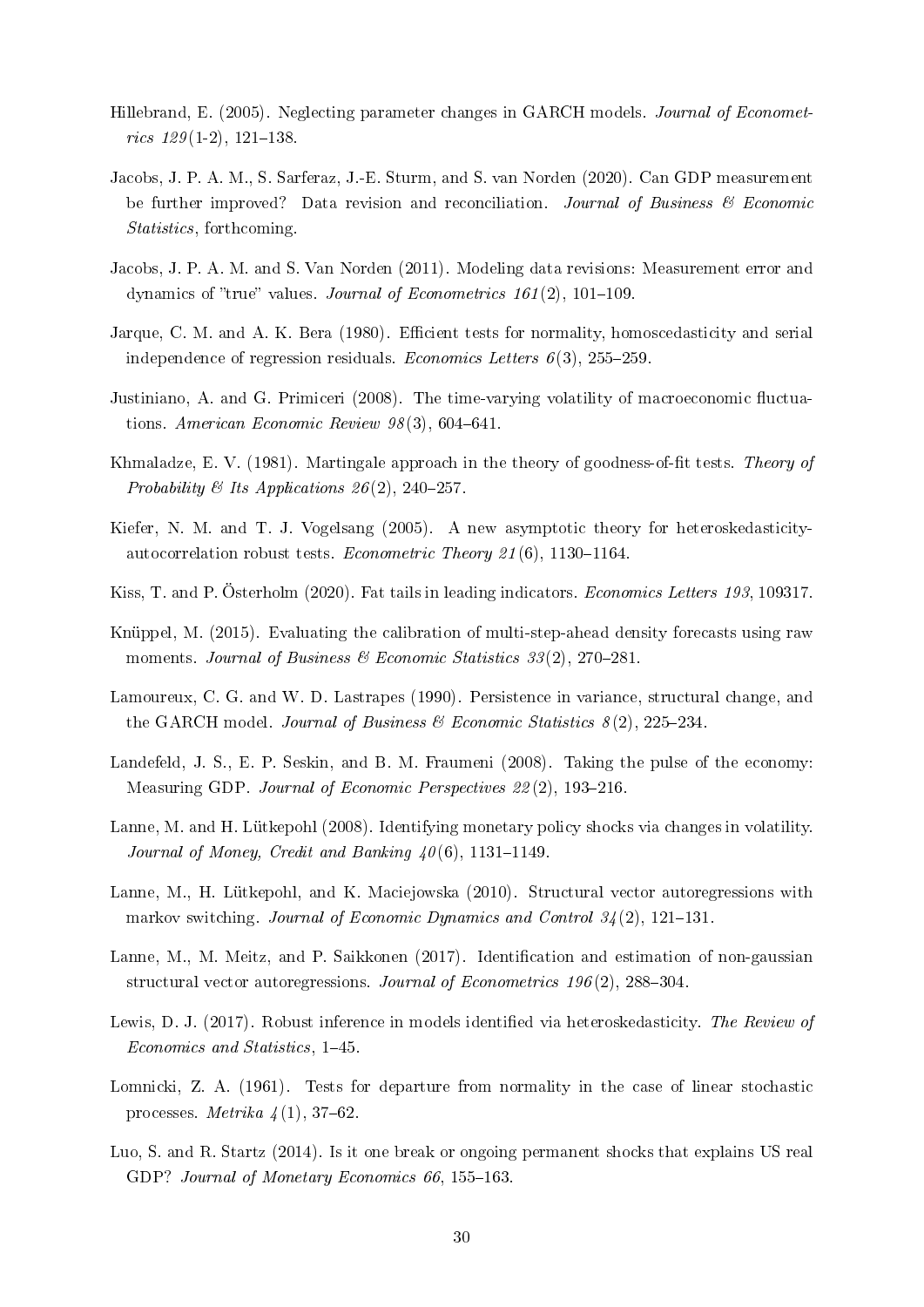- <span id="page-31-7"></span>Lütkepohl, H., M. Meitz, A. Netšunajev, and P. Saikkonen (2021). Testing identification via heteroskedasticity in structural vector autoregressive models. The Econometrics Journal  $24(1)$ ,  $1 - 22$ .
- <span id="page-31-14"></span>MacNeill, I. B. (1978). Properties of sequences of partial sums of polynomial regression residuals with applications to tests for change of regression at unknown times. The Annals of Statistics  $6(2)$ , 422-433.
- <span id="page-31-4"></span>McConnell, M. M. and G. Perez-Quiros (2000). Output fluctuations in the United States: What has changed since the early 1980's? American Economic Review  $90(5)$ , 1464–1476.
- <span id="page-31-13"></span>Mikosch, T. and C. Stărică (2004). Nonstationarities in financial time series, the long-range dependence, and the IGARCH effects. The Review of Economics and Statistics  $86(1)$ , 378-390.
- <span id="page-31-1"></span>Morley, J. and J. Piger (2012). The asymmetric business cycle. The Review of Economics and Statistics  $94(1)$ , 208-221.
- <span id="page-31-12"></span>Newey, W. K. and K. D. West (1987). A simple, positive semi-definite, heteroskedasticity and autocorrelation consistent covariance matrix. *Econometrica*  $55(3)$ ,  $703-08$ .
- <span id="page-31-0"></span>Perron, P. and T. Wada (2009). Let's take a break: Trends and cycles in US real GDP. Journal of Monetary Economics  $56(6)$ , 749-765.
- <span id="page-31-5"></span>Ramey, V. A. and D. J. Vine (2006). Declining volatility in the US automobile industry. American Economic Review  $96(5)$ , 1876-1889.
- <span id="page-31-6"></span>Rigobon, R. (2003). Identification through heteroskedasticity. The Review of Economics and Statistics  $85(4)$ , 777–792.
- <span id="page-31-8"></span>Rossi, B. and T. Sekhposyan (2014). Evaluating predictive densities of US output growth and inflation in a large macroeconomic data set. International Journal of Forecasting  $30(3)$ , 662– 682.
- <span id="page-31-3"></span>Sensier, M. and D. van Dijk (2004). Testing for volatility changes in U.S. macroeconomic time series. The Review of Economics and Statistics  $86(3)$ , 833-839.
- <span id="page-31-2"></span>Stock, J. H. and M. W. Watson (2002). Has the business cycle changed and why? NBER Macroeconomics Annual  $17(1)$ , 159-218.
- <span id="page-31-10"></span>Sun, Y. (2014a). Fixed-smoothing asymptotics in a two-step generalized method of moments framework. Econometrica  $82(6)$ , 2327-2370.
- <span id="page-31-11"></span>Sun, Y. (2014b). Let's fix it: Fixed-b asymptotics versus small-b asymptotics in heteroskedasticity and autocorrelation robust inference. Journal of Econometrics  $178(3)$ , 659–677.
- <span id="page-31-9"></span>Vogelsang, T. J. and M. Wagner (2013). A fixed-b perspective on the Phillips-Perron unit root tests. Econometric Theory 29,  $609-628$ .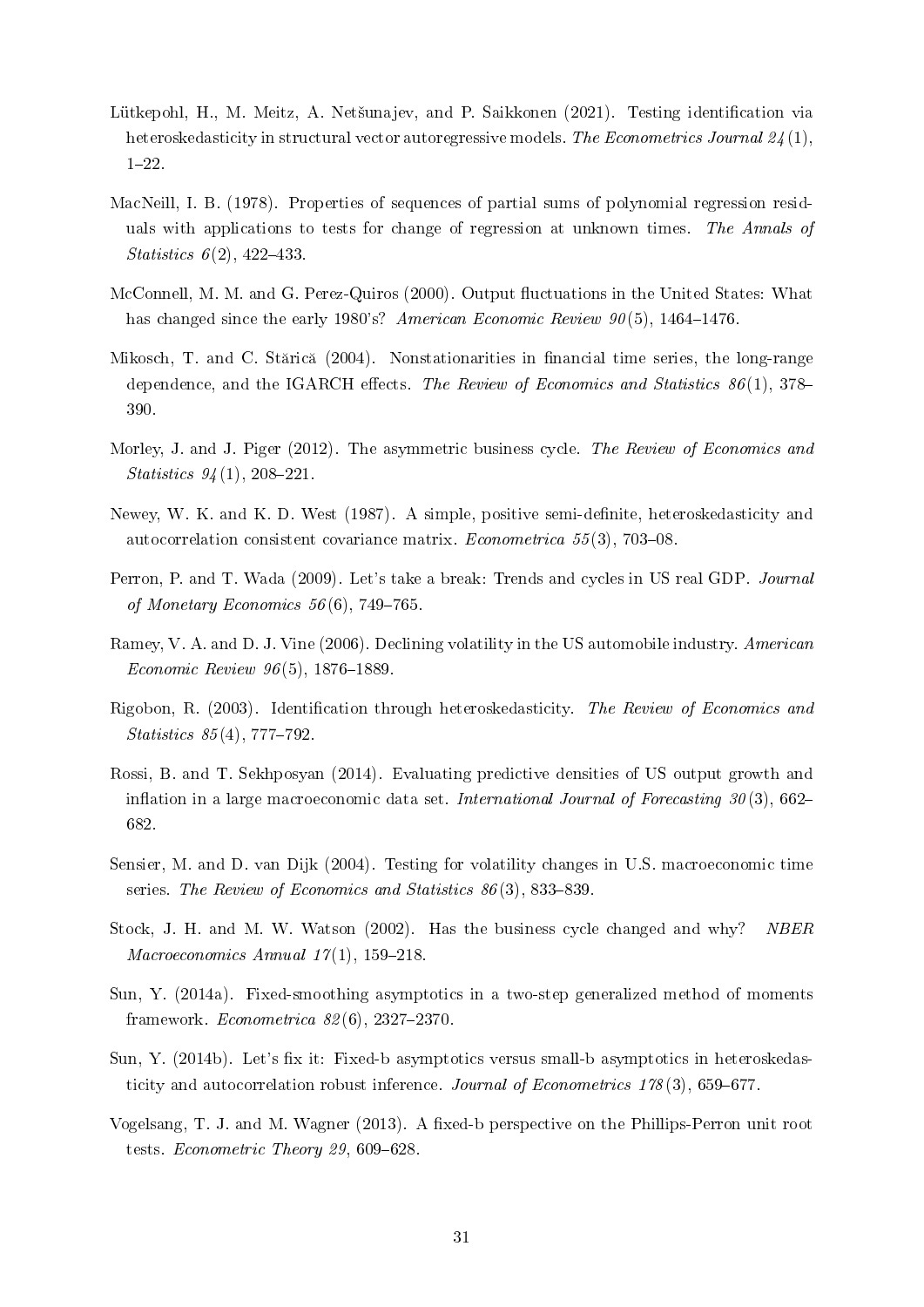- <span id="page-32-1"></span>Vogt, M. (2012). Nonparametric regression for locally stationary time series. The Annals of Statistics  $40(5)$ , 2601-2633.
- <span id="page-32-0"></span>Yang, J. and T. J. Vogelsang (2011). Fixed-b analysis of LM-type tests for a shift in mean. The Econometrics Journal  $14(3)$ , 438-456.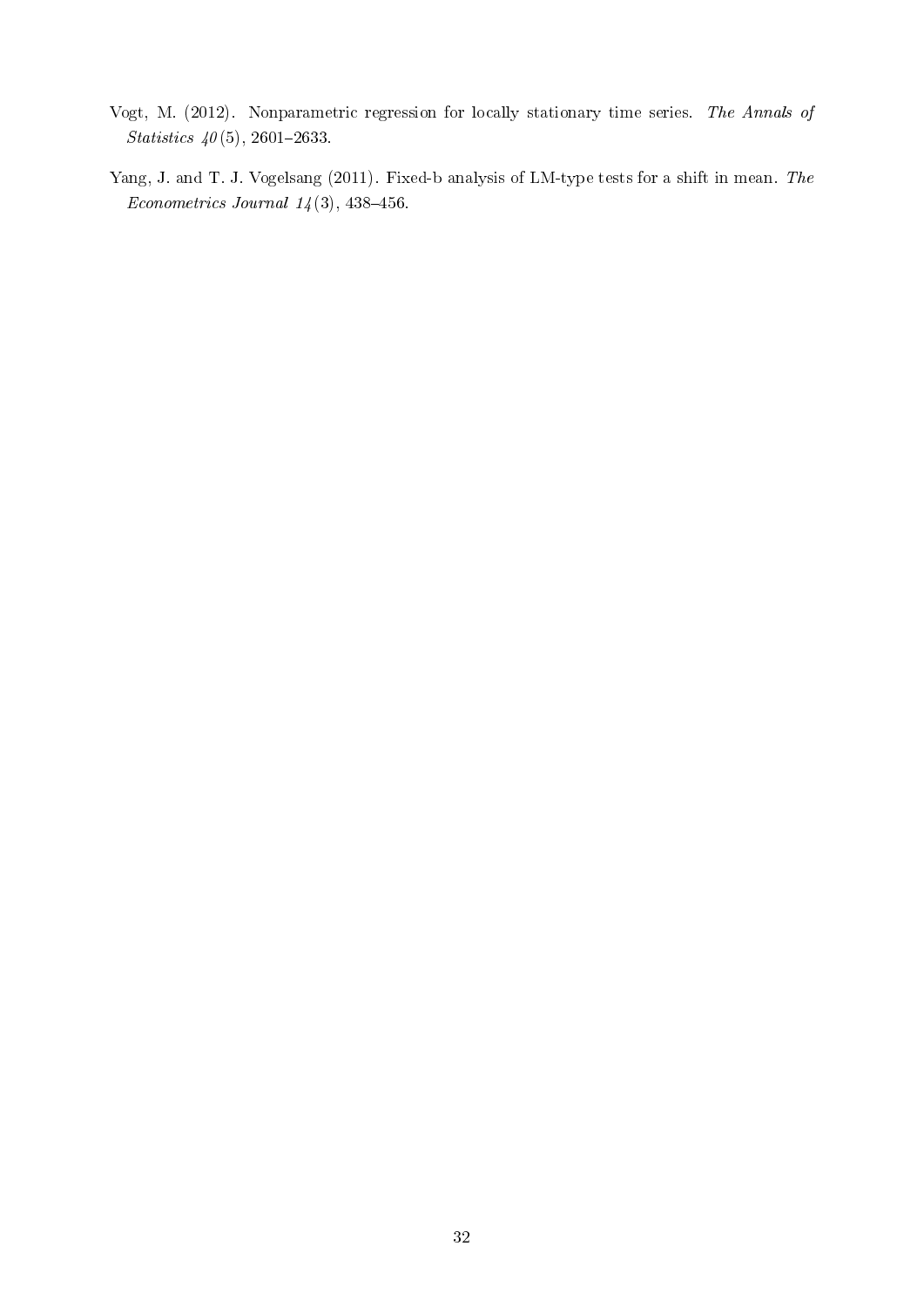# Appendix

To simplify notation in the proofs, we let w.l.o.g.  $\tau_{\mu} = \tau_{\sigma} = \tau$ . In terms of notation, C stands for a generic constant whose value may change from one occurrence to another and the probabilistic Landau symbols  $O_p$  and  $o_p$  have their usual meaning.

## A Preliminary results

**Lemma A.1** Let g, h be two functions such that  $E(g(z_t)) = E(h(z_t)) = 0$  and  $g(x) = h(x) =$  $O(x^2)$  as  $x \to \pm \infty$ . Under the Assumptions of Lemma [1,](#page-10-2) we have that

<span id="page-33-1"></span>1.  $\sup_{t=1,\ldots,T}$ 1  $\frac{1}{2\tau+1}\sum_{j=t-\tau}^{t+\tau} w_j g\left(z_j\right)\Big| \ = \ O_p\left(T^{-\delta}\right) \ for \ some \ 0 \ < \ \delta \ < \ 1/8 \ \ and \ any \ bounded \ }$ sequence  $w_i$ ;

<span id="page-33-6"></span><span id="page-33-5"></span><span id="page-33-4"></span><span id="page-33-3"></span><span id="page-33-2"></span>2. 
$$
\sup_{t=1,...,T} |\hat{\mu}_t - \mu_t| = O_p(T^{-\delta})
$$
 and  $\sup_{t=1,...,T} |\hat{\sigma}_t - \sigma_t| = O_p(T^{-\delta})$  for some  $0 < \delta < 1/8$ ;  
\n3.  $\frac{1}{\sqrt{T}} \sum_{t=1}^{[sT]} g(z_t) \left( \frac{1}{2\tau+1} \sum_{j=t-\tau}^{t+\tau} h(z_j) \right) = o_p(1);$   
\n4.  $\frac{1}{\sqrt{T}} \sum_{t=1}^{[sT]} g(z_t) \left( \frac{\sigma_t}{\hat{\sigma}_t} - 1 \right) = o_p(1);$   
\n5.  $\frac{1}{\sqrt{T}} \sum_{t=1}^{[sT]} (\hat{z}_t - z_t)^2 = o_p(1);$   
\n6.  $\frac{1}{\sqrt{T}} \sum_{t=1}^{[sT]} \left( \varphi(z_t) (\hat{z}_t - z_t) + \varphi'(\xi_t) (\hat{z}_t - z_t)^2 \right)^2 = o_p(1),$  where  $\xi_t$  lies between  $z_t$  and  $\hat{z}_t$  for any  $1 \le t \le T$ ;  
\n7.  $\frac{1}{\sqrt{T}} \sum_{t=1}^{[sT]} p_t^{k-1} \varphi(z_t) \left( \frac{1}{2\tau+1} \sum_{j=t-\tau}^{t+\tau} \frac{\sigma_j}{\hat{\sigma}_t} z_j \right) = E \left( p_t^{k-1} \varphi(z_t) \right) \frac{1}{\sqrt{T}} \sum_{t=1}^{[sT]} z_t + o_p(1);$   
\n8.  $\frac{1}{\sqrt{T}} \sum_{t=1}^{[sT]} p_t^{k-1} \varphi(z_t) z_t \left( \frac{\sigma_t}{\hat{\sigma}_t} - 1 \right) = -\frac{1}{2} E \left( p_t^{k-1} z_t \varphi(z_t) \right) \frac{1}{\sqrt{T}} \sum_{t=1}^{[sT]} (z_t^2 - 1) + o_p(1),$ 

<span id="page-33-8"></span><span id="page-33-7"></span>where the  $o_p(1)$  terms are uniform in  $s \in [0,1]$ .

## <span id="page-33-0"></span>B Proofs

### Proof of Lemma [A.1](#page-10-2)

Lemma [A.1](#page-10-2) contains eight individual results and they are proven item by item in the following.

### Proof of item [1](#page-33-1)

We first show that  $\frac{1}{\sqrt{2}}$  $\frac{1}{\tau} \sum_{j=t-\tau}^{t+\tau} w_j g(z_j)$  is uniformly  $L_4$ -bounded in  $t = 1, \ldots, T$ . We have

$$
\left\| \frac{1}{\sqrt{\tau}} \sum_{j=t-\tau}^{t+\tau} w_j g(z_j) \right\|_4^4 = \mathcal{E}\left( \left( \frac{1}{\sqrt{\tau}} \sum_{j=t-\tau}^{t+\tau} w_j g(z_j) \right)^4 \right)
$$
  
= 
$$
\frac{1}{\tau^2} \sum_{j_1=t-\tau}^{t+\tau} \sum_{j_2=t-\tau}^{t+\tau} \sum_{j_3=t-\tau}^{t+\tau} \sum_{j_4=t-\tau}^{t+\tau} w_{j_1} w_{j_2} w_{j_3} w_{j_4} \mathcal{E}\left(g(z_{j_1}) g(z_{j_2}) g(z_{j_3}) g(z_{j_4})\right).
$$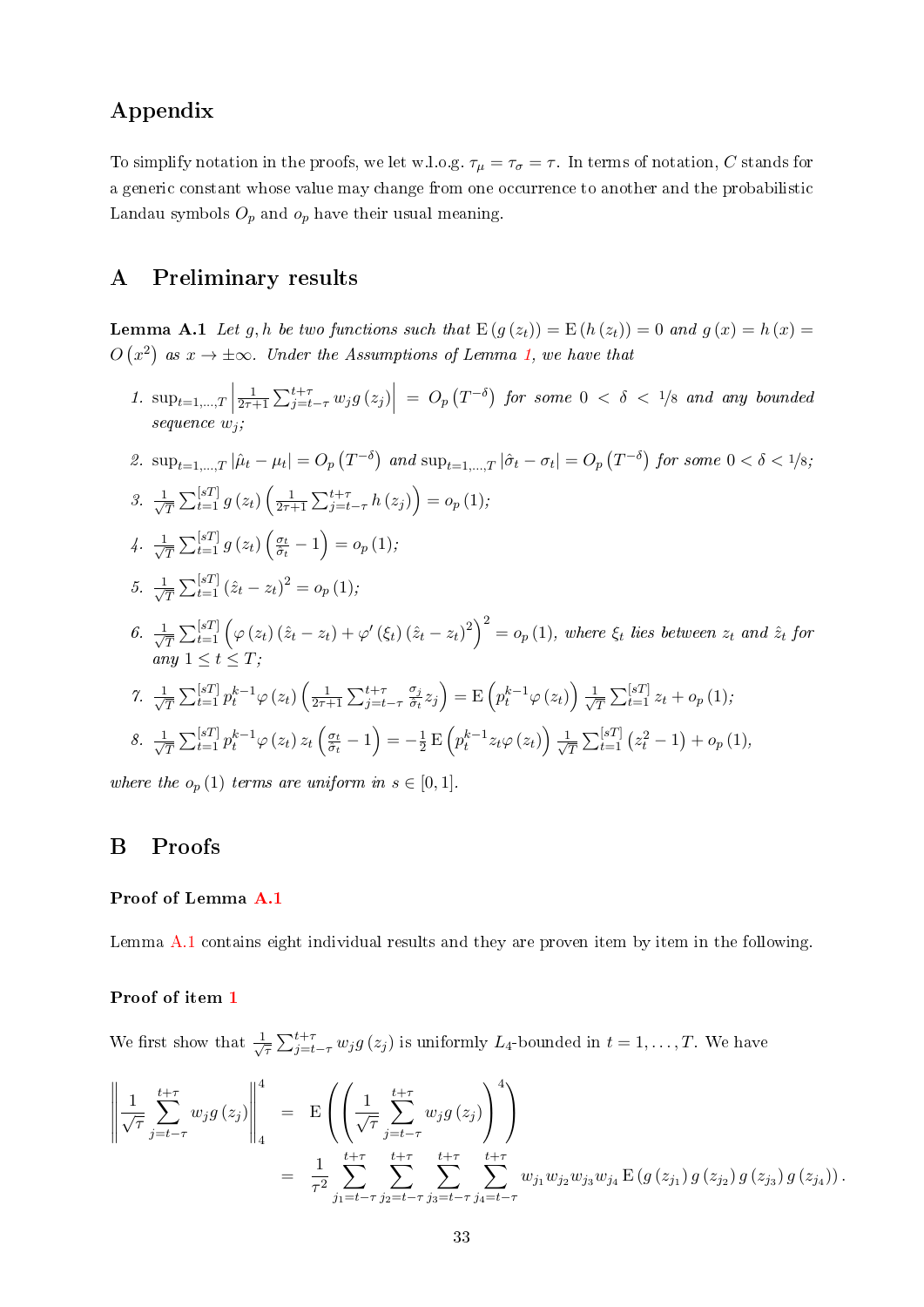Now, an upper bound is given by

$$
\left\|\frac{1}{\sqrt{\tau}}\sum_{j=t-\tau}^{t+\tau} w_j g\left(z_j\right)\right\|_{4}^{4} \leq \frac{C}{\tau^2} \sum_{j_1=t-\tau}^{t+\tau} \sum_{j_2=t-\tau}^{t+\tau} \sum_{j_3=t-\tau}^{t+\tau} \sum_{j_4=t-\tau}^{t+\tau} \mathbf{E}\left(z_{j_1}^2 z_{j_2}^2 z_{j_3}^2 z_{j_4}^2\right) < \infty
$$

where the finiteness of this upper bound follows with standard arguments from the absolute summability of the 8th-order cumulants of  $z_t$ .

Then, the maximum over  $T$  elements of a positive, uniformly  $L_4$ -bounded sequence is known to be  $O_p(T^{1/4})$ , so  $\overline{1}$  $\overline{1}$ 

$$
\sup_{t=1,\dots,T} \left| \frac{1}{2\tau+1} \sum_{j=t-\tau}^{t+\tau} w_j g\left(z_j\right) \right| = O_p\left(\frac{\sqrt[4]{T}}{\sqrt{\tau}}\right),\,
$$

from which the desired result follows given the rate restrictions on  $\tau$ .

#### Proof of item [2](#page-33-2)

Let us examine the properties of  $\hat{\mu}_t$  first. We have that

$$
\hat{\mu}_t - \mu_t = \frac{1}{2\tau + 1} \sum_{j=t-\tau}^{t+\tau} (x_j - \mu_t) = \frac{1}{2\tau + 1} \sum_{j=t-\tau}^{t+\tau} (\mu_j - \mu_t) + \frac{1}{2\tau + 1} \sum_{j=t-\tau}^{t+\tau} \sigma_j z_j.
$$

Thanks to the Lipschitz property of  $\mu(\cdot)$ , the first summand on the r.h.s. is  $O_p\left(\frac{\tau}{7}\right)$  $(\frac{\tau}{T})$  uniformly in  $t = 1, \ldots, T$  $t = 1, \ldots, T$  $t = 1, \ldots, T$ . Item 1 can be used to derive the uniform behavior of the second summand, such that  $\sup_{t=1,...,T}|\hat{\mu}_t-\mu_t|=O_p\left(T^{-\delta}\right)$  for some  $0<\delta< 1/8$  as required. The local variance estimator is given by

$$
\hat{\sigma}_t^2 = \frac{1}{2\tau + 1} \sum_{j=t-\tau}^{t+\tau} (x_j - \hat{\mu}_j)^2 = \frac{1}{2\tau + 1} \sum_{j=t-\tau}^{t+\tau} (\sigma_j z_j - (\hat{\mu}_j - \mu_j))^2
$$

so

$$
\hat{\sigma}_t^2 - \sigma_t^2 = \frac{1}{2\tau + 1} \sum_{j=t-\tau}^{t+\tau} \left( \sigma_j^2 z_j^2 - \sigma_t^2 \right) - \frac{2}{2\tau + 1} \sum_{j=t-\tau}^{t+\tau} \sigma_j z_j \left( \hat{\mu}_j - \mu_j \right) + \frac{1}{2\tau + 1} \sum_{j=t-\tau}^{t+\tau} \left( \hat{\mu}_j - \mu_j \right)^2.
$$

Now,

$$
\sup_{t=1,\dots,T} \left| \frac{1}{2\tau+1} \sum_{j=t-\tau}^{t+\tau} \sigma_j z_j (\hat{\mu}_j - \mu_j) \right| \le \sup_{t=1,\dots,T} |\hat{\mu}_j - \mu_j| \sup_{t=1,\dots,T} \frac{1}{2\tau+1} \sum_{j=t-\tau}^{t+\tau} |\sigma_j z_j|
$$

where

$$
0 \le \sup_{t=1,\dots,T} \frac{1}{2\tau+1} \sum_{j=t-\tau}^{t+\tau} |\sigma_j z_j| \le \mathcal{E}(|z_t|) \sup_{t=1,\dots,T} \sigma_t + \sup_{t=1,\dots,T} \frac{1}{2\tau+1} \sum_{j=t-\tau}^{t+\tau} \sigma_j (|z_j| - \mathcal{E}(|z_j|)) = O_p(1)
$$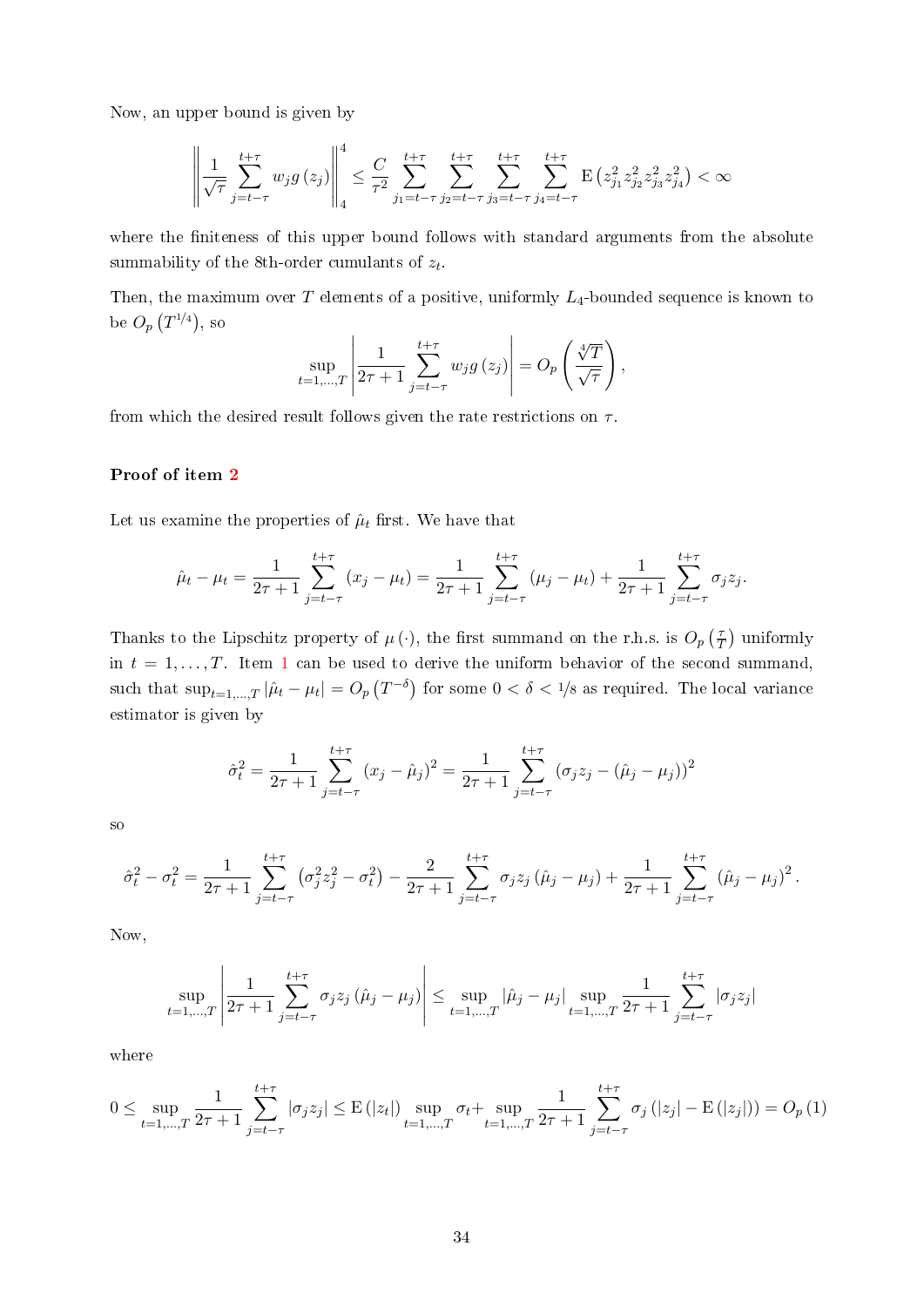with the same arguments used in the proof of item [1.](#page-33-1) Furthermore, for all  $1 \le t \le T$ ,

$$
\frac{1}{2\tau+1} \sum_{j=t-\tau}^{t+\tau} (\hat{\mu}_j - \mu_j)^2 \le \left( \sup_{t=1,\dots,T} |\hat{\mu}_j - \mu_j| \right)^2 = o_p(1)
$$

so, after using item [1](#page-33-1) again to conclude that  $\sup_{t=1,\dots,T} \frac{1}{2\tau}$  $\frac{1}{2\tau+1}\sum_{j=t-\tau}^{t+\tau}\sigma_{j}^{2}\left(z_{j}^{2}-1\right)=O_{p}\left(T^{-\delta}\right)$  for some  $0 < \delta < 1/8$ , we have that

$$
\frac{1}{2\tau+1} \sum_{j=t-\tau}^{t+\tau} \left( \sigma_j^2 z_j^2 - \sigma_t^2 \right) = \frac{1}{2\tau+1} \sum_{j=t-\tau}^{t+\tau} \sigma_j^2 \left( z_j^2 - 1 \right) + \frac{1}{2\tau+1} \sum_{j=t-\tau}^{t+\tau} \left( \sigma_j^2 - \sigma_t^2 \right)
$$
\n
$$
= O_p \left( T^{-\delta} \right) + O \left( \frac{\tau}{T} \right)
$$

uniformly in  $t = 1, ..., T$  and thus  $\sup_{t=1,...,T} |\hat{\sigma}_t^2 - \sigma_t| = O_p(T^{-\delta})$  as well.

Note that uniform consistency of  $\hat{\sigma}_t$  implies, thanks to the properties of  $\sigma_t$ ,  $\sup_{t=1,...,T} \hat{\sigma}_t = O_p(1)$ and  $\sup_{t=1,\dots,T} \hat{\sigma}_t^{-1} = O_p(1)$ .

### Proof of item [3](#page-33-3)

Split the sample in B disjoint blocks of length M and assume that  $T = MB$  and  $|sT| = M |sB|$ for the sake of the exposition. Then

$$
\frac{1}{\sqrt{T}} \sum_{t=1}^{[sT]} g(z_t) \left( \frac{1}{2\tau + 1} \sum_{j=t-\tau}^{t+\tau} h(z_j) \right) =
$$
\n
$$
= \frac{1}{\sqrt{T}} \sum_{b=1}^{[sB]} \sum_{m=1}^{M} g(z_{M(b-1)+m}) \left( \frac{1}{2\tau + 1} \left( \sum_{j=M(b-1)+m-\tau}^{M(b-1)+m+\tau} h(z_j) - \sum_{j=M(b-1)-\tau}^{M(b-1)+\tau} h(z_j) \right) \right)
$$
\n
$$
+ \frac{1}{\sqrt{T}} \sum_{b=1}^{[sB]} \sum_{m=1}^{M} g(z_{M(b-1)+m}) \left( \frac{1}{2\tau + 1} \sum_{j=M(b-1)-\tau}^{M(b-1)+\tau} h(z_j) \right).
$$

The first summand on the r.h.s. is easily shown to be  $O_p\left(\frac{\sqrt{TM}}{\tau}\right)$  $\overline{\frac{TM}{\tau}}\sup_{t\in{1,...,T}}\left|g\left(z_{t}\right)\right|\Big)$ . Now, given the finiteness of moments of any order of  $z_t$  and thus of  $\dot{z}_t^2$  and  $g(z_t)$ , we have  $\sup_t |g(z_t)| =$  $O_p(T^{\gamma}) = \sup_{t=1,\dots,T} z_t^2$  for any  $\gamma > 0$ , such that the first term on the r.h.s. is  $O_p\left(\frac{T^{1+\gamma}}{\tau\sqrt{R}}\right)$  $\frac{1}{\tau\sqrt{B}}$  . For the second, note that

$$
\left| \frac{1}{\sqrt{T}} \sum_{b=1}^{[sB]} \sum_{m=1}^{M} g \left( z_{M(b-1)+m} \right) \left( \frac{1}{2\tau+1} \sum_{j=M(b-1)-\tau}^{M(b-1)+\tau} h \left( z_j \right) \right) \right|
$$
  

$$
\leq \frac{1}{\sqrt{T}} \sum_{b=1}^{B} \left| \left( \frac{1}{2\tau+1} \sum_{j=M(b-1)-\tau}^{M(b-1)+\tau} h \left( z_j \right) \right) \left( \sum_{m=1}^{M} g \left( z_{M(b-1)+m} \right) \right) \right|.
$$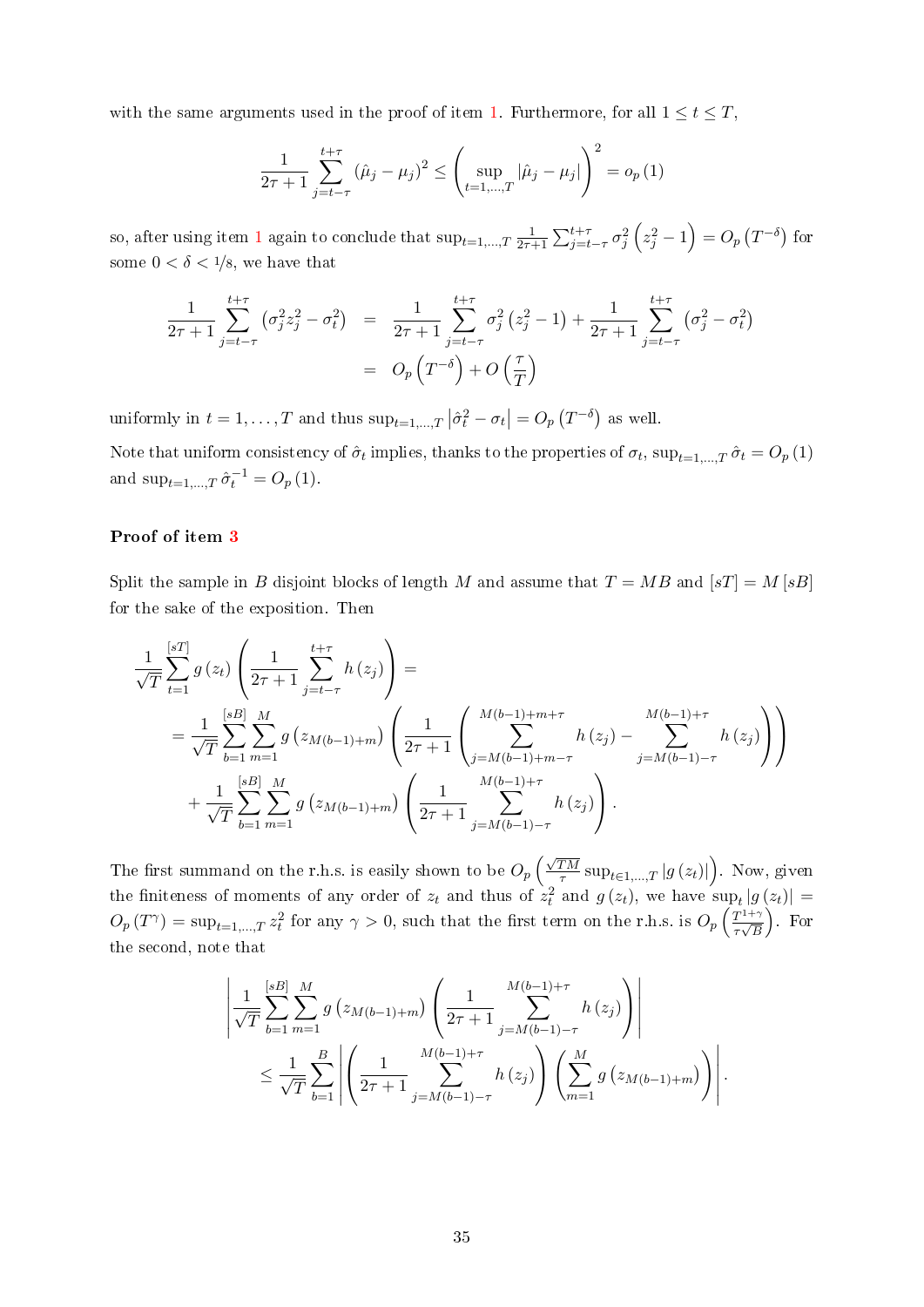The expectation of the r.h.s. is given by

$$
\sum_{b=1}^{B} \mathbf{E} \left( \left| \left( \frac{1}{2\tau + 1} \sum_{j=M(b-1)-\tau}^{M(b-1)+\tau} h(z_j) \right) \left( \sum_{m=1}^{M} g(z_{M(b-1)+m}) \right) \right| \right)
$$
  

$$
\leq \sqrt{\mathbf{E} \left( \left( \frac{1}{2\tau + 1} \sum_{j=M(b-1)-\tau}^{M(b-1)+\tau} h(z_j) \right)^2 \right) \mathbf{E} \left( \left( \sum_{m=1}^{M} g(z_{M(b-1)+m}) \right)^2 \right)}
$$

where

$$
\mathcal{E}\left(\left(\frac{1}{2\tau+1}\sum_{j=M(b-1)-\tau}^{M(b-1)+\tau} h(z_j)\right)^2\right) = O\left(\frac{1}{\tau}\right)
$$

and

$$
\mathrm{E}\left(\left(\sum_{m=1}^{M} g\left(z_{M(b-1)+m}\right)\right)^2\right) = O\left(M\right).
$$

Hence

$$
\frac{1}{\sqrt{T}} \sum_{b=1}^{[sB]} \sum_{m=1}^{M} g(z_{M(b-1)+m}) \left( \frac{1}{2\tau+1} \sum_{j=M(b-1)-\tau}^{M(b-1)+\tau} h(z_j) \right) = O_p\left( \frac{B\sqrt{M}}{\sqrt{\tau}} \right) = O_p\left( \sqrt{\frac{B}{\tau}} \right)
$$

and

$$
\frac{1}{\sqrt{T}}\sum_{t=1}^{[sT]}g\left(z_t\right)\left(\frac{1}{2\tau+1}\sum_{j=t-\tau}^{t+\tau}h\left(z_j\right)\right)=O_p\left(\max\left\{\frac{\sqrt{M}}{\tau}T^{1/2+\gamma}\,;\,\sqrt{\frac{B}{\tau}}\right\}\right);
$$

since  $\gamma$  may be chosen arbitrarily small, picking  $B = T^{\eta}$  such that  $2/3 < \eta < \nu_1$  leads to the desired result.

## Proof of item [4](#page-33-4)

Use a Taylor series expansion for  $x^{-1/2}$  about  $x_0 = 1$  with rest term in differential form to obtain

$$
\frac{1}{\sqrt{T}} \sum_{t=1}^{[sT]} g(z_t) \left( \frac{\sigma_t}{\hat{\sigma}_t} - 1 \right) = -\frac{1}{2} \frac{1}{\sqrt{T}} \sum_{t=1}^{[sT]} g(z_t) \left( \frac{\hat{\sigma}_t^2}{\sigma_t^2} - 1 \right) + \frac{3}{8} \frac{1}{\sqrt{T}} \sum_{t=1}^{[sT]} g(z_t) \xi_t^{-5/2} \left( \frac{\hat{\sigma}_t^2}{\sigma_t^2} - 1 \right)^2
$$

$$
= A_{1T} + A_{2T}
$$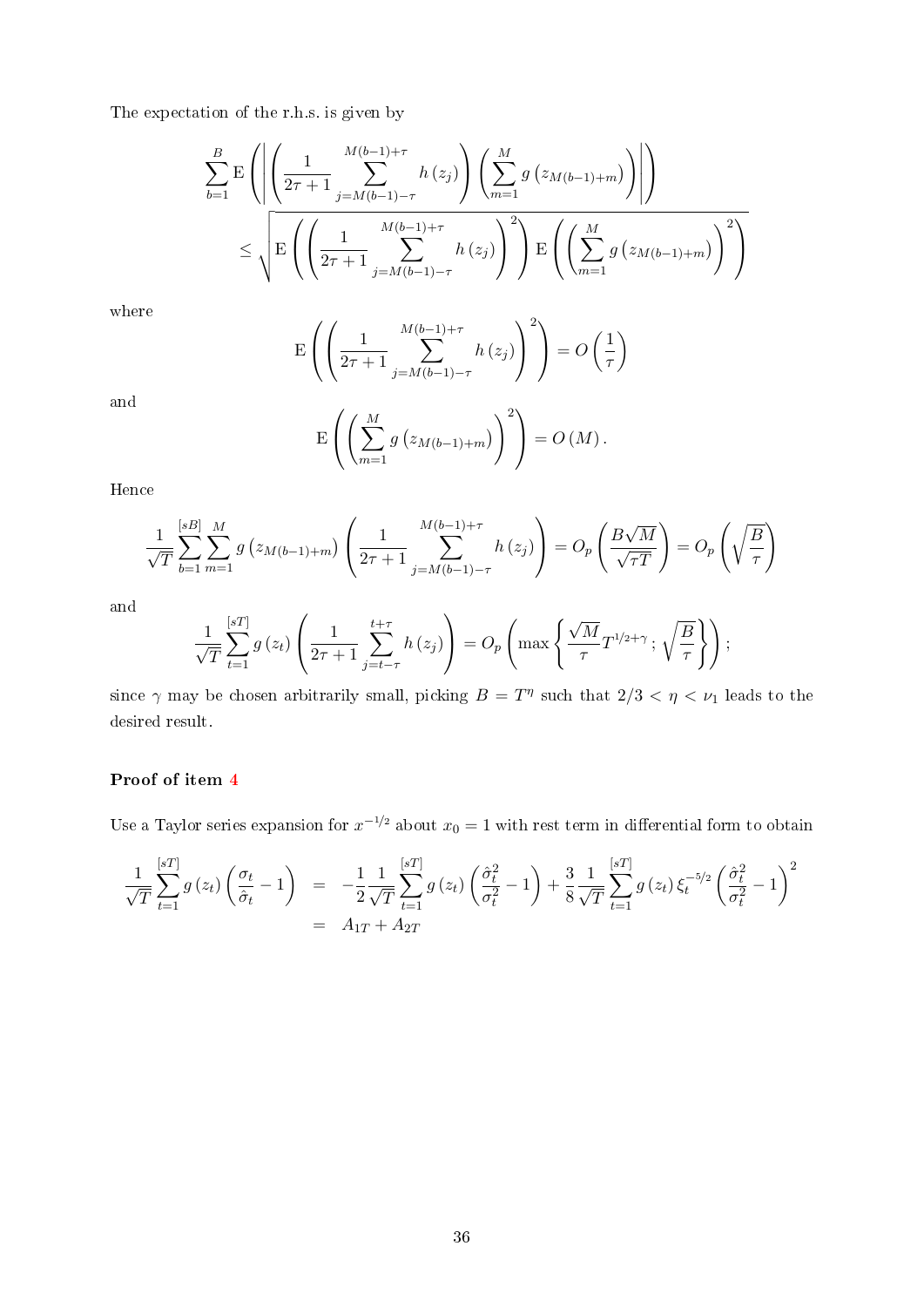with  $\xi_t$  between  $\frac{\hat{\sigma}_t^2}{\sigma_t^2}$  and unity for all  $t = 1, \ldots, T$ . Now, for  $A_{1T}$ , write

$$
\frac{1}{\sqrt{T}} \sum_{t=1}^{[sT]} g(z_t) \left( \frac{\hat{\sigma}_t^2}{\sigma_t^2} - 1 \right) = \frac{1}{\sqrt{T}} \sum_{t=1}^{[sT]} g(z_t) \frac{1}{2\tau + 1} \sum_{j=t-\tau}^{t+\tau} \left( \frac{1}{\sigma_t^2} (\sigma_j z_j + (\mu_j - \hat{\mu}_j))^2 - 1 \right)
$$

$$
= \frac{1}{\sqrt{T}} \sum_{t=1}^{[sT]} \frac{g(z_t)}{2\tau + 1} \sum_{j=t-\tau}^{t+\tau} \frac{\sigma_j^2 z_j^2 - \sigma_t^2}{\sigma_t^2} + \frac{1}{\sqrt{T}} \sum_{t=1}^{[sT]} \frac{g(z_t)}{2\tau + 1} \sum_{j=t-\tau}^{t+\tau} \frac{(\hat{\mu}_j - \mu_j)^2}{\sigma_t^2}
$$

$$
+ \frac{2}{\sqrt{T}} \sum_{t=1}^{[sT]} g(z_t) \frac{1}{\sigma_t^2} \frac{1}{2\tau + 1} \sum_{j=t-\tau}^{t+\tau} \sigma_j z_j (\mu_j - \hat{\mu}_j)
$$

$$
= B_{1T} + B_{2T} + B_{3T}.
$$

For  $B_{1T}$ , we have

$$
\frac{1}{\sqrt{T}} \sum_{t=1}^{[sT]} g(z_t) \frac{1}{2\tau+1} \sum_{j=t-\tau}^{t+\tau} \frac{\sigma_j^2 z_j^2 - \sigma_t^2}{\sigma_t^2} = \frac{1}{\sqrt{T}} \sum_{t=1}^{[sT]} g(z_t) \frac{1}{2\tau+1} \sum_{j=t-\tau}^{t+\tau} (z_j^2 - 1) + \frac{1}{\sqrt{T}} \sum_{t=1}^{[sT]} g(z_t) \frac{1}{2\tau+1} \sum_{j=t-\tau}^{t+\tau} \frac{\left(\sigma_j^2 - \sigma_t^2\right)}{\sigma_t^2} z_j^2,
$$

where the first summand on the r.h.s. vanishes thanks to item  $3$ , while for the second we employ a Taylor series approximation of  $\sigma^2(\cdot)$  about  $t/T$  to obtain

$$
\frac{1}{\sqrt{T}} \sum_{t=1}^{[sT]} \frac{g(z_t)}{2\tau + 1} \sum_{j=t-\tau}^{t+\tau} \frac{\left(\sigma_j^2 - \sigma_t^2\right) z_j^2}{\sigma_t^2} = \frac{1}{\sqrt{T}} \sum_{t=1}^{[sT]} \frac{g(z_t)}{2\tau + 1} \sum_{j=t-\tau}^{t+\tau} \frac{\frac{\partial \sigma^2}{\partial s} \Big|_{s=\frac{t}{T}} \frac{j-t}{T} \left(z_j^2 - 1\right)}{\sigma_t^2} \n+ \frac{1}{\sqrt{T}} \sum_{t=1}^{[sT]} \frac{g(z_t)}{2\tau + 1} \sum_{j=t-\tau}^{t+\tau} \frac{\frac{\partial \sigma^2}{\partial s} \Big|_{s=\frac{t}{T}} \frac{j-t}{T}}{\sigma_t^2} \n+ \frac{1}{\sqrt{T}} \sum_{t=1}^{[sT]} \frac{g(z_t)}{2\tau + 1} \sum_{j=t-\tau}^{t+\tau} \frac{\frac{\partial^2 \sigma^2}{\partial s^2} \Big|_{s=\xi_{t,j}} \frac{(j-t)^2}{T^2} z_j^2}{\sigma_t^2} \n= C_{1T} + C_{2T} + C_{3T}
$$

for suitable  $\xi_{t,j}$  between  $t/T$  and  $j/T - t/T$ . Here,  $C_{1T}$  vanishes along the lines of item [3](#page-33-3) by noting that deterministic weights do not affect the result,  $C_{2T} = 0$  and

$$
|C_{3T}| \le \frac{sC\tau^2}{T\sqrt{T}} \sup_{t=1,\dots,T} |g(z_t)| \sup_{t=1,\dots,T} z_t^2;
$$

this is seen to vanish too uniformly in  $s \in [0,1]$  since, given the finiteness of moments of any order of  $z_t$  and thus of  $z_t^2$  and  $g(z_t)$ , we have  $\sup_t |g(z_t)| = O_p(T^{\gamma}) = \sup_{t=1,\dots,T} z_t^2$  for any  $\gamma > 0$ , and  $\gamma$  can then be chosen arbitrarily close to 0 to make the r.h.s.  $o_p(1)$ .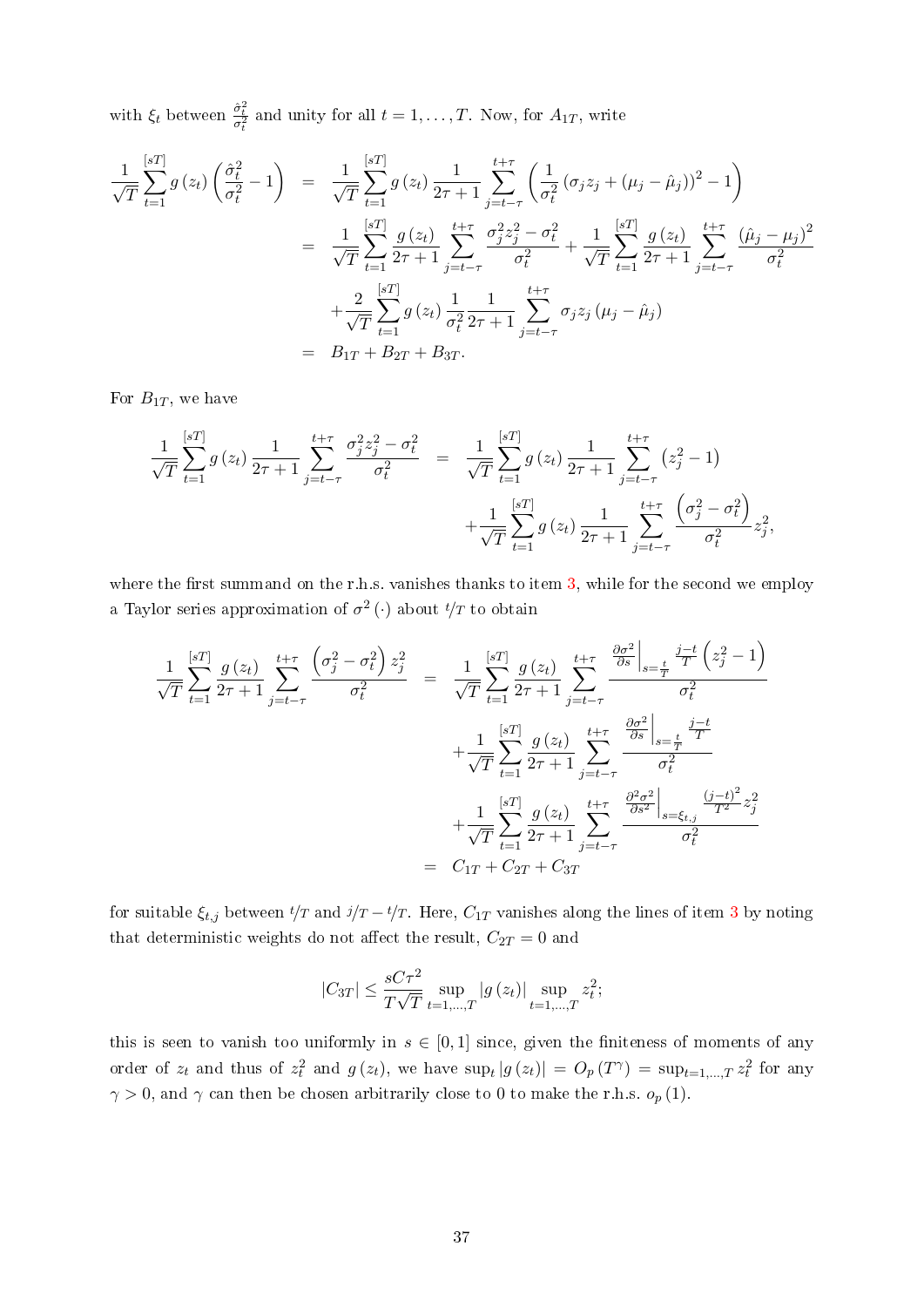For  $B_{2T}$ , we have

$$
\left| \frac{1}{\sqrt{T}} \sum_{t=1}^{[sT]} g(z_t) \frac{1}{\sigma_t^2} \frac{1}{2\tau + 1} \sum_{j=t-\tau}^{t+\tau} (\hat{\mu}_j - \mu_j)^2 \right| \leq C \sup_t |g(z_t)| \frac{1}{\sqrt{T}} \sum_{t=1}^{[sT]} \frac{1}{2\tau + 1} \sum_{j=t-\tau}^{t+\tau} (\hat{\mu}_j - \mu_j)^2
$$
  

$$
\leq C \sup_t |g(z_t)| \frac{1}{\sqrt{T}} \sum_{t=1}^T (\mu_t - \hat{\mu}_t)^2 + o_p(1)
$$

with  $|g(z_t)| = O_p(T^{\gamma})$  for any  $\gamma > 0$ . We show in the following that

<span id="page-38-0"></span>
$$
\frac{1}{\sqrt{T}} \sum_{t=1}^{T} (\mu_t - \hat{\mu}_t)^2 = \frac{1}{\sqrt{T}} \sum_{t=1}^{T} \left( \frac{1}{2\tau + 1} \sum_{j=t-\tau}^{t+\tau} ((\mu_t - \mu_j) - \sigma_j z_j) \right)^2 = O_p(T^{-\delta}) \tag{13}
$$

for some  $0 < \delta < \min{\nu_1 - 1/2; 3/4 - \nu_2}$ , and simply pick  $\gamma < \delta$  for our purposes. With the help of the Cauchy-Schwarz inequality, the term is easily seen to vanish when the terms  $\frac{1}{\sqrt{2}}$  $\frac{1}{T}\sum_{t=1}^T\left(\frac{1}{2\tau-1}\right)$  $\frac{1}{2\tau+1}\sum_{j=t-\tau}^{t+\tau}(\mu_t-\mu_j)\right)^2$  and  $\frac{1}{\sqrt{\tau}}$  $\frac{1}{T}\sum_{t=1}^T\left(\frac{1}{2\tau-1}\right)$  $\frac{1}{2\tau+1}\sum_{j=t-\tau}^{t+\tau}\sigma_jz_j\Big)^2$  both vanish themselves. This is indeed the case under our rate restrictions considering that

$$
\frac{1}{\sqrt{T}}\sum_{t=1}^{T}\left(\frac{1}{2\tau+1}\sum_{j=t-\tau}^{t+\tau}\left(\mu_t-\mu_j\right)\right)^2=O_p\left(\sqrt{T}\frac{\tau^2}{T^2}\right)
$$

and

$$
\mathbf{E}\left(\frac{1}{\sqrt{T}}\sum_{t=1}^T \left(\frac{1}{2\tau+1}\sum_{j=t-\tau}^{t+\tau} \sigma_j z_j\right)^2\right) \le \sqrt{T} \mathbf{E}\left(\left(\frac{1}{2\tau+1}\sum_{j=t-\tau}^{t+\tau} \sigma_j z_j\right)^2\right) = C\frac{\sqrt{T}}{\tau}
$$

thanks to the uniform  $L_4$ -boundedness of normalized running averages of  $z_t$ ; see the proof of item [1.](#page-33-1) Thus,  $B_{2T}$  vanishes at the required rate.

Moving on, we have

$$
B_{3T} = \frac{2}{\sqrt{T}} \sum_{t=1}^{[sT]} \frac{g(z_t)}{\sigma_t^2} \frac{1}{2\tau + 1} \sum_{j=t-\tau}^{t+\tau} \sigma_j z_j \left(\mu_j - \frac{1}{2\tau + 1} \sum_{k=j-\tau}^{j+\tau} \sigma_k z_k - \frac{1}{2\tau + 1} \sum_{k=j-\tau}^{j+\tau} \mu_k\right)
$$
  
\n
$$
= -\frac{2}{\sqrt{T}} \sum_{t=1}^{[sT]} \frac{g(z_t)}{\sigma_t^2} \frac{1}{(2\tau + 1)^2} \sum_{j=t-\tau}^{t+\tau} \sigma_j z_j \sum_{k=j-\tau}^{j+\tau} (\mu_k - \mu_j)
$$
  
\n
$$
- \frac{2}{\sqrt{T}} \sum_{t=1}^{[sT]} \frac{g(z_t)}{\sigma_t^2} \frac{1}{(2\tau + 1)^2} \left(\sum_{j=t-\tau}^{t+\tau} \sigma_j z_j \sum_{k=j-\tau}^{j+\tau} \sigma_k z_k\right),
$$

where the first summand on the r.h.s. is immediately shown to vanish thanks to item  $3$  after noting that deterministic weights of uniform order  $O(\tau/T)$  do not affect the arguments there. A tedious, yet straightforward application of the blocking arguments from the proof of item [3](#page-33-3) shows the second summand to vanish in probability as well.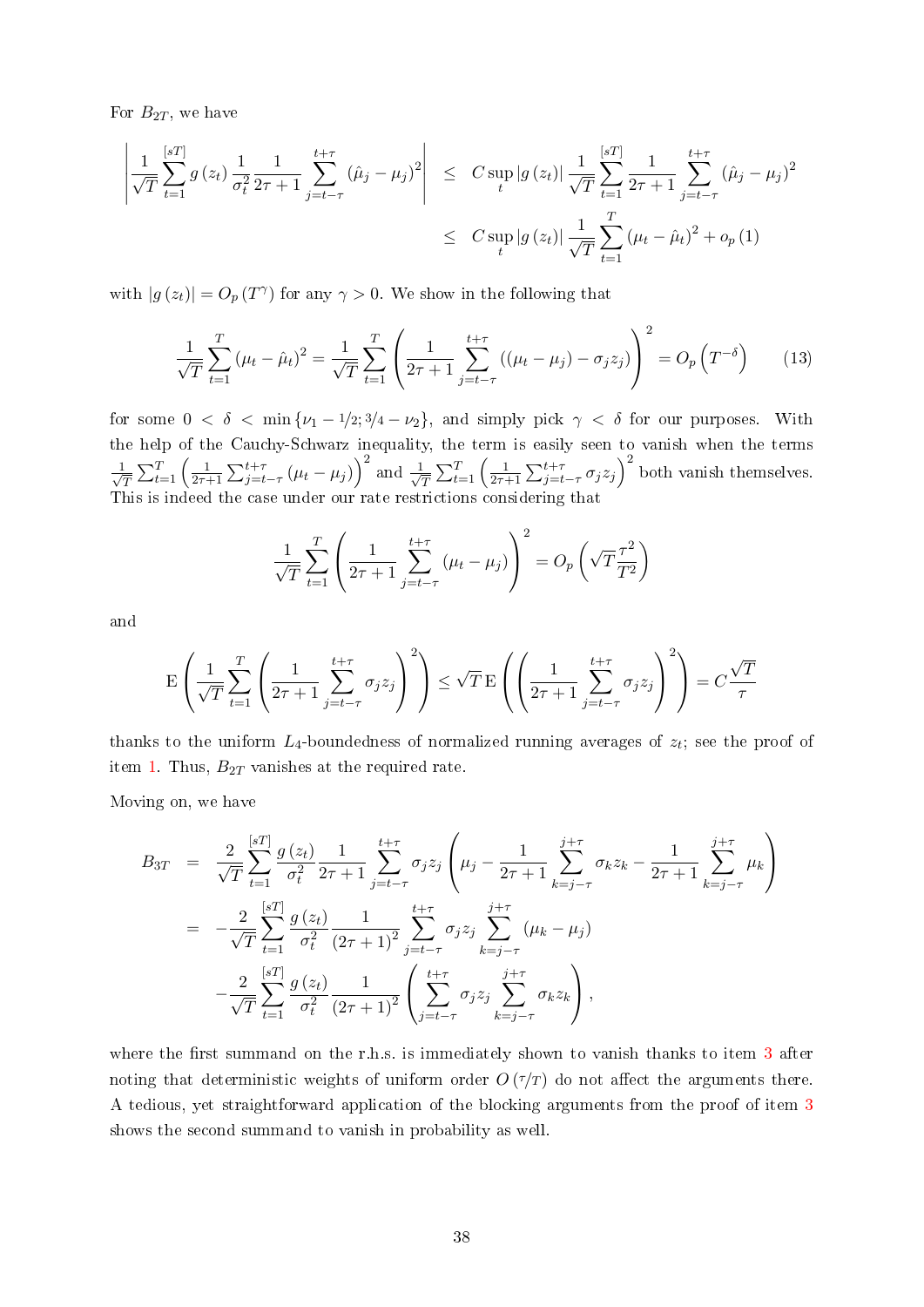We have  $\sup_{s\in[0,1]}|A_{1T}| \stackrel{p}{\to} 0$  and in addition we note that

$$
0 \leq \sup_{s \in [0,1]} |A_{2T}| \leq C \sup_{t=1,\dots,T} \left| \xi_t^{-5/2} \right| \sup_{t=1,\dots,T} |g(z_t)| \sup_{s \in [0,1]} \frac{1}{\sqrt{T}} \sum_{t=1}^{[sT]} \left( \frac{\hat{\sigma}_t^2}{\sigma_t^2} - 1 \right)^2,
$$

where the r.h.s., and thus  $A_{2T}$ , vanishes since  $\sup_{t=1,\dots,T} \left| \xi_t^{-5/2} \right|$  $\left| \frac{t^{-5/2}}{t} \right| = O_p(1), \sup_{t=1,\dots,T} |g(z_t)| =$  $O_p(T^{\gamma})$  for any positive  $\gamma$  and  $\sup_{s\in[0,1]} \frac{1}{\sqrt{s}}$  $\frac{1}{\sqrt{T}}\sum_{t=1}^{[sT]}\left(\frac{\hat{\sigma}^2_t}{\sigma^2_t}-1\right)^2=\frac{1}{\sqrt{T}}$  $\frac{1}{T} \sum_{t=1}^{T} \left( \frac{\hat{\sigma}_t^2}{\sigma_t^2} - 1 \right)^2 = O_p(T^{-\delta}),$ analogously to Equation [\(13\)](#page-38-0), so the desired result follows after choosing  $\gamma < \delta$ .

#### Proof of item [5](#page-33-5)

We have that

$$
\frac{1}{\sqrt{T}} \sum_{t=1}^{[sT]} \left( \frac{x_t - \hat{\mu}_t}{\hat{\sigma}_t} - z_t \right)^2 = \frac{1}{\sqrt{T}} \sum_{t=1}^{[sT]} \left( z_t \left( \frac{\sigma_t}{\hat{\sigma}_t} - 1 \right) + \frac{\mu_t - \hat{\mu}_t}{\hat{\sigma}_t} \right)^2
$$

$$
= \frac{1}{\sqrt{T}} \sum_{t=1}^{[sT]} z_t^2 \left( \frac{\sigma_t}{\hat{\sigma}_t} - 1 \right)^2 + \frac{1}{\sqrt{T}} \sum_{t=1}^{[sT]} \frac{1}{\hat{\sigma}_t^2} (\mu_t - \hat{\mu}_t)^2
$$

$$
+ \frac{2}{\sqrt{T}} \sum_{t=1}^{[sT]} z_t \left( \frac{\sigma_t}{\hat{\sigma}_t} - 1 \right) \frac{1}{\hat{\sigma}_t} (\mu_t - \hat{\mu}_t).
$$

Noting that  $\sup_{t=1,\dots,T} \hat{\sigma}_t$  is bounded in probability, an application of the Cauchy-Schwarz inequality for the third summand on the r.h.s. shows that the result follows given that the two terms  $\sup_{s\in[0,1]} \frac{1}{\sqrt{s}}$  $\frac{1}{T}\sum_{t=1}^{[sT]} z_t^2\left(\frac{\sigma_t}{\hat{\sigma}_t}\right)$  $\frac{\sigma_t}{\hat{\sigma}_t} - 1$ )<sup>2</sup> and sup<sub>s∈[0,1]</sub>  $\frac{1}{\sqrt{2}}$  $\frac{1}{T}\sum_{t=1}^{[sT]} \frac{1}{\hat{\sigma}_i}$  $\frac{1}{\hat{\sigma}_t^2} (\mu_t - \hat{\mu}_t)^2$  vanish in probability. To show this, we have like in the proof of item [4](#page-33-4) that

$$
\left|\sup_{s\in[0,1]}\frac{1}{\sqrt{T}}\sum_{t=1}^{[sT]}z_t^2\left(\frac{\sigma_t}{\hat{\sigma}_t}-1\right)^2\right| \leq \sup_{t=1,\dots,T}z_t^2\sup_{s\in[0,1]}\frac{1}{\sqrt{T}}\sum_{t=1}^{[sT]}\left(\frac{\sigma_t}{\hat{\sigma}_t}-1\right)^2 = \sup_{t=1,\dots,T}z_t^2\frac{1}{\sqrt{T}}\sum_{t=1}^T\left(\frac{\sigma_t}{\hat{\sigma}_t}-1\right)^2
$$

$$
= o_p(1)
$$

since  $\sup_{t=1,\dots,T} z_t^2 = O_p(T^{\gamma})$  and  $\frac{1}{\sqrt{\gamma}}$  $\frac{1}{T}\sum_{t=1}^T \left(\frac{\hat{\sigma}_t}{\sigma_t}\right)$  $\left(\frac{\hat{\sigma}_t}{\sigma_t} - 1\right)^2 = O_p\left(T^{-\delta}\right)$ , where  $\gamma < \delta$  may be picked, and similarly

$$
0 \leq \sup_{s \in [0,1]} \frac{1}{\sqrt{T}} \sum_{t=1}^{[sT]} \frac{1}{\hat{\sigma}_t^2} \left(\mu_t - \hat{\mu}_t\right)^2 \leq \sup_{t=1,\dots,T} \frac{1}{\hat{\sigma}_t^2} \frac{1}{\sqrt{T}} \sum_{t=1}^T \left(\mu_t - \hat{\mu}_t\right)^2 = o_p\left(1\right),
$$

since  $\frac{1}{\sqrt{2}}$  $\frac{1}{T} \sum_{t=1}^{T} (\mu_t - \hat{\mu}_t)^2 = o_p(1)$ , again like in the proof of item [4.](#page-33-4)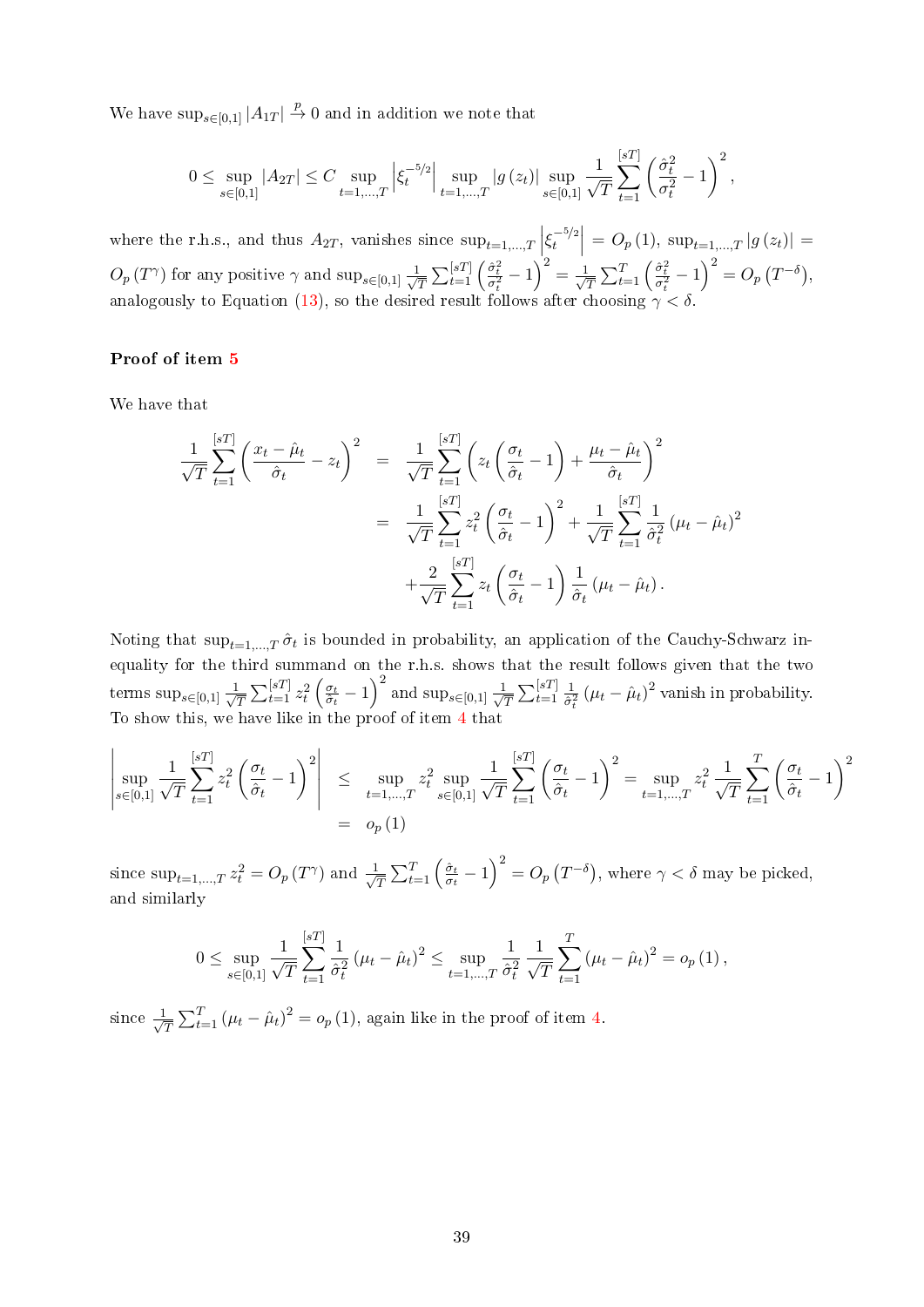#### Proof of item [6](#page-33-6)

Note that  $r_t = \left(\frac{x_t-\hat{\mu}_t}{\hat{\sigma}_t}\right)$  $\left(\frac{-\hat{\mu}_{t}}{\hat{\sigma}_{t}}-z_{t}\right)\left(\varphi\left(z_{t}\right)+\varphi^{\prime}\left(\xi_{t}\right)\left(\frac{x_{t}-\hat{\mu}_{t}}{\hat{\sigma}_{t}}\right)\right)$  $\left(\frac{c-\hat{\mu}_t}{\hat{\sigma}_t}-z_t\right)\right)$  where  $\varphi$  and  $\varphi'$  are bounded. The result follows with item [5](#page-33-5) if  $\sup_t$  $x_t-\hat{\mu}_t$  $\left| \frac{-\hat{\mu}_t}{\hat{\sigma}_t} - z_t \right| = O_p(1)$ . This is indeed the case, since

$$
\frac{x_t - \hat{\mu}_t}{\hat{\sigma}_t} - z_t = \left(\frac{\sigma_t}{\hat{\sigma}_t} - 1\right)z_t + \frac{\mu_t - \hat{\mu}_t}{\hat{\sigma}_t}
$$

where  $\hat{\mu}_t$  and  $\hat{\sigma}_t$  converge uniformly at some rate  $O_p(T^{\delta})$ , see item [2,](#page-33-2) and  $\sup_t |z_t| = O_p(T^{\gamma})$ for any  $\gamma > 0$  such that choosing  $\gamma < \delta$  leads to the desired result.

## Proof of item [7](#page-33-7)

Begin by writing

$$
\frac{1}{\sqrt{T}} \sum_{t=1}^{[sT]} p_t^{k-1} \varphi(z_t) \frac{1}{2\tau+1} \sum_{j=t-\tau}^{t+\tau} \frac{\sigma_j}{\hat{\sigma}_t} z_j = \frac{1}{\sqrt{T}} \sum_{t=1}^{[sT]} p_t^{k-1} \varphi(z_t) \frac{1}{2\tau+1} \sum_{j=t-\tau}^{t+\tau} \left( \frac{\sigma_j}{\hat{\sigma}_t} - 1 \right) z_j \n+ \frac{1}{\sqrt{T}} \sum_{t=1}^{[sT]} p_t^{k-1} \varphi(z_t) \frac{1}{2\tau+1} \sum_{j=t-\tau}^{t+\tau} z_j \n= A_{1T} + A_{2T}.
$$

We now show the first summand  $(A_{1T})$  to vanish and resort to this end to the Taylor series approximation of  $x^{-1/2}$  employed in the proof of item [4](#page-33-4) to obtain analogously

$$
A_{1T} = -\frac{1}{2} \frac{1}{\sqrt{T}} \sum_{t=1}^{[sT]} p_t^{k-1} \varphi(z_t) \frac{1}{2\tau+1} \sum_{j=t-\tau}^{t+\tau} \left( \frac{\hat{\sigma}_t^2}{\sigma_j^2} - 1 \right) z_j
$$
  
+ 
$$
\frac{3}{8} \frac{1}{\sqrt{T}} \sum_{t=1}^{[sT]} p_t^{k-1} \varphi(z_t) \frac{1}{2\tau+1} \sum_{j=t-\tau}^{t+\tau} \xi_{t,j}^{-5/2} \left( \frac{\hat{\sigma}_t^2}{\sigma_j^2} - 1 \right)^2 z_j
$$

where  $\xi_{t,j}$  lies between  $\frac{\sigma_j}{\hat{\sigma}_t}$  and unity for all  $t = 1, \ldots, T$ , being hence uniformly bounded. The first summand of  $A_{1T}$  can be shown to be negligible by writing

$$
\frac{1}{\sqrt{T}} \sum_{t=1}^{[sT]} p_t^{k-1} \varphi(z_t) \frac{1}{2\tau+1} \sum_{j=t-\tau}^{t+\tau} \left( \frac{\hat{\sigma}_t^2}{\sigma_j^2} - 1 \right) z_j
$$
\n
$$
= \frac{1}{\sqrt{T}} \sum_{t=1}^{[sT]} \left( p_t^{k-1} \varphi(z_t) - \mathcal{E} \left( p_t^{k-1} \varphi(z_t) \right) \right) \frac{1}{2\tau+1} \sum_{j=t-\tau}^{t+\tau} \left( \frac{\hat{\sigma}_t^2}{\sigma_j^2} - 1 \right) z_j
$$
\n
$$
+ \mathcal{E} \left( p_t^{k-1} \varphi(z_t) \right) \frac{1}{\sqrt{T}} \sum_{t=1}^{[sT]} \left( \frac{\hat{\sigma}_t^2}{\sigma_j^2} - 1 \right) \frac{1}{2\tau+1} \sum_{j=t-\tau}^{t+\tau} z_j;
$$

and noting that arguments analog to those in the proof of item [3](#page-33-3) apply.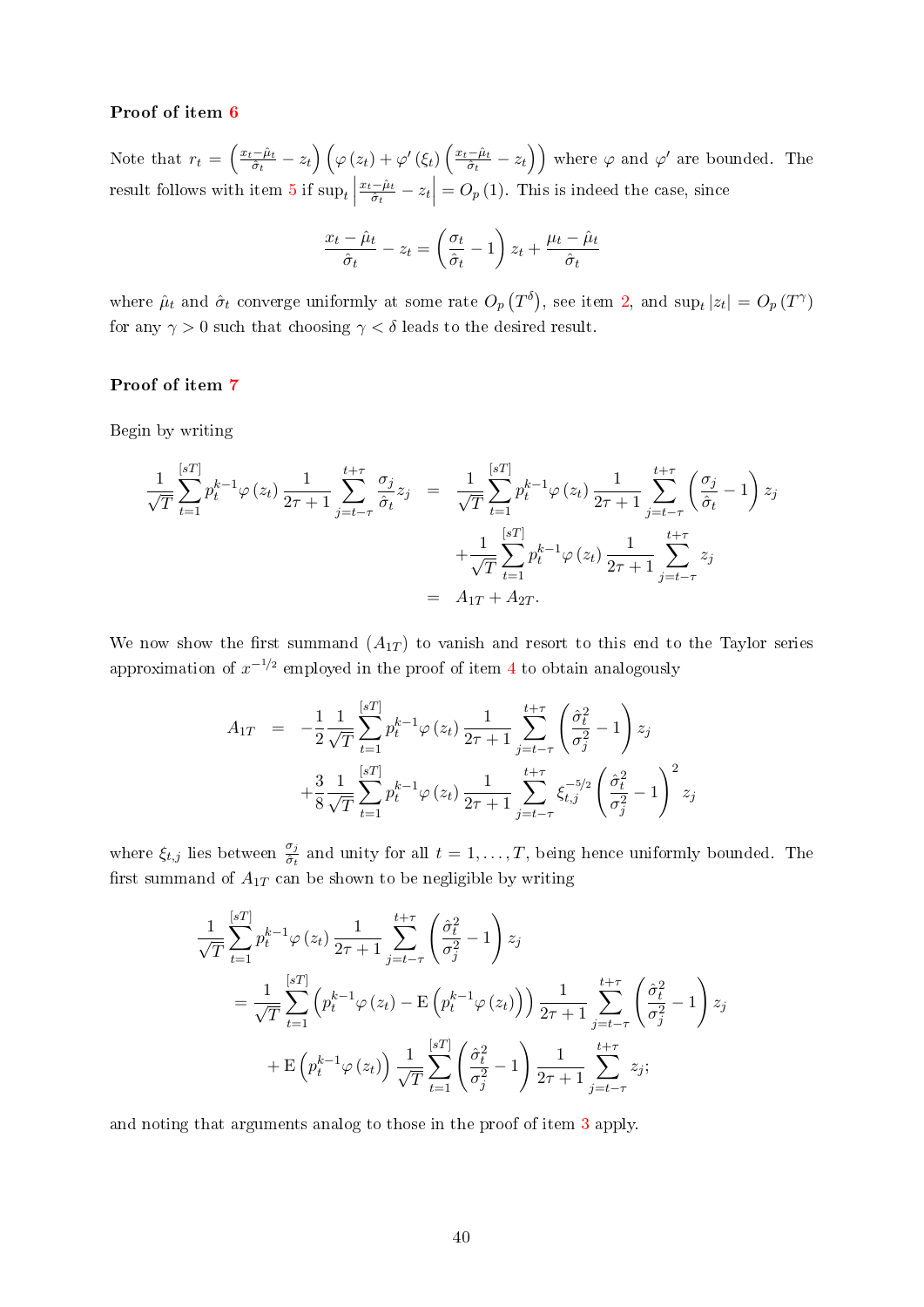For the second summand of  $A_{1T}$ , with  $\varphi(\cdot)$  being bounded on R, we have

$$
0 \leq \sup_{s \in [0,1]} \left| \frac{1}{\sqrt{T}} \sum_{t=1}^{[sT]} p_t^{k-1} \varphi(z_t) \frac{1}{2\tau + 1} \sum_{j=t-\tau}^{t+\tau} \xi_{t,j}^{-5/2} \left( \frac{\hat{\sigma}_t^2}{\sigma_j^2} - 1 \right)^2 z_j \right|
$$
  

$$
\leq \max_{x \in \mathbb{R}} \varphi(x) \sup_t |z_t| \sup_{t,j} \left( \xi_{t,j}^{-5/2} \right) \frac{1}{\sqrt{T}} \sum_{t=1}^T \left( \frac{\hat{\sigma}_t^2}{\sigma_j^2} - 1 \right)^2,
$$

with  $\frac{1}{\sqrt{2}}$  $\frac{1}{\overline{T}}\sum_{t=1}^T \left(\frac{\hat{\sigma}_t^2}{\sigma_j^2}-1\right)^2$ vanishing like in the proof of item  $4$  and  $\sup_t |z_t| = O_p(T^{\gamma})$  for positive  $\gamma$  arbitrarily close to zero.

To complete the result, write

$$
A_{2T} = \frac{1}{\sqrt{T}} \sum_{t=1}^{[sT]} \left( p_t^{k-1} \varphi(z_t) - \mathcal{E} \left( p_t^{k-1} \varphi(z_t) \right) \right) \frac{1}{2\tau + 1} \sum_{j=t-\tau}^{t+\tau} z_j
$$
  
+ 
$$
\mathcal{E} \left( p_t^{k-1} \varphi(z_t) \right) \frac{1}{\sqrt{T}} \sum_{t=1}^{[sT]} \frac{1}{2\tau + 1} \sum_{j=t-\tau}^{t+\tau} z_j,
$$

where the first summand on the r.h.s. vanishes thanks to item  $3$ , while the second delivers the desired approximation upon re-arranging its sum elements.

#### Proof of item [8](#page-33-8)

Write

$$
\frac{1}{\sqrt{T}} \sum_{t=1}^{[sT]} p_t^{k-1} \varphi(z_t) z_t \left( \frac{\sigma_t}{\hat{\sigma}_t} - 1 \right) = \frac{1}{\sqrt{T}} \sum_{t=1}^{[sT]} \left( p_t^{k-1} \varphi(z_t) z_t - \mathcal{E} \left( p_t^{k-1} \varphi(z_t) z_t \right) \right) \left( \frac{\sigma_t}{\hat{\sigma}_t} - 1 \right) + \mathcal{E} \left( p_t^{k-1} \varphi(z_t) z_t \right) \frac{1}{\sqrt{T}} \sum_{t=1}^{[sT]} \left( \frac{\sigma_t}{\hat{\sigma}_t} - 1 \right).
$$

The first summand on the r.h.s. vanishes, see item [4,](#page-33-4) and, with the same Taylor series expansion of  $x^{-1/2}$  employed there, we have for the second summand that

$$
\frac{1}{\sqrt{T}} \sum_{t=1}^{[sT]} \left( \frac{\sigma_t}{\hat{\sigma}_t} - 1 \right) = -\frac{1}{2} \frac{1}{\sqrt{T}} \sum_{t=1}^{[sT]} \left( \frac{\hat{\sigma}_t^2}{\sigma_t^2} - 1 \right) + \frac{3}{8} \frac{1}{\sqrt{T}} \sum_{t=1}^{[sT]} \xi_t^{-5/2} \left( \frac{\hat{\sigma}_t^2}{\sigma_t^2} - 1 \right)^2
$$
  
=  $A_{1T} + A_{2T}$ 

with  $\xi_t$  lying between  $\frac{\hat{\sigma}_t^2}{\sigma_t^2}$  and unity for all  $t = 1, \ldots, T$ . The arguments in the proof of item [4](#page-33-4) apply directly, with the exception of the analogues of  $B_{1T}$  and  $B_{3T}$ . For the analogue of  $B_{1T}$ from the proof of item [4](#page-33-4) we write

$$
\frac{1}{\sqrt{T}}\sum_{t=1}^{[sT]} \frac{1}{2\tau+1} \sum_{j=t-\tau}^{t+\tau} \frac{\sigma_j^2 z_j^2 - \sigma_t^2}{\sigma_t^2} = \frac{1}{\sqrt{T}}\sum_{t=1}^{[sT]} \frac{1}{2\tau+1} \sum_{j=t-\tau}^{t+\tau} (z_j^2 - 1) + \frac{1}{\sqrt{T}}\sum_{t=1}^{[sT]} \frac{1}{2\tau+1} \sum_{j=t-\tau}^{t+\tau} \frac{\left(\sigma_j^2 - \sigma_t^2\right) z_j^2}{\sigma_t^2}
$$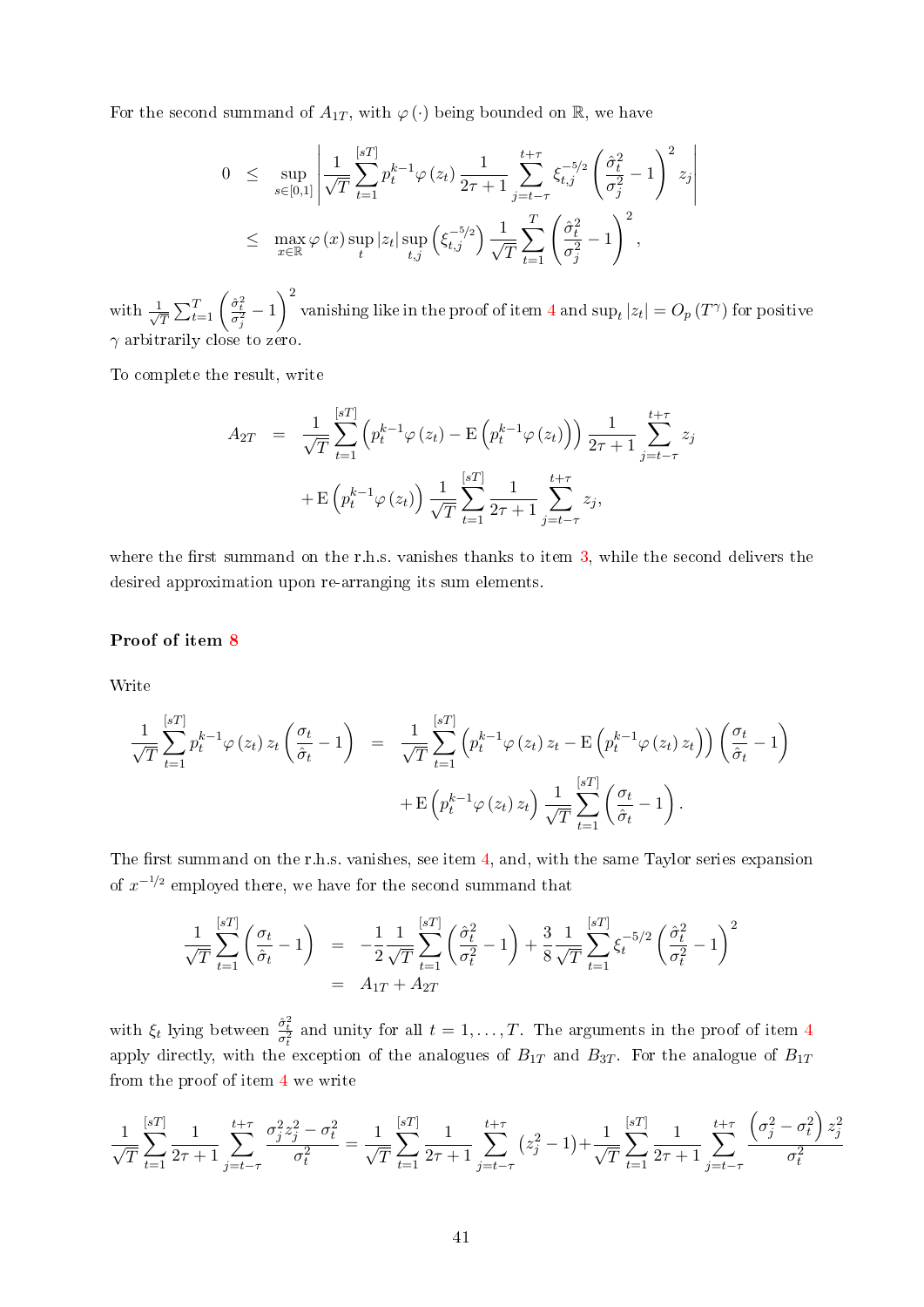where the summands of the first term on the r.h.s. are re-arranged to give the desired approximation, and the second term is given, similarly to the proof of item [4,](#page-33-4) by

$$
\frac{1}{\sqrt{T}} \sum_{t=1}^{[sT]} \frac{1}{2\tau+1} \sum_{j=t-\tau}^{t+\tau} \frac{\left(\sigma_j^2 - \sigma_t^2\right) z_j^2}{\sigma_t^2} = \frac{1}{\sqrt{T}} \sum_{t=1}^{[sT]} \frac{1}{2\tau+1} \sum_{j=t-\tau}^{t+\tau} \frac{\frac{\partial \sigma^2}{\partial s} \Big|_{s=\frac{t}{T}} \frac{j-t}{T} \left(z_j^2 - 1\right)}{\sigma_t^2} + \frac{1}{\sqrt{T}} \sum_{t=1}^{[sT]} \frac{1}{2\tau+1} \sum_{j=t-\tau}^{t+\tau} \frac{\frac{\partial \sigma^2}{\partial s} \Big|_{s=\frac{t}{T}} \frac{j-t}{T}}{\sigma_t^2} + \frac{1}{\sqrt{T}} \sum_{t=1}^{[sT]} \frac{1}{2\tau+1} \sum_{j=t-\tau}^{t+\tau} \frac{\frac{\partial^2 \sigma^2}{\partial s^2} \Big|_{s=\xi_{t,j}} \frac{(j-t)^2}{T^2} z_j^2}{\sigma_t^2} = C_{1T} + C_{2T} + C_{3T}
$$

for suitable  $\xi_{t,j}$  between  $t/T$  and  $j/T - t/T$ . To analyze  $C_{1T}$ , re-arrange sum terms to obtain

$$
C_{1T} = \frac{C}{\sqrt{T}} \frac{1}{(2\tau + 1)T} \left( \sum_{t=1}^{[sT]} (z_t^2 - 1) \tau(\tau + 1) + O_p(\tau^2) \right) = o_p(1)
$$

uniformly in  $s \in [0, 1]$ ,

 $C_{2T} = 0,$ 

and, for all  $s \in [0, 1]$ ,

$$
0 \leq C_{3T} \leq \frac{C\tau^2}{T^2\sqrt{T}} \sum_{t=1}^{[sT]} z_t^2 \leq \frac{C\tau^2}{T^2\sqrt{T}} \sum_{t=1}^T z_t^2 = O_p\left(\frac{\tau^2}{T\sqrt{T}}\right) = o_p\left(1\right).
$$

For the analog of  $B_{3T}$  from the proof of item [4,](#page-33-4) we re-arrange sum terms to obtain

$$
\frac{2}{\sqrt{T}}\sum_{t=1}^{[sT]} \frac{1}{\sigma_t^2} \frac{1}{2\tau+1} \sum_{j=t-\tau}^{t+\tau} \sigma_j z_j (\mu_j - \hat{\mu}_j) = \frac{2}{\sqrt{T}}\sum_{t=1}^{[sT]} \sigma_t z_t (\mu_t - \hat{\mu}_t) \frac{1}{2\tau+1} \sum_{j=t-\tau}^{t+\tau} \frac{1}{\sigma_j^2} + o_p(1).
$$

To complete the result, write

$$
\frac{1}{\sqrt{T}} \sum_{t=1}^{[sT]} \sigma_t z_t (\mu_t - \hat{\mu}_t) = \frac{1}{\sqrt{T}} \sum_{t=1}^{[sT]} \sigma_t z_t \left( \frac{1}{2\tau + 1} \sum_{j=t-\tau}^{t+\tau} (\mu_t - \mu_j) \right) - \frac{1}{\sqrt{T}} \sum_{t=1}^{[sT]} \sigma_t z_t \left( \frac{1}{2\tau + 1} \sum_{j=t-\tau}^{t+\tau} \sigma_j z_j \right)
$$

where both summands on the r.h.s. can be shown to vanish uniformly in s using e.g. item [3.](#page-33-3)

### Proof of Lemma [1](#page-10-2)

We let w.l.o.g.  $\tau_{\mu} = \tau_{\sigma} = \tau$ . Write with a Taylor expansion

$$
\hat{p}_t = p_t + \varphi(z_t) \left( \frac{x_t - \hat{\mu}_t}{\hat{\sigma}_t} - z_t \right) + \varphi'(\xi_t) \left( \frac{x_t - \hat{\mu}_t}{\hat{\sigma}_t} - z_t \right)^2
$$
\n
$$
= p_t + r_t,
$$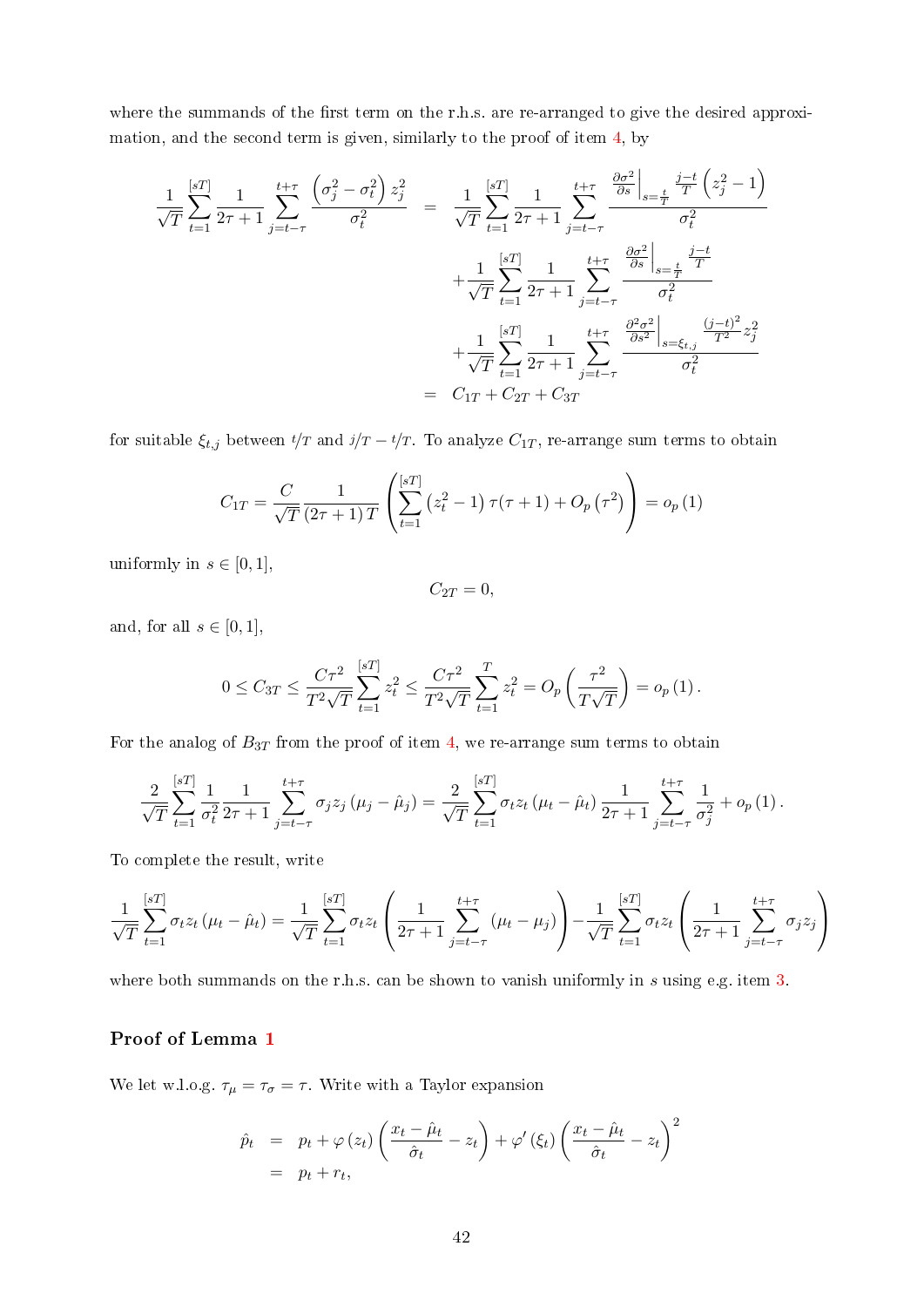where  $\xi_t$  lies between  $\frac{x_t-\mu}{\sigma_t} = z_t$  and  $\frac{x_t-\hat{\mu}_t}{\hat{\sigma}_t} = \hat{z}_t$ ; note that  $\varphi'(\cdot)$  is bounded on R. Then,

$$
\frac{1}{\sqrt{T}}\sum_{t=1}^{[sT]} \left(\hat{p}_t^k - \frac{1}{k+1}\right) = \frac{1}{\sqrt{T}}\sum_{t=1}^{[sT]} \left(p_t^k - \frac{1}{k+1}\right) + \frac{k}{\sqrt{T}}\sum_{t=1}^{[sT]} p_t^{k-1}r_t + \frac{k(k-1)}{2\sqrt{T}}\sum_{t=1}^{[sT]} \tilde{p}_t^{k-1}r_t^2
$$

where  $\tilde{p}_t$  lies between  $p_t$  and  $\hat{p}_t$ . Since  $\tilde{p}_t \in [0,1]$   $\forall t$ , like  $p_t$  and  $\hat{p}_t$ , we have for the third term

$$
0 \le \frac{1}{\sqrt{T}} \sum_{t=1}^{[sT]} \tilde{p}_t^{k-1} r_t^2 \le \frac{1}{\sqrt{T}} \sum_{t=1}^{[sT]} r_t^2 \xrightarrow{p} 0
$$

uniformly in  $s$ , thanks to Lemma [A.1](#page-10-2) item  $6$ .

We may then focus on the second term and obtain

$$
\frac{k}{\sqrt{T}}\sum_{t=1}^{[sT]}p_t^{k-1}r_t = \frac{k}{\sqrt{T}}\sum_{t=1}^{[sT]}p_t^{k-1}\varphi(z_t)\left(\frac{x_t-\hat{\mu}_t}{\hat{\sigma}_t} - z_t\right) + \frac{k}{\sqrt{T}}\sum_{t=1}^{[sT]}p_t^{k-1}\varphi'(\xi_t)\left(\frac{x_t-\hat{\mu}_t}{\hat{\sigma}_t} - z_t\right)^2.
$$

Here, the second summand vanishes uniformly in  $s$  since

$$
\left| \frac{k}{\sqrt{T}} \sum_{t=1}^{[sT]} p_t^{k-1} \varphi'(\xi_t) \left( \frac{x_t - \hat{\mu}_t}{\hat{\sigma}_t} - z_t \right)^2 \right| \leq \frac{C}{\sqrt{T}} \sum_{t=1}^{[sT]} (\hat{z}_t - z_t)^2
$$

due to the boundedness of  $\varphi'$  and  $p_t$ , and Lemma [A.1](#page-10-2) item [5](#page-33-5) applies. Now,

$$
\hat{z}_t - z_t = \frac{\sigma_t z_t + \mu_t - \hat{\mu}_t}{\hat{\sigma}_t} - z_t = z_t \left( \frac{\sigma_t}{\hat{\sigma}_t} - 1 \right) - \frac{1}{2\tau + 1} \sum_{j=t-\tau}^{t+\tau} \frac{\sigma_j}{\hat{\sigma}_t} z_j + \frac{1}{\hat{\sigma}_t} \frac{1}{2\tau + 1} \sum_{j=t-\tau}^{t+\tau} (\mu_t - \mu_j),
$$

such that the leading term of  $\frac{k}{\sqrt{k}}$  $\frac{c}{T} \sum_{t=1}^{[sT]} p_t^{k-1} r_t$  is given by

$$
\frac{k}{\sqrt{T}} \sum_{t=1}^{[sT]} p_t^{k-1} \varphi(z_t) (\hat{z}_t - z_t) = \frac{k}{\sqrt{T}} \sum_{t=1}^{[sT]} p_t^{k-1} \varphi(z_t) z_t \left( \frac{\sigma_t}{\hat{\sigma}_t} - 1 \right)
$$

$$
- \frac{k}{\sqrt{T}} \sum_{t=1}^{[sT]} p_t^{k-1} \varphi(z_t) \left( \frac{1}{2\tau + 1} \sum_{j=t-\tau}^{t+\tau} \frac{\sigma_j}{\hat{\sigma}_t} z_j \right)
$$

$$
+ \frac{k}{\sqrt{T}} \sum_{t=1}^{[sT]} \frac{p_t^{k-1} \varphi(z_t)}{\hat{\sigma}_t} \left( \frac{1}{2\tau + 1} \sum_{j=t-\tau}^{t+\tau} (\mu_t - \mu_j) \right)
$$

where

$$
\left| \frac{1}{\sqrt{T}} \sum_{t=1}^{[sT]} \frac{1}{\hat{\sigma}_t} p_t^{k-1} \varphi(z_t) \left( \frac{1}{2\tau+1} \sum_{j=t-\tau}^{t+\tau} (\mu_t - \mu_j) \right) \right| \leq \frac{1}{\sqrt{T}} \sum_{t=1}^{[sT]} \frac{1}{\hat{\sigma}_t} p_t^{k-1} \varphi(z_t) \left( \frac{1}{2\tau+1} \sum_{j=t-\tau}^{t+\tau} |\mu_t - \mu_j| \right) = O_p\left(\frac{\tau}{\sqrt{T}}\right)
$$

with  $p_t$  and  $\phi(z_t)$  being bounded and positive, and sup<sub>t</sub>  $\hat{\sigma}_t$  bounded in probability and nonnegative.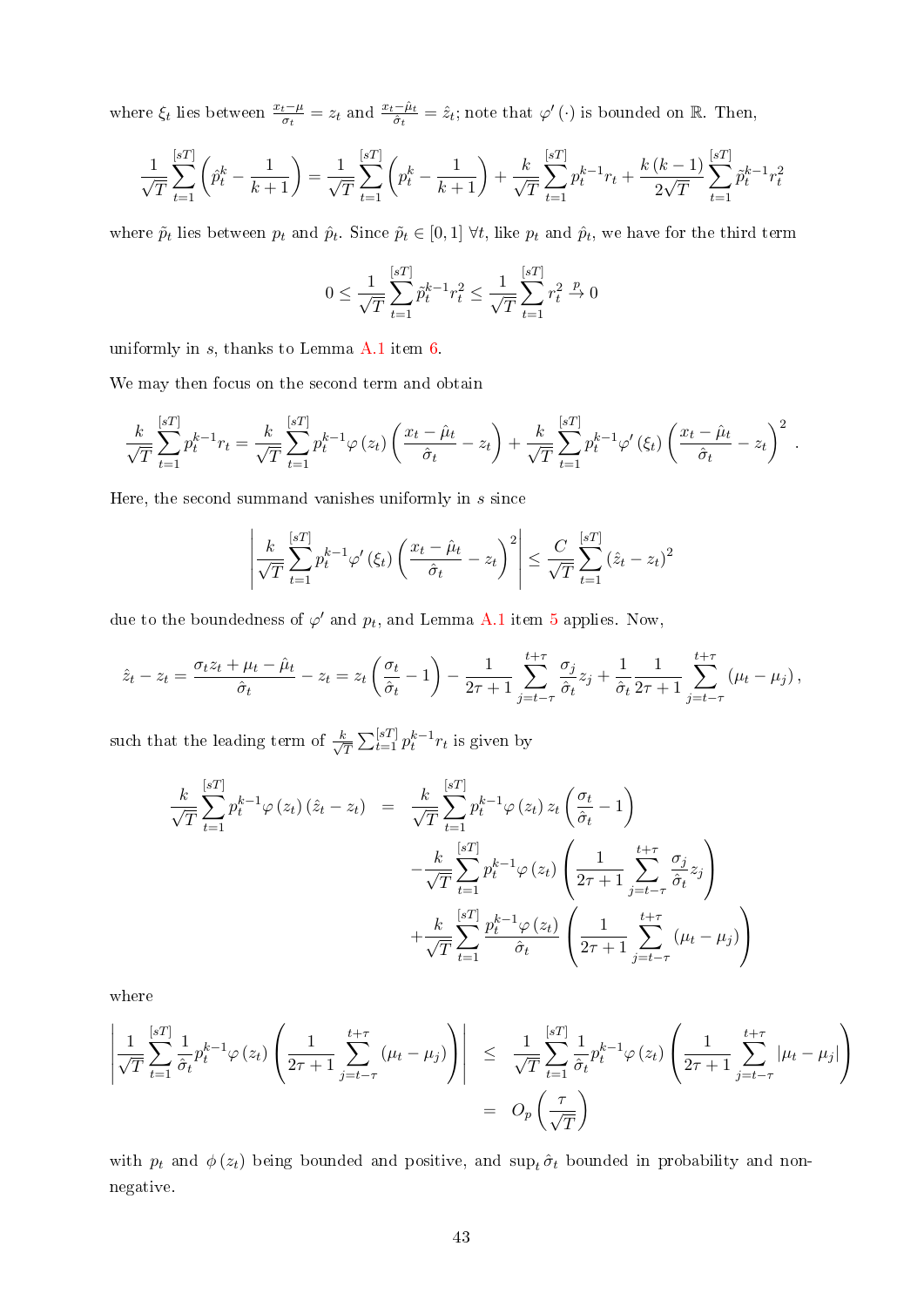Using Lemma [A.1](#page-10-2) again, items [7](#page-33-7) and [8,](#page-33-8) we obtain uniformly in  $s \in [0,1]$  that

$$
\frac{1}{\sqrt{T}} \sum_{t=1}^{[sT]} \left( \hat{p}_t^k - \frac{1}{k+1} \right) = \frac{1}{\sqrt{T}} \sum_{t=1}^{[sT]} \left( p_t^k - \frac{1}{k+1} \right) - k \mathbf{E} \left( p_t^{k-1} \varphi \left( z_t \right) \right) \frac{1}{\sqrt{T}} \sum_{t=1}^{[sT]} z_t \n- \frac{k}{2} \mathbf{E} \left( p_t^{k-1} z_t \varphi \left( z_t \right) \right) \frac{1}{\sqrt{T}} \sum_{t=1}^{[sT]} \left( z_t^2 - 1 \right) + o_p \left( 1 \right)
$$

as required for the result which follows with a multivariate invariance principle for strongly mixing sequences (see e.g. [Davidson,](#page-29-9) [1994,](#page-29-9) Chapter 29).

### Proof of Proposition [1](#page-12-0)

To simplify notation we provide the arguments for  $\hat{t}_k$  only; the extension for  $K > 1$  is trivial.

The arguments in the proof of Theorem 2 in [Kiefer and Vogelsang](#page-30-10) [\(2005\)](#page-30-10) indicate that

$$
\hat{t}_{k} = \frac{\frac{1}{\sqrt{T}} \sum_{t=1}^{T} \left( \hat{p}_{t}^{k} - \frac{1}{k+1} \right)}{\sqrt{-\frac{1}{T^{2}} \sum_{i=1}^{T-1} \sum_{j=1}^{T-1} \frac{T^{2}}{B^{2}} k'' \left( \frac{i-j}{B} \right) \frac{1}{\sqrt{T}} \sum_{t=1}^{i} \left( \hat{p}_{t}^{k} - \hat{p}^{k} \right) \frac{1}{\sqrt{T}} \sum_{t=1}^{j} \left( \hat{p}_{t}^{k} - \hat{p}^{k} \right)}} + o_{p}(1)
$$

for kernels with smooth derivatives, or

$$
\hat{t}_k = \frac{\frac{1}{\sqrt{T}} \sum_{t=1}^T \left(\hat{p}_t^k - \frac{1}{k+1}\right)}{\sqrt{\frac{2}{bT} \sum_{i=1}^T \left(\frac{1}{\sqrt{T}} \sum_{t=1}^i \left(\hat{p}_t^k - \overline{\hat{p}^k}\right)\right)^2 - \frac{2}{bT} \sum_{i=1}^{\left[(1-b)T\right]} \left(\frac{1}{\sqrt{T}} \sum_{t=1}^i \left(\hat{p}_t^k - \overline{\hat{p}^k}\right)\right) \left(\frac{1}{\sqrt{T}} \sum_{t=1}^{i+\left[bT\right]} \left(\hat{p}_t^k - \overline{\hat{p}^k}\right)\right)}} + o_p\left(1\right)
$$

for the Bartlett kernel. From Lemma [1,](#page-10-2) we know that

$$
\frac{1}{\sqrt{T}}\sum_{t=1}^{[sT]} \left( \hat{p}_t^k - \frac{1}{k+1} \right) \Rightarrow B_k(s) - k\vartheta_{k-1}W_1(s) - \frac{k}{2}\varpi_{k-1}W_2(s),
$$

where the process on the r.h.s. is Brownian motion. The vector stacking the  $K$  individual Brownian motions is itself a K-dimensional Brownian motion with covariance matrix  $V\Sigma V'$ , whose kth diagonal element, say  $\tilde{\omega}_k^2$ , is the variance of  $\tilde{B}_k(s)$ . Positive definiteness of  $\Xi$  ensures that  $\tilde{\omega}_k^2 > 0$  which then cancels out, so the continuous mapping theorem [CMT] then establishes the desired limiting null distribution.

### Proof of Proposition [2](#page-13-2)

We first have that

$$
\frac{1}{\sqrt{T}}\sum_{t=1}^{[sT]}\hat{z}_t = \frac{1}{\sqrt{T}}\sum_{t=1}^{[sT]}\frac{\sigma_t z_t - \hat{\mu}_t}{\hat{\sigma}_t} = \frac{1}{\sqrt{T}}\sum_{t=1}^{[sT]}z_t + \frac{1}{\sqrt{T}}\sum_{t=1}^{[sT]}z_t\left(\frac{\sigma_t}{\hat{\sigma}_t} - 1\right) - \frac{1}{\sqrt{T}}\sum_{t=1}^{[sT]}\frac{\hat{\mu}_t}{\hat{\sigma}_t}.
$$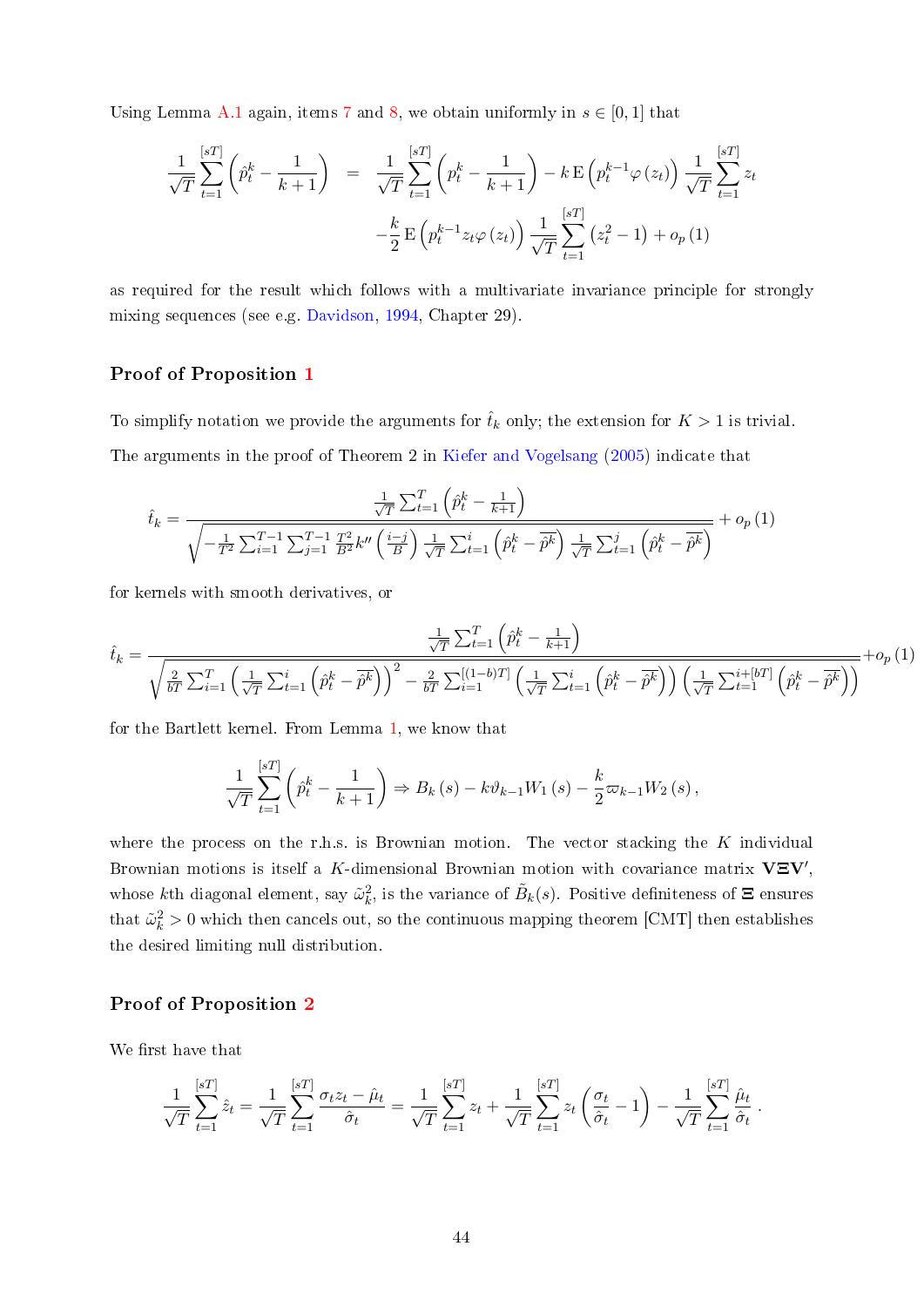Item [4](#page-33-4) of Lemma [A.1](#page-10-2) shows the second term on the r.h.s. to vanish uniformly, while the arguments in the proof of item [7](#page-33-7) imply for the last term that

$$
\frac{1}{\sqrt{T}}\sum_{t=1}^{[sT]} \frac{\hat{\mu}_t}{\hat{\sigma}_t} = \frac{1}{\sqrt{T}}\sum_{t=1}^{[sT]} \frac{1}{2\tau+1} \sum_{j=t-\tau}^{t+\tau} \frac{\sigma_t}{\hat{\sigma}_t} z_t = \frac{1}{\sqrt{T}}\sum_{t=1}^{[sT]} z_t + o_p(1)
$$

uniformly in s, and therefore

$$
\frac{1}{\sqrt{T}} \sum_{t=1}^{[sT]} \hat{z}_t \Rightarrow 0.
$$

Examine then

$$
\frac{1}{\sqrt{T}}\sum_{t=1}^{[sT]}(\hat{z}_t^2-1)=\frac{1}{\sqrt{T}}\sum_{t=1}^{[sT]}(z_t^2-1)+\frac{2}{\sqrt{T}}\sum_{t=1}^{[sT]}z_t(\hat{z}_t-z_t)+\frac{1}{\sqrt{T}}\sum_{t=1}^{[sT]}(\hat{z}_t-z_t)^2,
$$

where item  $5$  of Lemma [A.1](#page-10-2) indicates the third term on the r.h.s. to vanish uniformly in s. For analyzing the second term, write

$$
\frac{1}{\sqrt{T}}\sum_{t=1}^{[sT]} z_t \left(\hat{z}_t - z_t\right) = \frac{1}{\sqrt{T}}\sum_{t=1}^{[sT]} z_t^2 \left(\frac{\sigma_t}{\hat{\sigma}_t} - 1\right) - \frac{1}{\sqrt{T}}\sum_{t=1}^{[sT]} z_t \frac{\hat{\mu}_t}{\hat{\sigma}_t}
$$

where the first term on the r.h.s. is treated like in the proof of item [8](#page-33-8) (using  $E(z_t^2) = 1$ ) and the second vanishes uniformly in s along the lines of item [7,](#page-33-7) such that

$$
\frac{1}{\sqrt{T}}\sum_{t=1}^{[sT]} z_t \left(\hat{z}_t - z_t\right) = -\frac{1}{2} \frac{1}{\sqrt{T}} \sum_{t=1}^{[sT]} \left(z_t^2 - 1\right) + o_p(1)
$$

uniformly in s. Summing up,

$$
\frac{1}{\sqrt{T}}\sum_{t=1}^{[sT]} (\hat{z}_t^2 - 1) \Rightarrow 0.
$$

This leads immediately to

$$
\sqrt{T}\bar{\hat{z}} \xrightarrow{p} 0 \quad \text{and} \quad \sqrt{T}\left(\frac{1}{\tilde{\sigma}_{\hat{z}}} - 1\right) \xrightarrow{p} 0
$$

as well as

$$
\frac{1}{\sqrt{T}}\sum_{t=1}^{[sT]}\tilde{z}_t = \frac{1}{\tilde{\sigma}_{\hat{z}}}\left(\frac{1}{\sqrt{T}}\sum_{t=1}^{[sT]}\hat{z}_t - \frac{[sT]}{T}\sqrt{T}\tilde{z}\right) \Rightarrow 0
$$

and, analogously,

$$
\frac{1}{\sqrt{T}}\sum_{t=1}^{[sT]} (\tilde{z}_t^2 - 1) \Rightarrow 0.
$$

Use now the mean value theorem to conclude that, for suitable  $\zeta_t$  between  $\tilde{z}_t$  and  $\hat{z}_t$ ,

$$
\Phi^{k}(\tilde{z}_{t}) = \Phi^{k}(\hat{z}_{t}) + k\Phi^{k-1}(\zeta_{t})\varphi(\zeta_{t})(\tilde{z}_{t} - \hat{z}_{t});
$$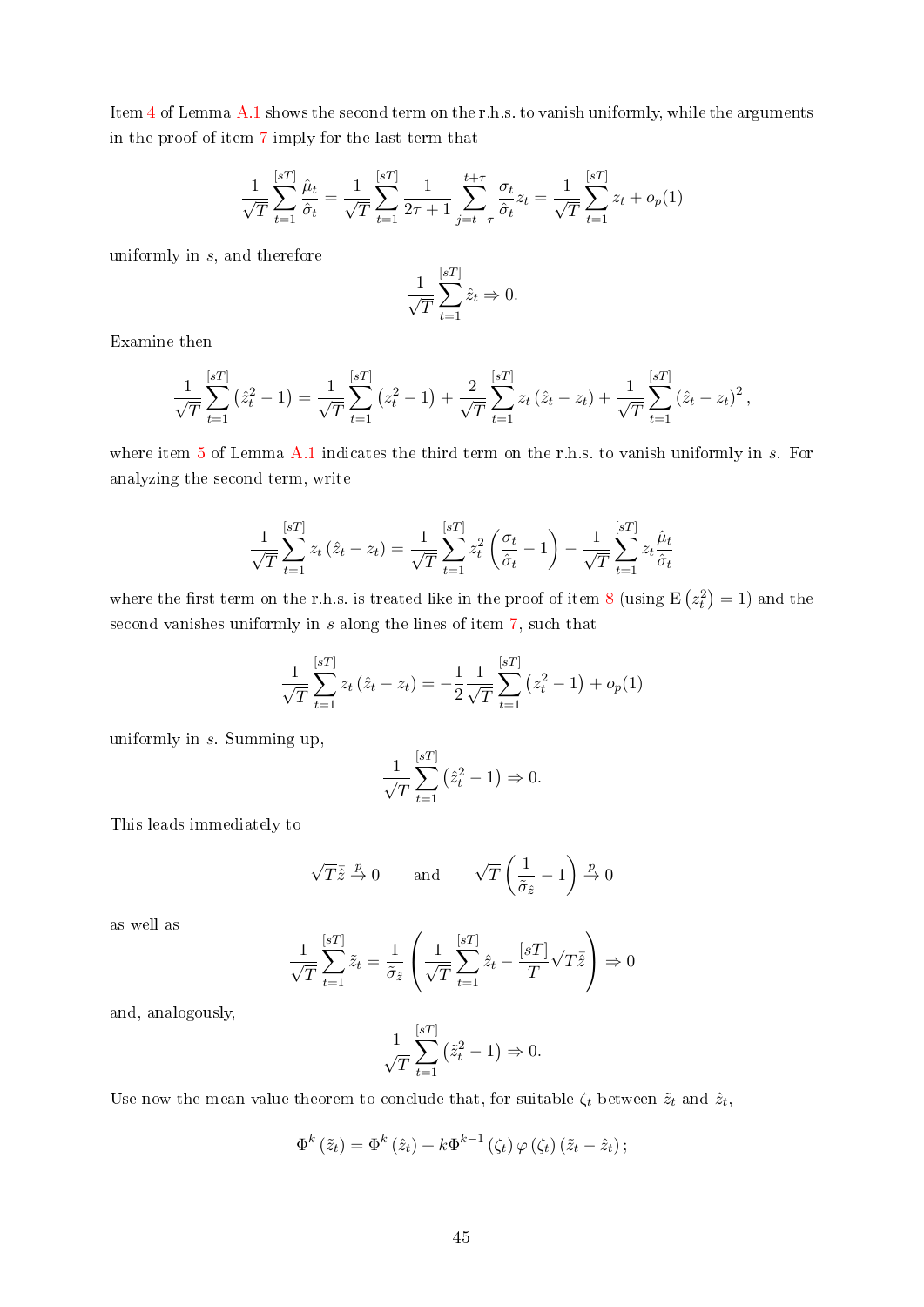therefore,

$$
\tilde{p}_t^k = \hat{p}_t^k - \frac{1}{\tilde{\sigma}_{\hat{z}}} \sqrt{T} \bar{\hat{z}} \frac{k}{\sqrt{T}} \Phi^{k-1}(\zeta_t) \varphi(\zeta_t) + \sqrt{T} \left(\frac{1}{\tilde{\sigma}_{\hat{z}}} - 1\right) \frac{k}{\sqrt{T}} \Phi^{k-1}(\zeta_t) \varphi(\zeta_t) \zeta_t \n+ \sqrt{T} \left(\frac{1}{\tilde{\sigma}_{\hat{z}}} - 1\right) \frac{k}{\sqrt{T}} \Phi^{k-1}(\zeta_t) \varphi(\zeta_t) (\hat{z}_t - \zeta_t).
$$

Upon building partial sums of  $\tilde{p}_t^k$ , notice that  $\sum_{t=1}^{[sT]} \left| \Phi^{k-1}(\zeta_t) \varphi(\zeta_t) \right| \leq CT$  and  $\sum_{t=1}^{[sT]} \left| \Phi^{k-1}(\zeta_t) \varphi(\zeta_t) \zeta_t \right| \leq$ CT for any  $s \in [0,1]$ ; also, it is easily seen that  $\hat{z}_t - \zeta_t = o_p(1)$  uniformly in t, so, summing up,

$$
\frac{1}{\sqrt{T}} \sum_{t=1}^{[sT]} \hat{p}_t^k = \frac{1}{\sqrt{T}} \sum_{t=1}^{[sT]} \hat{p}_t^k + o_p(1)
$$

uniformly in s. To derive the long-run behavior of the fixed-b variance estimator  $\hat{\Omega}$ , we finally note that

$$
\frac{1}{\sqrt{T}} \sum_{t=1}^{[sT]} \begin{pmatrix} \tilde{p}_t - \frac{1}{2} \\ \tilde{p}_t^K - \frac{1}{K+1} \\ \tilde{z}_t \\ \tilde{z}_t^2 - 1 \end{pmatrix} \Rightarrow \begin{pmatrix} B_1(s) - \vartheta_0 W_1(s) - \frac{1}{2} \varpi_1 W_2(s) \\ \vdots \\ B_K(s) - K \vartheta_{K-1} W_1(s) - \frac{K}{2} \varpi_{K-1} W_2(s) \\ 0 \\ 0 \end{pmatrix}
$$

and the result immediately follows along the lines of the proof of Proposition [1.](#page-12-0)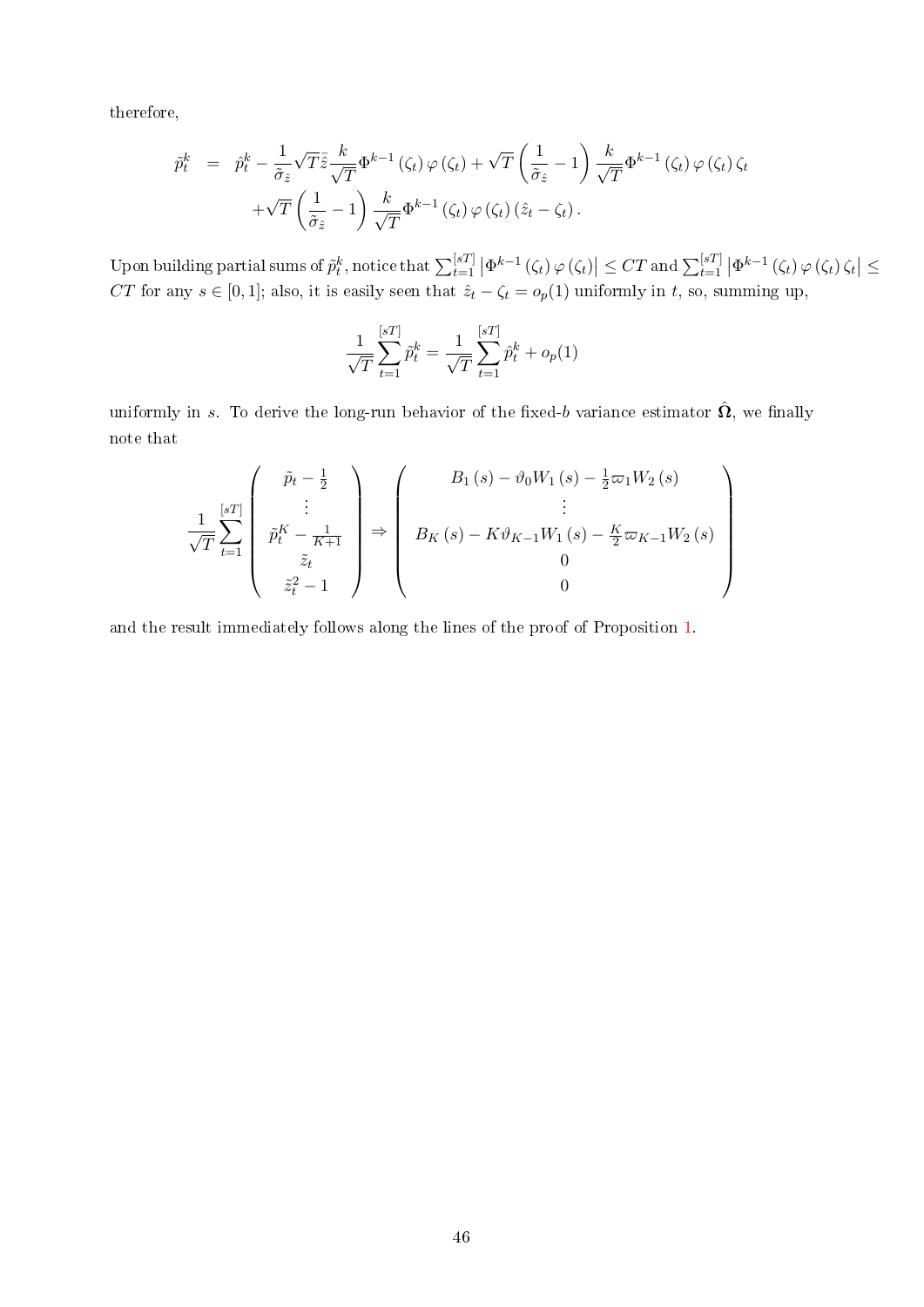## <span id="page-47-0"></span>C More on parametric mean adjustment

Since this Section only serves the purpose of illustrating the influence the specific choice of model has on the feasible PITs  $\hat{p}_t$ , we treat  $\sigma_t$  as known and set it to unity; effects similar to those highlighted here for the estimation of a parametric mean arise when  $\sigma_t$  is to be modeled as well. Consider therefore a parametric model for the mean of the observed time series  $x_t$  such that

$$
x_t = \mu(t/T, \boldsymbol{\theta}) + \sigma_t z_t.
$$

Note that normalizing the time is not restrictive, since one may e.g. redefine a classical linear trend model  $\mu_t = \theta_1 + \theta_2 t$  as  $\mu_t = \theta_1 + (T\theta_2)^t/T$  without loss of generality. We take the mean component to satisfy the following requirements.

**Assumption A.1** Let  $\mu(s, \theta)$  have uniformly continuous second-order partial derivatives. The first and second order partial derivatives w.r.t.  $\boldsymbol{\theta}$  are weakly bounded uniformly in s, in the sense that there exists a nondecreasing function f such that  $\max \{ \parallel \}$  $\partial \mu(s,{\bm{\theta}})$  $\frac{\partial \bm{\theta}(\bm{s},\bm{\theta})}{\partial \bm{\theta}} \bigg\|$  ;  $\bigg\|$  $\partial^2\mu(s,\theta)$  $\frac{\partial^2 \mu(s, \boldsymbol{\theta})}{\partial \boldsymbol{\theta} \partial \boldsymbol{\theta}'}$  $\Big\} \leq f(\|\boldsymbol{\theta}\|)$  for all  $s \in [0,1]$ .

This Assumption allows for polynomial trend models,  $\mu(s, \theta) = \sum_{j=1}^{p+1} s^{j-1} \theta_j$ , for breaks in the mean,  $\mu(s, \theta) = \theta_1 + \theta_2 I$   $(s \ge \tau)$ , for smooth mean changes, e.g.  $\mu(s, \theta) = \frac{1}{1 + \exp(\theta_3(s - \theta_4))} \theta_1 +$  $\frac{\exp(\theta_3(s-\theta_4))}{1+\exp(\theta_3(s-\theta_4))}\theta_2$ , or for  $\mu(s,\boldsymbol{\theta})=\theta_1+\sum_{j=1}^p{(\theta_{2j}\sin 2\pi js+\theta_{2j+1}\cos 2\pi js)}$  motivated by approximations via Fourier sums.

Based on this model, one obtains

$$
\hat{p}_t^{(\boldsymbol{\theta})} = \Phi\left(\hat{z}_t^{(\boldsymbol{\theta})}\right) = \Phi\left(x_t - \mu\left(t/T, \hat{\boldsymbol{\theta}}\right)\right)
$$

by plugging in an estimator  $\hat{\boldsymbol{\theta}}$  which is taken to be  $\sqrt{T}$ -consistent. The straightforward choice we employ in the following is the NLS estimator. Some of the requirements of Assumption [A.1](#page-5-1) help to establish the limiting behavior of the NLS estimator. Then,

$$
\hat{p}_t^{(\boldsymbol{\theta})} = \Phi\left(z_t - \left(\mu\left(t/T, \hat{\boldsymbol{\theta}}\right) - \mu\left(t/T, \boldsymbol{\theta}\right)\right)\right) \tag{14}
$$

to demonstrate the estimation effect. The following Lemma provides the precise result when  $x_t$ is adjusted for nonzero mean in a parametric way.

<span id="page-47-1"></span>**Lemma A.2** Under the additional Assumption [A.1,](#page-5-1) it holds as  $T \rightarrow \infty$  that

<span id="page-47-2"></span>
$$
\frac{1}{\sqrt{T}}\sum_{t=1}^{[sT]} \left( \left( \hat{p}_t^{(\theta)} \right)^k - \frac{1}{k+1} \right) \Rightarrow B_k(s) - k\vartheta_{k-1} \delta'(s, \theta) \Theta(1) \tag{15}
$$

where  $\Theta(1) = \left(\int_0^1$  $\partial \mu(s,{\bm{\theta}})$ ∂θ  $\partial \mu(s,{\bm{\theta}})$ ∂θ  $\int_{0}^{1} ds \bigg)^{-1} \int_{0}^{1}$  $\partial \mu(s,{\bm{\theta}})$  $\frac{\partial \phi(\mathcal{s},\boldsymbol{\theta})}{\partial \boldsymbol{\theta}}\mathrm{d}W_1\left(s\right),\,\boldsymbol{\delta}\left(s,\boldsymbol{\theta}\right)=\int_{0}^{s}\mathcal{S}_0\left(s,\boldsymbol{\theta}\right)$  $\partial \mu(r,\boldsymbol{\theta})$  $\frac{u(r,\theta)}{\partial \theta}$ dr and  $\vartheta_k = E(p_t^k \varphi(z_t))$ as before.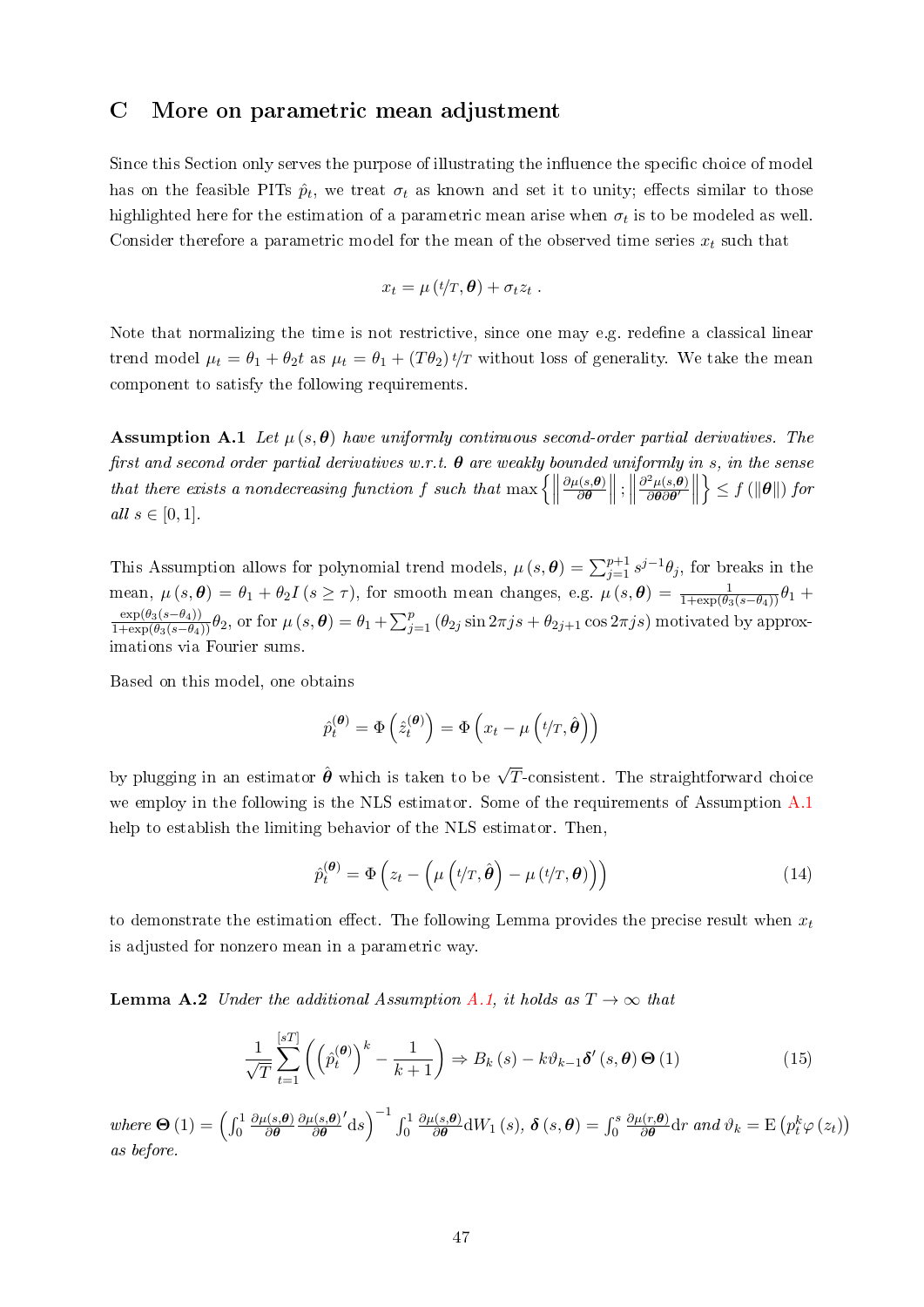#### Proof of Lemma [A.2](#page-47-1)

We begin by discussing the limiting behavior of the NLS estimators  $\hat{\theta}$ . We have under Assumptions [1](#page-5-1) and [A.1](#page-5-1) that

$$
\sqrt{T}\left(\hat{\boldsymbol{\theta}}-\boldsymbol{\theta}\right) \Rightarrow \left(\int_0^1 \frac{\partial \mu\left(s,\boldsymbol{\theta}\right)}{\partial \boldsymbol{\theta}} \frac{\partial \mu\left(s,\boldsymbol{\theta}\right)'}{\partial \boldsymbol{\theta}} \mathrm{d}s\right)^{-1} \int_0^1 \frac{\partial \mu\left(s,\boldsymbol{\theta}\right)}{\partial \boldsymbol{\theta}} \mathrm{d}W_1\left(s\right) .
$$

This is a standard application of extremum estimator theory and we omit the details.

With the application of the mean value theorem when  $k = 1$  (or Taylor series expansion with remainder term in differential form) we obtain

$$
\hat{p}_t^{(\boldsymbol{\theta})} = p_t + \varphi(z_t) \left( \mu(t/T, \boldsymbol{\theta}) - \mu(t/T, \hat{\boldsymbol{\theta}}) \right) + \varphi'(\xi_t) \left( \mu(t/T, \boldsymbol{\theta}) - \mu(t/T, \hat{\boldsymbol{\theta}}) \right)^2
$$

where  $\xi_t$  lies between  $z_t$  and  $z_t - \mu\left(t/T, \hat{\theta}\right) + \mu\left(t/T, \theta\right)$  for all t. The exact values for  $\xi_t$  do not matter since  $\varphi'$  is bounded. A second expansion, here about  $\bm{\theta}$ , is required for the trend function  $\mu$ :

$$
\mu(t/T,\theta) - \mu(t/T,\hat{\theta}) = -\frac{\partial \mu(t/T,\theta)}{\partial \theta} \left( \hat{\theta} - \theta \right) - \left( \hat{\theta} - \theta \right)' \left. \frac{\partial^2 \mu(t/T,\theta)}{\partial \theta \partial \theta'} \right|_{\theta = \theta_t} \left( \hat{\theta} - \theta \right)
$$

again with  $\vartheta_t$  between  $\theta$  and  $\hat{\theta}$  (note that since t is an argument of  $\mu$ ,  $\vartheta$  also depends on  $t$  – hence the notation). Putting the two together we obtain

$$
\frac{1}{\sqrt{T}} \sum_{t=1}^{[sT]} \left( \hat{p}_t^{(\theta)} - \frac{1}{2} \right) = \frac{1}{\sqrt{T}} \sum_{t=1}^{[sT]} \left( p_t - \frac{1}{2} \right) - \left( \frac{1}{\sqrt{T}} \sum_{t=1}^{[sT]} \varphi(z_t) \frac{\partial \mu(t/T, \theta)}{\partial \theta} \right)' \left( \hat{\theta} - \theta \right) \n- \left( \hat{\theta} - \theta \right)' \left( \frac{1}{\sqrt{T}} \sum_{t=1}^{[sT]} \varphi(z_t) \frac{\partial^2 \mu(t/T, \theta)}{\partial \theta \partial \theta'} \Big|_{\theta = \theta_t} \right) \left( \hat{\theta} - \theta \right) + R_{s,T}
$$

where  $R_{s,T}$  is the normalized partial sum of  $\varphi'(\xi_t) \left( \mu(t/T, \theta) - \mu(t/T, \hat{\theta}) \right)^2$ .

Examining the third summand on the r.h.s., we note that the boundedness of  $\varphi$  and the fact that  $\begin{array}{c} \begin{array}{c} \begin{array}{c} \begin{array}{c} \end{array}\\ \end{array} \end{array} \end{array}$  $\partial^2\mu(t/T,\theta)$  $\left.\frac{\mu(t/T,\boldsymbol{\theta})}{\partial\boldsymbol{\theta}\partial\boldsymbol{\theta}'}\right|_{\boldsymbol{\theta}=\boldsymbol{\vartheta}_t}$   $\leq f(\Vert \boldsymbol{\vartheta}_t \Vert) \leq f\left(\max\left\{\Vert \boldsymbol{\theta} \Vert: \right\Vert\right)$  $\hat{\theta}\Big\Vert\Big\}\Big)$  make the partial sums of order  $O_p\left(T\right)$ , but  $\hat{\boldsymbol{\theta}} - \boldsymbol{\theta} = O_p\left(1\right)$ √  $\overline{T}$  and the normalization with  $\sqrt{T}$  lets the entire summand vanish.

For the fourth summand,  $R_{s,T},$  we have with a first-order Taylor expansion,  $\mu\left(t/T,\bm{\theta}\right)-\mu\left(t/T,\hat{\bm{\theta}}\right)=$  $\partial \mu (t/T, \bm{\theta})$  $\left(\frac{t/T,\boldsymbol{\theta})}{\partial \boldsymbol{\theta}}\right)$  $\prime$  $\boldsymbol{\theta} = \boldsymbol{\vartheta}_t$  $(\hat{\boldsymbol{\theta}} - \boldsymbol{\theta})$  with  $\boldsymbol{\vartheta}_t$  between  $\boldsymbol{\theta}$  and  $\hat{\boldsymbol{\theta}}$  for each t, that

$$
R_{s,T} = \left(\hat{\boldsymbol{\theta}} - \boldsymbol{\theta}\right)' \left(\frac{1}{\sqrt{T}} \sum_{t=1}^{[sT]} \varphi' \left(\xi_t\right) \left.\frac{\partial \mu\left(t/T, \boldsymbol{\theta}\right)}{\partial \boldsymbol{\theta}}\right|_{\boldsymbol{\theta} = \boldsymbol{\vartheta}_t} \left.\frac{\partial \mu\left(t/T, \boldsymbol{\theta}\right)}{\partial \boldsymbol{\theta}}\right|_{\boldsymbol{\theta} = \boldsymbol{\vartheta}_t} \right) \left(\hat{\boldsymbol{\theta}} - \boldsymbol{\theta}\right).
$$

Similarly,  $\varphi'$  is bounded and  $\begin{array}{c} \begin{array}{c} \begin{array}{c} \end{array} \\ \begin{array}{c} \end{array} \end{array} \end{array}$  $\partial \mu (t/T, \bm{\theta})$  $\left.\frac{\partial^t(T,\bm{\theta})}{\partial\bm{\theta}}\right|_{\bm{\theta}=\bm{\vartheta}_t}$   $\leq f(\Vert \boldsymbol{\vartheta}_t \Vert) \leq f\left(\max\left\{\Vert \boldsymbol{\theta} \Vert; \Big \| \right.\right)$  $\hat{\theta}$  $\{\}$  for all t, it follows that  $\sup_s R_{s,T} = O_p\left(T^{-1/2}\right)$ .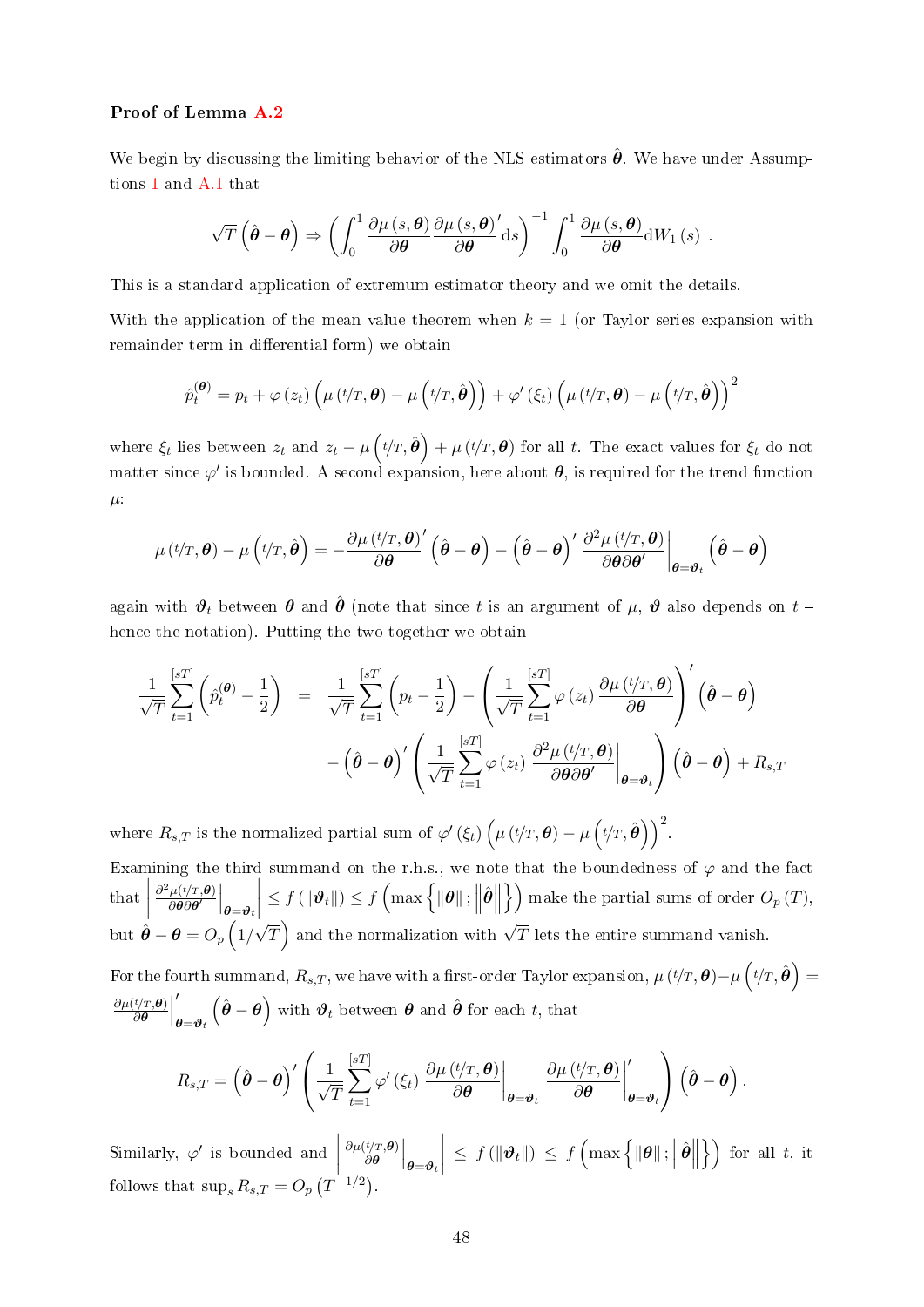Summing up, we are left with the first two summands,

$$
\frac{1}{\sqrt{T}}\sum_{t=1}^{[sT]} \left(\hat{p}_t^{(\boldsymbol{\theta})} - \frac{1}{2}\right) = \frac{1}{\sqrt{T}}\sum_{t=1}^{[sT]} \left(p_t - \frac{1}{2}\right) - \left(\frac{1}{\sqrt{T}}\sum_{t=1}^{[sT]} \varphi(z_t) \frac{\partial \mu(t/T, \boldsymbol{\theta})}{\partial \boldsymbol{\theta}}\right)'(\hat{\boldsymbol{\theta}} - \boldsymbol{\theta}) + o_p(1) .
$$

The same arguments show that analogous relations hold for  $\left(\hat{p}_t^{(\bm{\theta})}\right)$  $\left(\begin{matrix} \theta \\ t \end{matrix}\right)^k$  With  $\sqrt{T}(\hat{\theta} - \theta) \Rightarrow \Theta(1)$ and  $\frac{1}{T} \sum_{t=1}^{[sT]} p_t^{k-1} \varphi(z_t) \frac{\partial \mu(t/T, \theta)}{\partial \theta} \Rightarrow E\left(p_t^{k-1} \varphi(z_t)\right) \int_0^s$  $\partial \mu(r,\boldsymbol{\theta})$  $\frac{\partial \theta}{\partial \boldsymbol{\theta}} \mathrm{d}r = \vartheta_{k-1} \boldsymbol{\delta}\left(s, \boldsymbol{\theta}\right)$ , the desired result follows.

**Remark A.1** [Bai and Ng](#page-28-1) [\(2005\)](#page-28-1) show in their Theorem 5 that regressing  $x_t$  on a set of regressors has no effect on the limiting distributions beyond that of the intercept. There is no contradiction between their result and our Lemma  $A.2$ , since the result we give in  $(15)$  applies in the case where the regressors are deterministic. For a comparison with Theorem 5 in [Bai and Ng](#page-28-1)  $(2005)$ , take one stochastic regressor and a linear model  $x_t = \theta w_t$  such that  $\frac{\partial \mu(t/T, \theta)}{\partial \theta} = w_t$ . We obtain for stationary regressors that  $\frac{1}{T} \sum_{t=1}^{[sT]} \varphi(z_t) w_t \Rightarrow s \to (\varphi(z_t) w_t)$ . Now, [Bai and Ng](#page-28-1) [\(2005\)](#page-28-1) assume that an intercept is always present in the regression which is equivalent to setting  $E(w_t) = 0$ ; they also assume the regressors to be independent of  $z_t$ , hence  $E(\varphi(z_t) w_t) = 0$  and correspondingly  $\mu(s) = 0$ . This is not the case when  $w_t$  is deterministic, say an intercept or a trend, and the limiting distribution of  $\hat{\theta}$  needs to be taken into account.

Clearly, the estimation effect described by Equation  $(15)$  will affect the limiting distribution of a fixed-b statistic based on a parametric estimated standardization. The effect is different from that derived in Lemma [1,](#page-10-2) since the presence of  $\Theta(1)$  (as opposed to  $W_1(s)$ ) indicates a bridgetype behavior of the limit process of the relevant partial sums. Moreover, the components  $\Theta$  and  $\delta$  depend on the specific model chosen for  $\mu$ . The statistics can be made pivotal, see below, but the limiting distributions differ from those obtained commonly in the fixed-b framework, except in the case of an intercept. The bottom line is that different deterministic components will lead to different distributions (with the exception of the small-b case, where  $\chi^2$  asymptotics may be recovered for all consistent choices of HAC covariance matrix estimator). This implies the need to simulate the distributions for each specific type of deterministic component accounted for in the data (similar to typical unit root testing situation). While this can be done in advance for some popular combinations (see below for the case of intercept and trend, where the generalized Brownian bridge plays a role; cf. [MacNeill,](#page-31-14) [1978\)](#page-31-14), one solution for a generic mean function m is to resort to some form of bootstrap. Since  $z_t$  is strictly stationary and mixing, the residual-based iid or wild bootstrap is likely valid, but we do not pursue the topic here.

We now highlight the concrete difference between nonparametric and parametric mean adjustment for the cases of a constant and of a linear trend. Considering constant variance for simplicity, we have the following procedure simplied by the linearity of the mean function. Detrend  $x_t$  using OLS regression and standardize the detrended time series with  $\sigma$  to obtain  $\hat{z}_t^{(\bm{\theta})}$  $\hat{t}^{(\boldsymbol{\sigma})}$ . With  $\left( \hat{p}_{t}^{(\theta)} \right)$  $\hat{p}_t^{(\bm{\theta})}, \ldots, \left( \hat{p}_t^{(\bm{\theta})} \right)$  $\left(\begin{matrix}\boldsymbol{\theta}\end{matrix}\right)^K, \hat{z}_t^{(\boldsymbol{\theta})}$ t  $\bigg)$ , compute a fixed-b estimate of the long-run covariance matrix of  $(p_t, \ldots, p_t^K, z_t)'$ , say  $\hat{\mathbf{\Lambda}}$ , and, based on it, the scaling matrix  $\hat{\mathbf{\Psi}}^{(\bm{\theta})} = \mathbf{V}^{(\bm{\theta})} \hat{\mathbf{\Lambda}} (\mathbf{V}^{(\bm{\theta})})'$  with  $\mathbf{V}^{(\bm{\theta})}$ constructed like in [\(10\)](#page-11-0) but using just the first column of  $\Upsilon_K$ , and then  $\hat{\mathcal{T}}$  from [\(12\)](#page-13-1). Then,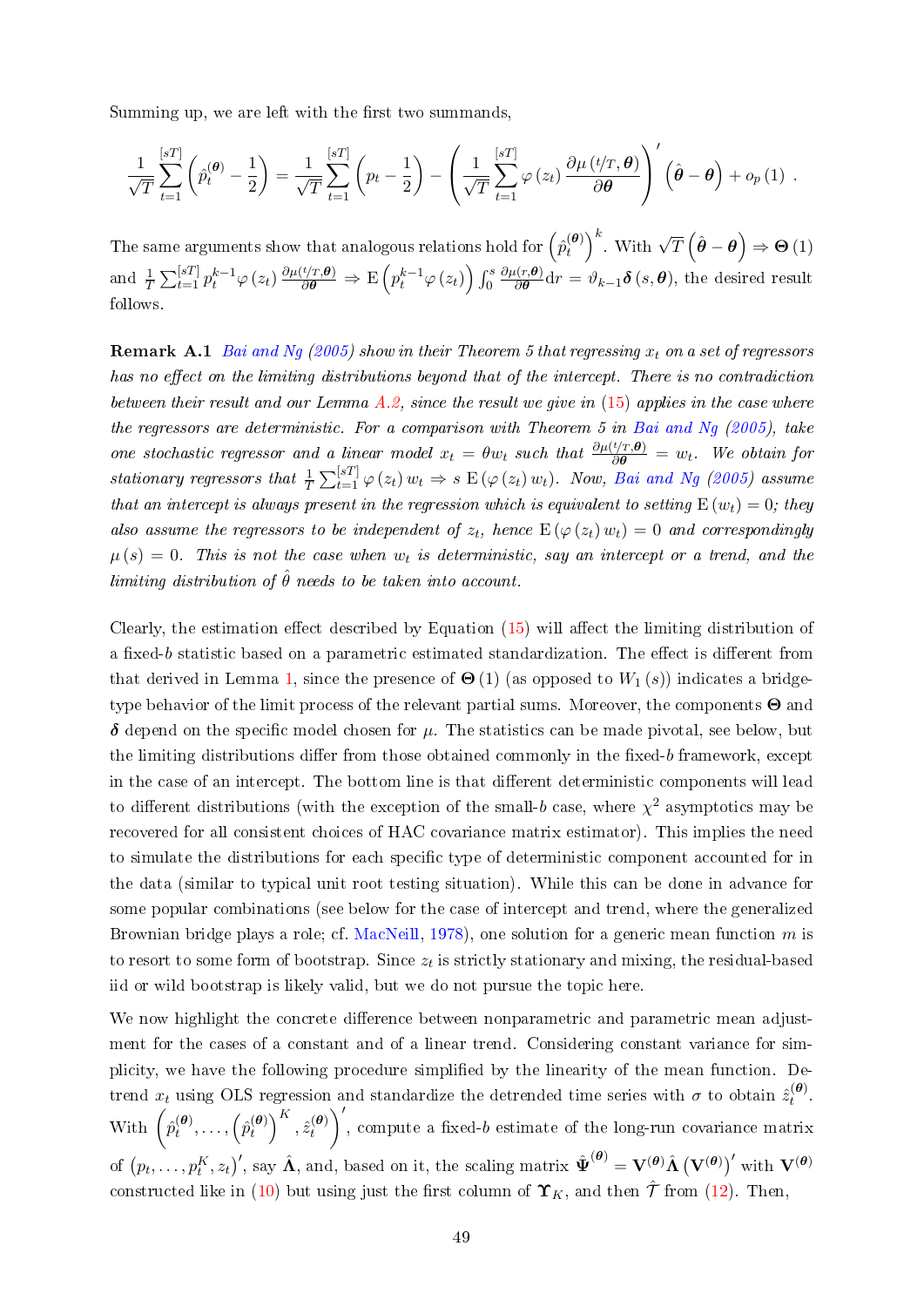**Proposition A.[1](#page-5-1)** Under Assumptions 1 and [2,](#page-6-0) it holds as  $T \rightarrow \infty$  that

$$
\hat{\mathcal{T}}_K^{(\theta)} \Rightarrow \tilde{\boldsymbol{W}}_K'(1)\boldsymbol{\mathcal{Q}}_{K,b,\kappa}^{-1}\tilde{\boldsymbol{W}}_K(1).
$$

with

$$
\mathcal{Q}_{K,b,\kappa} = -\int_0^1 \int_0^1 \frac{1}{b^2} \kappa''\left(\frac{r-s}{b}\right) V(r) V'(s) dr ds
$$

for smooth kernels and

$$
\mathcal{Q}_{K,b,\kappa} = \frac{2}{b} \int_0^1 \mathbf{V}(r) \mathbf{V}'(r) dr - \frac{1}{b} \int_0^{1-b} \mathbf{V}(r+b) \mathbf{V}'(r) dr - \frac{1}{b} \int_0^{1-b} \mathbf{V}(r) \mathbf{V}'(r+b) dr
$$

for the Bartlett kernel, where  $V(s)$  is, for demeaning, the first-order Brownian bridge

$$
\boldsymbol{V}(s) = \tilde{\boldsymbol{W}}_{K}(s) - s\tilde{\boldsymbol{W}}_{K}(1)
$$

with  $\tilde{W}$  a vector of independent standard Wiener processes; for detrending,  $V(s)$  is the secondlevel Brownian bridge

$$
\boldsymbol{V}(s) = \tilde{\boldsymbol{W}}_K(s) + (2s - 3s^2)\tilde{\boldsymbol{W}}_K(1) - 6s(1 - s)\int_0^1 \tilde{\boldsymbol{W}}_K(s)ds.
$$

## Proof of Proposition [A.1](#page-12-0)

To deal with demeaning, let  $\mu = \theta_1$  in Lemma [A.2](#page-47-1) to obtain

$$
\frac{1}{\sqrt{T}}\sum_{t=1}^{[sT]} \left( \left( \hat{p}_t^{(\theta)} \right)^k - \frac{1}{k+1} \right) \Rightarrow B_k(s) - k\vartheta_{k-1}W_1(1).
$$

We then need to examine the limiting behavior of the suitably normalized partial sums of  $\hat{z}^{(\theta)}_t$  $\frac{t^{(\sigma)}}{t}$ . Then (having assumed for simplicity  $\sigma_t$  to be known)

$$
\frac{1}{\sqrt{T}}\sum_{t=1}^{[sT]} \hat{z}_t = \frac{1}{\sqrt{T}}\sum_{t=1}^{[sT]} (z_t - \bar{z}) \Rightarrow W_1(s) - sW_1(1).
$$

Let

$$
\bar{\bm{B}}(s) = (B_1(s), \ldots, B_K(s), W_1(s))'
$$

and

$$
\tilde{B} = \begin{pmatrix} B_1(s) - s \,\vartheta_0 W_1(1) \\ \vdots \\ B_K(s) - s \, K \vartheta_{K-1} W_1(1) \\ W_1(s) - s W_1(1) \\ W_2(s) - s W_2(1) \end{pmatrix};
$$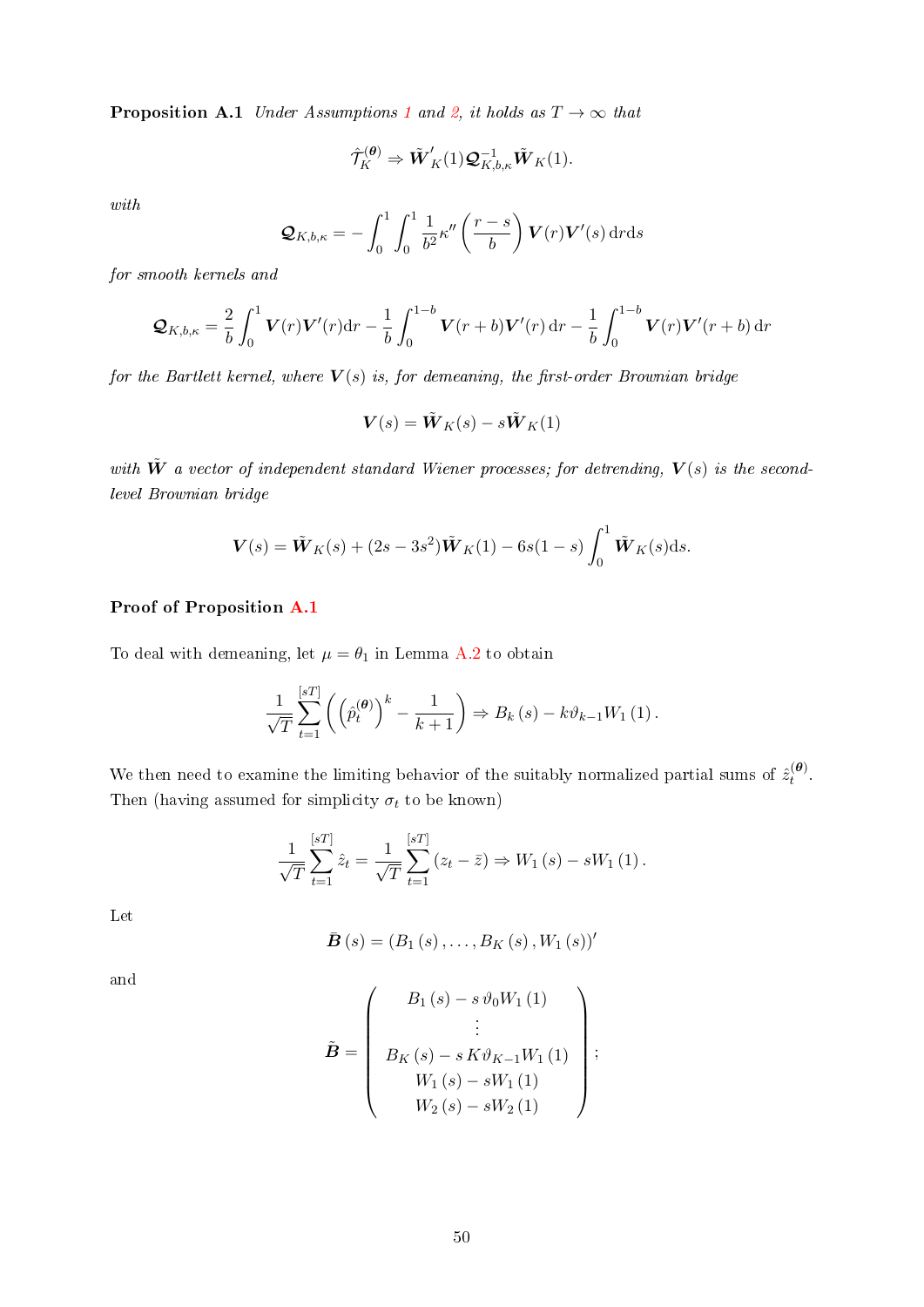using the arguments of the proof of Theorem 2 in [Kiefer and Vogelsang](#page-30-10) [\(2005\)](#page-30-10) together with the Lemma [A.2,](#page-47-1) we obtain e.g. for smooth kernels

$$
\hat{\mathcal{T}}_K^{(\theta)} \Rightarrow \left(\mathbf{V}^{(\theta)}\bar{\mathbf{B}}(1)\right)' \times \left(\mathbf{V}^{(\theta)}\left(-\int_0^1 \int_0^1 \frac{1}{b^2} \kappa''\left(\frac{r-s}{b}\right) \left(\tilde{\mathbf{B}}(r) - r\tilde{\mathbf{B}}(1)\right) \left(\tilde{\mathbf{B}}(s) - s\tilde{\mathbf{B}}(1)\right)' dr ds\right) \left(\mathbf{V}^{(\theta)}\right)' \right)^{-1} \mathbf{V}^{(\theta)}\bar{\mathbf{B}}(1).
$$

Note further that

$$
\mathbf{V}^{(\theta)}\left(\tilde{\boldsymbol{B}}(s)-s\tilde{\boldsymbol{B}}(1)\right)=\mathbf{V}^{(\theta)}\left(\bar{\boldsymbol{B}}(s)-s\bar{\boldsymbol{B}}(1)\right),\,
$$

and let  $\mathbf{Y} = \mathbf{V}^{(\theta)} \bar{\mathbf{B}}$  such that

$$
\hat{\mathcal{T}}_K \Rightarrow \mathbf{Y}'(1) \left( -\int_0^1 \int_0^1 \frac{1}{b^2} \kappa''\left(\frac{r-s}{b}\right) (\mathbf{Y}(r) - r\mathbf{Y}(1)) (\mathbf{Y}(s) - s\mathbf{Y}(1))' \,drds \right)^{-1} \mathbf{Y}(1)
$$

where Y is a multivariate Brownian motion with covariance matrix  $\Psi^{(\theta)} = V^{(\theta)} \Lambda (V^{(\theta)})'$ . To obtain the required distribution, let  $\tilde{\bm{W}}=\bm{\Psi^{(\theta)}}^{-1/2}\bm{Y}(s),$  and note that  $\bm{\Psi^{(\theta)}}$  cancels out and the desired result follows. The result for the Bartlett kernel follows analogously.

To deal with detrending, let  $\mu = \theta_1 + \theta_2 s$  in Lemma [A.2](#page-47-1) to obtain

$$
\frac{1}{\sqrt{T}}\sum_{t=1}^{[sT]} \left( \left( \hat{p}_t^{(\theta)} \right)^k - \frac{1}{k+1} \right) \Rightarrow B_k(s) - k\vartheta_{k-1} \left( 4sW_1(1) - 3s^2W_1(1) - 6s(1-s) \int_0^1 s dW_1(s) \right).
$$

Note that  $\int_0^1 s \mathrm{d} W_1(s) = W_1(1) - \int_0^1 W_1(s) \mathrm{d} s;$  use then the same steps as for demeaning to arrive at the desired result.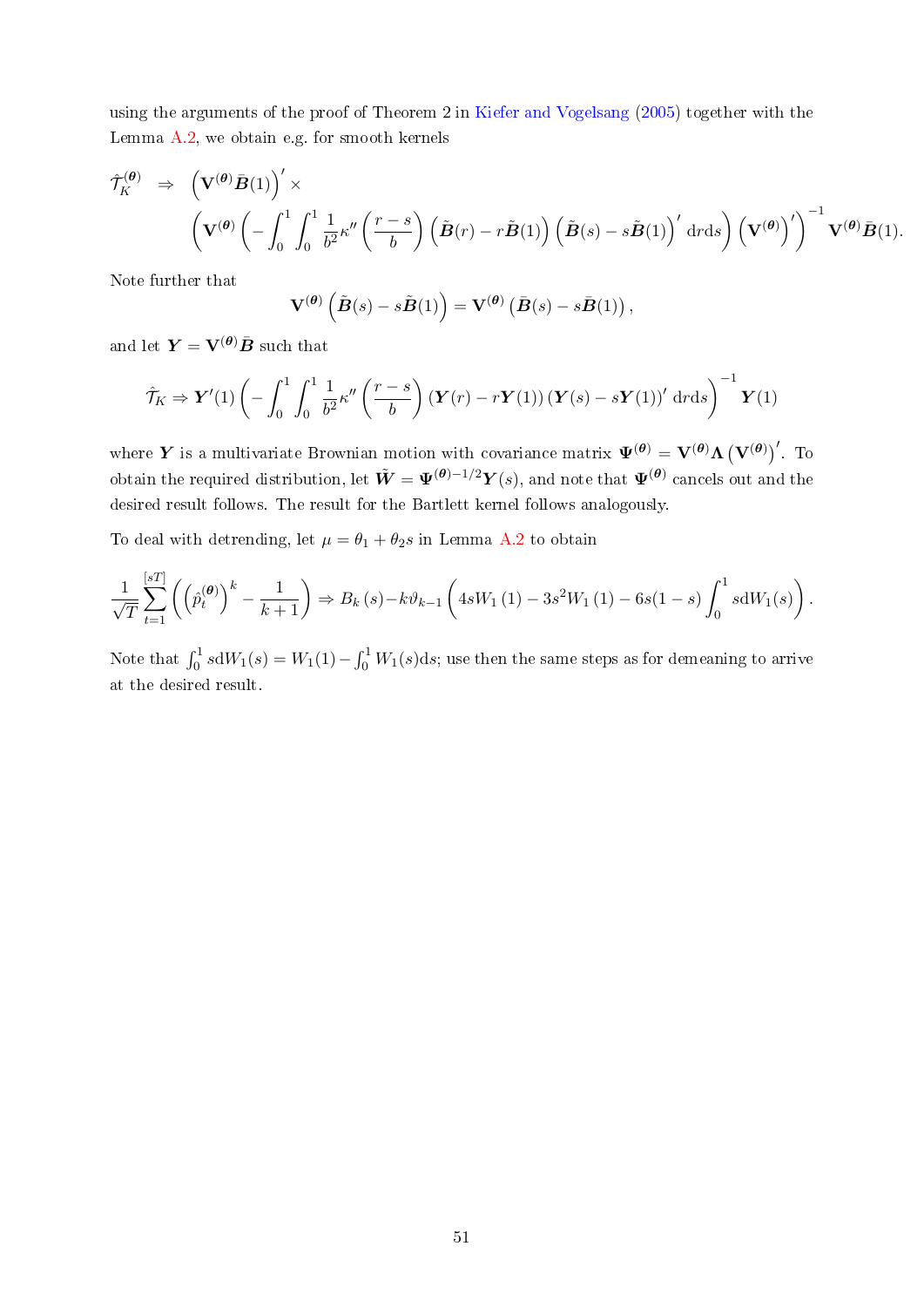# <span id="page-52-0"></span>D The [Bai and Ng](#page-28-1) [\(2005\)](#page-28-1) test procedure

The test statistic suggested by [Bai and Ng](#page-28-1) [\(2005\)](#page-28-1) is given by

$$
\hat{\mu}_{34} = Y'_T (\hat{\gamma} \hat{\Phi} \hat{\gamma}')^{-1} Y_T
$$

where

$$
Y_T = \begin{bmatrix} \frac{1}{\sqrt{T}} \sum_{t=1}^T (x_t - \bar{x})^3 \\ \frac{1}{\sqrt{T}} \sum_{t=1}^T [(x_t - \bar{x})^4 - 3\hat{\sigma}^4] \end{bmatrix}
$$

and

$$
\hat{\gamma} = \left[ \begin{array}{rrr} -3\hat{\sigma}^2 & 0 & 1 & 0 \\ 0 & -6\hat{\sigma}^2 & 0 & 1 \end{array} \right]
$$

 $\bar{x}$ ,  $\hat{\sigma}^2$  and  $\hat{\Phi}$  are consistent estimators under constant mean and variance. Denoting  $Z'_t = \begin{bmatrix} x_t - \mu, & (x_t - \mu)^2 - \sigma^2, & (x_t - \mu)^3, & (x_t - \mu)^4 - 3\sigma^4 \end{bmatrix}$  with  $\bar{Z}$  being the sample mean of  $Z_t$ , the long-run covariance matrix  $\Phi$  is given by  $\Phi = \lim_{T\to\infty} T \mathbb{E}(\bar{Z} \bar{Z}')$ . The limiting distribution of  $\hat{\mu}_{34}$  is  $\chi^2(2)$ . This result is motivated by the fact that under normality, one obtains  $Y_T = \gamma \frac{1}{\sqrt{2}}$  $\frac{1}{T} \sum_{t=1}^{T} Z_t + o_p(1)$  with  $\frac{1}{\sqrt{2}}$  $\frac{1}{T} \sum_{t=1}^{T} Z_t \Rightarrow N(0, \Phi)$ . We follow [Bai and Ng](#page-28-1) [\(2005\)](#page-28-1) and consider the [Newey and West](#page-31-12) [\(1987\)](#page-31-12) estimator.

Under our Assumptions, however, it is a standard exercise to show that

$$
\bar{x} := \frac{1}{T} \sum_{t=1}^{T} x_t \xrightarrow{p} \int_0^1 \mu(s) \, \mathrm{d}s =: \bar{\mu},
$$
\n
$$
\frac{1}{T} \sum_{t=1}^{T} (x_t - \bar{x})^2 \xrightarrow{p} \int_0^1 \sigma^2(s) \, \mathrm{d}s + \int_0^1 (\mu(s) - \bar{\mu})^2 \, \mathrm{d}s,
$$
\n
$$
\frac{1}{T} \sum_{t=1}^{T} (x_t - \bar{x})^3 \xrightarrow{p} 3 \int_0^1 \sigma^2(s) \, (\mu(s) - \bar{\mu}) \, \mathrm{d}s + \int_0^1 (\mu(s) - \bar{\mu})^3 \, \mathrm{d}s
$$

and

$$
\frac{1}{T} \sum_{t=1}^{T} (x_t - \bar{x})^4 \xrightarrow{p} 3 \int_0^1 \sigma^4(s) ds + 6 \int_0^1 \sigma^2(s) (\mu(s) - \bar{\mu})^2 ds + \int_0^1 (\mu(s) - \bar{\mu})^4 ds.
$$

We note that the sample skewness converges to 0 if the mean function is constant, but not in general - as would have been expected for a normal population. Furthermore, the sample excess kurtosis may have a limit different from 3 (corresponding to the standard normal distribution) even under a constant mean, as long as the variance function changes over sets of nonzero Lebesgue measure.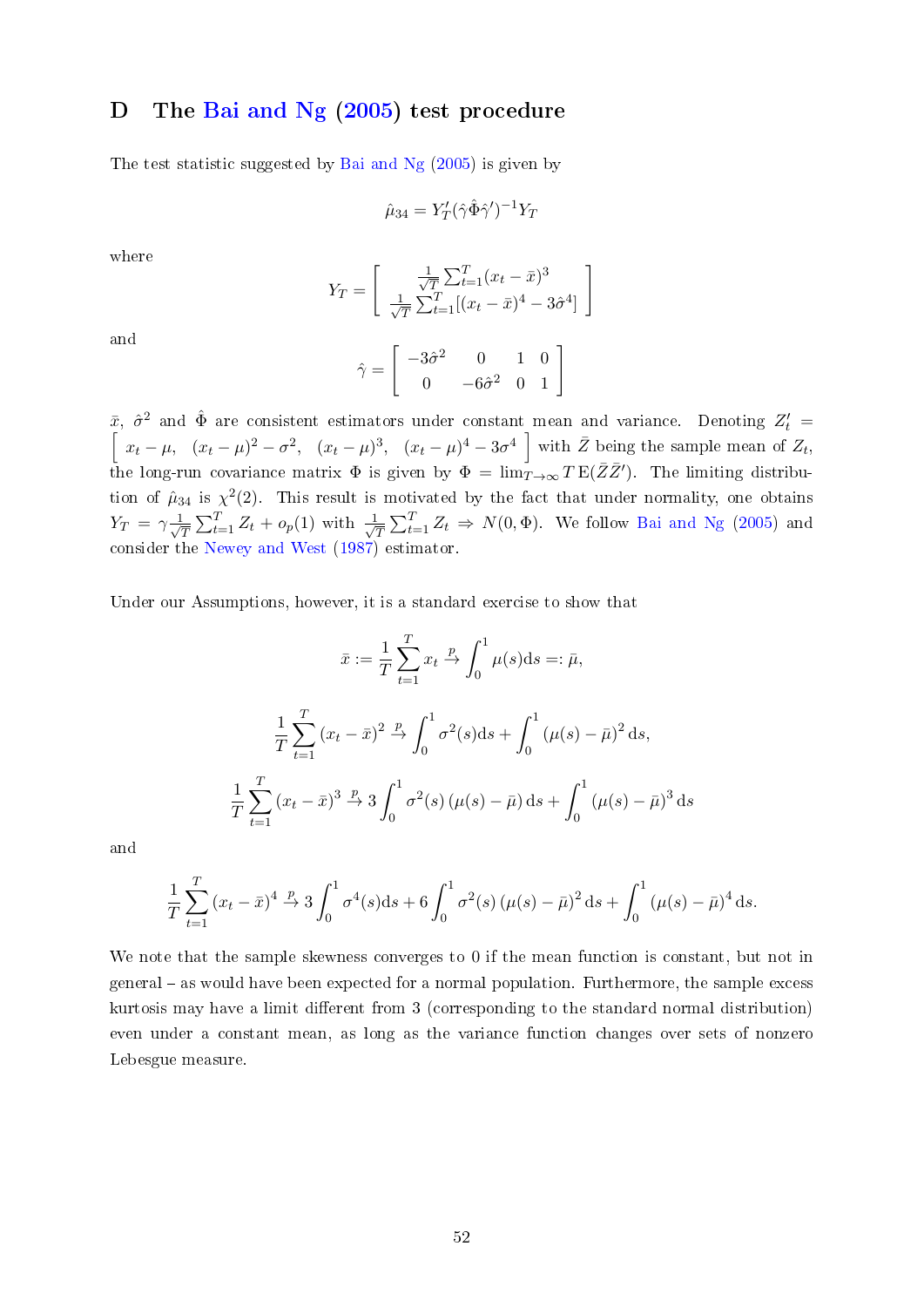# <span id="page-53-0"></span>E Additional empirical results and graphs



Figure A.1: U.S. real GDP growth rate (1984Q3-2019Q4). Top left: time series plot of the raw time series  $x_t$ ; top right: nonparametric locally standardized time series  $(\hat{z}_t)$ ; bottom left: normal QQ-plot for  $x_t$  and bottom right: normal QQ-plot for  $\hat{z}_t$ .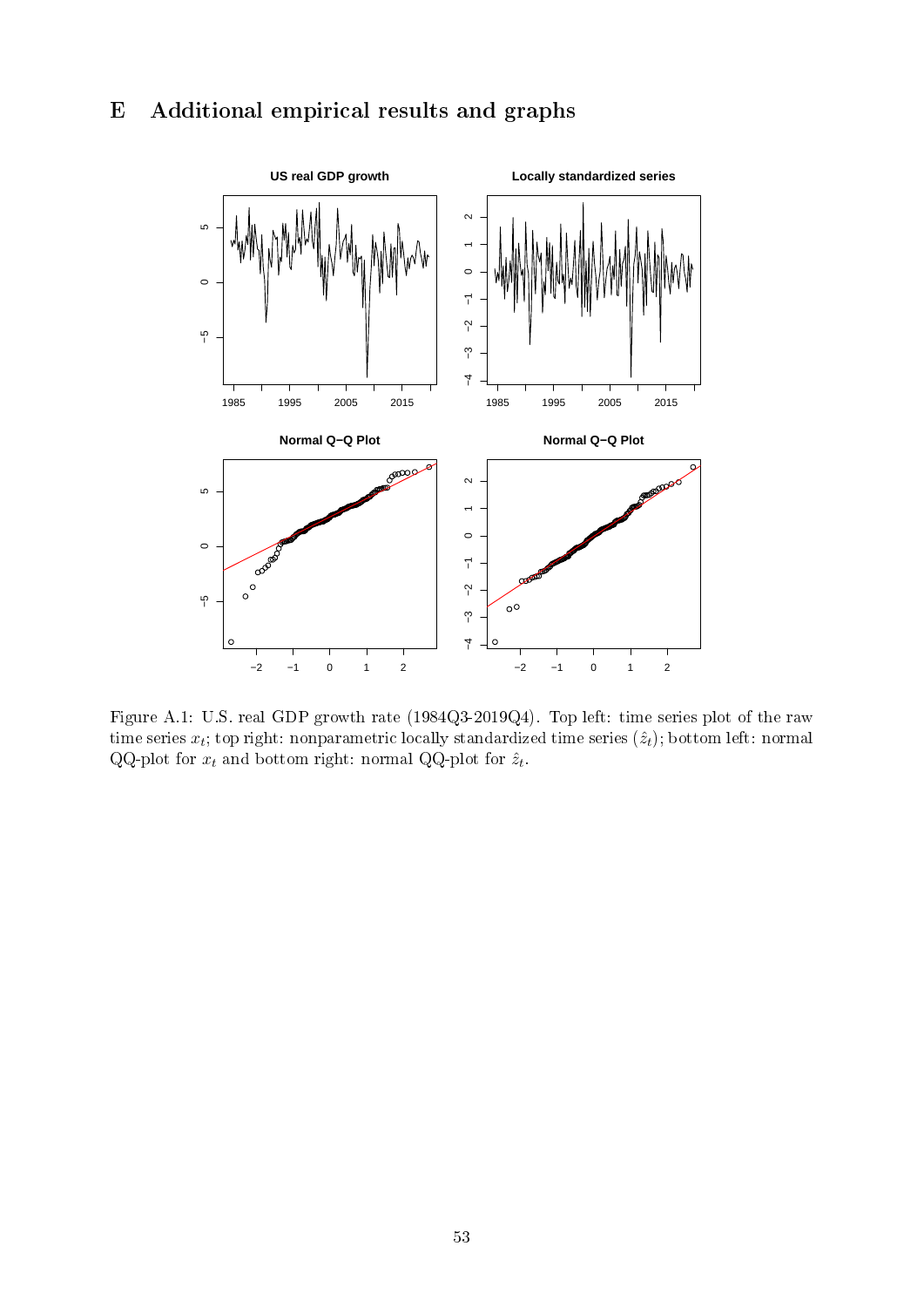

Figure A.2: U.S. real GDI growth rate (1984Q3-2019Q4). Top left: time series plot of the raw time series  $x_t$ ; top right: nonparametric locally standardized time series  $(\hat{z}_t)$ ; bottom left: normal QQ-plot for  $x_t$  and bottom right: normal QQ-plot for  $\hat{z}_t$ .

Table A.1: Normality testing results for U.S. real GDP and GDI growth rates (1984Q3-2019Q4).  $\tilde{m}_i$  denotes the estimated *i*-th raw moment and  $\tilde{t}_i$  is the *t*-statistic for testing the individual *i*-th moment restriction  $(i = 1, 2, 3, 4)$  based on the nonparametric local standardization. The corresponding joint statistics  $\tilde{\mathcal{T}}_{1...j}$  test the first j moment restrictions  $(j = 2, 3, 4)$ ; BN labels the [Bai and Ng](#page-28-1) [\(2005\)](#page-28-1) statistic. Critical values for the nominal significance level of 5% are provided in parentheses below the statistics.

|                            |                     | <b>GDP</b>           |               | GDI                        |                             |                      |               |  |  |
|----------------------------|---------------------|----------------------|---------------|----------------------------|-----------------------------|----------------------|---------------|--|--|
|                            |                     |                      |               |                            |                             |                      |               |  |  |
| $\tilde{m}_1$              | $\tilde{m}_2$       | $\tilde{m}_3$        | $\tilde{m}_4$ | $\tilde{m}_1$              | $\tilde{m}_2$               | $\tilde{m}_3$        | $\tilde{m}_4$ |  |  |
| 0.503                      | 0.332               | 0.246                | 0.195         | 0.498                      | 0.329                       | 0.246                | 0.197         |  |  |
|                            |                     |                      |               |                            |                             |                      |               |  |  |
| $\tilde{t}_1$              | $\tilde{t}_2$       | $t_3$                | $t_4$         | $\tilde{t}_1$              | $t_2$                       | $\tilde{t}_3$        | $\tilde{t}_4$ |  |  |
| $\sqrt{0.481}$             | $-0.303$            | $-0.844$             | $-0.998$      | $-0.426$                   | $-0.953$                    | $-1.098$             | $-0.854$      |  |  |
| (2.261)                    | (2.261)             | (2.261)              | (2.261)       | (2.261)                    | (2.261)                     | (2.261)              | (2.261)       |  |  |
|                            |                     |                      |               |                            |                             |                      |               |  |  |
|                            |                     |                      |               |                            |                             |                      |               |  |  |
| $\tilde{\mathcal{T}}_{12}$ | $\mathcal{T}_{123}$ | $\mathcal{T}_{1234}$ | BN            | $\tilde{\mathcal{T}}_{12}$ | $\tilde{\mathcal{T}}_{123}$ | $\mathcal{T}_{1234}$ | <b>BN</b>     |  |  |
| 1.581                      | 2.045               | 2.280                | 1.880         | 1.528                      | 2.162                       | 3.571                | 1633          |  |  |
| (8.872)                    | (13.200)            | (18.258)             | (5.991)       | (8.872)                    | (13.200)                    | (18.258)             | (5.991)       |  |  |
|                            |                     |                      |               |                            |                             |                      |               |  |  |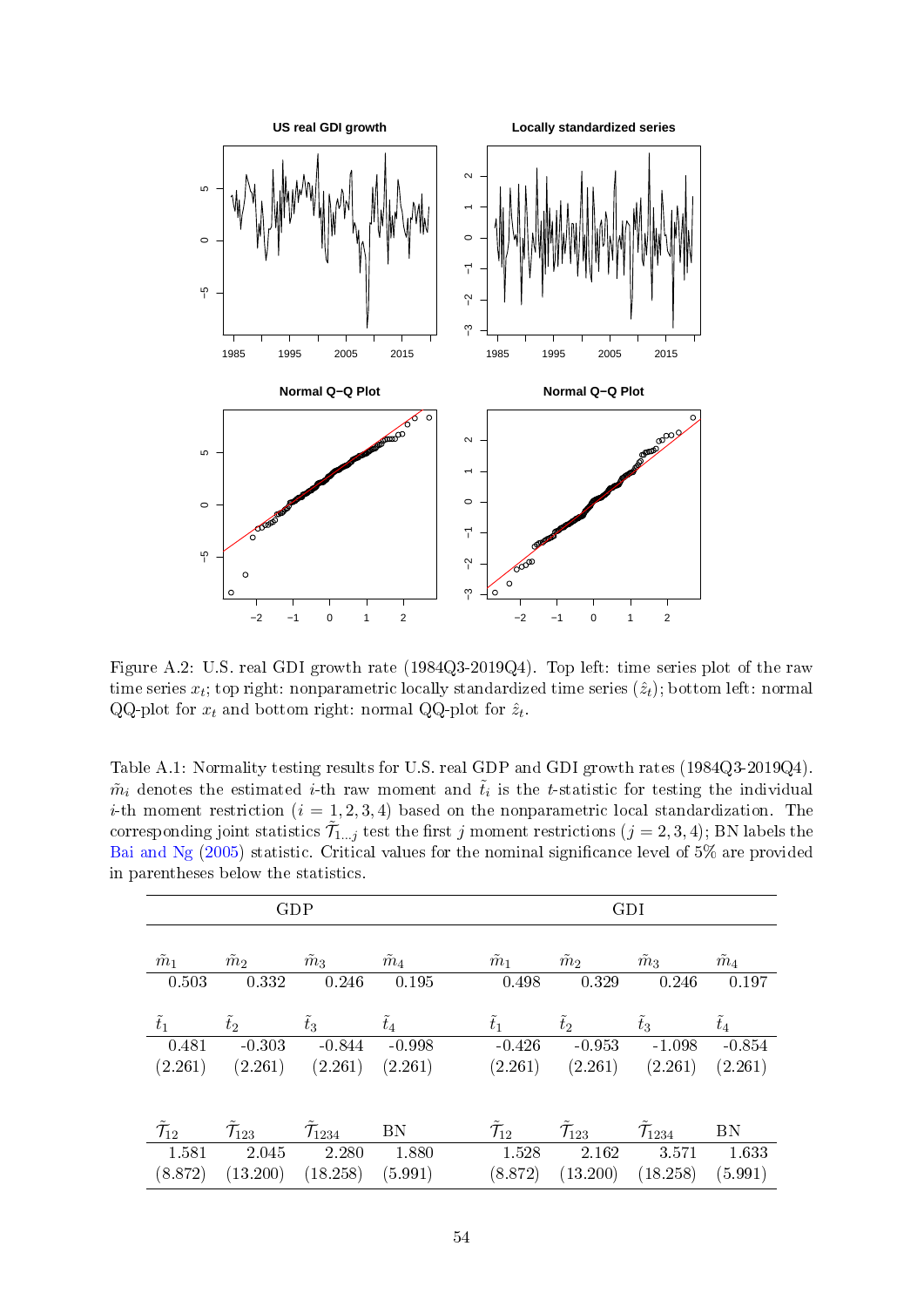

Figure A.3: U.S. real GDP (top) and GDI (bottom) growth rate (1984Q3-2019Q4). Left: Variance profile for the raw time series  $x_t$ ; right: Variance profile for the nonparametric locally standardized  $\hat{z}_t$ .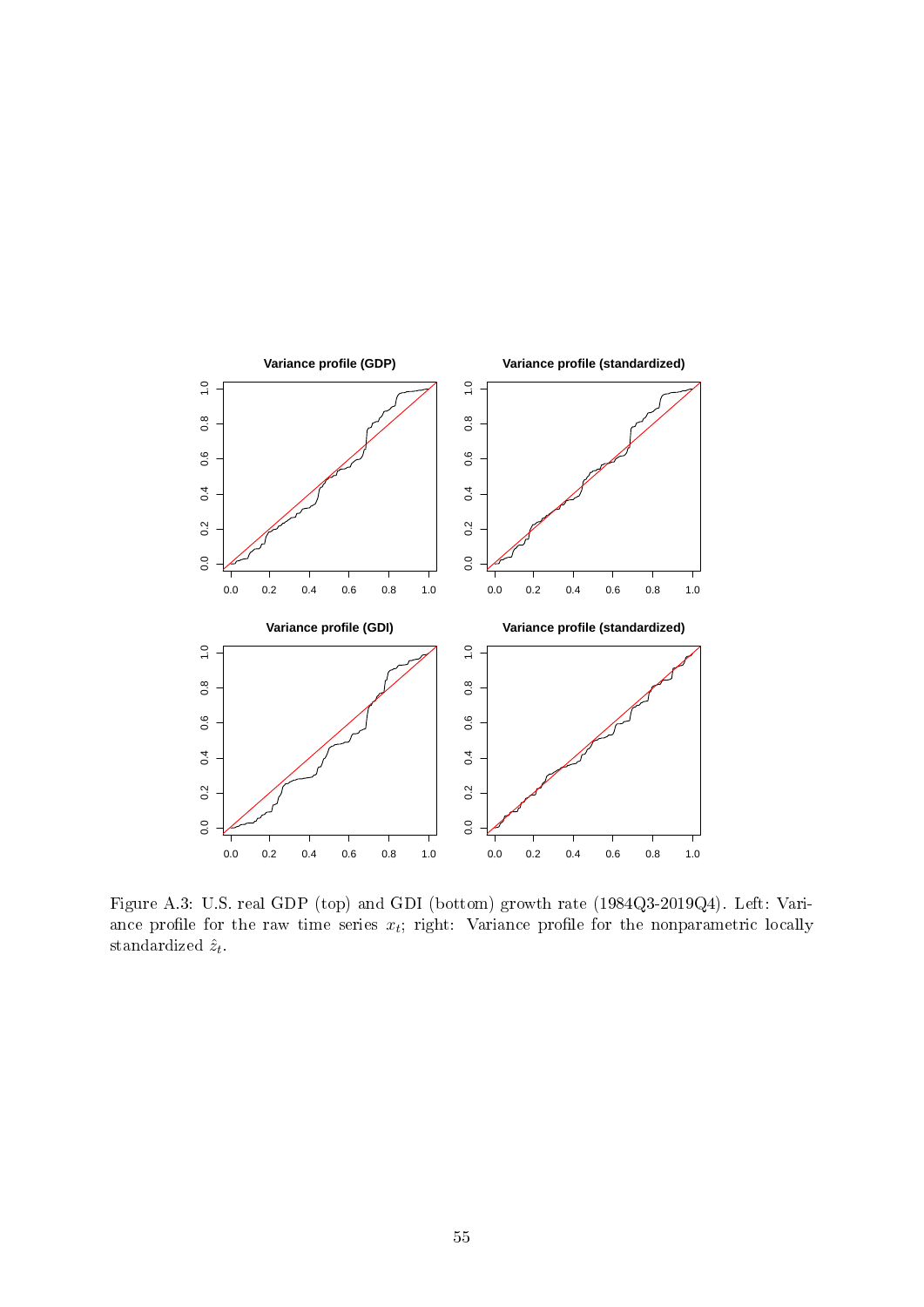# <span id="page-56-0"></span>F Critical values

Table A.2: Critical values  $(cv)$  and fitted least squares response curves for the limiting distribution of the  $\mathcal{T}_K$  statistic for  $K = \{2, 3, 4\}$  when the Bartlett kernel is entertained. The least squares regression is given by  $cv(b) = a_0 + a_1b + a_2b^2 + a_3b^3 + error$ , estimated parameters are provided together with the corresponding  $R^2$  (last column) is given in the last column. Nominal significance levels are 0.9, 0.95, 0.975 and 0.99. For the case of a single moment restriction, we reproduce the estimated response curves provided in Table 1 from [Kiefer and Vogelsang](#page-30-10) [\(2005\)](#page-30-10) for the  $t$ -statistic.

|       | $a_0$   | $a_1$    | $a_2$    | $a_3$       | $R^2$  |
|-------|---------|----------|----------|-------------|--------|
| t     |         |          |          |             |        |
| 0.9   | 1.2816  | 1 3040   | 0.5135   | $-0.2286$   | 0.9995 |
| 0.95  | 1.6449  | 2.1859   | 0.3142   | $-0.3427$   | 0.9991 |
| 0.975 | 1.9600  | 2.9694   | 0.4160   | $-0.5324$   | 0.9980 |
| 0.99  | 2.3263  | 4.1618   | 0.5368   | $-0.9060$   | 0.9957 |
|       |         |          |          |             |        |
| $K=2$ |         |          |          |             |        |
| 0.9   | 4.6052  | 15.5300  | 33.0455  | $-18.0050$  | 0.9998 |
| 0.95  | 5.9915  | 24.2350  | 48.4528  | $-27.7431$  | 0.9998 |
| 0.975 | 7.3778  | 35.6889  | 62.8696  | $-36.8917$  | 0.9997 |
| 0.99  | 9.2103  | 53.2832  | 88.7896  | $-55.9722$  | 0.9996 |
|       |         |          |          |             |        |
| $K=3$ |         |          |          |             |        |
| 0.9   | 6.2514  | 30.2793  | 67.5629  | $-42.2680$  | 0.9998 |
| 0.95  | 7.8147  | 45.5956  | 88.1783  | $-56.1070$  | 0.9997 |
| 0.975 | 9.3484  | 63.5918  | 109.2760 | $-70.7583$  | 0.9997 |
| 0.99  | 11.3449 | 94.2752  | 127.9765 | $-84.0108$  | 0.9996 |
|       |         |          |          |             |        |
| $K=4$ |         |          |          |             |        |
| 0.9   | 7.7794  | 54.1072  | 94.7069  | $-61.0147$  | 0.9997 |
| 0.95  | 9.4877  | 76.3485  | 121.5104 | $-79.8180$  | 0.9997 |
| 0.975 | 11.1433 | 102.1803 | 145.6040 | $-97.0618$  | 0.9997 |
| 0.99  | 13.2767 | 142.5323 | 169.0490 | $-113.2457$ | 0.9997 |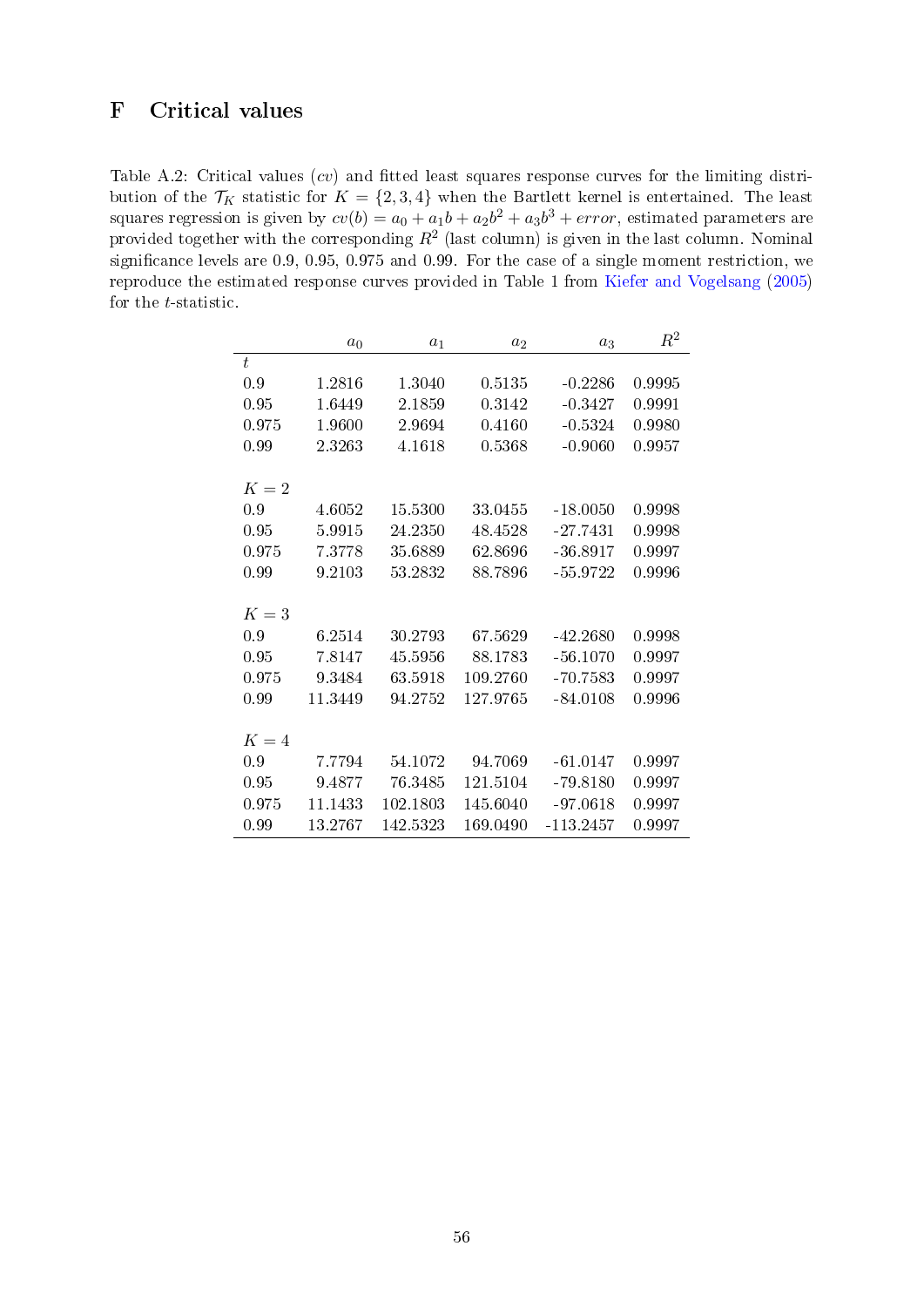# <span id="page-57-0"></span>G Details on V matrices for different distributions

In this appendix, we report simulated entries for the matrix  $\Upsilon_K$  (see equation [\(10\)](#page-11-0)) as in

$$
\mathbf{V} = \begin{pmatrix} \mathbf{I}_K; \quad \Upsilon_K \end{pmatrix} \quad \text{with} \quad \Upsilon_K = -\begin{pmatrix} \vartheta_0 & \cdots & K\vartheta_{K-1} \\ \frac{1}{2}\varpi_0 & \cdots & \frac{K}{2}\varpi_{K-1} \end{pmatrix}'.
$$

The coefficients are given as  $\vartheta_j = \mathrm{E}\left( p_t^j \right)$  $\left(p_t^j f_0(z_t)\right)$  and  $\varpi_j = \operatorname{E}\left(p_t^j\right)$  $\left( \dot{t}z_{t}f_{0}(z_{t})\right) ,$  where  $f_{0}$  denotes the density function of the standardized null distribution,  $z_t \sim f_0$ .

Table A.3: Simulated matrix entries for  $\Upsilon_K$  are reported for four different standardized distributions: Normal, Log-normal, Exponential and Uniform.

|           |           | Normal      |           |           | Log-normal |           |           |  |  |  |
|-----------|-----------|-------------|-----------|-----------|------------|-----------|-----------|--|--|--|
| $-0.2822$ | $-0.2821$ | $-0.2573$   | $-0.2326$ | $-0.7834$ | $-0.5341$  | $-0.3833$ | $-0.2920$ |  |  |  |
| 0.0000    | $-0.0459$ | -0.0689     | $-0.0800$ | 0.1579    | 0.0629     | 0.0177    | $-0.0048$ |  |  |  |
|           |           |             |           |           |            |           |           |  |  |  |
|           |           | Exponential |           |           | Uniform    |           |           |  |  |  |
| $-0.4998$ | $-0.3333$ | $-0.2501$   | $-0.2001$ | $-0.2887$ | $-0.2887$  | $-0.2887$ | $-0.2887$ |  |  |  |
| 0.1249    | 0.0277    | $-0.0105$   | $-0.0284$ | 0.0000    | $-0.0833$  | $-0.1250$ | $-0.1500$ |  |  |  |